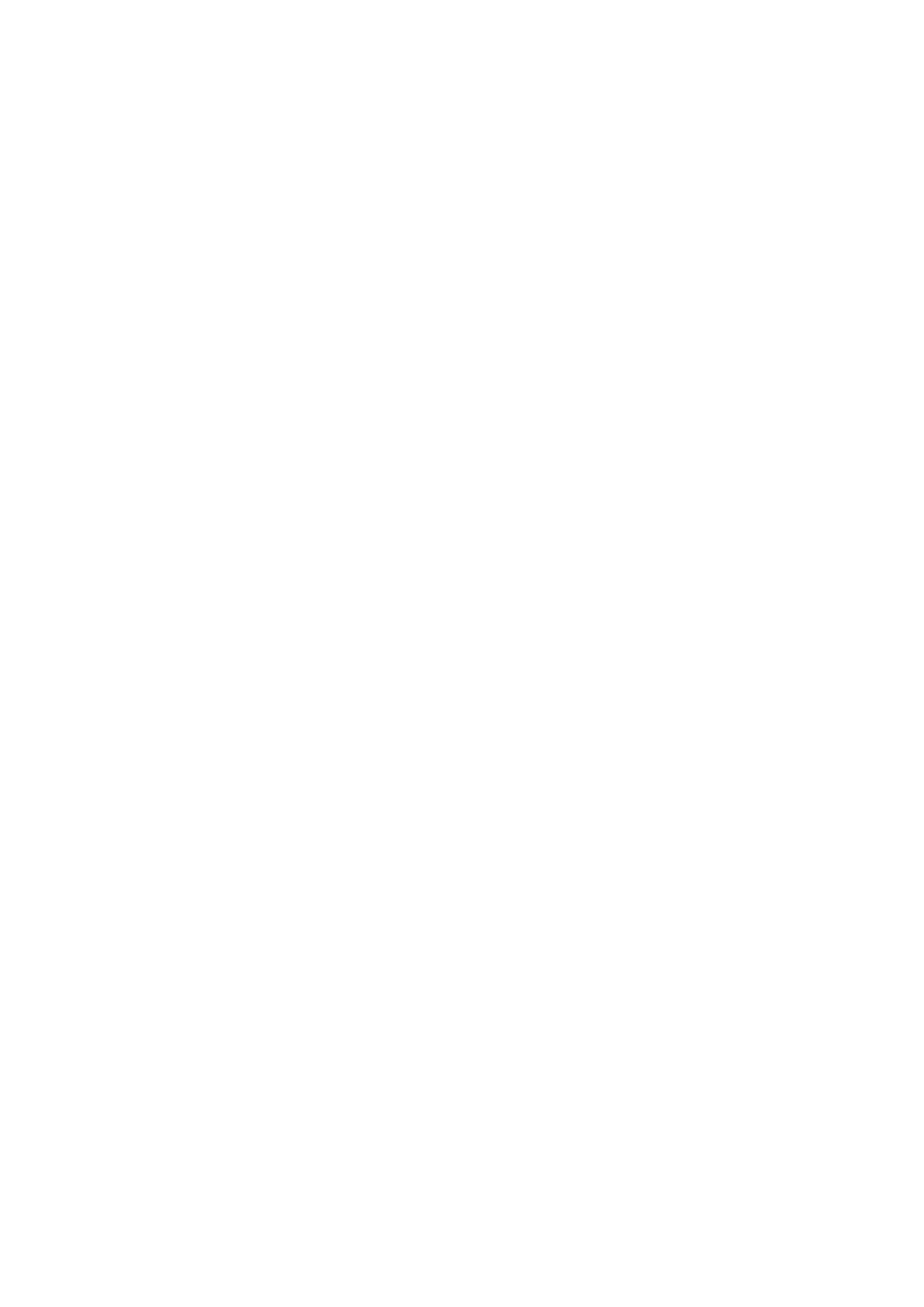# **CITY OF COCKBURN**

# **SUMMARY OF AGENDA TO BE PRESENTED TO THE ORDINARY COUNCIL MEETING TO BE HELD ON TUESDAY, 20 MARCH 2001 AT 7:30 P.M.**

# **Page**

 $\overline{a}$ 

| 1.  |                                                    |                                                                                                         |              |
|-----|----------------------------------------------------|---------------------------------------------------------------------------------------------------------|--------------|
| 2.  | APPOINTMENT OF PRESIDING MEMBER (IF REQUIRED)  1   |                                                                                                         |              |
| 3.  |                                                    |                                                                                                         |              |
| 4.  | ACKNOWLEDGEMENT OF RECEIPT OF WRITTEN DECLARATIONS |                                                                                                         |              |
| 5.  |                                                    |                                                                                                         |              |
| 6.  | ACTION TAKEN ON PREVIOUS PUBLIC QUESTIONS TAKEN ON |                                                                                                         |              |
|     | 6.1                                                | (OCM1 3 2001) - ACTION TAKEN ON PREVIOUS PUBLIC QUESTIONS<br><b>TAKEN ON NOTICE</b>                     | $\mathbf{1}$ |
| 7.  |                                                    |                                                                                                         |              |
| 8.  | 8.1                                                | (OCM1 3 2001) - ORDINARY COUNCIL MEETING - 20/2/2001                                                    | 2            |
| 9.  |                                                    |                                                                                                         |              |
| 10. |                                                    |                                                                                                         |              |
| 11. |                                                    | BUSINESS LEFT OVER FROM THE PREVIOUS MEETING (If                                                        |              |
| 12. |                                                    |                                                                                                         |              |
|     |                                                    | DECLARATION BY COUNCILLORS WHO HAVE NOT GIVEN DUE<br>CONSIDERATION TO MATTERS CONTAINED IN THE BUSINESS |              |
| 13. |                                                    |                                                                                                         |              |
|     | 13.1                                               | (OCM1 3 2001) - PROPOSED NEW REGISTER OF DELEGATED<br>AUTHORITY TO OFFICERS (1054) (DMG) (ATTACH)       | 3            |
|     | 13.2                                               | (OCM1 3 2001) - DELEGATED AUTHORITY - APPOINTMENT OF<br>AUTHORISED PERSONS (1054) (DMG) (ATTACH)        | 5            |
|     | 13.3                                               | (OCM1_3_2001) - EXTRAORDINARY ELECTION - EAST WARD (1700)<br>(DMG)                                      | 6            |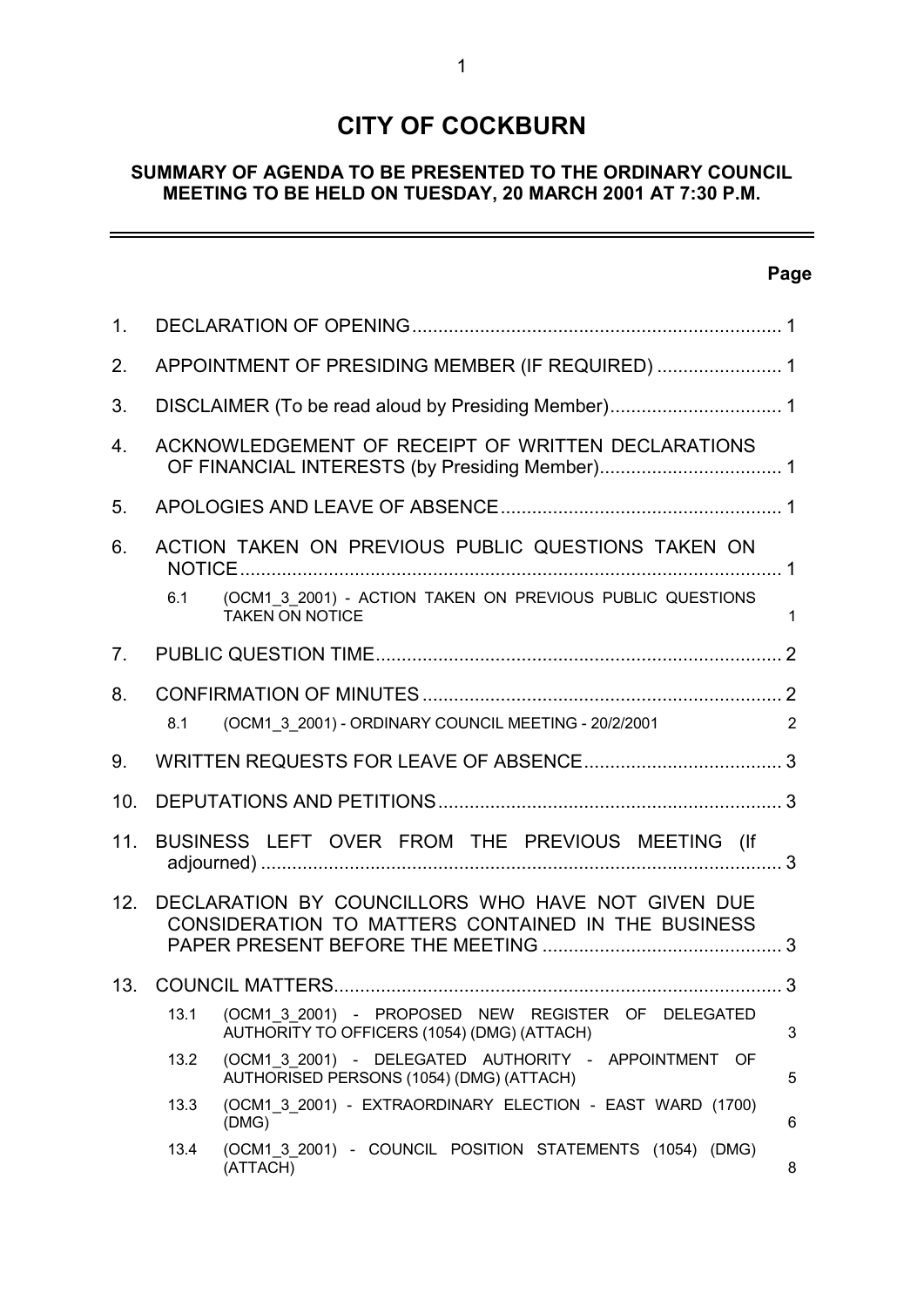|     | 13.5  | (OCM1 3 2001) - PROPOSED NEW POLICY MANUAL (1054) (DMG)<br>(ATTACH)                                                                                                                                                                                                     | 9  |
|-----|-------|-------------------------------------------------------------------------------------------------------------------------------------------------------------------------------------------------------------------------------------------------------------------------|----|
|     | 13.6  | (OCM1 3 2001) - LOCAL GOVERNMENT STATUTORY COMPLIANCE<br>RETURN - 2000 (1332) (DMG) (ATTACH)                                                                                                                                                                            | 11 |
|     | 13.7  | (OCM1 3 2001) - COCKBURN WETLANDS EDUCATION CENTRE BOARD<br>$(1701;4617)$ (DMG)                                                                                                                                                                                         | 13 |
|     | 13.8  | (OCM1 3 2001) - COUNCIL DELEGATE - HIGH SCHOOL CHAPLAINCY<br>COUNCILS (3637; 8301) (DMG)                                                                                                                                                                                | 14 |
|     | 13.9  | (OCM1 3 2001) - CENTENARY OF FEDERATION<br><b>NATIONAL</b><br>CELEBRATIONS AND LOCAL GOVERNMENT MAYORS ASSOCIATION<br>CONGRESS AND EXPO - ATTENDING: MAYOR LEE & CHIEF EXECUTIVE<br>OFFICER (RWB) (1063)                                                                | 15 |
| 14. |       |                                                                                                                                                                                                                                                                         |    |
|     | 14.1  | (OCM1 3 2001) - APPOINTMENT OF AUTHORISED PERSON PURSUANT<br>TO SECTION 9.10 (1) OF THE LOCAL GOVERNMENT ACT 1995 FOR THE<br>PURPOSE OF ADMINISTERING THE CITY OF COCKBURN (LOCAL<br>GOVERNMENT ACT) LOCAL LAWS 2000 (1116) (WJH)                                       | 17 |
|     | 14.2  | (OCM1 3 2001) - NEW URBANISM CONFERENCE - MELBOURNE (9021)<br>(AJB)                                                                                                                                                                                                     | 18 |
|     | 14.3  | (OCM1 3 2001) - RESPONSE TO PETITION REQUESTING THE RE-<br>ESTABLISHMENT OF THE FREE IMMUNISATION SERVICE AT THE<br>SOUTH LAKE CHILD HEALTH CENTRE (1332; 6800) (WJH) (ATTACH)                                                                                          | 20 |
|     | 14.4  | (OCM1 3 2001) - RECOGNITION OF NON-CONFORMING USE RIGHTS<br>(MEAT PROCESSING FACILITY) - LOT 40; 4 QUARIMOR ROAD, BIBRA<br>LAKE - OWNER: VALUE ADDED MEAT WHOLESALERS - APPLICANT: DE<br>QUINTAL PTY LTD (4100012) (RH) (MAP 8) (ATTACH)                                | 27 |
|     | 14.5  | (OCM1 3 2001) - NON APPROVED LAND USE - STORAGE OF<br>MATERIALS - LOT 111, 13 PLUMRIDGE WAY, SOUTH LAKE - OWNER M<br>SKINNER (5101474) (RH) (MAP 14) (ATTACH)                                                                                                           | 29 |
|     | 14.6  | (OCM1 3 2001) - ILLEGAL STORAGE YARD AND PARKING OF A<br>COMMERCIAL VEHICLE - LOT 108 IMPSON GARDENS, SOUTH LAKE -<br>OWNER: T HARTWIG (5517584) (MR)                                                                                                                   | 33 |
|     | 14.7  | (OCM1 3 2001) - REVISED APPLICATION - PROPOSED ALTERATIONS<br>TO EXISTING BOTTLESHOP BUILDING TO INCORPORATE TAVERN<br>(RELOCATED FROM NEWMARKET HOTEL) - LOT 3 (NO 1) ROCKINGHAM<br>ROAD, HAMILTON HILL - OWNER: KEE VEE PROPERTIES PTY LTD<br>(2212274) (MR) (ATTACH) | 36 |
|     | 14.8  | (OCM1_3_2001) - DEMOLITION OF RESIDENCE ON THE MUNICIPAL<br>INVENTORY OF HERITAGE PLACES - 195 HENDERSON ROAD,<br>MUNSTER - OWNER/APPLICANT: WATER CORPORATION (4314908) (MR)<br>(MAP 10-DZS2) (ATTACH)                                                                 | 41 |
|     | 14.9  | (OCM1 3 2001) - COASTAL WORKS PLAN (9120) (PS) (ATTACH)                                                                                                                                                                                                                 | 43 |
|     | 14.10 | (OCM1 3 2001) - LOCAL COMMERCIAL STRATEGY (9601) (AJB)<br>(ATTACH)                                                                                                                                                                                                      | 46 |
|     | 14.11 | (OCM1 3 2001) - MARKET GARDEN SWAMPS (6128; 4855) (PS)                                                                                                                                                                                                                  | 55 |
|     | 14.12 | (OCM1 3 2001) - NOXIOUS INDUSTRY DEFINITION AMENDMENT TO<br>DISTRICT ZONING SCHEME NO. 2 (OFFENSIVE TRADE - SCHEDULE 2<br>HEALTH ACT) (92225) (MR) (ATTACH)                                                                                                             | 57 |
|     | 14.13 | (OCM1 3 2001) - PLANNING APPLICATION FEES FOR SCHEME<br>AMENDMENTS (9003) (MR)                                                                                                                                                                                          | 62 |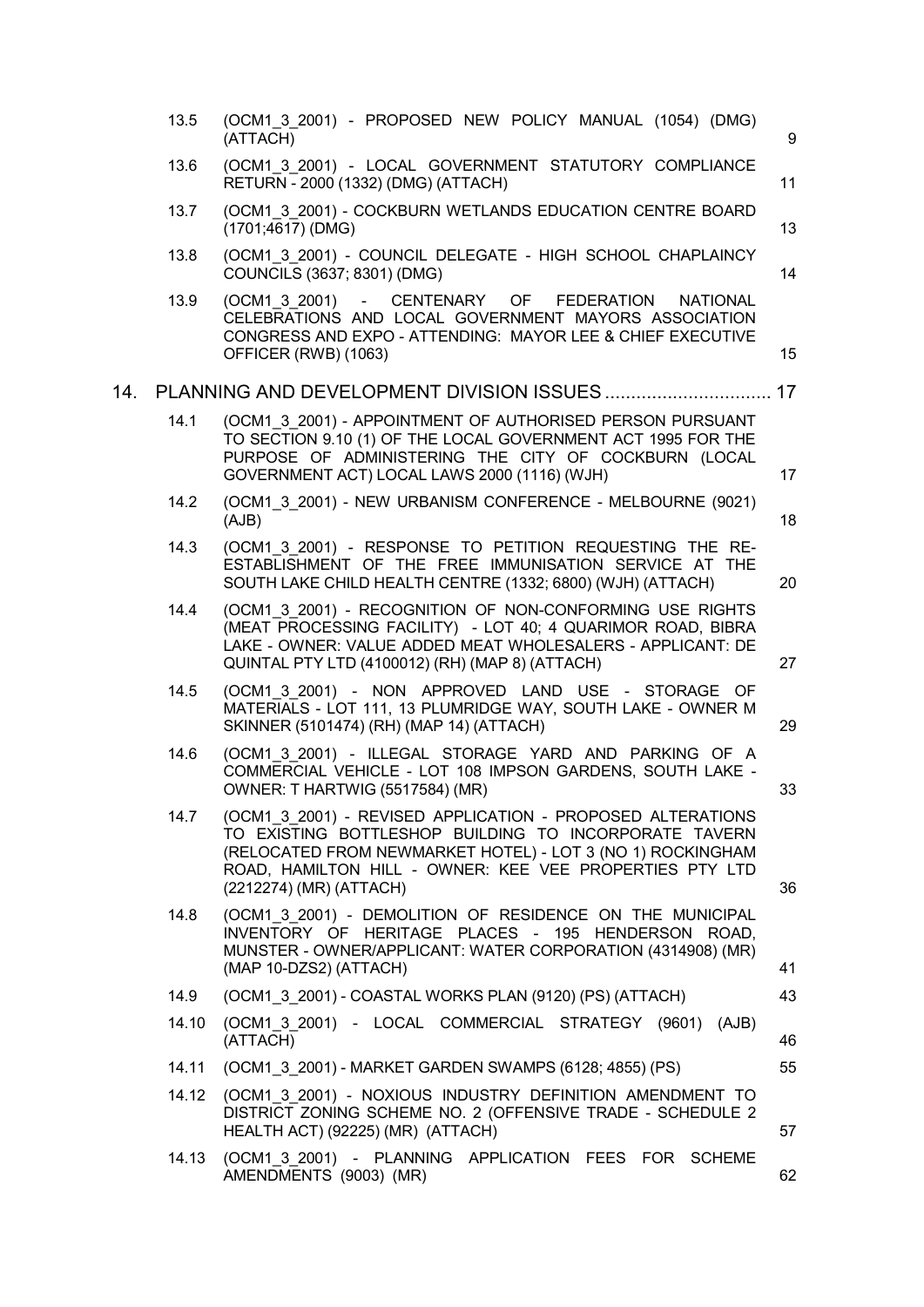| 15.             |                | FINANCE AND CORPORATE SERVICES DIVISION ISSUES 64                                                                                   |    |
|-----------------|----------------|-------------------------------------------------------------------------------------------------------------------------------------|----|
|                 | 15.1           | (OCM1 3 2001) - LIST OF CREDITORS PAID (5605) (KL) (ATTACH)                                                                         | 64 |
|                 | 15.2           | (OCM1 3 2001) - COOGEE BEACH - ESTABLISHMENT OF SHOP/KIOSK -<br>ANCILLIARY TO RESERVE 24306 (3300004) (KJS) (ATTACH)                | 65 |
|                 | 15.3           | (OCM1 3 2001) - TEMPORARY CLOSURE - AHOY ROAD, SPEARWOOD -<br>SECTION 3.50 OF THE LOCAL GOVERNMENT ACT (9503; 450123) (KJS)         | 67 |
|                 | 15.4           | (OCM1 3 2001) - CLAIM FOR REIMBURSEMENT OF LEGAL AND OTHER<br>EXPENSES - J GRLJUSICH AND M PECOTIC (1335) (ATC) (ATTACH)            | 68 |
| 16.             |                |                                                                                                                                     |    |
|                 | 16.1           | (OCM1 3 2001) - TENDER NO. 1/2001 - HIRE OF DOZER OR<br>TRACKLOADER AT HENDERSON WASTE DISPOSAL SITE (4900) (BKG)<br>(ATTACH)       | 70 |
|                 | 16.2           | (OCM1 3 2001) - GERALD STREET/DOOLETTE STREET TRAFFIC<br>MANAGEMENT OCCASIONAL COMMITTEE - REPORT (450037; 450036)<br>(JR) (ATTACH) | 73 |
|                 | 16.3           | (OCM1 3 2001) - GLEN IRIS DRIVE - TRAFFIC MANAGEMENT<br>TREATMENTS (451120) (SL) (ATTACH)                                           | 76 |
| 17 <sub>1</sub> |                |                                                                                                                                     |    |
|                 | 17.1           | (OCM1 3 2001) - COMMUNITY NEEDS SURVEY (9621) (DMG) (ATTACH)                                                                        | 79 |
| 18.             |                |                                                                                                                                     |    |
| 19.             |                | MOTIONS OF WHICH PREVIOUS NOTICE HAS BEEN GIVEN 88                                                                                  |    |
|                 | 19.1           | (OCM1 3 2001) - THE ROE HIGHWAY - COUNCIL POSITION (9701) (SMH)<br>(ATTACH)                                                         | 88 |
|                 | 19.2           | (OCM1_3_2001) - CLR RENNIE - LOT 14 PROGRESS DRIVE, BIBRA LAKE<br>$(1100231)$ (RWB)                                                 | 90 |
| 20.             | <b>NOTICES</b> | OF MOTION GIVEN AT THE<br><b>MEETING</b><br><b>FOR</b>                                                                              | 93 |
| 21.             |                | NEW BUSINESS OF AN URGENT NATURE INTRODUCED BY<br>DECISION OF MEETING BY COUNCILLORS OR OFFICERS 93                                 |    |
|                 |                | 22. MATTERS TO BE NOTED FOR INVESTIGATION, WITHOUT DEBATE  93                                                                       |    |
| 23.             |                |                                                                                                                                     |    |
| 24.             |                | RESOLUTION OF COMPLIANCE (Section 3.18(3), Local Government                                                                         | 93 |
|                 | 24.1           | (OCM1 3 2001) - RESOLUTION OF COMPLIANCE (Section 3.18(3), Local<br>Government Act 1995)                                            | 93 |
|                 |                |                                                                                                                                     |    |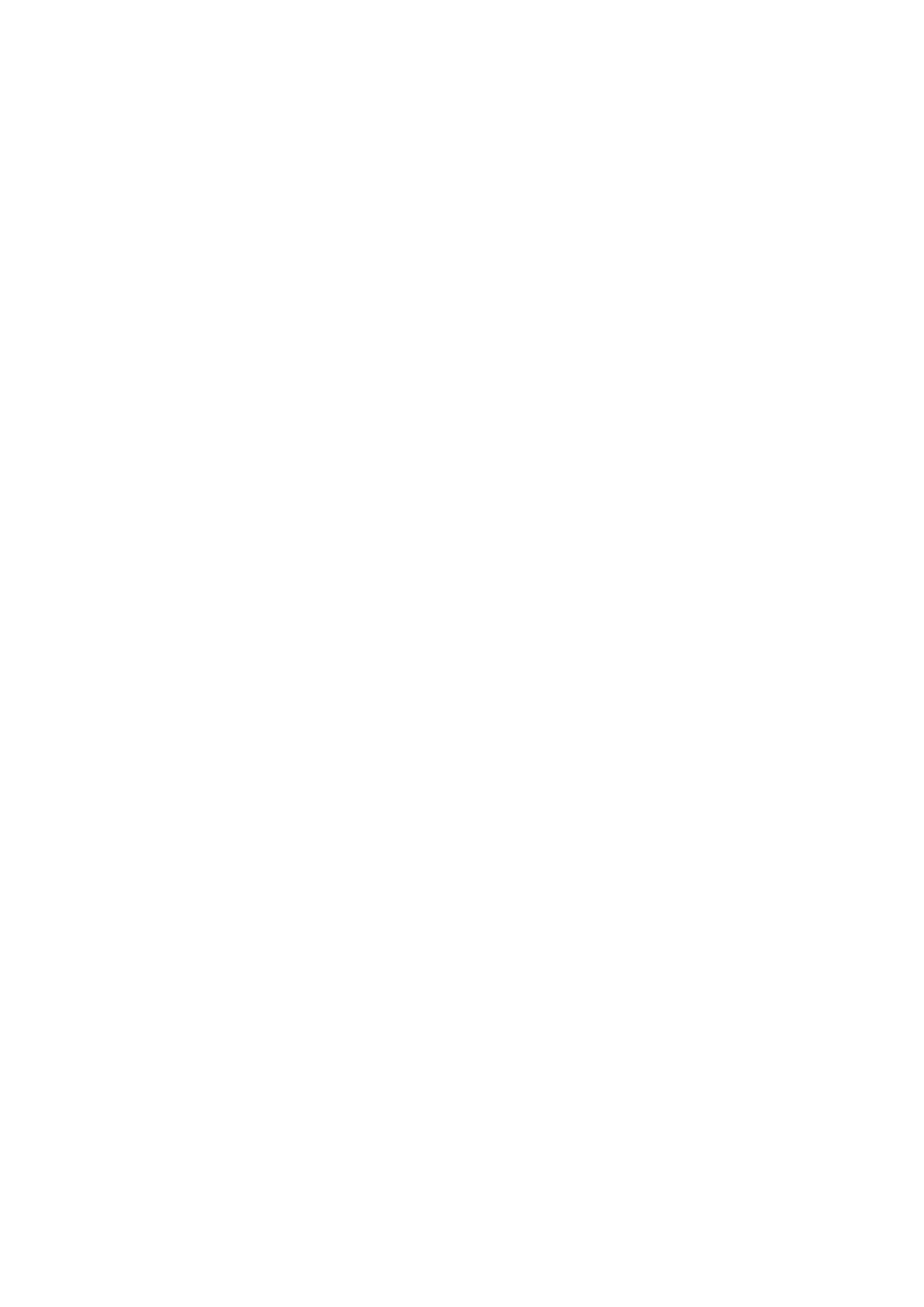# **CITY OF COCKBURN**

# **AGENDA TO BE PRESENTED TO THE ORDINARY COUNCIL MEETING TO BE HELD ON TUESDAY, 20 MARCH 2001 AT 7:30 P.M.**

# **1. DECLARATION OF OPENING**

# **2. APPOINTMENT OF PRESIDING MEMBER** (IF REQUIRED)

Nil

# **3. DISCLAIMER (To be read aloud by Presiding Member)**

Members of the public who attend Council Meetings, should not act immediately on anything they hear at the Meetings, without first seeking clarification of Council's position. Persons are advised to wait for written advice from the Council prior to taking action on any matter that they may have before Council.

# **4. ACKNOWLEDGEMENT OF RECEIPT OF WRITTEN DECLARATIONS OF FINANCIAL INTERESTS (by Presiding Member)**

# **5. APOLOGIES AND LEAVE OF ABSENCE**

- **6. ACTION TAKEN ON PREVIOUS PUBLIC QUESTIONS TAKEN ON NOTICE**
	- **6.1 (OCM1\_3\_2001) - ACTION TAKEN ON PREVIOUS PUBLIC QUESTIONS TAKEN ON NOTICE**

**Ms Playle - Public Question Time - Ordinary Council Meeting - 16 January 2001** - tabled a letter which asked a number of questions with regards to the Gerald and Doolette Streets traffic issue.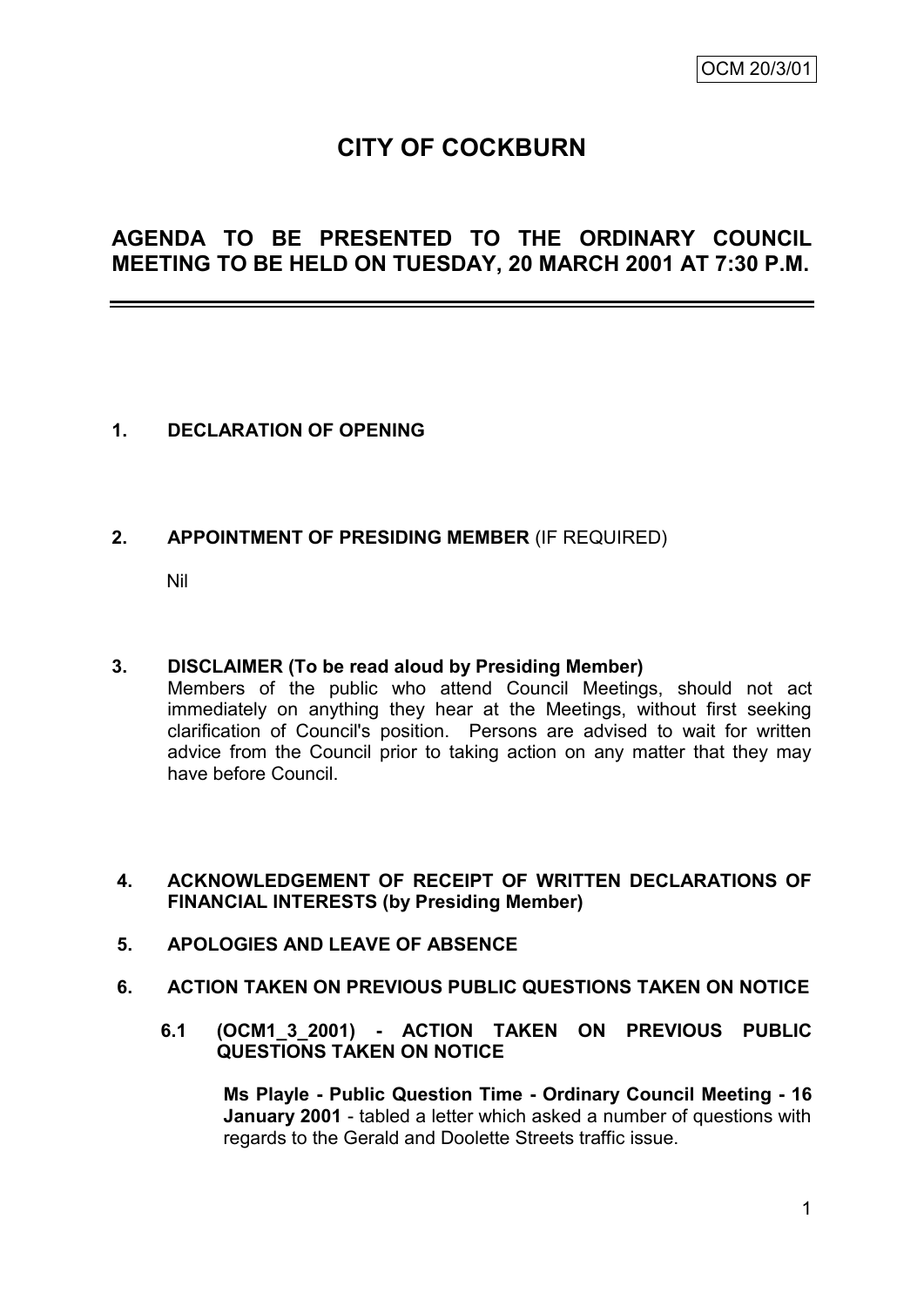A response dated 24 January 2001 addressed each of Ms Playle's questions.

**Mr Renner - Public Question Time - Ordinary Council Meeting - 20 February 2001** - referred to the Agenda Attachments for item 15.1 - Cheque List and requested an explanation as to why certain cheques were raised.

Immediately following the meeting the Acting Director, Finance & Corporate Services advised Mr Renner that he was referring to the January meeting's agenda attachments and the cheques he queried, had been ratified at the January Council Meeting. Mr Renner was satisfied with the explanation and advised that a written response was not required.

With regards to Mr Renner's comments on cat sterilisation etc, Council has on its budget, funds to subsidise the cost of having cats sterilised. The intent of this funding was to encourage cat owners to sterilise cats and by so doing, assist in reducing the number of cats within the City. This in turn would contribute toward reducing the level of damage to fauna within the City, particularly in the areas with conservation reserves.

The control of dogs is administered under the Dog Act which has been in operation for many years and accepted as a valid area of control by the general community. There is no similar act for cats in WA. Given their size, mobility and predatory nature, the control of cats is a far more difficult proposition than that of dogs. Further, the limited experience of other councils in WA in considering the control of cats, demonstrates a strong resistance by a substantial portion of the general community to the idea.

# **7. PUBLIC QUESTION TIME**

Nil

#### **8. CONFIRMATION OF MINUTES**

#### **8.1 (OCM1\_3\_2001) - ORDINARY COUNCIL MEETING - 20/2/2001**

#### **RECOMMENDATION**

That the Minutes of the Ordinary Council Meeting held on Tuesday, 20 February 2001 be confirmed as a true and accurate record.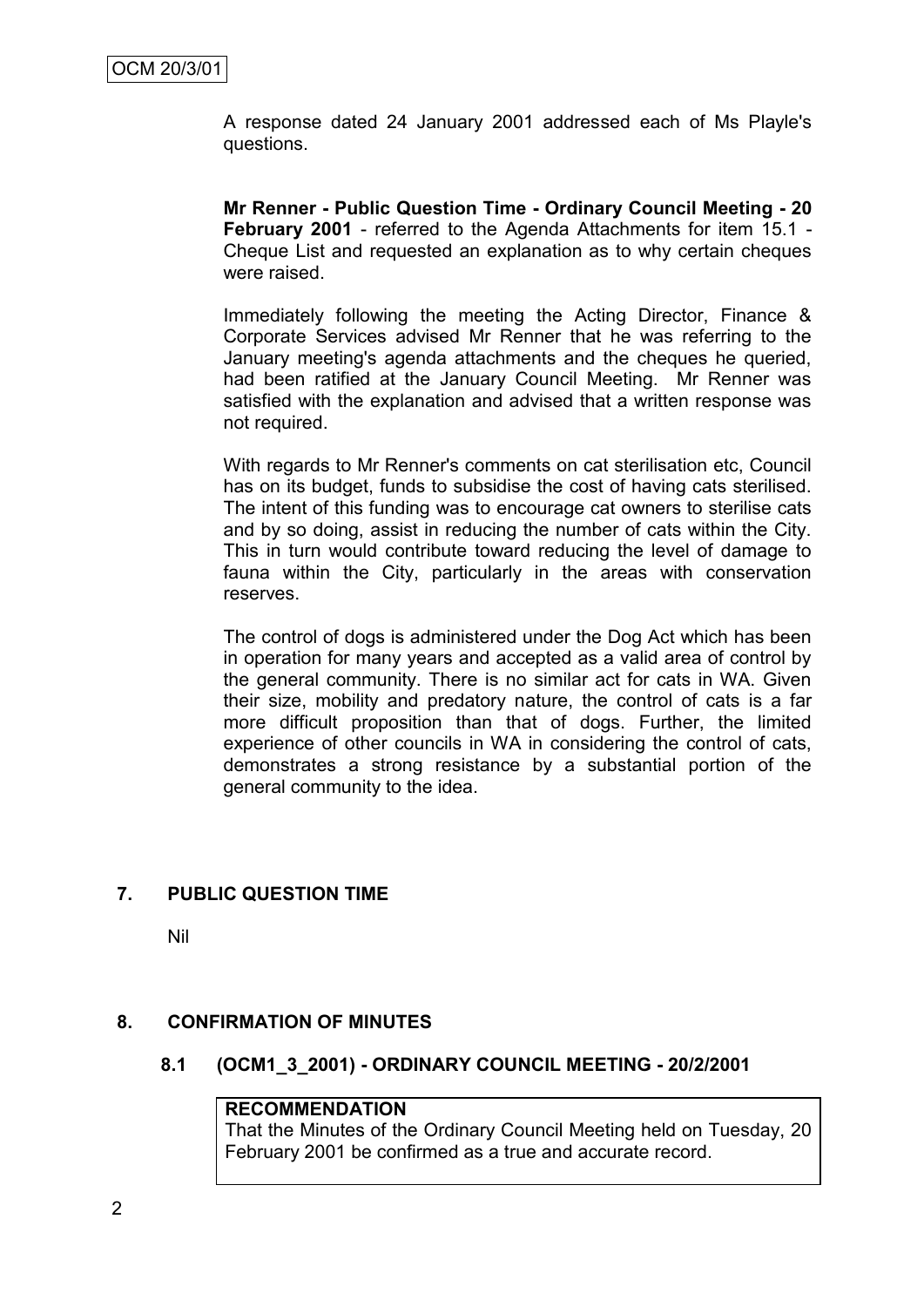# **COUNCIL DECISION**

# **9. WRITTEN REQUESTS FOR LEAVE OF ABSENCE**

Nil

# **10. DEPUTATIONS AND PETITIONS**

Nil

# **11. BUSINESS LEFT OVER FROM THE PREVIOUS MEETING (If adjourned)**

Nil

# **12. DECLARATION BY COUNCILLORS WHO HAVE NOT GIVEN DUE CONSIDERATION TO MATTERS CONTAINED IN THE BUSINESS PAPER PRESENT BEFORE THE MEETING**

Nil

# **13. COUNCIL MATTERS**

**13.1 (OCM1\_3\_2001) - PROPOSED NEW REGISTER OF DELEGATED AUTHORITY TO OFFICERS (1054) (DMG) (ATTACH)**

#### **RECOMMENDATION**

That Council adopts the Register of Delegated Authority to Officers, as contained in the attachments to the Agenda.

**TO BE PASSED BY AN ABSOLUTE MAJORITY OF COUNCIL**

**COUNCIL DECISION**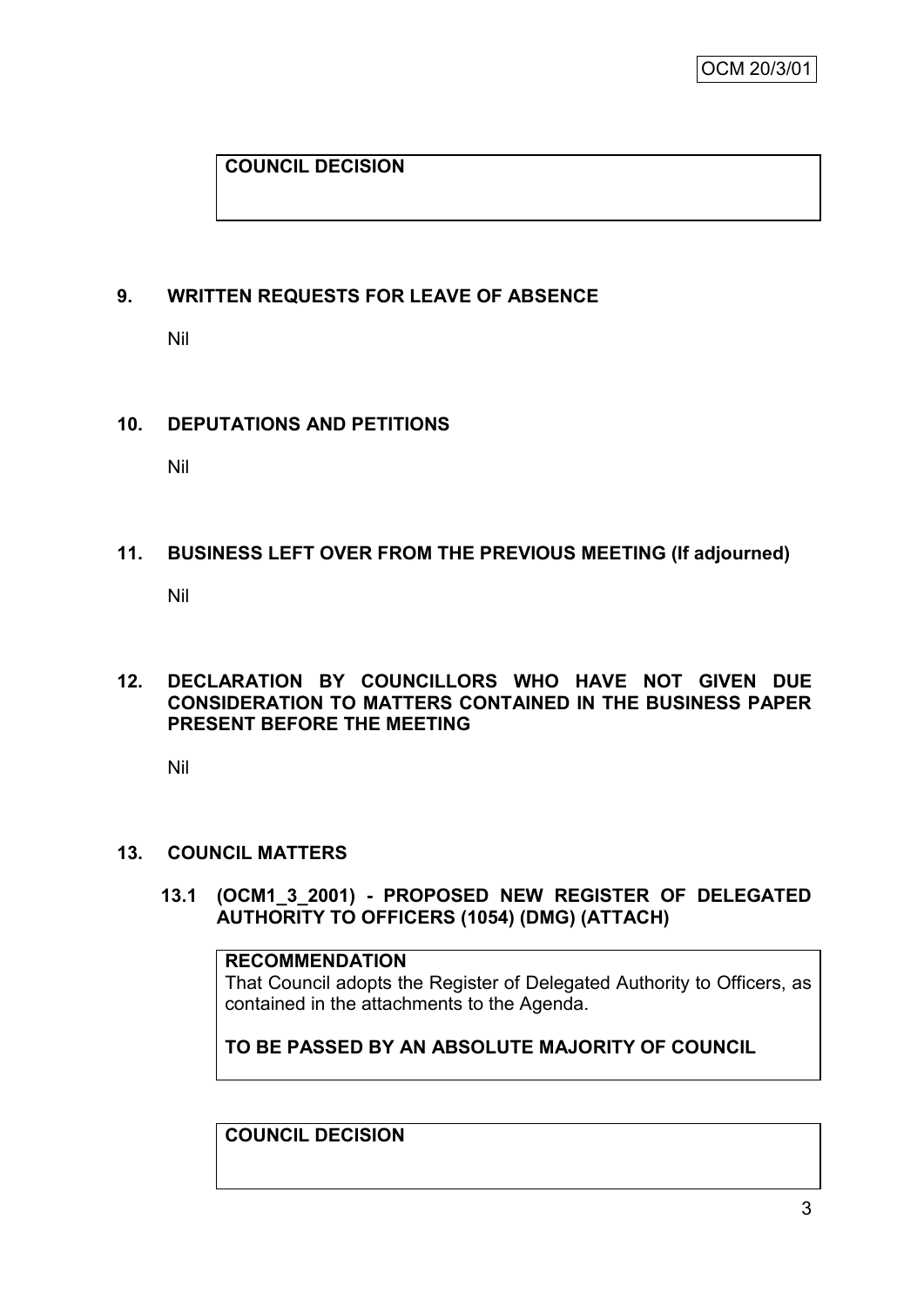# **Background**

This matter was deferred by the previous Council in November 2000, to enable the newly elected Council to consider the document. Pursuant to Section 5.46(2) of the Local Government Act, 1995, Council is required to review all delegations made at least annually. As this review was last undertaken in November 1999, it is now necessary for the review to be considered again.

#### **Submission**

N/A

#### **Report**

During the most recent review of delegation of Council functions to officers, Council reduced the number of Policies requiring delegated authority to be performed, thus resulting in a significant streamlining of the process involved in administering the performance of delegated functions.

This outcome resulted in considerable time being saved by officers in having to conform with the onerous recording provisions which are administratively required as part of the delegation process.

However, it has been recognised that the numbering system attached to the delegations, particularly where they relate to the delegation of a Council Policy, is unwieldy and in many cases, confusing.

Therefore, it is considered appropriate to separate the Register of Delegated Authority into a more user friendly and easily identified format, particularly in relation to the Policies of Council, which are considered appropriate to delegate.

In order to achieve this, it is proposed to divide the Delegation Register into four distinct components, as follows:-

- 1. Delegations made under the Local Government Act, 1995 (including Council Local Laws), for which an annual review will be required;
- 2. Delegations made under other Legislative Heads of Power, for which no annual review is necessary;
- 3. Delegations made pursuant to Council"s Administrative Policies, for which an annual review will be required; and
- 4. Delegations made pursuant to Council"s Corporate Policies, for which an annual review will be required.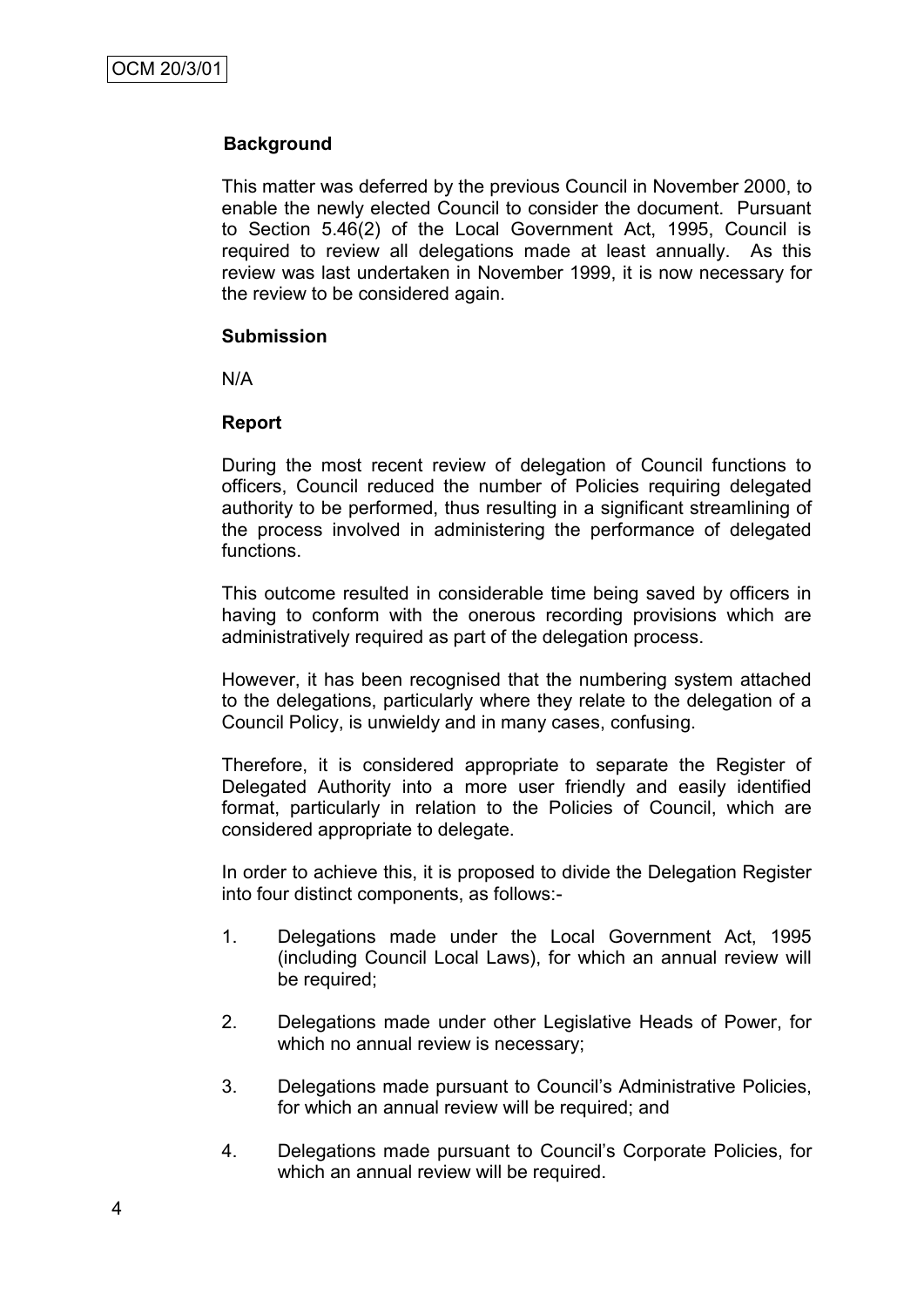This methodology then enables the instrument of delegation in reference to Division (1) and (2) above, to be domiciled "as per the provisions of the (relevant legislative Head of Power)" under the heading of Legislative Requirements in each document of delegation.

This will then enable all delegations to be simply included in an alphabetical order (according to the first letter of the Head of Power), thereby deleting the requirement for a numeric system which could prove to be inconsistent and/or confusing as changes are made throughout the year.

In addition, Divisions (3) and (4) of the Register (relative to Council Policies) can be conveniently referenced to the appropriate Council Policy number and by domiciling the Instrument of Delegation, under the title of Council Policy, "Council Policy No (insert number and title of Council Policy) refers".

Subsequently, any amendments, deletions or inclusions to those Policies subject to delegation can be easily managed and eliminates any potential confusion caused by the previous numbering system.

The system allows for simple electronic control and management of the Register and hard copies can continue to be colour coded for simplification in identifying the Council areas responsible for administering the delegations.

# **Strategic Plan/Policy Implications**

Strategic Plan Key Result Area "Managing Your City" refers.

# **Budget/Financial Implications**

N/A

**Implications of Section 3.18(3) Local Government Act, 1995**

Nil

# **13.2 (OCM1\_3\_2001) - DELEGATED AUTHORITY - APPOINTMENT OF AUTHORISED PERSONS (1054) (DMG) (ATTACH)**

# **RECOMMENDATION**

That Council delegates authority for the Chief Executive Officer to appoint authorised persons to administer Council"s City of Cockburn (Local Government Act) Local Laws 2000, pursuant to the provisions of Sec. 9.10 of the Local Government Act, 1995.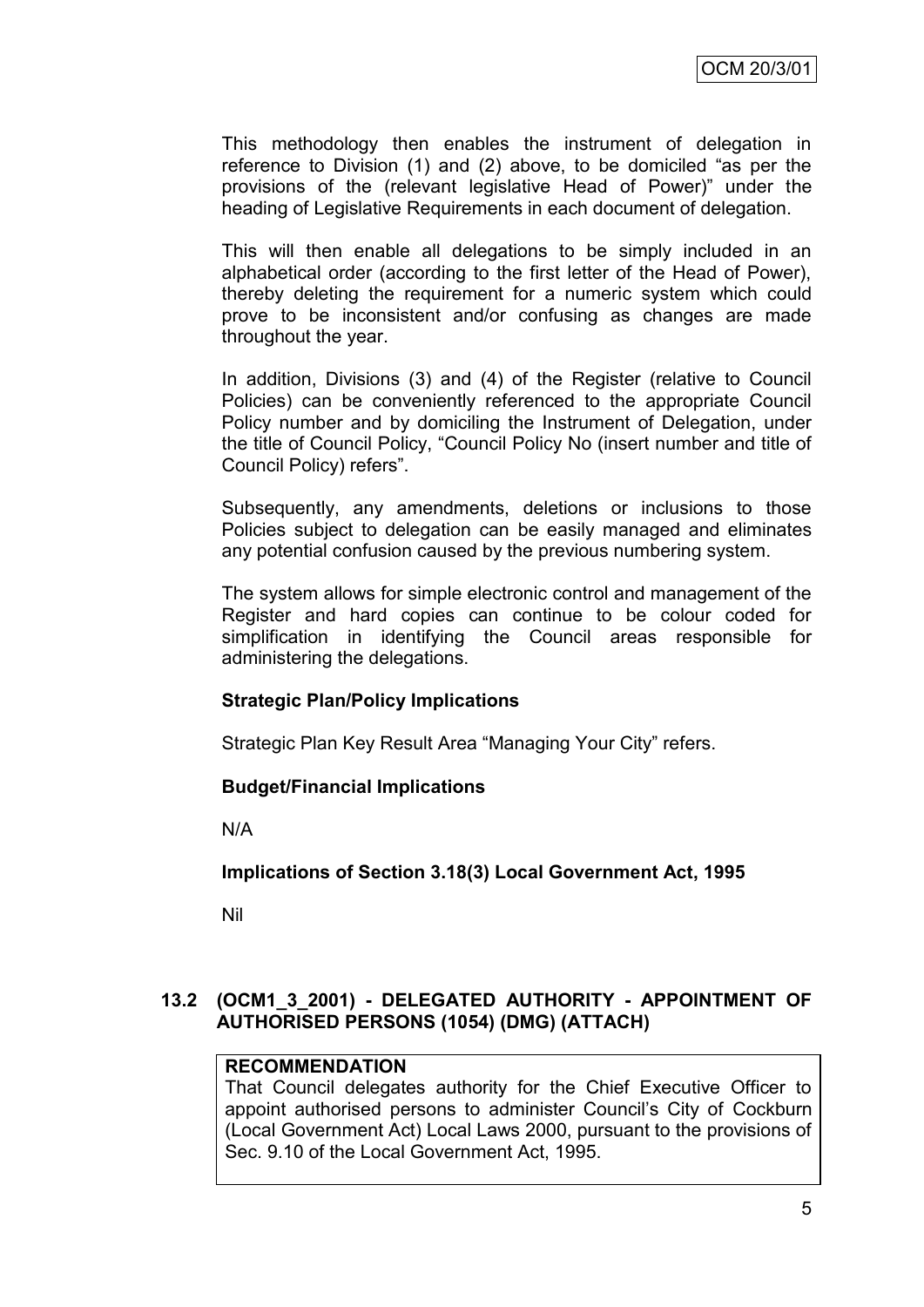# **TO BE PASSED BY AN ABSOLUTE MAJORITY OF COUNCIL**

# **COUNCIL DECISION**

#### **Background**

In October 2000 Council appointed various staff to administer its (consolidated) Local Laws, pursuant to Sec. 9.10 of the Local Government Act, 1995. However, there are likely to be occasions when those staff leave the employ of the Council and new persons are appointed to those positions who will be required to carry out the same functions.

On these occasions, it would be necessary for Council to appoint these persons as authorised to administer Council"s Local Laws.

As this is an administrative function, it is recommended that Council delegate it for the Chief Executive Officer to perform

#### **Submission**

N/A

#### **Report**

A copy of the proposed instrument of delegation is attached.

#### **Strategic Plan/Policy Implications**

Key Result Area "Managing Your City" refers.

#### **Budget/Financial Implications**

N/A

# **Implications of Section 3.18(3) Local Government Act, 1995**

Nil

# **13.3 (OCM1\_3\_2001) - EXTRAORDINARY ELECTION - EAST WARD (1700) (DMG)**

**RECOMMENDATION** That Council: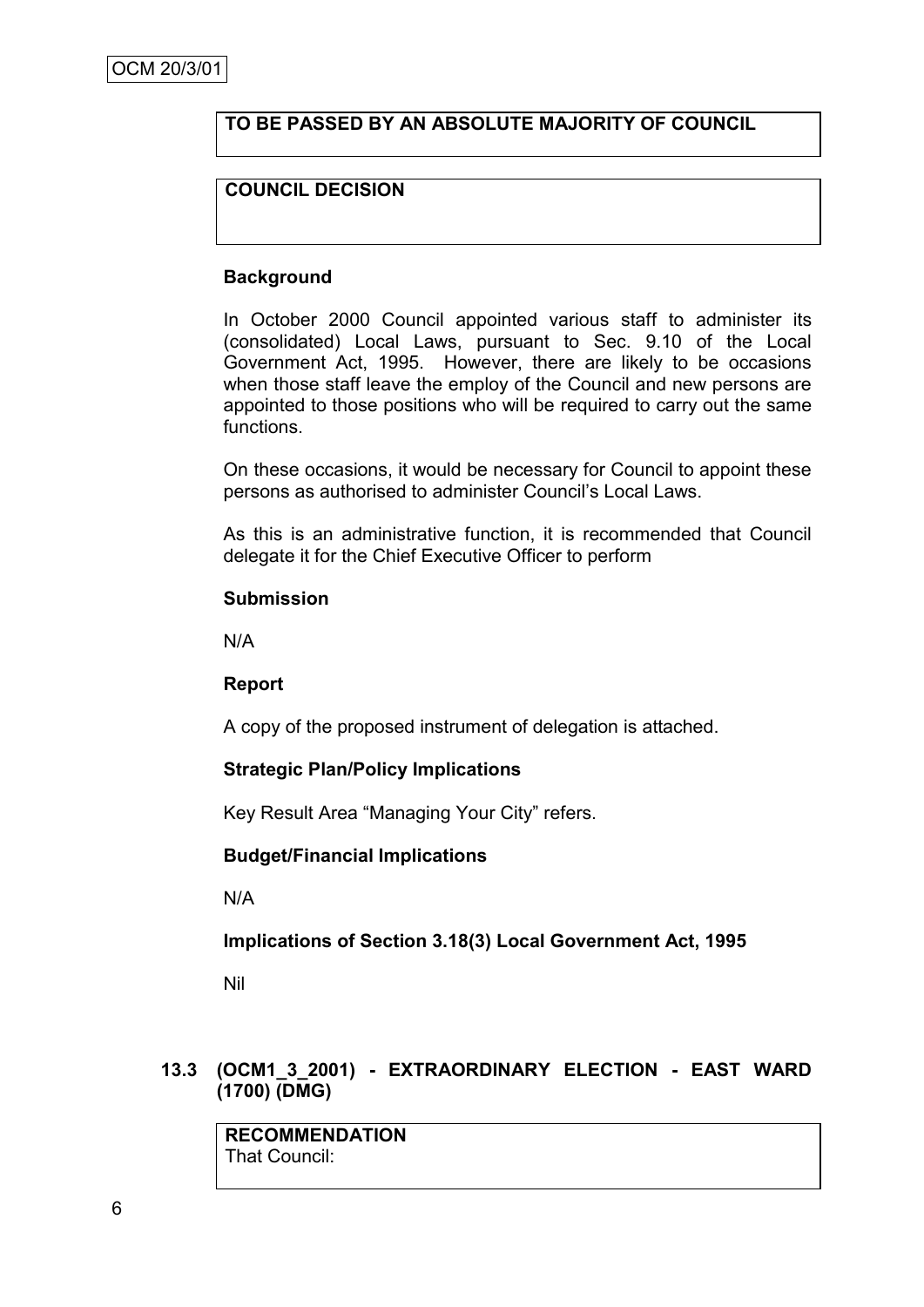- (1) pursuant to section 4.20(4) of the Local Government Act 1995, seek the written agreement of the Electoral Commissioner to conduct an extraordinary election for the vacancy of one Councillor in the East Ward to be held on 19 July 2001;
- (2) subject to receiving the agreement sought in (1) above, declare the Electoral Commissioner to be responsible for the election; and
- (3) pursuant to section 4.61(2) of the Local Government Act 1995, conduct these elections as postal elections.

**TO BE PASSED BY AN ABSOLUTE MAJORITY OF COUNCIL** 

# **COUNCIL DECISION**

#### **Background**

By letter dated 12 March 2001, Clr Rennie has submitted her resignation as a Councillor, effective from 18 July 2001, due to her leaving the District as a result of her spouse's employment transfer.

# **Submission**

N/A

# **Report**

Pursuant to Section 4.9(1)(a) of the Act, the Mayor has, in writing, fixed 19 July 2001 as the day upon which an extraordinary election will be conducted for the East Ward, to fill the vacancy created by Clr Rennie's resignation.

Hence, it is now appropriate to formalise that these elections be held by postal ballot under the responsibility of the Electoral Commissioner.

# **Strategic Plan/Policy Implications**

Key Result Area "Managing Your City" refers.

# **Budget/Financial Implications**

The cost of a Postal Election, estimated at \$25,000, will need to be provided for within the 'Governance' function of Council's 2001/02 budget.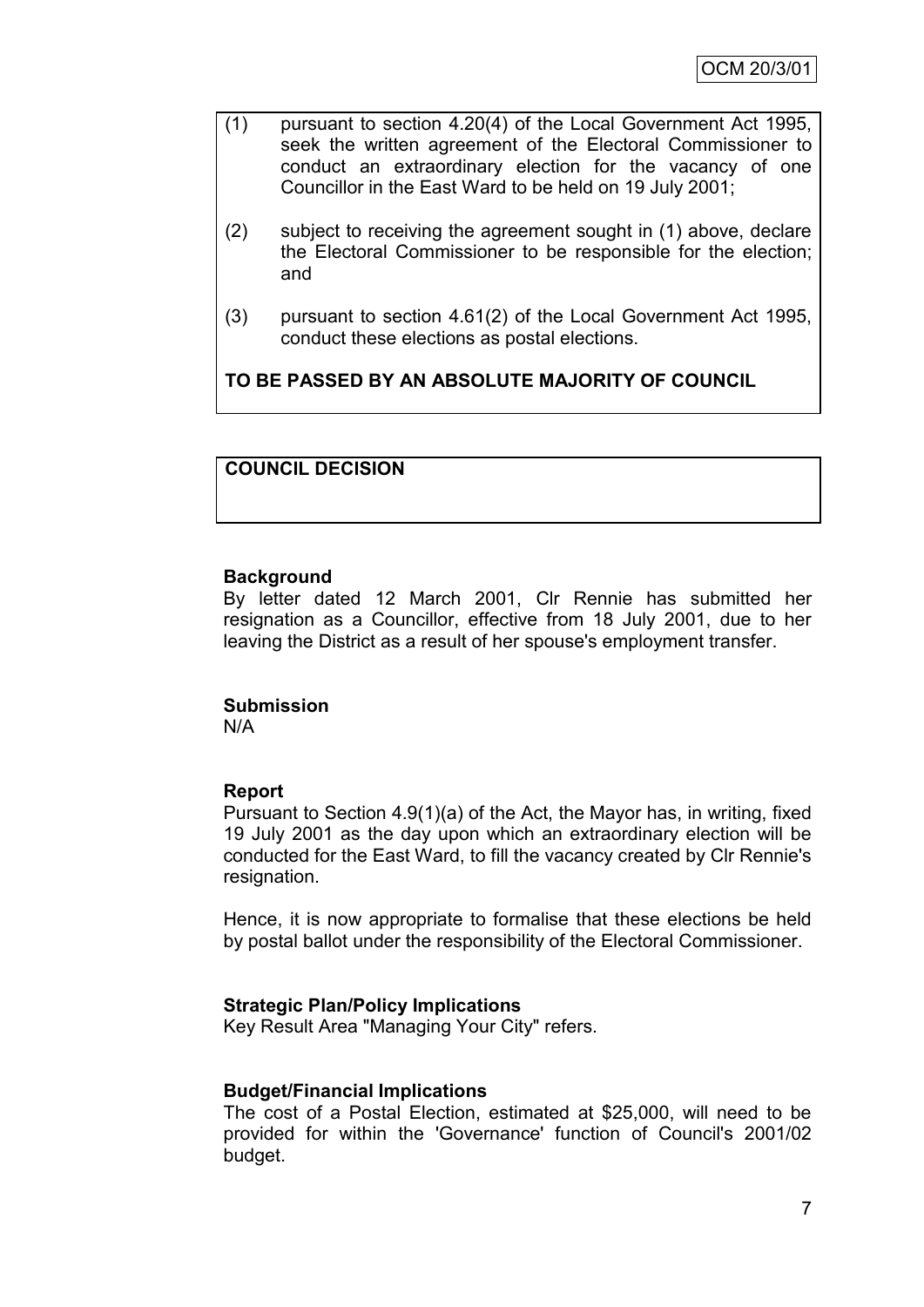**Implications of Section 3.18(3) Local Government Act, 1995** Nil

**13.4 (OCM1\_3\_2001) - COUNCIL POSITION STATEMENTS (1054) (DMG) (ATTACH)**

#### **RECOMMENDATION**

That Council notes the Manual of Council Position Statements as contained in the attachments to the Agenda, to be utilised by Council officers as guidelines or practice notes in responding to any relative issues.

**COUNCIL DECISION**

# **Background**

This matter was deferred by the previous Council in November 2000 to enable the newly elected Council to consider the document. During the recent review of Council"s Policy Manual, an opportunity was identified to further streamline this process by removing many previously considered Council "Policy" statements and renaming these Council "Position" statements. In other words, reference to these positions previously adopted by Council will remain, but rather than include these statements in a Manual of Council Policies, it is considered they are more suited to becoming guidelines or reference notes for Council staff to follow on occasions when it is appropriate to follow a consistent course of action, based on these decisions of Council, which have been adopted in the past.

#### **Submission**

N/A

#### **Report**

Many of the statements appearing in previous Council adopted Policy Manuals have been identified as reasonably clear, simple and concise statements of how Council wishes to deal with specific or individual issues.

While it is appropriate for some of these to remain within the definition of Council Policy, it is apparent that the majority of them are capable of being utilised by staff to administer as a uniform and consistent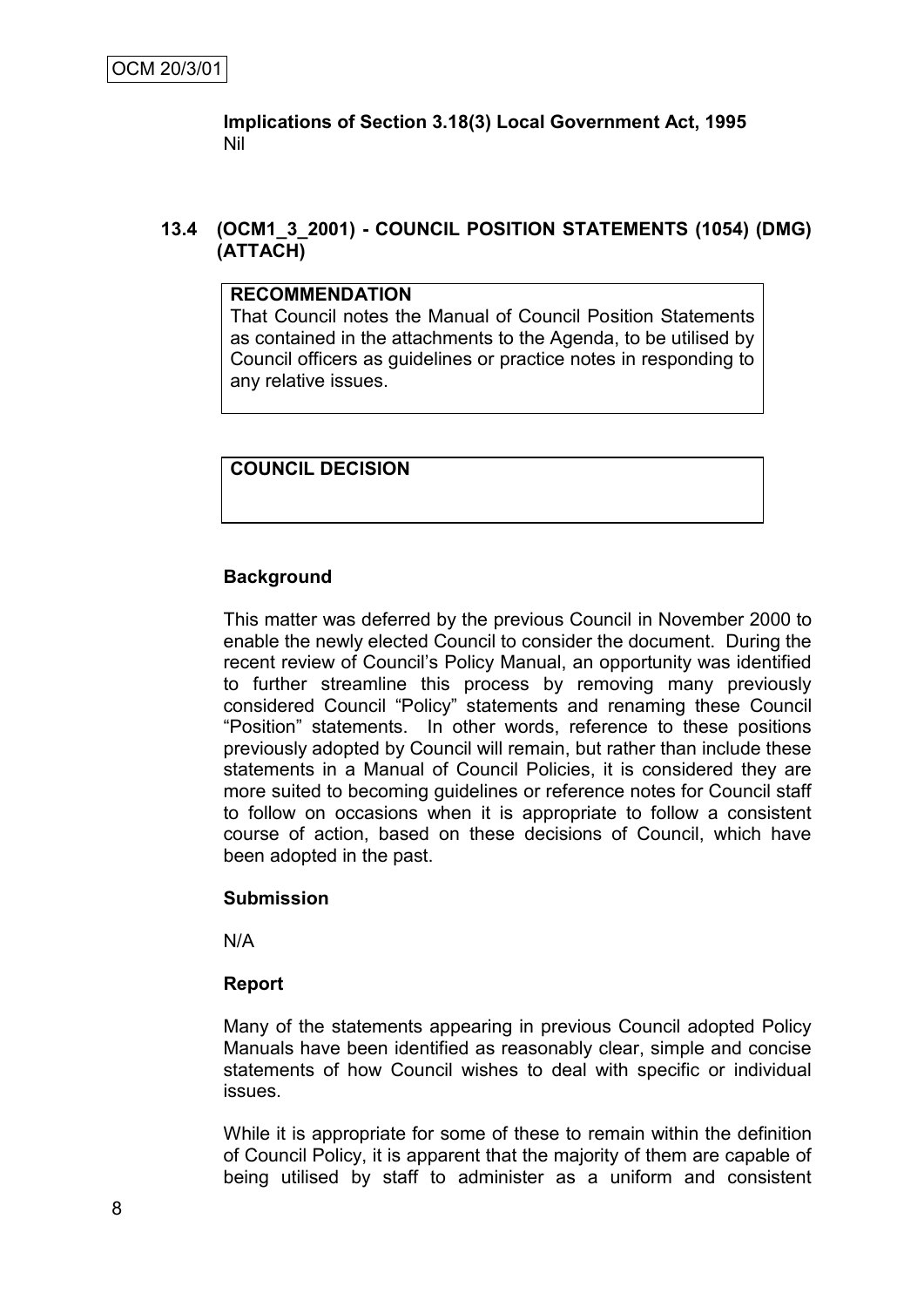process as part of their ongoing role, without approving anything on behalf of Council, which would normally require a Council decision.

In these circumstances, Council"s intentions are clear and it is not considered necessary for such statements to bear the title of Council "Policy". It would be much simpler to note these decisions as Council"s Position Statement on that and similar matters and have them used by staff as guidance and reference notes to deal with relevant issues as part of their normal duties.

The benefit of adopting such a practice, is that such statements can be constantly reviewed for their effectiveness due to their continuous exposure to staff, therefore increasing the probability that changing circumstances will be noticed other than during a formal review of procedures, which could conceivably not happen for a number of years.

Consequently it is recommended that a Manual of Council Position Statements be noted and they be regularly monitored and reviewed by staff. It is not intended that these Statements will be referred to Council annually as will Policies which are delegated. However, should changes, which are considered to impact against the community"s wishes be evident, then they will be submitted to Council for examination.

# **Strategic Plan/Policy Implications**

Key Result Area "Managing Your City" refers.

# **Budget/Financial Implications**

N/A

**Implications of Section 3.18(3) Local Government Act, 1995**

Nil

# **13.5 (OCM1\_3\_2001) - PROPOSED NEW POLICY MANUAL (1054) (DMG) (ATTACH)**

# **RECOMMENDATION**

That Council adopts the Manual of Policy Statements, as contained in the attachments to the Agenda.

# **COUNCIL DECISION**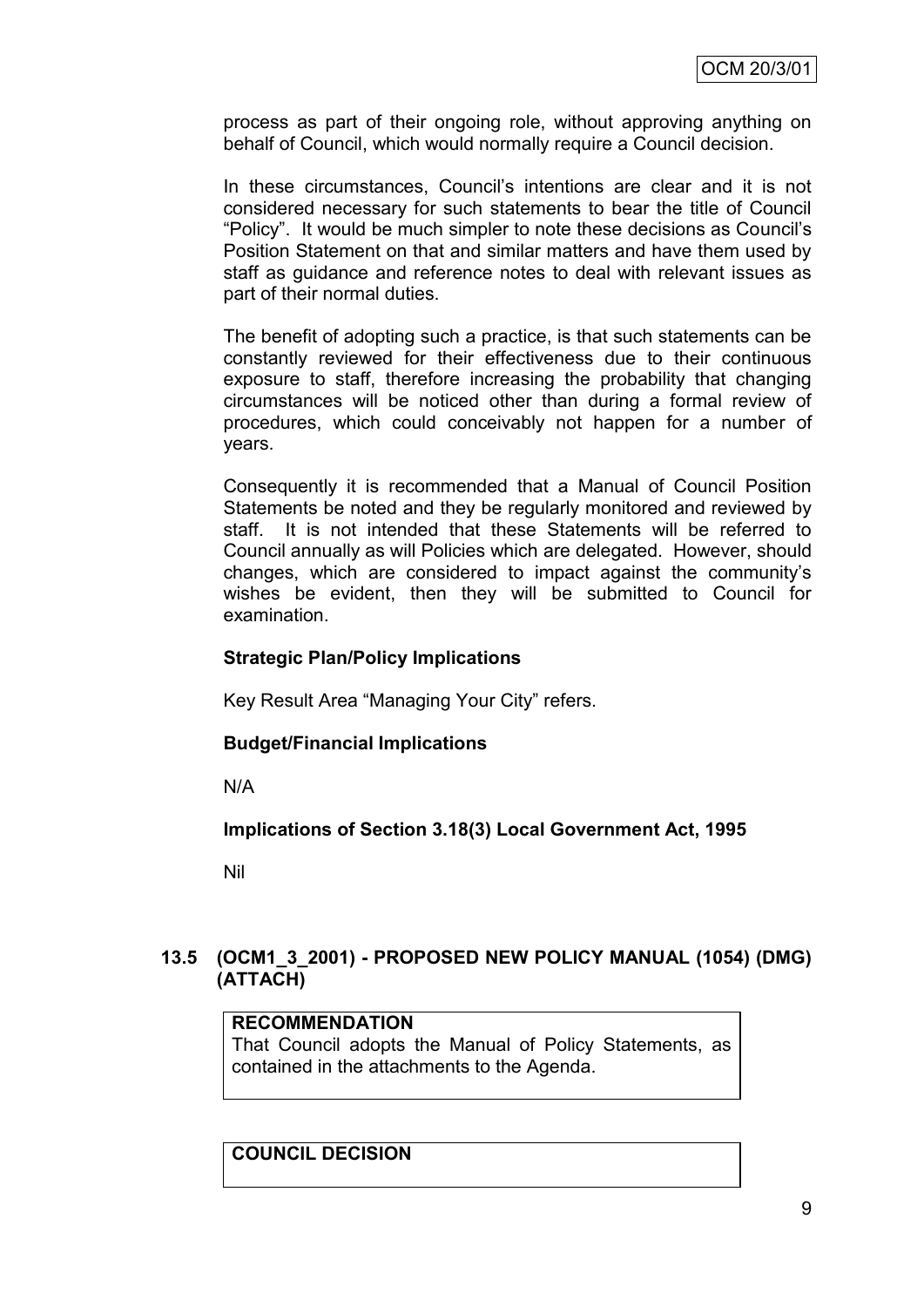# **Background**

This matter was deferred by the previous Council in November 2000, to enable the newly elected Council to consider the document. It is Council practice to review its Policies on an annual basis in November each year, in conjunction with the statutory requirement to review the delegation of its functions.

#### **Submission**

N/A

#### **Report**

The review of the Council Policy Manual has resulted in a departure in format from that of previous years. Although the Policy Statements themselves are largely reflective of the intent of Council"s current policies, in many cases, there have been adjustments made to the wording of the Policies to either clarify their intent or bring them into line with current practices or requirements. A summary sheet detailing these changes is provided at the beginning of the Policy Statements.

The main reason for the proposed amendments to the Policy document format, is to separate those Council Statements which are clearly of more strategic or corporate significance from those which serve a more administrative function.

In addition, there has been a conscious effort made for the Council Policies to remain at the forefront of the organisation by clearly relating each one to a functional service delivery area (service unit) of Council and, in the case of the Corporate Policies, ensuring there is a connection with these Statements to Council"s Corporate Strategic Plan.

Consequently, this review has resulted in the revamp of the Policy document format to firstly, clearly identify those Statements of a corporate nature and separate those from the more practically applied Administrative Policies. The final outcome is a format which is considered to be clear in its focus and easy to follow in its content. A new numbering system has been introduced to further enhance the clarity of the document and to more easily identify the responsibility areas of each Policy statement.

By separating the Policies into "Administrative" and "Corporate" and identifying the area of Divisional responsibility for each statement (i.e. Executive Services (ES), Community Services (CS), Council (C),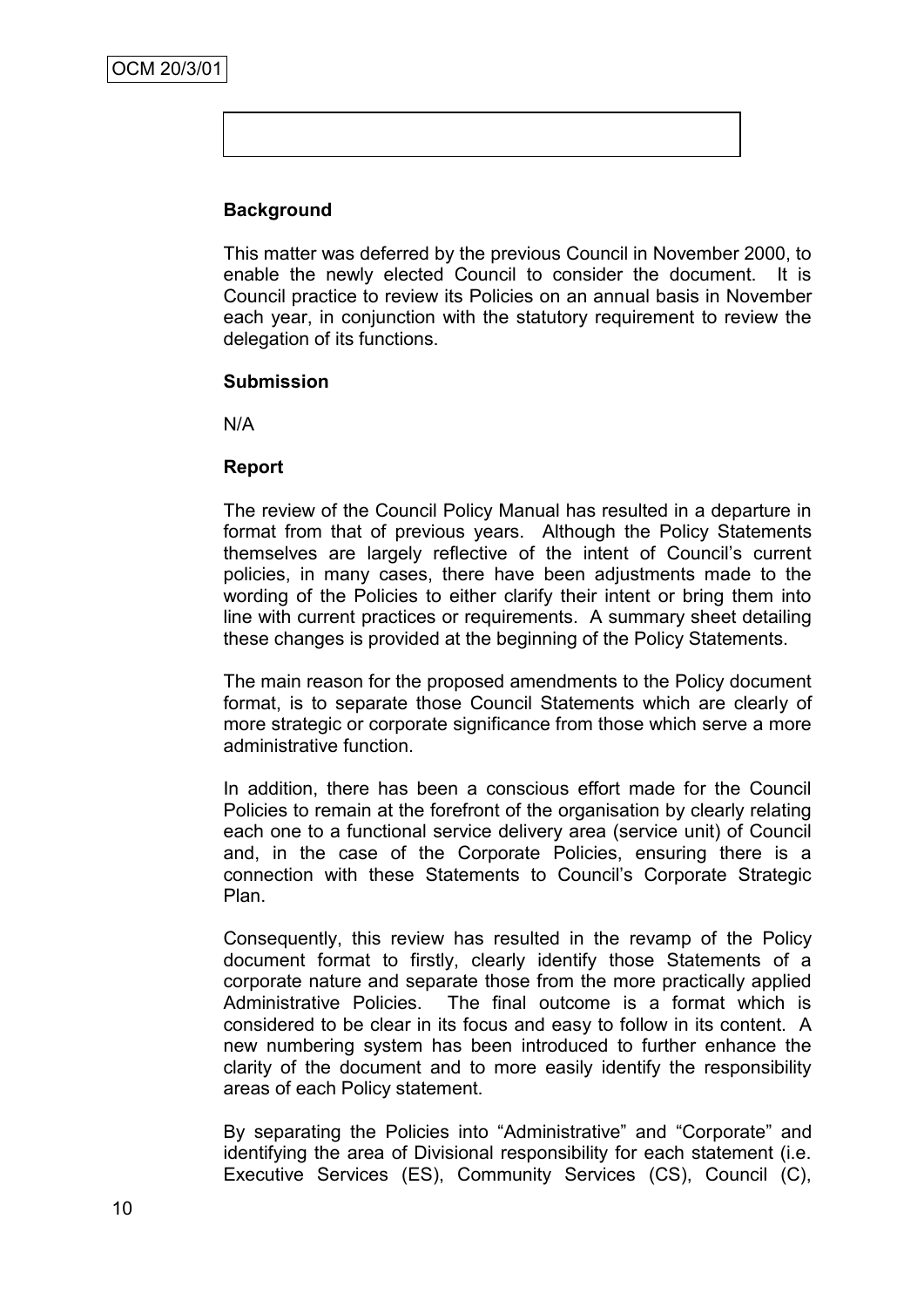Engineering and Works (EW), Finance and Corporate Services (FCS) and Planning and Development (PD)), it is then simply a matter of adding an individual number to each Policy to complete the system. Hence, the Manual can be further divided by the use of this alpha/numeric system; e.g. A (Administrative) ES (Executive Services Division) 1 (number) equates to Policy number AES1. Similarly, a Corporate Council area Policy number CC6 is identified as C (Corporate), C (Council), 6 (number). This trend is obviously repetitive throughout the document in a clear and consistent manner.

The major difference between the format of "Administrative" and "Corporate" Policies is that Administrative Policies make reference only to Business and Service Unit responsibility, while Corporate Policies include an additional section relating to the Key Result Area, Vision and Objective of the Corporate Strategic Plan to these Statements.

Policies designated as being subject to Delegated Authority (DA) can easily be cross-referenced to the DA Register, as outlined in a separate report to Council on this matter.

# **Strategic Plan/Policy Implications**

Strategic Plan Key Result Area "Managing Your City" refers.

# **Budget/Financial Implications**

Nil

# **Implications of Section 3.18(3) Local Government Act, 1995**

Nil

# **13.6 (OCM1\_3\_2001) - LOCAL GOVERNMENT STATUTORY COMPLIANCE RETURN - 2000 (1332) (DMG) (ATTACH)**

# **RECOMMENDATION**

That Council adopt the Local Government Compliance Audit Return for the period 1 January 2000 to 31 December 2000, as presented.

# **COUNCIL DECISION**

# **Background**

Amendments to the *Local Government (Audit) Regulations*, last year made the statutory compliance return mandatory from January 2000.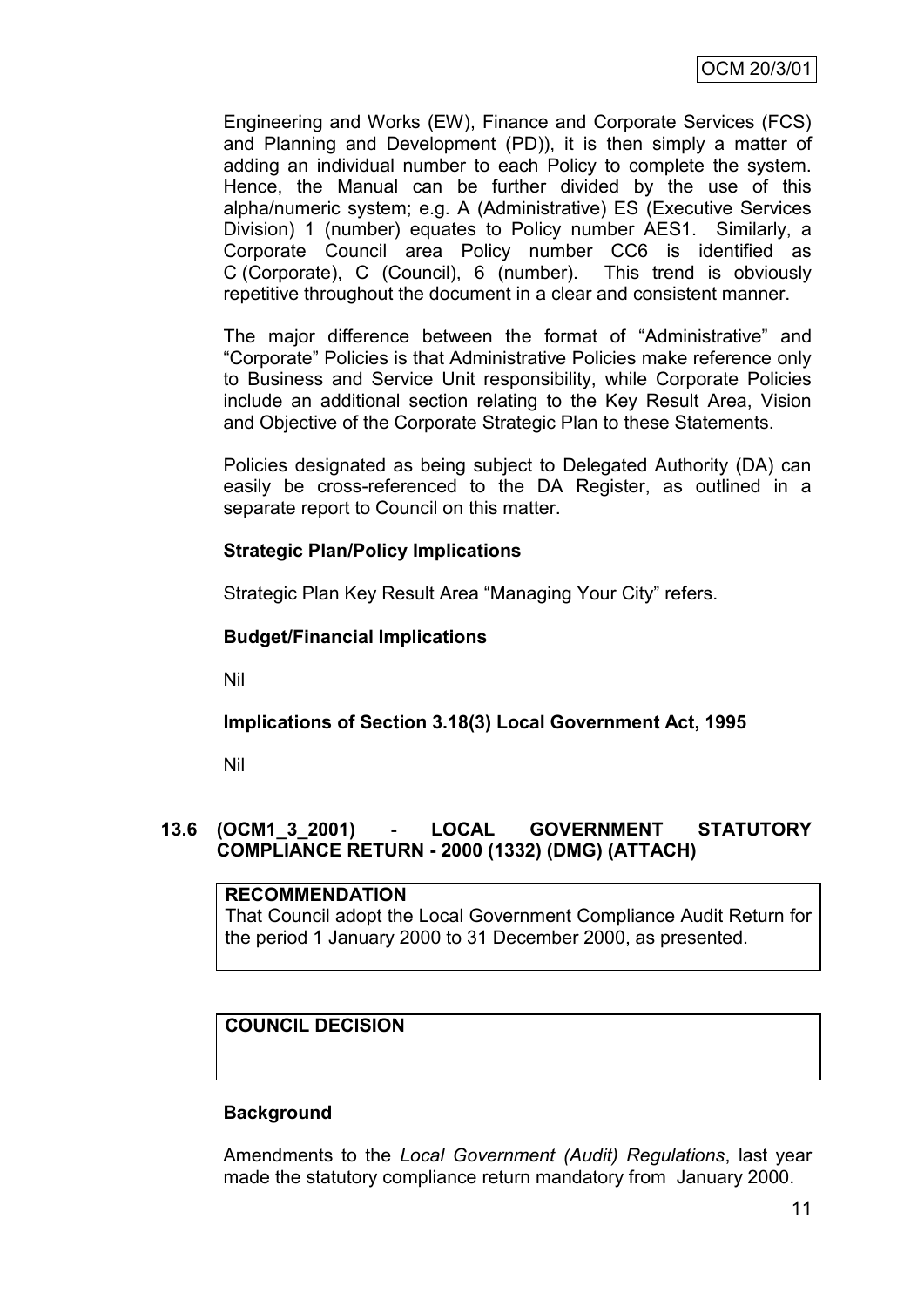Each local government is to carry out a compliance audit for the period 1 January to 31 December 2000 in accordance with Section 7.13(i) of the *Local Government Act 1995* and *Local Government (Audit) Regulations* (Regulation 13). On completion of the compliance audit the local government is to complete a compliance audit return.

The compliance audit return is to be:

- (a) presented to Council at a meeting of the Council;
- (b) adopted by the Council; and
- (c) the adoption recorded in the minutes of the meeting at which it is adopted.

After the compliance audit return has been presented to the Council, a certified copy of the return, along with the relevant section of the minutes and any additional information explaining or qualifying the compliance audit is to be submitted to the Executive Director, Department of Local Government by 31 March 2001.

#### **Submission**

The experience of the previous (voluntary) Returns as submitted by Council has confirmed that its completion will provide benefits to Council"s Administration for internal control monitoring purposes, a management tool for the Chief Executive Officer and as a statutory reporting format to Council and to the Minister for Local Government.

#### **Report**

The completed Return is presented to Council for adoption, jointly certified by the Mayor and the Chief Executive Officer and returned to the Department by the end of March 2001. Returns of all Local Governments will be assessed by the Department and in cases of notified serious breaches, or a complaint received by the Department about the manner in which the return was handled by a local government, a follow up visit by a Departmental Officer may be carried out.

The Return provides for **THE JOINT CERTIFICATE TO BE READ** ALOUD AT THE COUNCIL MEETING BY THE MAYOR

# **Strategic Plan/Policy Implications**

Key Result Area "Managing Your City" refers.

# **Budget/Financial Implications**

N/A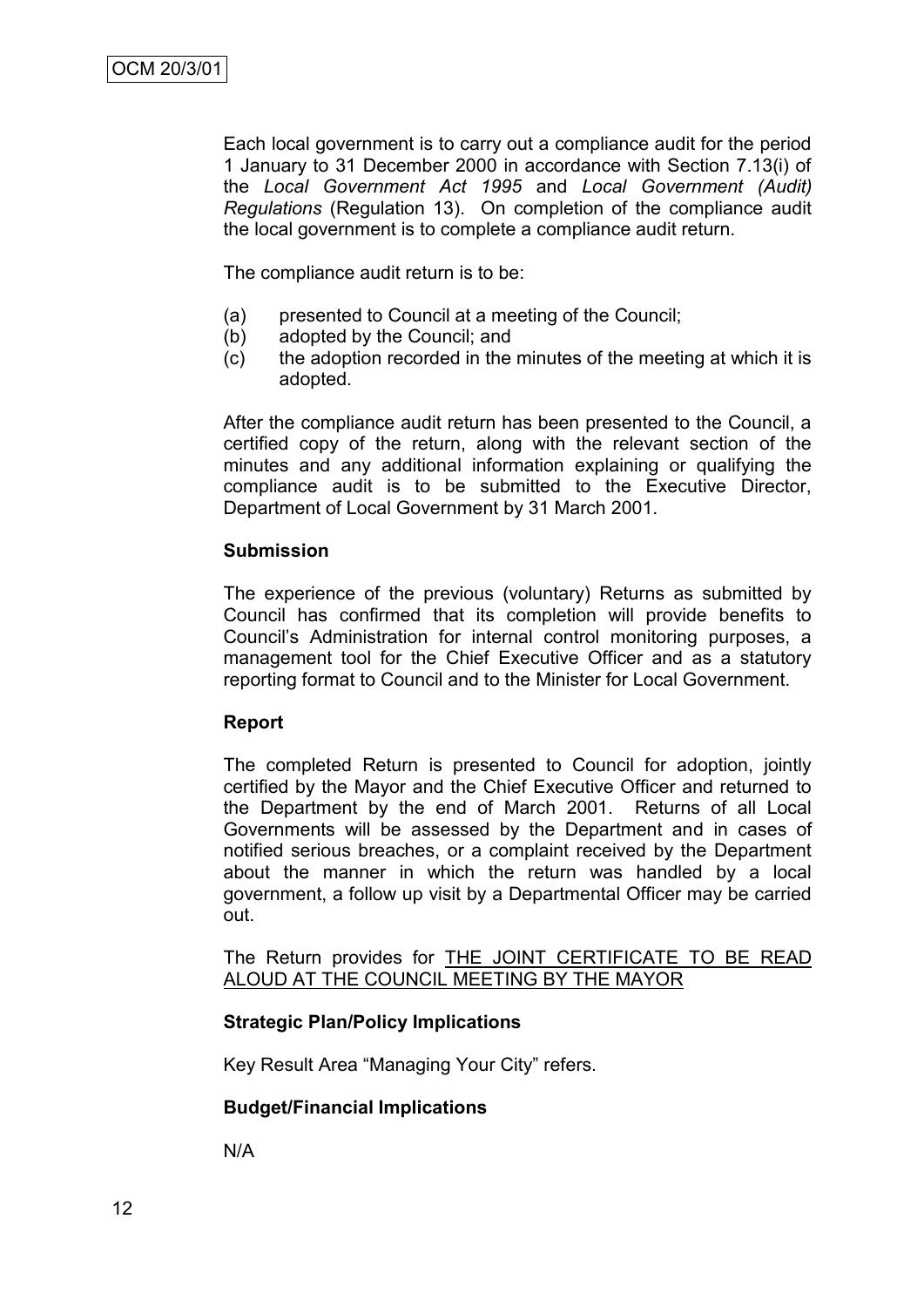# **Implications of Section 3.18(3) Local Government Act, 1995**

Nil.

# **13.7 (OCM1\_3\_2001) - COCKBURN WETLANDS EDUCATION CENTRE BOARD (1701;4617) (DMG)**

# **RECOMMENDATION**

That Council appoint That Council appoint  $\overline{a}$  as its delegate to the Cockburn Wetlands Education Centre Board.

# **COUNCIL DECISION**

# **Background**

At the Special Meeting of Council conducted on 12 December 2000, Council decided not to appoint a delegate to the Cockburn Wetlands Education Centre Board.

# **Submission**

Correspondence has been received from Cockburn Wetlands Education Centre (Inc.) requesting that Council appoint a delegate to this organisation.

# **Report**

The Centre is involved in youth work, community education, park management, ecotourism and landcare. It is an asset of the City of Cockburn and one that will only achieve its full potential if it is carefully nurtured. Hundreds of local residents use the Centre each month and more than 3000 school students are currently involved in education programs.

The Board is primarily concerned with strategic planning, financial accountability and reports from its officers. It meets on the second Monday of every month at 6.00pm at the Centre. Meetings rarely last longer than 90 minutes. Deputy Mayor Graham has registered an interest in being Council"s representative.

# **Strategic Plan/Policy Implications**

Key Result Area "Managing Your City" refers.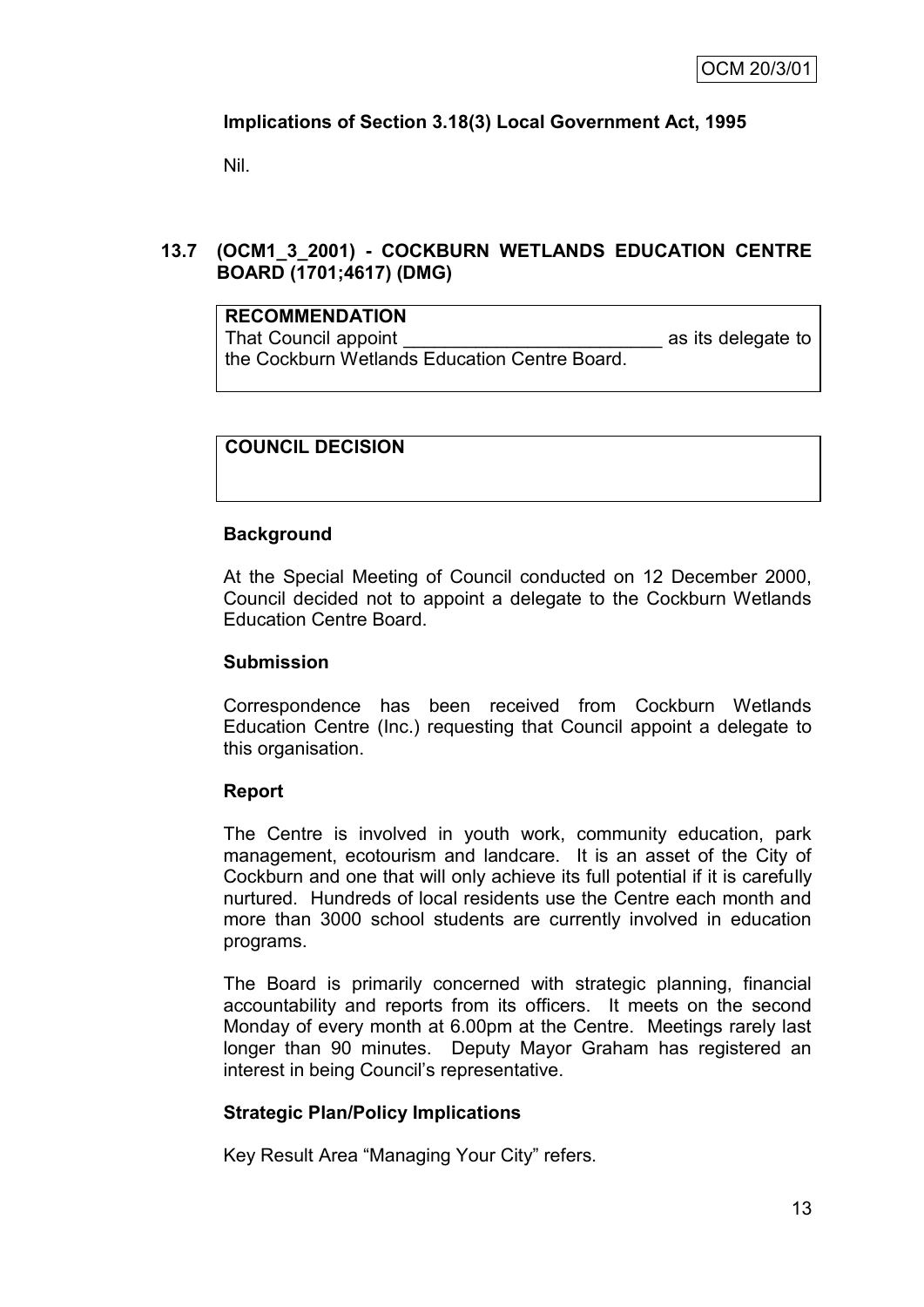# **Budget/Financial Implications**

N/A

**Implications of Section 3.18(3) Local Government Act, 1995**

Nil

# **13.8 (OCM1\_3\_2001) - COUNCIL DELEGATE - HIGH SCHOOL CHAPLAINCY COUNCILS (3637; 8301) (DMG)**

**RECOMMENDATION** That Council appoint That Council appoint the Hamilton District High School Chaplaincy and the Lakeland Senior High School Chaplaincy Councils.

# **COUNCIL DECISION**

# **Background**

At the Special Meeting of Council conducted on 12 December 2000, Council decided not to appoint a delegate to the two High School Chaplaincy Councils in the District.

#### **Submission**

Correspondence has been received from Deputy Mayor Graham requesting that Council consider appointing him as its delegate to these organisations.

# **Report**

Council has in the past provided representatives to these organisations as it contributes financially to them. However, since 1999 Council has opted not to, as their operations are largely autonomous and free of any Council influence.

# **Strategic Plan/Policy Implications**

Key Result Area "Managing Your City" refers.

# **Budget/Financial Implications**

N/A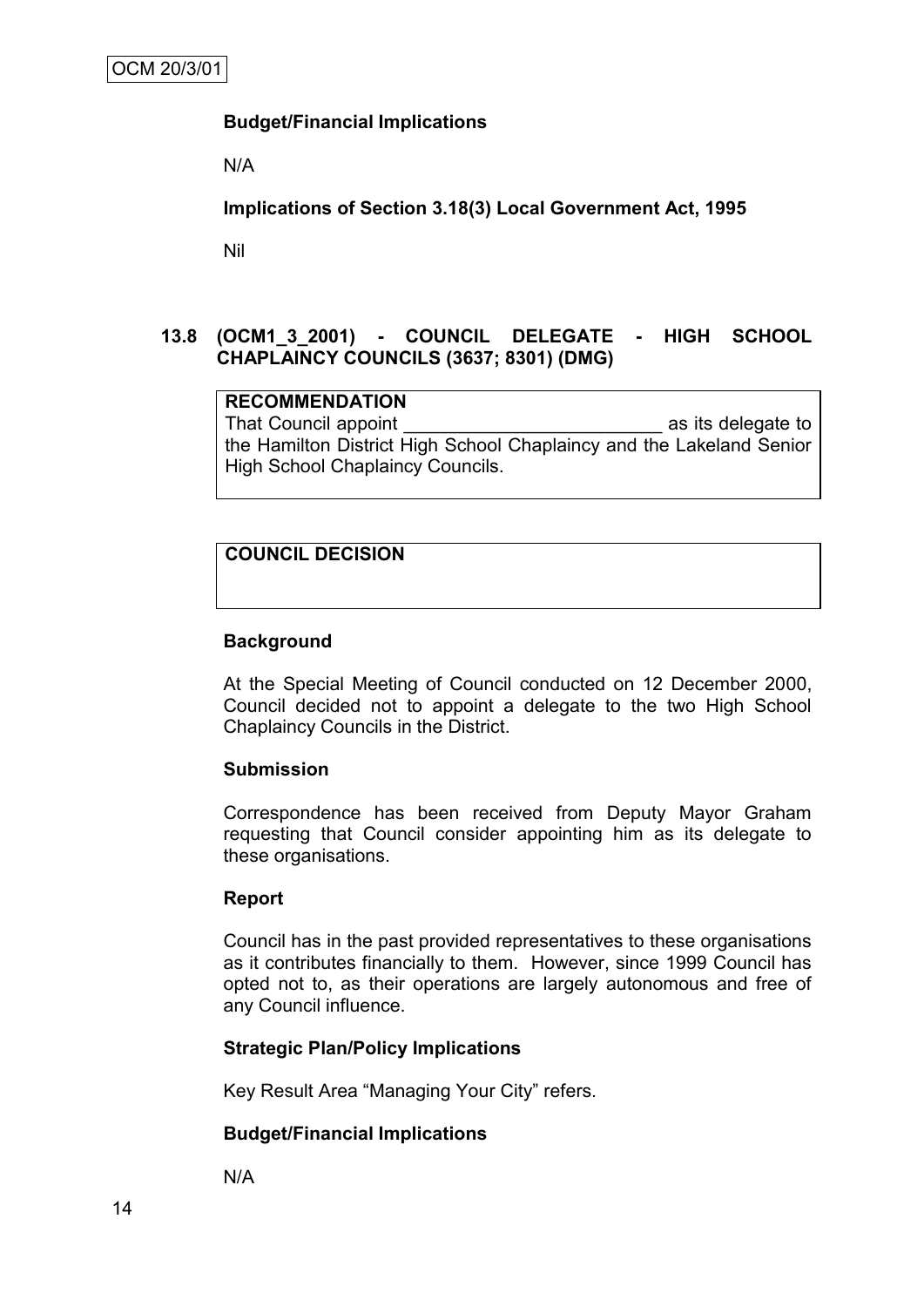# **Implications of Section 3.18(3) Local Government Act, 1995**

Nil

# **13.9 (OCM1\_3\_2001) - CENTENARY OF FEDERATION NATIONAL CELEBRATIONS AND LOCAL GOVERNMENT MAYORS ASSOCIATION CONGRESS AND EXPO - ATTENDING: MAYOR LEE & CHIEF EXECUTIVE OFFICER (RWB) (1063)**

#### **RECOMMENDATION** That :

- (1) Mayor Lee and the Chief Executive Officer represent the City of Cockburn to witness the Joint Sitting of the Commonwealth Parliament and Commemoration Ceremony to be held in Melbourne on 9 May 2001;
- (2) Mayor Lee attend the Local Government Managers Australia National Congress to be held in Brisbane from 13-16 May 2001 and that Council notes the Chief Executive Officer will be attending the Congress under authority of Policy A5.12; and
- (3) expenses incurred with both events be paid in accordance with Policy A5.12.

# **COUNCIL DECISION**

# **Background**

Throughout 2001, Australia is celebrating the Centenary of our Federation to mark 100 years of nationhood.

Events have been arranged throughout Australia from a national to local level.

Mayoral/Councillor representation at the Local Government Managers Australia National Congress (formerly IMM) with a Council Officer (normally the CEO), has occurred in the past.

This has often coincided with a South West Groups visit to Canberra to discuss regional issues with government and opposition members.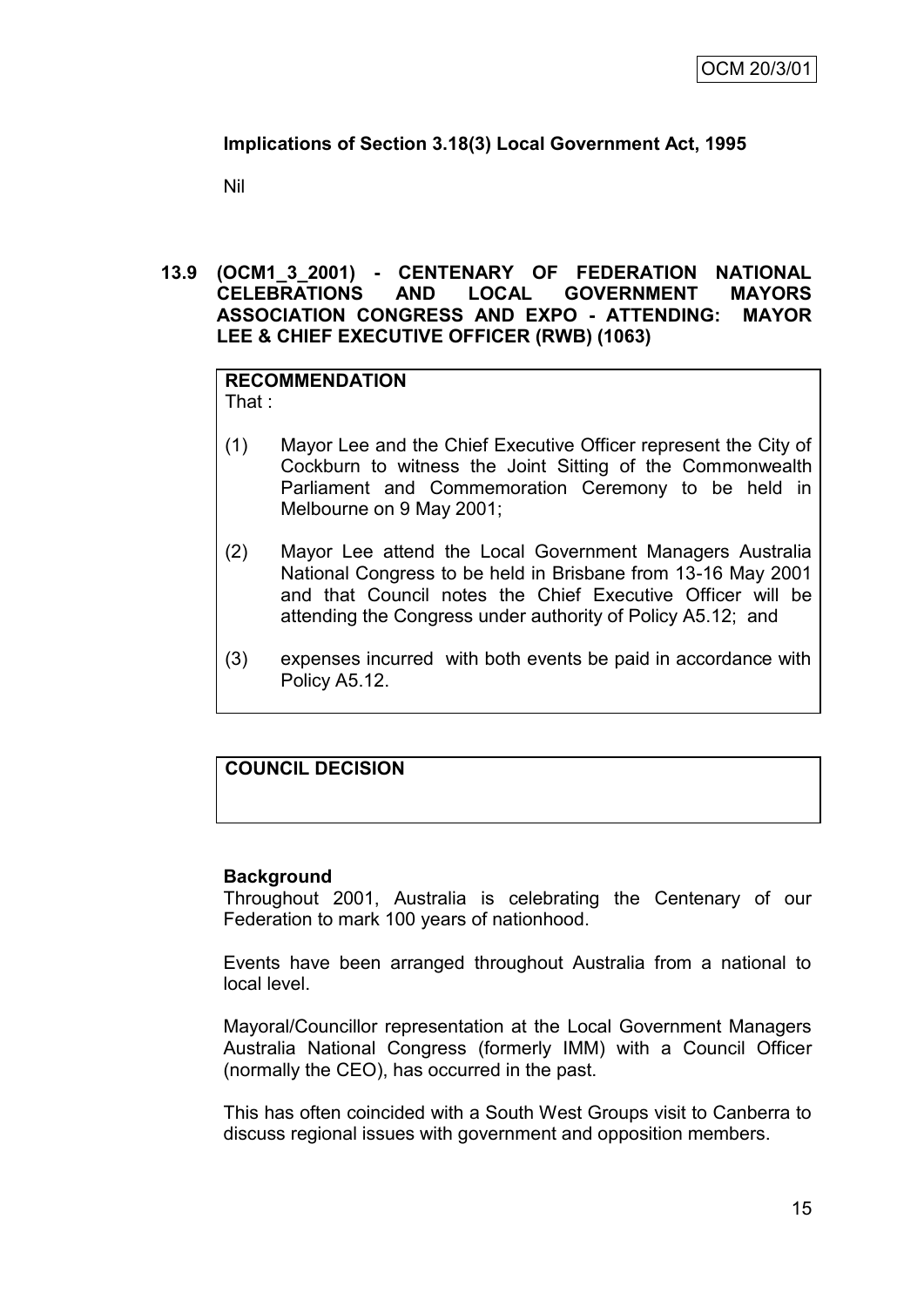#### **Submission**

See report.

#### **Report**

An invitation from the Prime Minister, Presiding Officers of the Commonwealth Parliament and the Premier of Victoria, is to be received by Mayor Lee for attendance at the Centenary of Federation National Celebrations in Melbourne on 9 May 2001.

Preliminary advice of the pending invitation has been received.

The two key events will be a Joint Sitting of the Commonwealth Parliament and an extensive Commemoration Ceremony. It is anticipated that some 7,000 guests will witness the historic event, representing every sector of Australian society.

In 1901, the Mayor of every local government was included in the opening ceremony and celebrations. Every local government will again be invited to send the Mayor or other representative to be part of the Centenary activities. The invitation will allow for only one accompanying person.

The timing of the Centenary of Federation activities is such that it could link with the Local Government Managers Congress and Expo to be held in Brisbane between 13-16 May. The Chief Executive Officer will be attending the Congress pursuant to Council Policy A5.12. An elected member (normally the Mayor) has also attended the Congress as it has previously often coincided with a South West Groups visit to Canberra.

Regardless, with attendance by the CEO at the Congress, the opportunity exists for elected member attendance without referral to Council, should only one nomination be received.

Council Policy A5.21 allows for research/study visits as part of conference attendance. It is intended that the Policy be applied for visits to other local governments in Melbourne and possibly a joint local/state initiative in Brisbane to coincide with the period in between the Centenary Celebrations and National Congress.

#### **Strategic Plan/Policy Implications**

Council's Policies A5.12 and A5.21 apply.

#### **Budget/Financial Implications**

Funds are available in the Conference Account.

#### **Implications of Section 3.18(3) Local Government Act, 1995**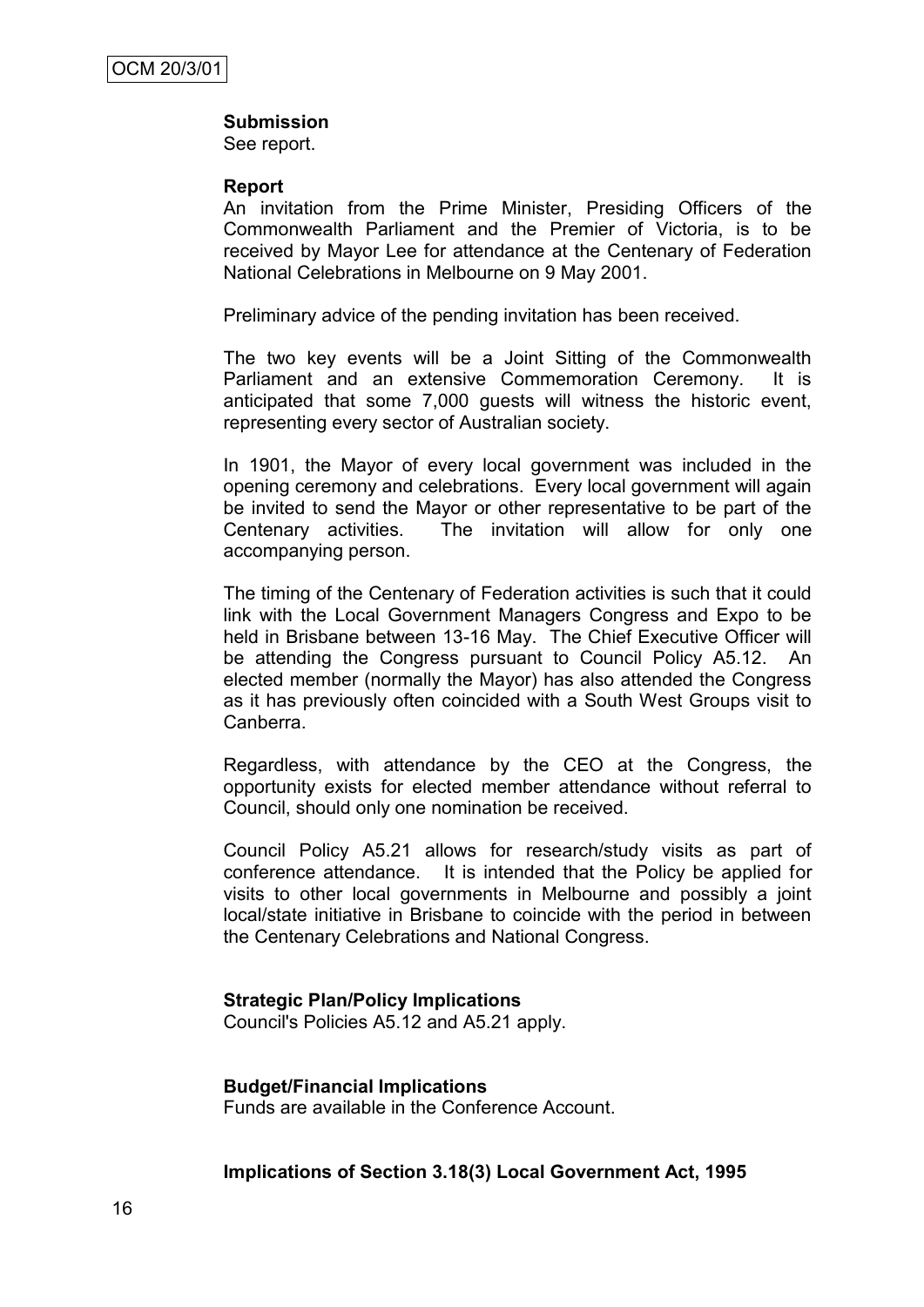# **14. PLANNING AND DEVELOPMENT DIVISION ISSUES**

**14.1 (OCM1\_3\_2001) - APPOINTMENT OF AUTHORISED PERSON PURSUANT TO SECTION 9.10 (1) OF THE LOCAL GOVERNMENT ACT 1995 FOR THE PURPOSE OF ADMINISTERING THE CITY OF COCKBURN (LOCAL GOVERNMENT ACT) LOCAL LAWS 2000 (1116) (WJH)**

#### **RECOMMENDATION** That Council:

(1) formally appoints Michelle Stewart pursuant to section 9.10 (1) of the Local Government Act 1995 to administer the following provisions of The City of Cockburn (Local Government Act) Local Laws 2000:

Divisions 4, 5, 6, 7 and 8 of Part II – Animals. Divisions 3, 4, 5 and 6 of Part V – Dangerous and Offensive Things. Part VI – Hawkers, Stallholders and Street Traders; and

(2) issue Michelle Stewart a Certificate of Appointment as required, pursuant to Section 9.10(2) of the Local Government Act, 1995.

# **TO BE PASSED BY AN ABSOLUTE MAJORITY OF COUNCIL**

# **COUNCIL DECISION**

# **Background**

The City of Cockburn (Local Government Act) Local Laws 2000 were published in the Government Gazette on the 9 October 2000. These local laws require that "Authorised Persons" be appointed by Council.

Michelle Stewart was appointed as an Environmental Health Officer on 11<sup>th</sup> December 2000.

# **Submission**

N/A.

**Report**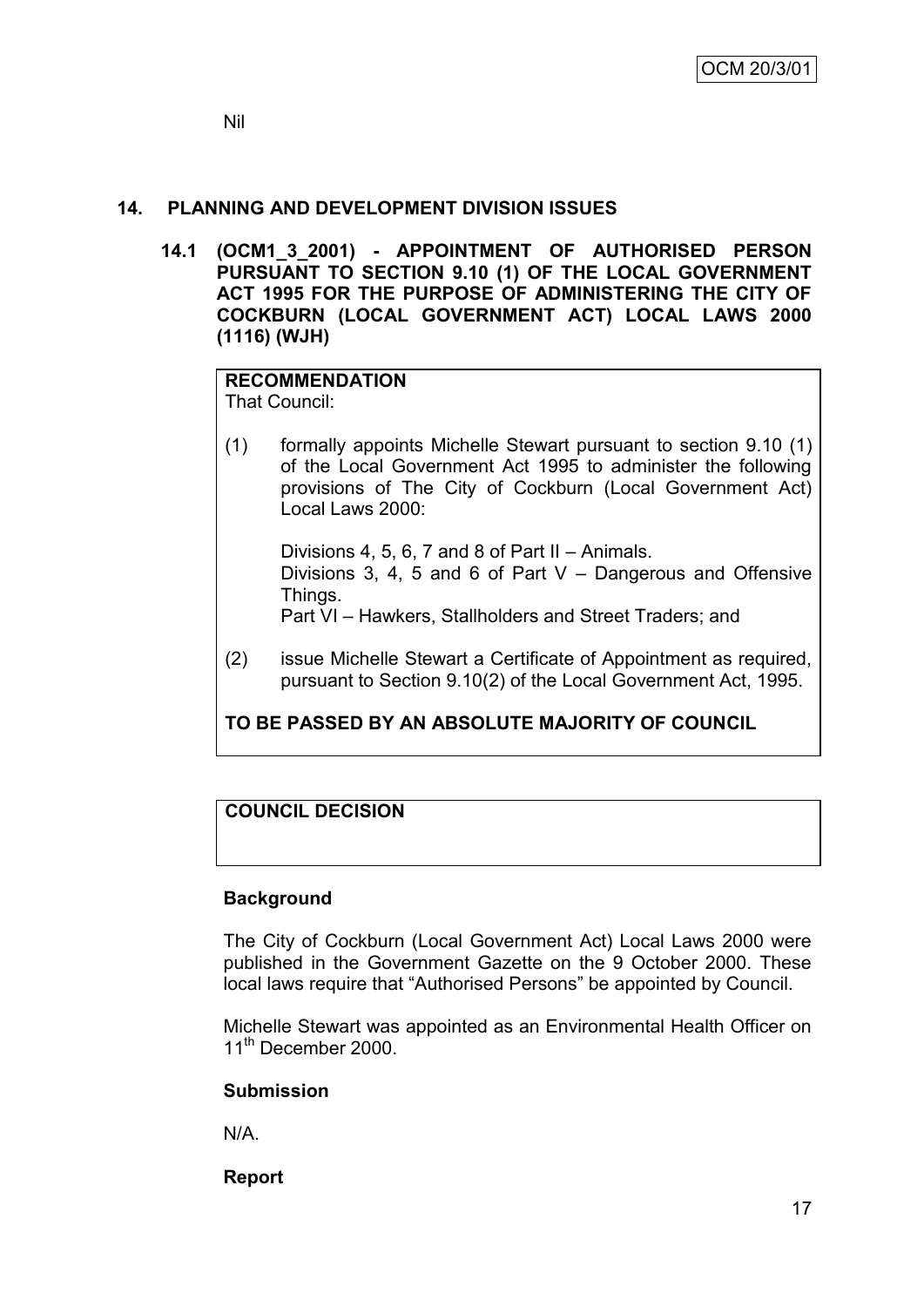Council"s Health Service administers certain provisions of The City of Cockburn (Local Government Act) Local Laws 2000, through its Environmental Health Officers (EHO).

As an EHO, Michelle Stewart is required to administer certain provisions of these Local Laws. In order for Michelle to properly perform these duties it is necessary for Council to formally appoint Michelle Stewart as an authorised person for the appropriate provisions of The City of Cockburn (Local Government Act) Local Laws 2000.

# **Strategic Plan/Policy Implications**

The Corporate Strategic Plan Key Result Areas which apply to this item are:-

- 1. Managing Your City
	- *"To deliver services and to manage resources in a way that is cost competitive without compromising quality."*
	- *"To conduct Council business in open public forums and to manage Council affairs by employing publicly accountable practices."*
- 3. Conserving and Improving Your Environment
	- *"To conserve the quality, extent and uniqueness of the natural environment that exists within the district."*
	- *"To conserve the character and historic value of the human and built environment."*
	- *"To ensure that the development of the district is undertaken in such a way that the balance between the natural and human environment is maintained."*
- 4. Facilitating the needs of Your Community
	- *"To facilitate and provide an optimum range of community services."*

The Planning Policies which apply to this item are:- Nil

# **Budget/Financial Implications**

N/A

# **Implications of Section 3.18(3) Local Government Act, 1995**

Nil

# **14.2 (OCM1\_3\_2001) - NEW URBANISM CONFERENCE - MELBOURNE (9021) (AJB)**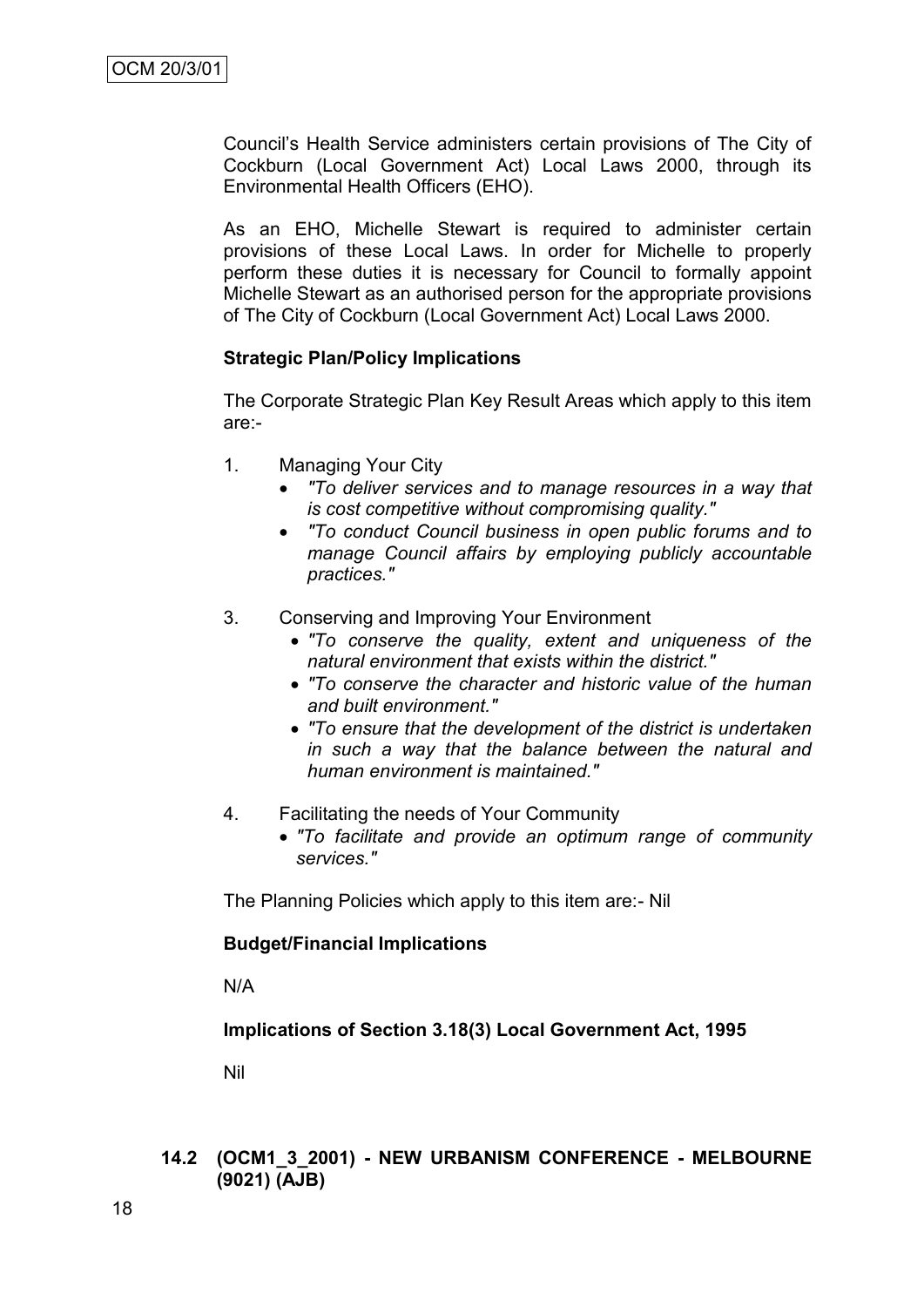#### **RECOMMENDATION**

That Council agree to transfer \$2000 from Account No 505320 – Legal expenses and \$500 from Account No 505280 – Transparencies and Maps to Account No 505290 Conferences.

**TO BE PASSED BY AN ABSOLUTE MAJORITY OF COUNCIL**

# **COUNCIL DECISION**

#### **Background**

A conference on new Urbanism is to be held in Melbourne on 26-29<sup>th</sup> April 2001.

The conference has a range of international speakers and includes a series of design workshops. The conference is to outline the principles and implementation of the Liveable Neighbourhood principles that are being trialed in Perth and have been incorporated in several recent structure plans in Cells 9 & 10 Beeliar, Atwell South and Banjup.

It is considered beneficial that the Manager of Planning Services Allen Blood attend the conference.

There are inadequate funds in the conference account of Strategic Planning Services. Accordingly it is proposed to transfer surplus funds from other accounts within the service's budget to meet the expense of conference costs. It is considered that the funds being transferred will not be required for their currently designated purpose.

Given the timing of the conference this matter is submitted to Council for consideration outside the normal budget review process.

#### **Submission**

N/A

# **Report**

N/A

# **Strategic Plan/Policy Implications**

The Corporate Strategic Plan Key Result Areas which apply to this item are:-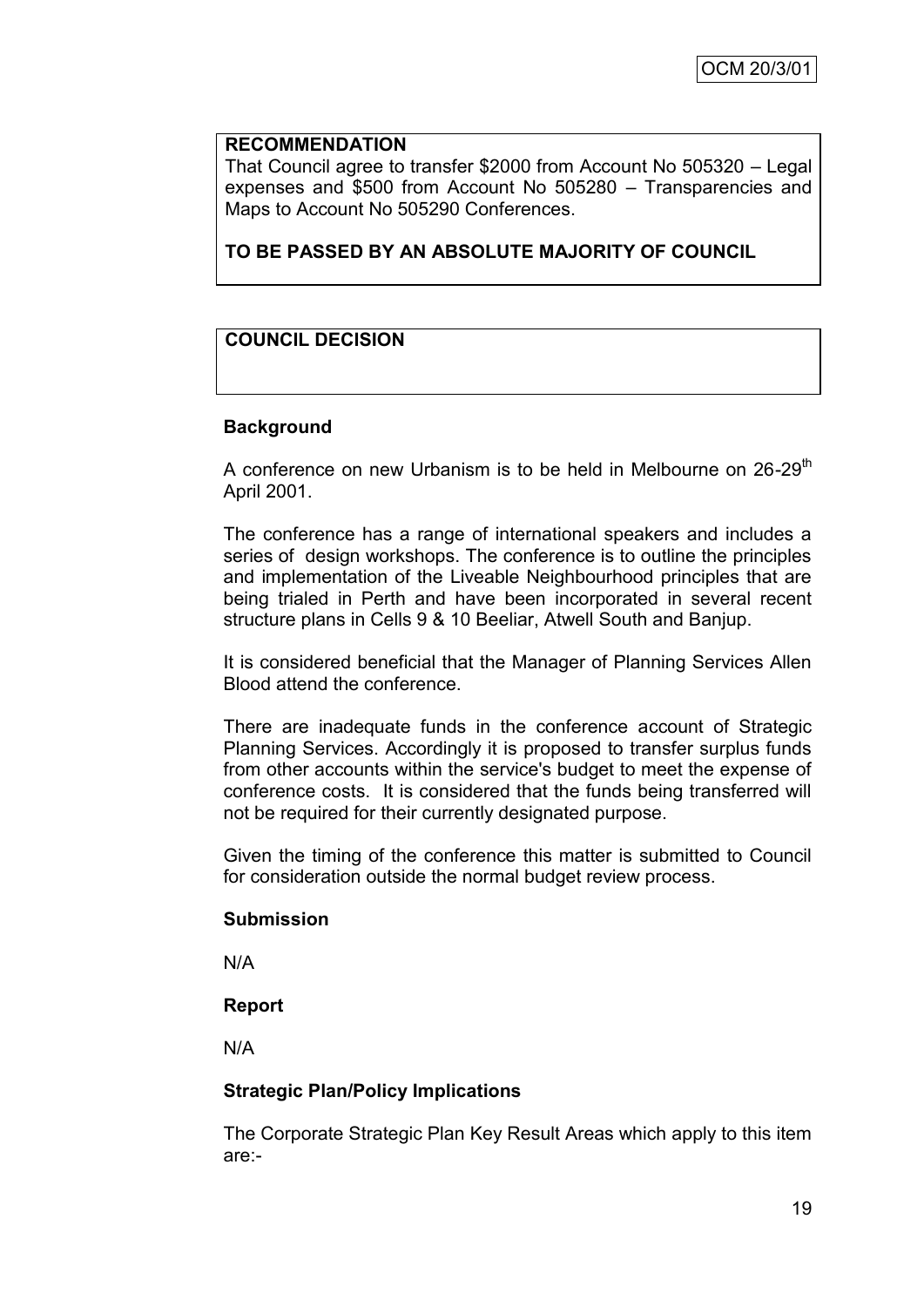- 2. Planning Your City
	- *"To ensure that the planning of the City is based on an approach which has the potential to achieve high levels of convenience for its citizens."*
	- *"To foster a sense of community within the district generally and neighbourhoods in particular."*

The Planning Policies which apply to this item are:-

PD25\* Liveable Neighbourhoods - Community Design Codes

# **Budget/Financial Implications**

The 2000/01 budget provided \$3000 for conferences (A/c. No.505290) which currently stands at \$328.

#### **Implications of Section 3.18(3) Local Government Act, 1995**

Nil.

# **14.3 (OCM1\_3\_2001) - RESPONSE TO PETITION REQUESTING THE RE-ESTABLISHMENT OF THE FREE IMMUNISATION SERVICE AT THE SOUTH LAKE CHILD HEALTH CENTRE (1332; 6800) (WJH) (ATTACH)**

**RECOMMENDATION** That Council:

- (1) not re-establish the free immunisation service at the South Lake Child Health Centre;
- (2) advise Kelly Wilcox of 2 South Lake Drive, South Lake accordingly.

# **COUNCIL DECISION**

#### **Background**

At the Council meeting of 20 June 2000 Council considered a report regarding the implications of section 3.18(3) of the Local Government Act 1995 and recent developments in federal Immunisation policy in relation to Council"s free immunisation service. The Council resolution was as follows: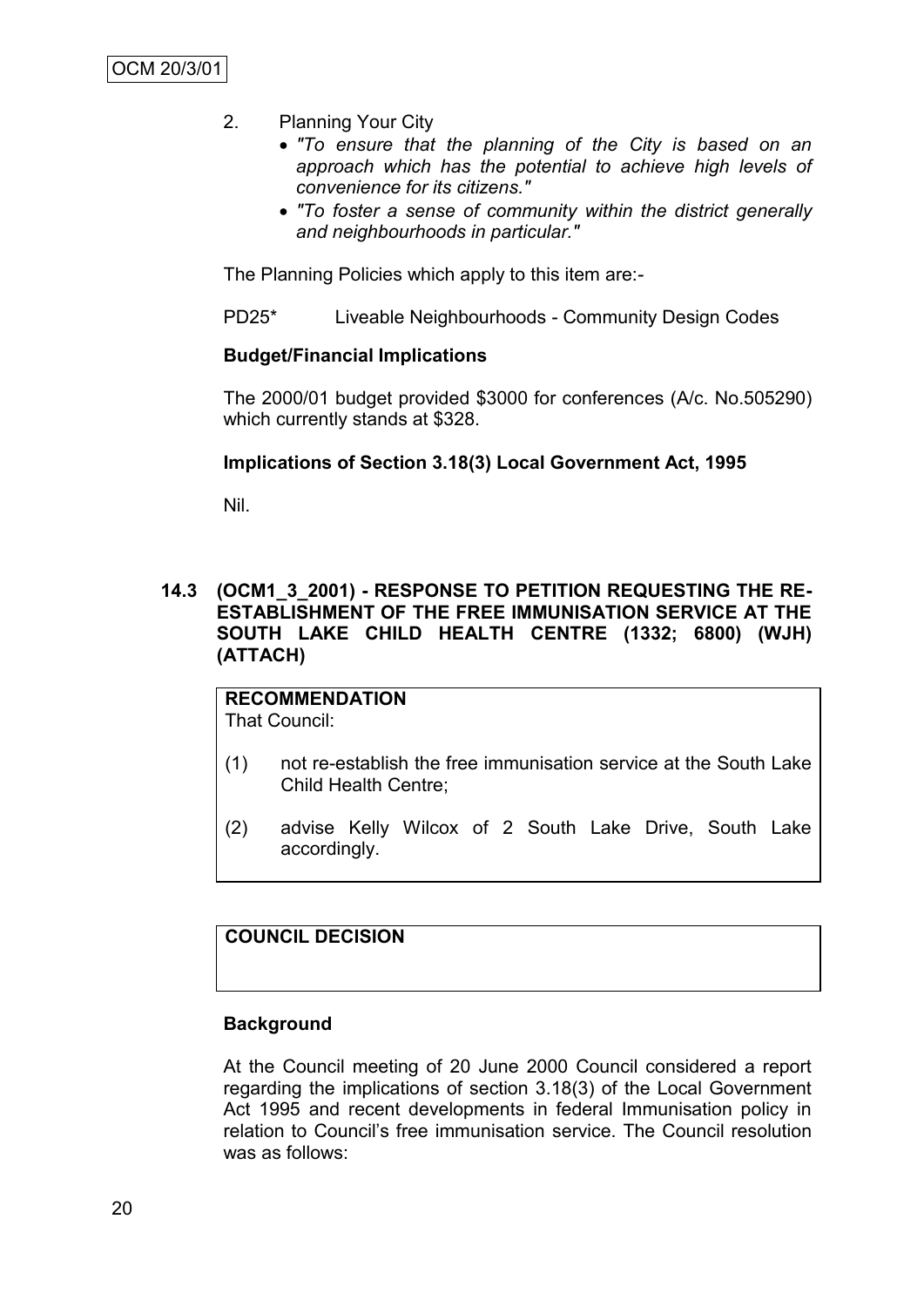*"That Council:*

- *(1) resolve to discontinue the provision of its free immunisation service to residents at all clinics except the Atwell clinic;*
- *(2) resolve to discontinue the provision of its free immunisation service to residents at Atwell clinic upon the establishment of a General Practitioners surgery in Atwell;*
- *(3) resolve to authorise the Principal Environmental Health Officer to organise the orderly phase out of the service so as to minimise inconvenience to existing patrons;*
- *(4) resolve to advise the Executive Director Public Health, the Fremantle Division of General Practice, the Medical Officer of Health and local Child Health Nurses of Council"s decision."*

# **Submission**

A petition (copy attached) with 23 signatures was presented to Council on 20th February 2001, requesting that the *"…Immunisation Service be re-installed to the South Lake Child Health Centre…".*

The petition gave a number of reasons for the re-installation of the immunisation service, which can be summarised as follows:

- The South Lake Child Health Centre provides easy and convenient access for young mothers and their children, particularly those without access to a motor vehicle.
- Most GPs do not bulk bill for immunisation and it is too expensive to attend a GP surgery for this service.
- It is difficult to obtain an appointment with a GP.
- Immunisation rates will decrease due to the associated expense and inconvenience.
- Immunisation ought to be encouraged not discouraged.

# **Report**

This report is substantially the same as the report presented to Council for its consideration in June 2000.

Section 3.18(3) of the Local Government Act 1995 states that:

"(3) *A local government is to satisfy itself that services and facilities that it provides –*

*(a) integrate and coordinate, so far as practicable, with any provided by the Commonwealth, the State and any public body:*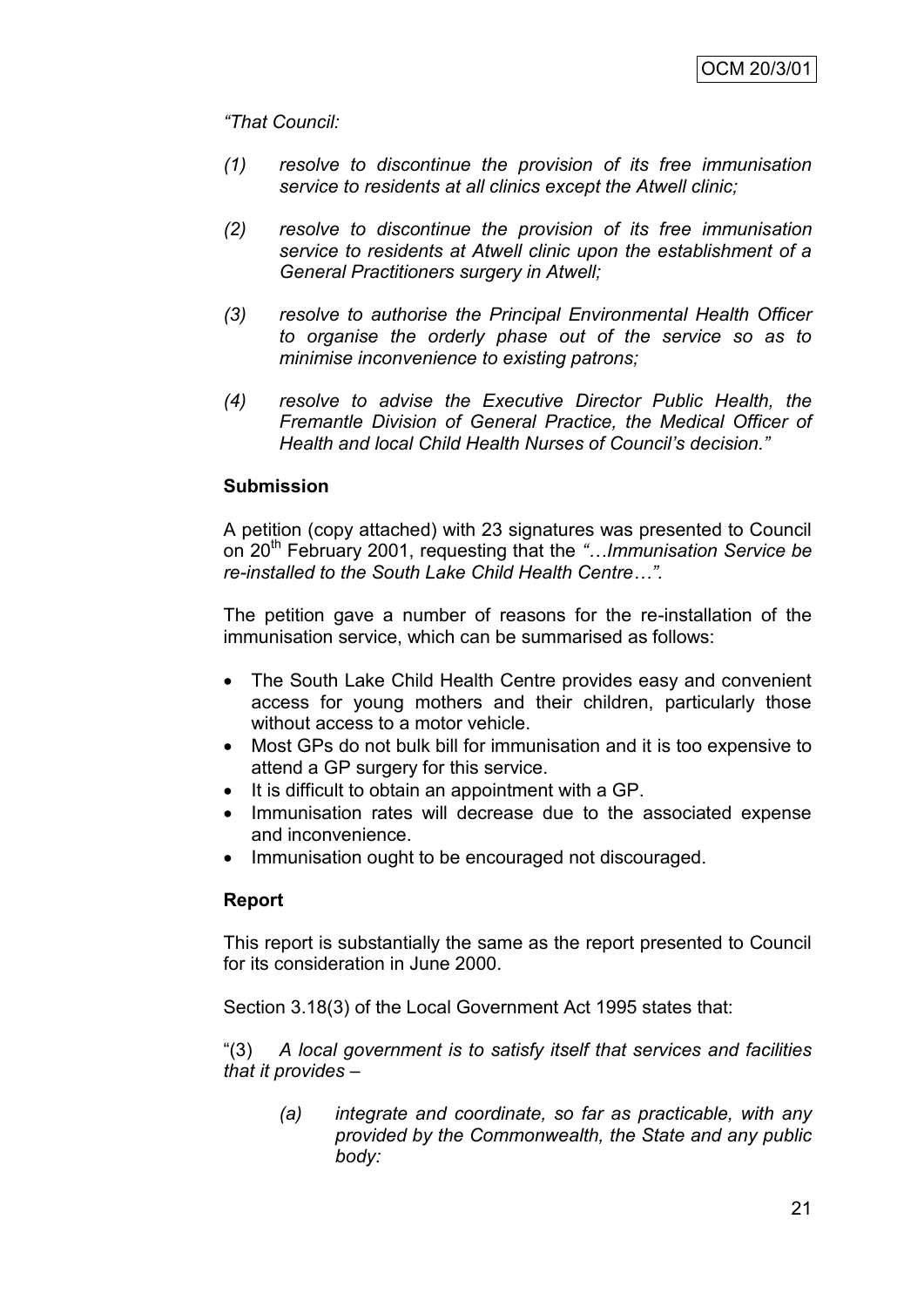- *(b) do not duplicate, to an extent that the local government considers inappropriate, services or facilities provided by the Commonwealth, the State or any other body or person, whether public or private; and*
- *(c) are managed efficiently and effectively."*

The Health Act 1911 (the Act) is the principal act that determines service provision by Council's Health Service. The Act covers a wide range of public health issues and provides the head of power for approximately thirty sets of regulations and Council"s Health Local Laws.

#### Section 26 of the Act provides that:

*"Every local government is hereby authorized and directed to carry out within its district the provisions of this Act and the regulations, local laws, and orders made thereunder…"*

#### And Section 343A(4) requires that:

*"A local government is to administer any regulation made under this section to the extent that it relates to any place where the local government may perform functions, as if the regulation was a local law."*

Whilst the Health Department of WA has relevant powers, these sections of the Act clearly place the responsibilities for administering the provisions of the Health Act on the relevant local government. Recent amendments to some regulations (eg Health (Public Buildings) Regulations, Health (Treatment of Sewage and Disposal of Effluent and Liquid Waste) Regulations) have resulted in further devolution of responsibility to local governments.

Section 340 of the Health Act states that "Any local government may provide for immunisation…" which shall be "…wholly free of cost to the person treated…". Similar power rests with the Executive Director, Personal Health. Clearly the provision of immunisation services to the community is discretionary. Further it is a service which is also catered for by private industry in the form of GP surgeries.

Prior to the recent completion of the phase out, Council's free immunisation service cost in the order of \$23,500 per annum (not including venue costs for which no charge is levied) or approximately \$24.80 per contact. Income of approximately \$5,500 per annum was received from the Health Insurance Commission for providing information regarding vaccines administered.

The City of Cockburn had provided a free immunisation service to the community for approximately thirty years. In the early days, Council was the major provider of immunisation services in the district, with proportionally far fewer doctors, a comprehensive program including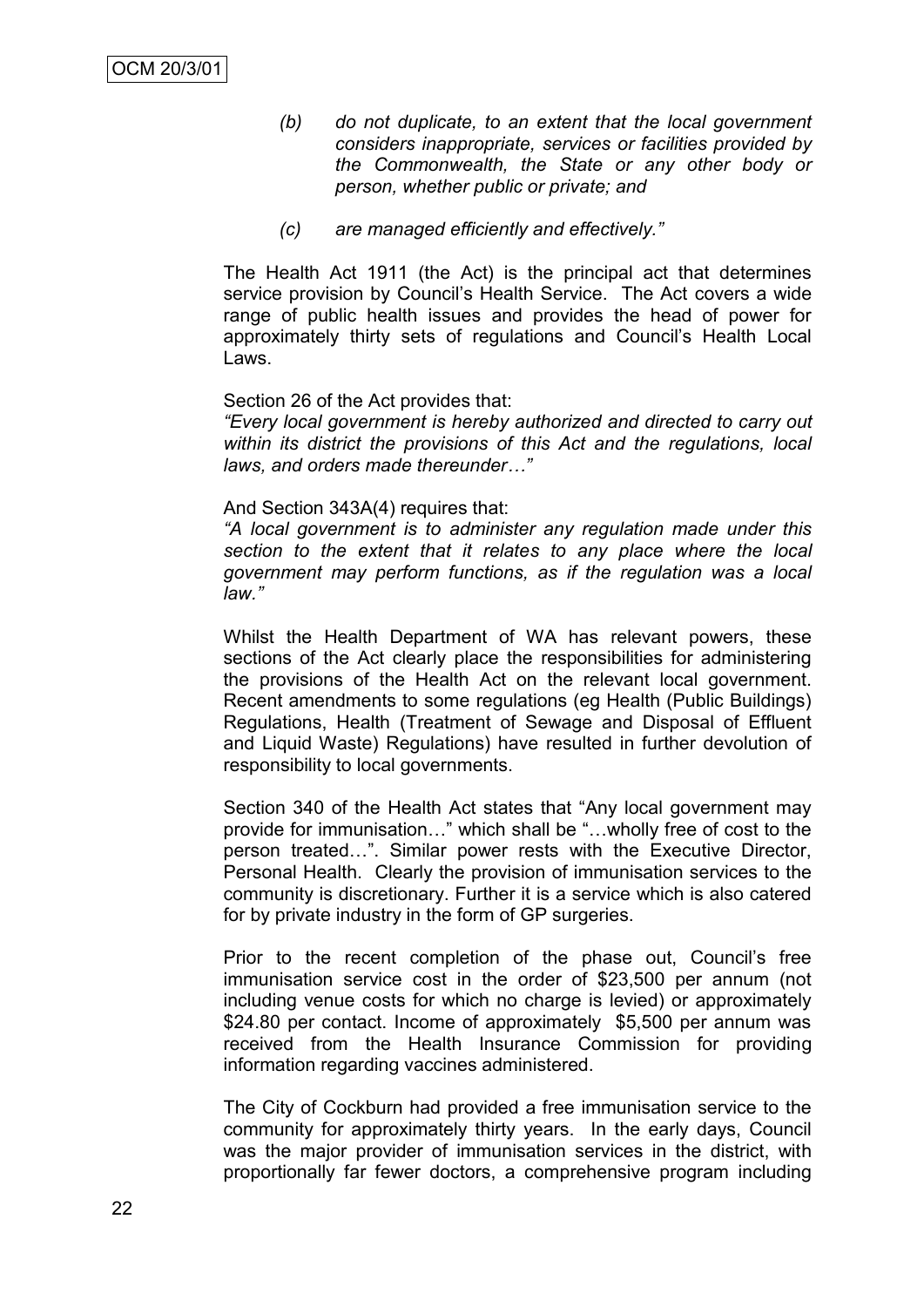schools immunisation, and significant support from the State Government. Local government delivered programs were seen as the main vehicle for providing immunisation.

Since the late 1970"s numbers of patients attending Council clinics has steadily declined reflecting the general decline in immunisation participation rates, and partly due to the increased number of doctors surgeries, shift of emphasis by the Commonwealth Government and incentives provided to GPs. In the past seven years the number of client contacts using Council"s service has fallen by 47% from 1410 to 751.

The Australian Bureau of Statistics (1995) reports that doctors surgeries provide 64% of Vaccinations and Local Council's 19%. It is clear that the majority of vaccinations are administered by local General Practitioners.

In February 1997 the Federal Government announced several initiatives as part of plan to increase declining immunisation levels. The *"7 point plan"* which includes incentives to GPs and links the payment federal benefits and rebates to parents to the maintenance of a child"s immunisation status.

Among these incentives was a \$6 (ACIR Payment) fee payable to all providers for reporting vaccination events. This fee is currently the only immunisation-derived income that Council receives.

In July 1998 the following incentives were made available to GPs.

- A service incentive payment of \$18.50 paid together with the ACIR payment on the completion of each schedule as per the National Health Medical Research Council (NHMRC) standards for childhood immunisation. The service incentive payment is made when the ACIR receives the completed notification from the GP;
- An outcomes payment is paid quarterly to practices that reach an immunisation level of 70%, 80% and 90% in the first year and 80%, 90% in the second year. The outcomes payments commenced on 1 August 1998.
- Incentives are provided to recognise the vital role Divisions of General Practice play, working closely with GPs and other immunisation providers in developing collaborative strategies to increase childhood immunisation. The funding provided to Divisions was \$3m in the 97/98 financial year and a further \$3m in each of the 1998-99 and 1999-2000 financial years.
- Funds have been provided for the development of State/National Coordinators to help Divisions set up appropriate structures to support immunisation on a national and state basis. This part of the program is designed to establish better links with other providers,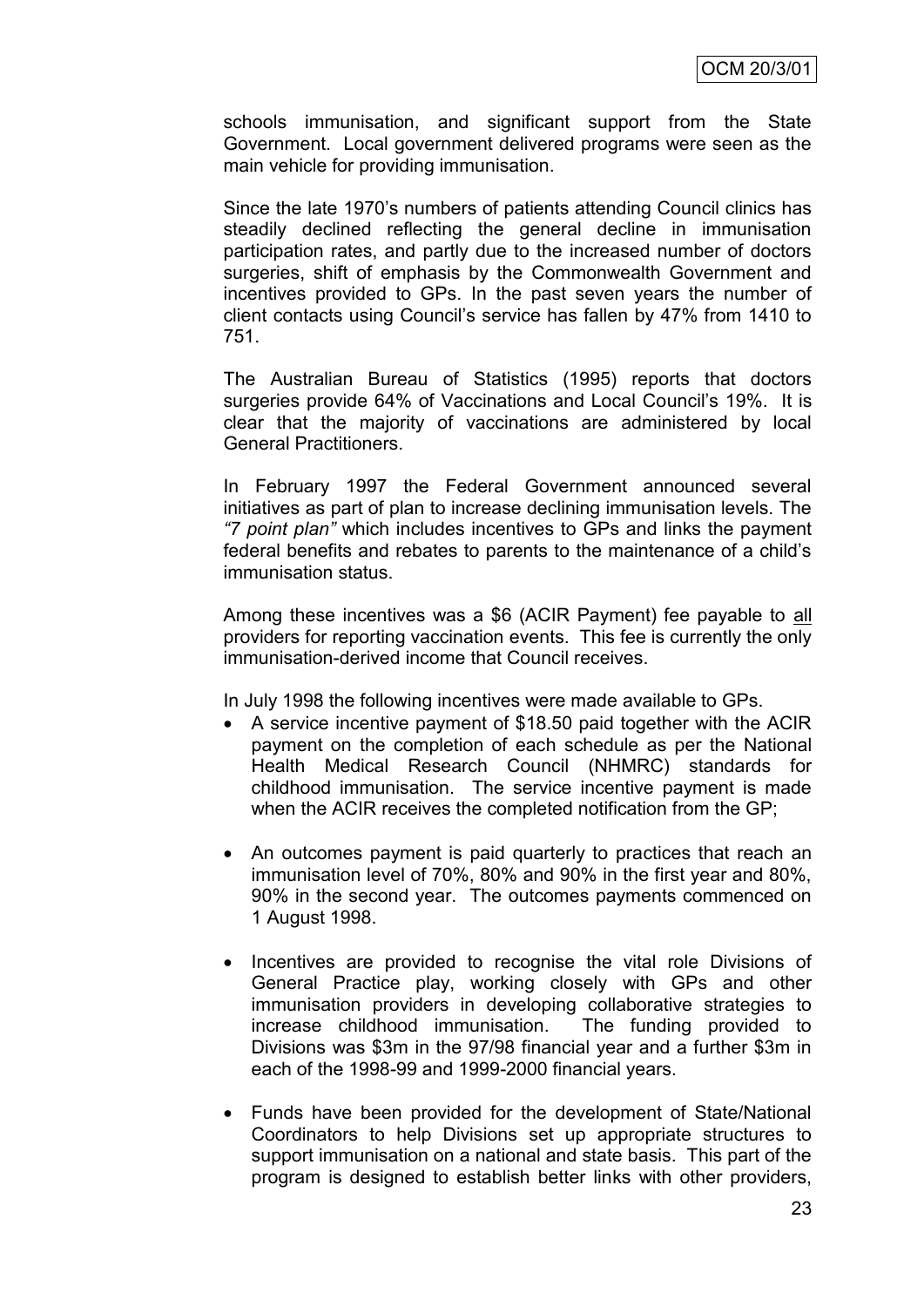develop education and training material and target groups with low immunisation levels.

These incentives are paid in addition to consultation charges for the administration of the vaccine. Federal government policy clearly favours service provision by GPs, which it has been reported has had some impact in increasing immunisation levels in the community. On 2<sup>nd</sup> February 2000 the Federal Health Minister, Dr. Michael Wooldridge reported that *"…as at December 31 2000, 91.3% of children aged 12- 15 months were fully immunised and 85.09% of children aged 24-27 months were fully immunised…"* compared *"…with a rate of only 53% five years ago…"*.

In June 1997 the Metropolitan Environmental Health Management Group (MEHMG) (then known as the Metropolitan Principal Environmental Health Managers Group) formed an Immunisation Working Group to examine the role and effectiveness of local Government immunisation services. The final report of the group was presented to the MEHMG meeting of 8<sup>th</sup> March 2000.

The final report summarised some of the facts as follows:

- "*There is no mandatory requirement under the Health Act to provide immunisation services.*
- *There is a specific requirement under the Act that local government immunisation services be "free".*
- *Local government is obliged to utilise doctors and nurses for immunisation delivery.*
- *Immunisation at a doctors surgery can be provided by an accredited nurse.*
- *Investigations with the Health Department of WA have failed to gain approval for Community Health Nurses providing immunisation.*
- *The Federal incentives provided for General practitioners clearly discriminate against local government.*
- *There is no funding or incentives proposed for Local Government now or in the foreseeable future for immunisation services.*
- *Local Government is not consulted in regard to changes to immunisation schedules or immunisation practices."*

In October 1999 the City of Wanneroo carried out a survey of immunisation services provided by local governments in the Metropolitan area this survey showed that 34.5% of metropolitan local governments did not provide a free immunisation service.

Clearly there are some major financial disincentives to Council continuing to provide immunisation services. Further, it can be argued the provision of immunisation services might constitute inappropriate duplication of services provided by a private body, particularly in areas where GPs are well established.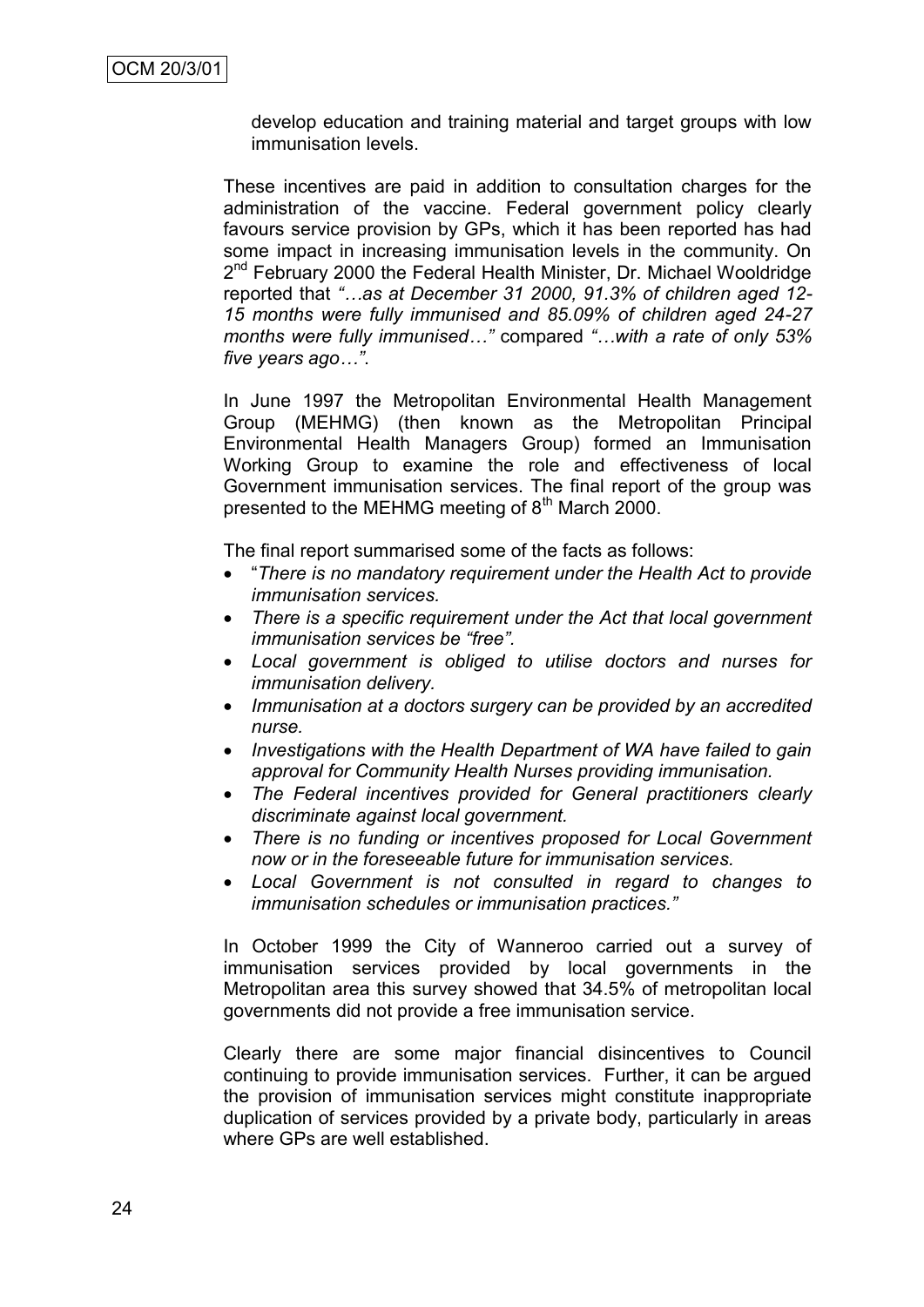The following comment is provided in response to the points that the petition raises as reasons for re-establishing the immunisation clinic:

- *1. "South Lake Child Health Centre provided easy and convenient access for Mothers with young babies"* :One of the two GP"s surgeries in South Lake is located within 50 metres of the Child Health clinic.
- *2. "Most mothers do not own a car or have easy access to a car that will enable them to get to another immunisation service in the next available locality."* :See 1 above*.* Whilst the one still operating immunisation clinic (Atwell) will provide immunisation services to anyone who attends it is meant to fulfill a need in a locality that does not have an alternative service provider (a GP surgery) at this time.
- *3. "General practitioners do provide an immunisation service but most do not bulk bill and it is too expensive to attend"*: At the time of Council"s decision to phase out the immunisation service in June last year advice received from the Fremantle Division of General Practice indicated that of the 11 practices in the City of Cockburn; 7 bulk billed all patients, 2 bulk billed Health Care Card Holders and one bulk billed all patients under 16 years of age. Both practices in South Lake bulk billed all patients. Recent phone calls  $(6<sup>th</sup>$  March 2001) made to the two GP surgeries in South Lake confirms that they continue to bulk bill for the immunisation of children.
- *4. "It is difficult to obtain an appointment with a General Practitioner*." *and "When children are ill and need to see a GP that day, many times appointments are not available and when GPs are providing the only immunisation service in the area Both South Lake GP surgeries confirmed by phone that they would generally be able to provide an appointment for childhood immunisation by the following day."*: Both of the GP surgeries report that they will try to fit children in for an appointment on the day if they can otherwise an appointment can generally be made for the following day. When Council provided the free immunisation service at the South Lake Child Health Centre it only provided two half-hour windows per month. GP services appear to provide greater flexibility than Council run clinics.
- *5. "Immunisation rates will decrease due to the inconvenience and expense in accessing GPs for immunisations"*: From comment in 3 and 4 above GPs are neither expensive nor inconvenient. Further, recent figures (previously quoted) provided by the Federal government show that immunisation rates have increased markedly during the past 5 years, whilst patronage at council run clinics has declined significantly.
- *6. "The aim of "primary health" is in disease prevention and an immunisation service is vital for the health and safety of the community"*: Immunisation is a key to the prevention of a number of diseases, however this service can be ably provided by GPs at no cost to the patient.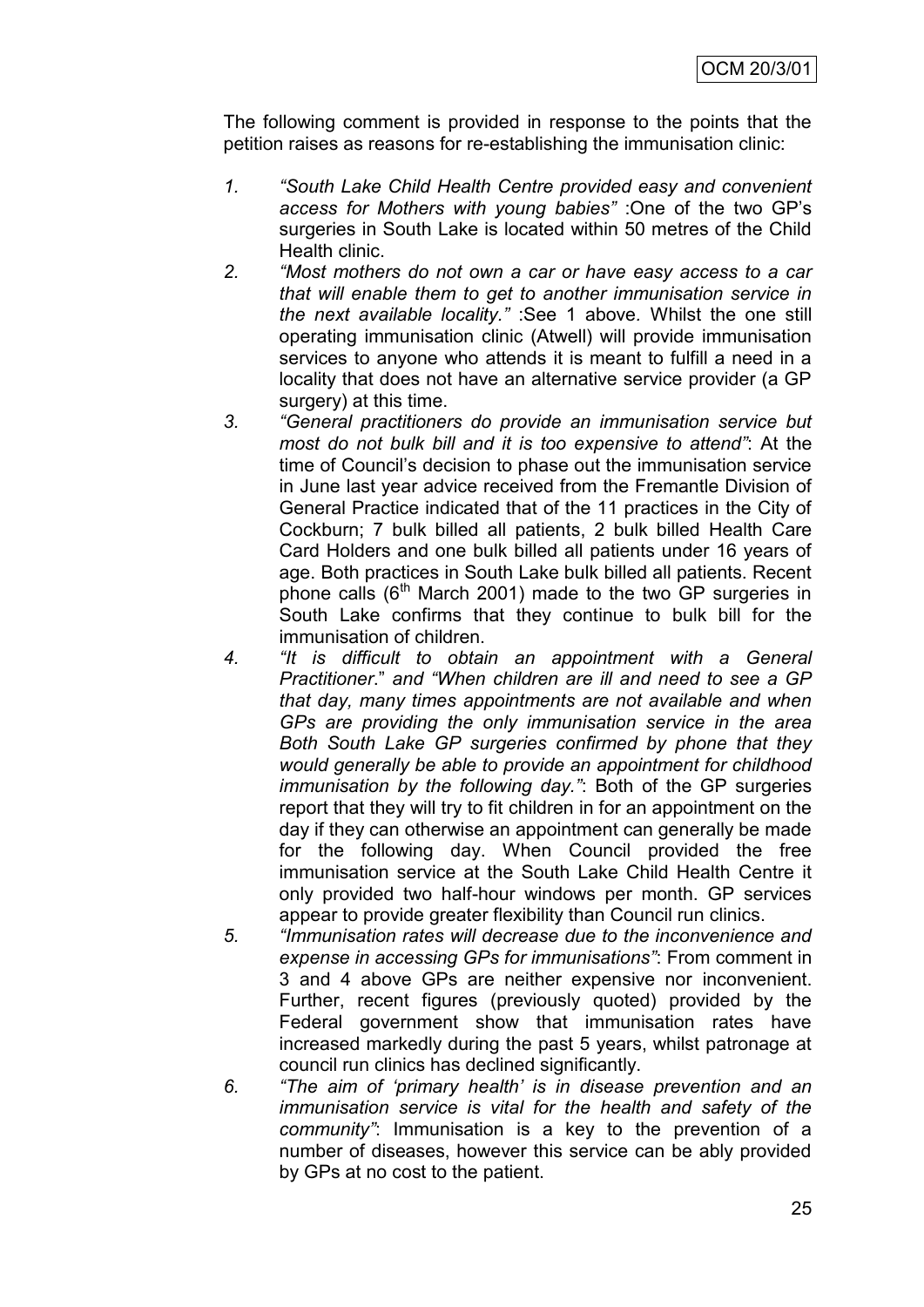- *7. "South Lake Child Health centre is conveniently located and well attended."*: A GPs surgery is located within 50 metres of the Child Health Centre.
- *8. "Immunisations are to be encouraged-not discouraged, which is what will happen if the service is removed"*: The federal government"s 7 point plan has been very effective in encouraging immunisation regardless of changes to Council"s service.

The re-establishment of Council"s Immunisation service at the South Lake Child Health Clinic would constitute duplication of a service, which is being provided by local GPs. Despite the assertions made in the petition research has shown that South Lake Mothers and their children are not economically or physically disadvantaged by the absence of Councils immunisation service. Although it could be argued that the absence of Council"s service is inconvenient due to the reduction of access to two half hour sessions per month the coverage provided by the GPs in the area offers far greater availability at no cost to local Mothers.

It is therefore recommended that Council not re-establish the immunisation clinic at the South Lake Child Health Centre.

# **Strategic Plan/Policy Implications**

The Corporate Strategic Plan Key Result Areas which apply to this item are:-

- 1. Managing Your City
	- *"To deliver services and to manage resources in a way that is cost competitive without compromising quality."*
	- *"To conduct Council business in open public forums and to manage Council affairs by employing publicly accountable practices."*
- 4. Facilitating the needs of Your Community
	- *"To facilitate and provide an optimum range of community services."*
		- *"To identify current community needs, aspirations, expectations and priorities of the services provided by the Council."*
- 5. The Planning Policies which apply to this item are:-

N/A

# **Budget/Financial Implications**

Adoption of the officer recommendation bears no additional cost.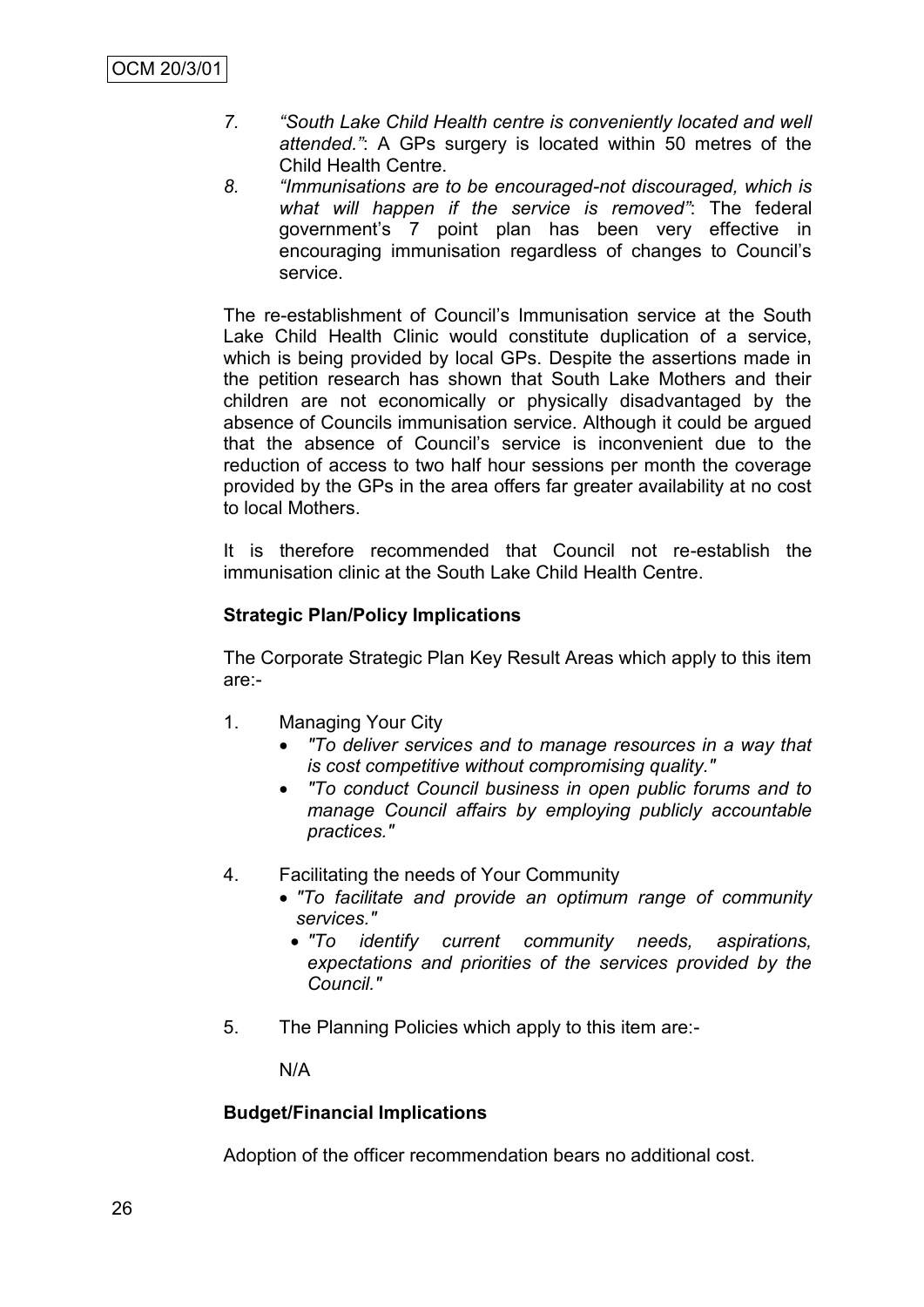Re-establishment of the clinic at the South Lake Child Health Centre would cost approximately \$4,000 per annum, with income of approximately \$1,000. Clerical and Environmental Health Officer time of 60 hours per month will be lost from other Health Service program areas.

# **Implications of Section 3.18(3) Local Government Act, 1995**

This agenda item is a direct consideration of this section of the Act.

**14.4 (OCM1\_3\_2001) - RECOGNITION OF NON-CONFORMING USE RIGHTS (MEAT PROCESSING FACILITY) - LOT 40; 4 QUARIMOR ROAD, BIBRA LAKE - OWNER: VALUE ADDED MEAT WHOLESALERS - APPLICANT: DE QUINTAL PTY LTD (4100012) (RH) (MAP 8) (ATTACH)**

#### **RECOMMENDATION** That Council:

- (1) recognise the existence of non-conforming use rights for the operation of a meat processing facility on Lot 40; 4 Quarimor Road, Bibra Lake pursuant to and being in compliance with Part 4 of the City of Cockburn District Zoning Scheme No.2;
- (2) advise the new owners De Quintal Pty Ltd (Value Added Meat Wholesalers) of their obligation to adhere to:
	- 1. any past conditions of Approval to Commence Development for the meat processing facility;
	- 2. the requirement that in the event that the meat processing facility use ceases for a period of six (6) months or more, the use of the land and buildings must thereafter be in conformity with the Scheme;
	- 3 the requirement that a further request for acknowledgment of non-conforming use rights will be required upon gazettal of the City of Cockburn Town Planning Scheme No. 3.

# **COUNCIL DECISION**

**Background**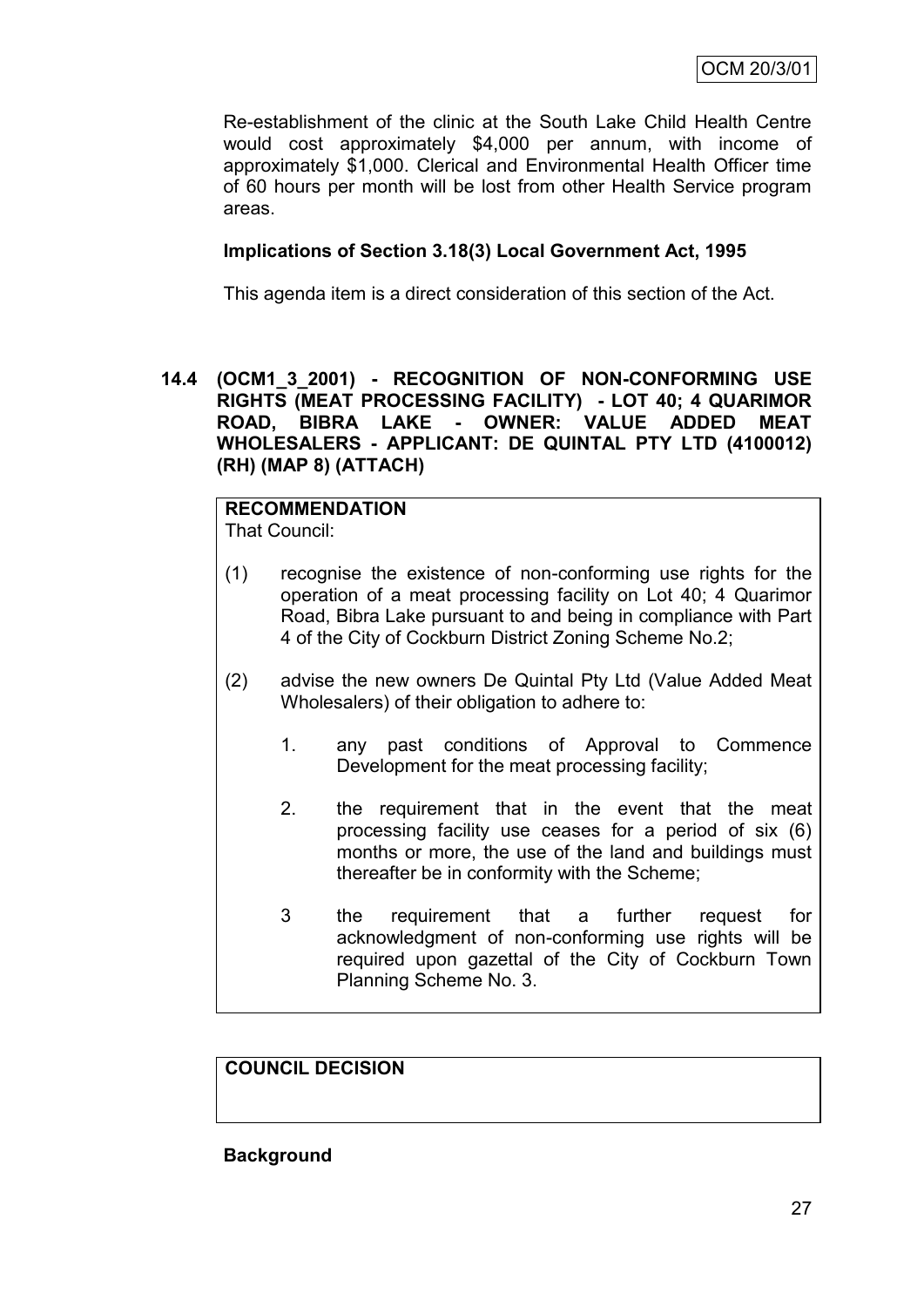| ZONING:           | MRS:                                  | Industrial              |  |
|-------------------|---------------------------------------|-------------------------|--|
|                   | DZS:                                  | <b>General Industry</b> |  |
| <b>LAND USE:</b>  | Factory & Warehouse (Meat Processing) |                         |  |
| LOT SIZE:         | 6240 $m2$                             |                         |  |
| AREA:             | N/A                                   |                         |  |
| <b>USE CLASS:</b> | Special Industry A, 'X'               |                         |  |

Council, at its Ordinary Meeting in August 1980, resolved to conditionally approve a Meat Packing Facility at Lot 36, cnr Quarimor Road and Wellard Street (now Lot 40 Quarimor Road) pursuant to the previous District Zoning Scheme (No. 1). The operation was not an offensive trade and did not require an Offensive Trades Licence under the provisions of the Health Act, and as such the proposal was permitted.

Extensions and additions were approved in 1981 and 1985 under District Zoning Scheme No.1, and other extensions approved in 1994 and 1995 under the current District Zoning Scheme No.2 ("the Scheme").

# **Submission**

De Quintal Pty Ltd (Value Added Meat Wholesalers) have introduced themselves as the new owners of Lot 40; 4 Quarimor Road, Bibra Lake. The previous owners, West Australian Meat Marketing Cooperative Ltd., ceased operations on the 15<sup>th</sup> December 2000.

The new owners intend to continue the use of the premises for meat processing by way of establishing non-conforming use rights. They wish to occupy the premises on or before the  $12<sup>th</sup>$  March 2001 and commence production as soon as the requirements of Council"s Health Services are satisfied.

# **Report**

The subject Lot is zoned General Industry under the current Scheme (District Zoning Scheme No. 2). A General Industrial use, as defined in the Scheme means, *"an industry other than a cottage, extractive, hazardous, light, noxious, rural or services, Special A or Special B industry."* The current use can be defined as a Special A Industry which is, *"the use of Land and Buildings for the carrying out of any process for and incidental to the production of meat and allied products, in accordance with the provisions of the Health Act of 1911 and any Regulations or By-laws made under that Act."* Special Industry A is a use that is not permitted within a General Industrial zone under the Scheme. Such an activity could only operate on a non-conforming basis.

A non-conforming use means, *"a use of Land or Buildings which though lawful immediately prior to the coming into operation of the*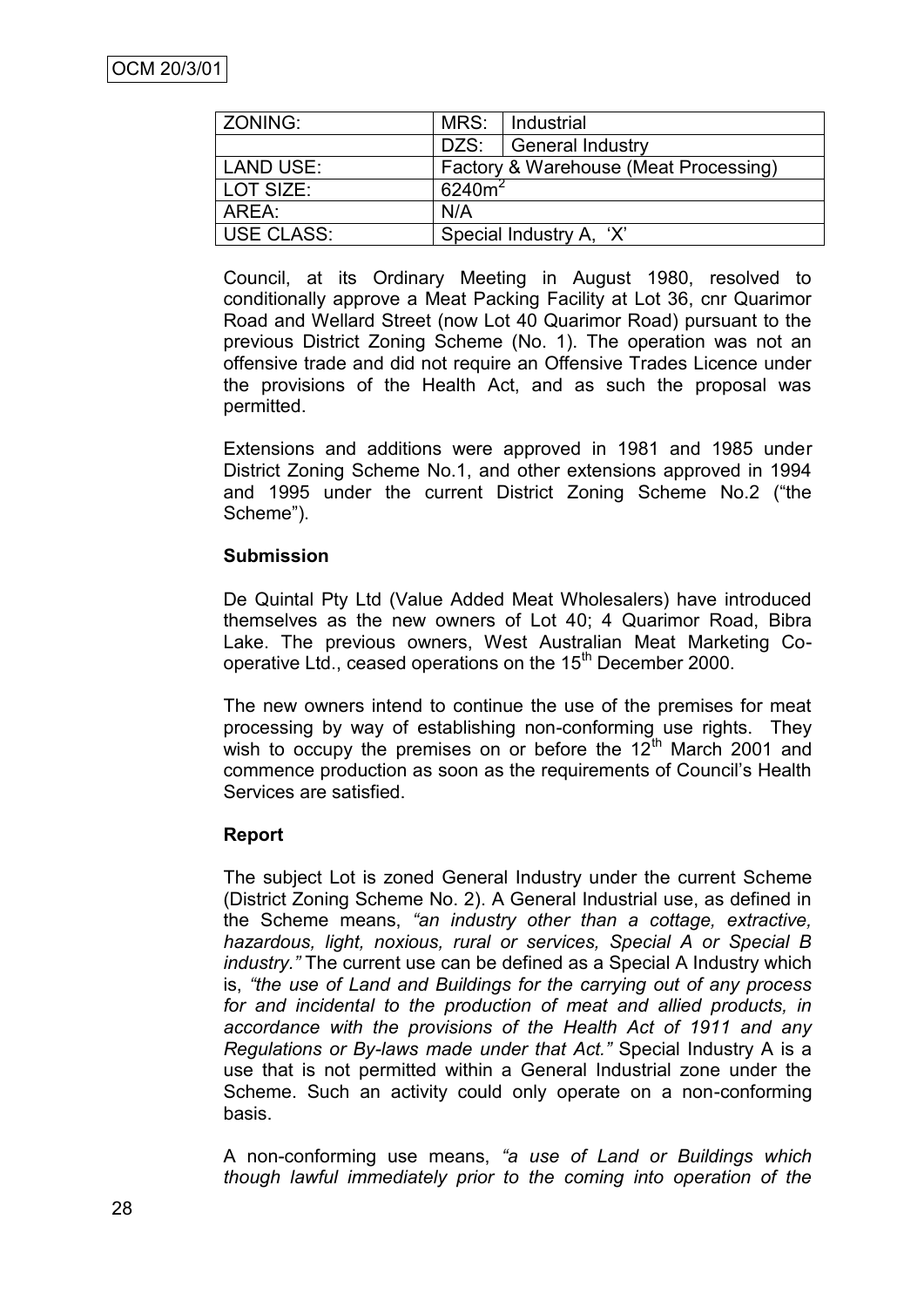*Scheme is not in conformity with any provision of the Scheme."* Under Part 4 of the Scheme – Non-conforming Uses, no provision shall prevent the continued use of any land or building for a non-conforming use (cl.4.2). Clause 4.7.1 states that when a non-conforming use of any land or building has ceased for a period of six months or more that land or building shall not thereafter be used otherwise than in conformity with the provisions of the Scheme. The applicant states that the previous owners ceased operations on the  $15<sup>th</sup>$  December 2000, which is less than the prescribed six month period.

Therefore it is recommended that Council recognise the existence of Non-conforming Use Rights (meat packing facility) on Lot 40; 4 Quarimor Road, Bibra Lake on the basis that the use was approved by Council on  $12<sup>th</sup>$  August 1980 and that, according to the applicant, the operation was continued until recently.

# **Strategic Plan/Policy Implications**

The Corporate Strategic Plan Key Result Areas which apply to this item are:-

- 2. Planning Your City
	- *"To ensure that the planning of the City is based on an approach which has the potential to achieve high levels of convenience for its citizens."*
	- *"To ensure that the development will enhance the levels of amenity currently enjoyed by the community."*

The Planning Policies which apply to this item are:-

N/A

# **Budget/Financial Implications**

N/A

**Implications of Section 3.18(3) Local Government Act, 1995**

Nil

# **14.5 (OCM1\_3\_2001) - NON APPROVED LAND USE - STORAGE OF MATERIALS - LOT 111, 13 PLUMRIDGE WAY, SOUTH LAKE - OWNER M SKINNER (5101474) (RH) (MAP 14) (ATTACH)**

**RECOMMENDATION** That Council:

(1) instruct its solicitors to initiate legal proceedings under Section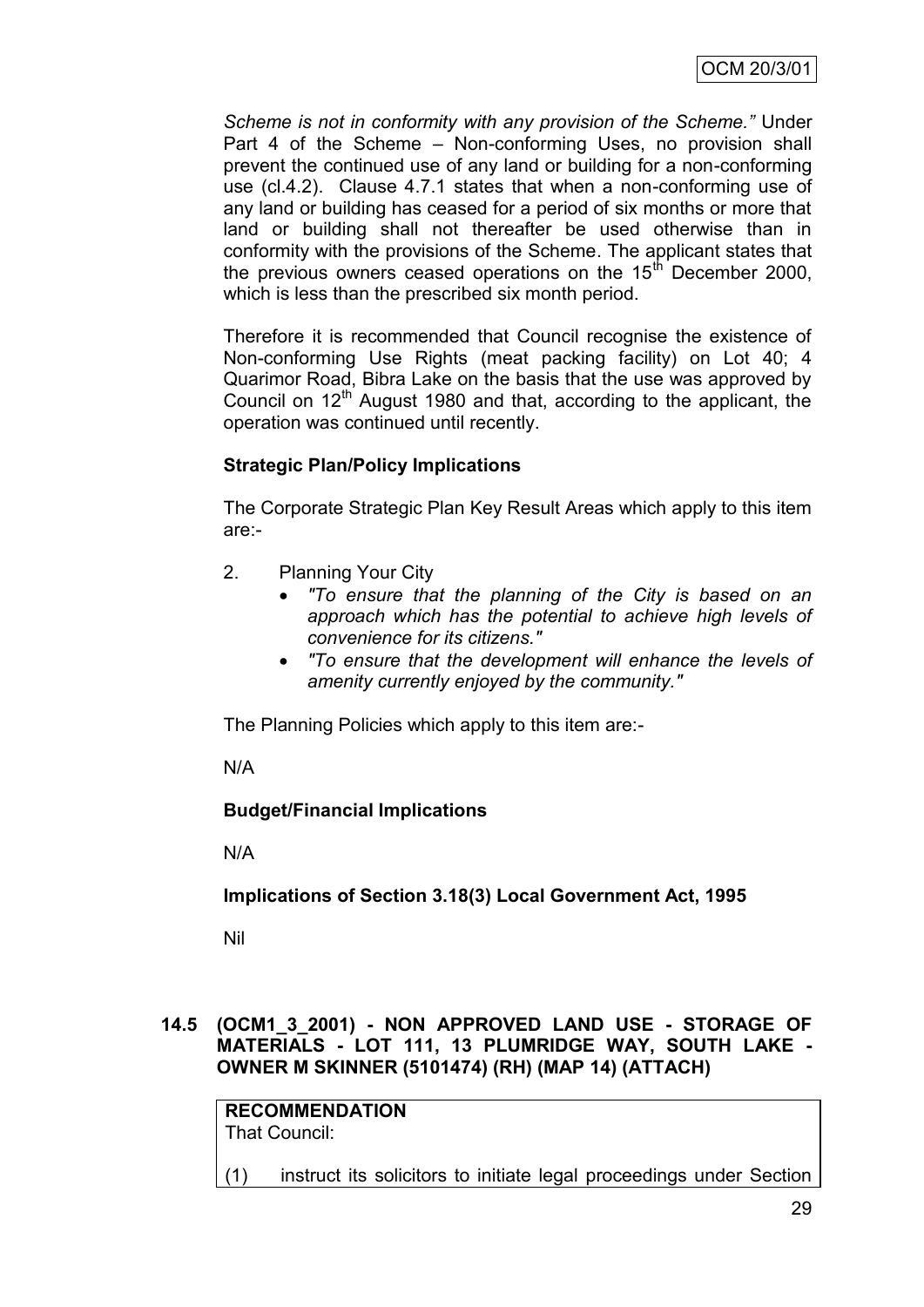10(4) of the Town Planning & Development Act against the owner of Lot 111; 13 Plumridge Way, South Lake, Mr Martin Skinner, for the contravention of Council's District Zoning Scheme No. 2 through the unlawful use of the land (storage and repair of fuel pumps);

(2) authorise the Director of Planning and Development to cease legal proceedings for the matter to be settled should an application be received, or the unlawful use cease prior to court appearance, subject to the owner paying all legal expenses incurred by the Council.

# **COUNCIL DECISION**

#### **Background**

| <b>ZONING:</b> | MRS:      | Urban                    |  |
|----------------|-----------|--------------------------|--|
|                | DZS:      | Residential              |  |
| LAND USE:      |           | Single dwelling and shed |  |
| LOT SIZE:      | $702 M^2$ |                          |  |
| l AREA:        | N/A       |                          |  |
| USE CLASS:     |           | General Industry, 'X'    |  |

The owner of the subject property currently manages a contracting business from home. The business involves two employees (one full time, one casual) who drive a vehicle used for servicing petrol pumps from the property to service stations across the state. Most of the work is done on site, but it is evident that some maintenance and repair work on pumps has been carried out at the residential property and this has prejudicially affected the amenity of an adjoining resident.

Many old pumps and equipment used in association with the business are stored on the property both in and around the shed. The quantities of materials and the nature of activity on the site is not consistent with what is acceptable as incidental to the domestic use of the property. No approval has been issued for the storage of materials or a home occupation. Council has received numerous complaints from a neighbour in relation to fumes and noise from the subject property.

Following is a summary of correspondence received from the complainant and the owner of the subject property, and subsequent action taken by City Officers:

• 18 December 2000: Upon receipt of the first written complaint dated  $18<sup>th</sup>$ December 2000 investigation was undertaken by Council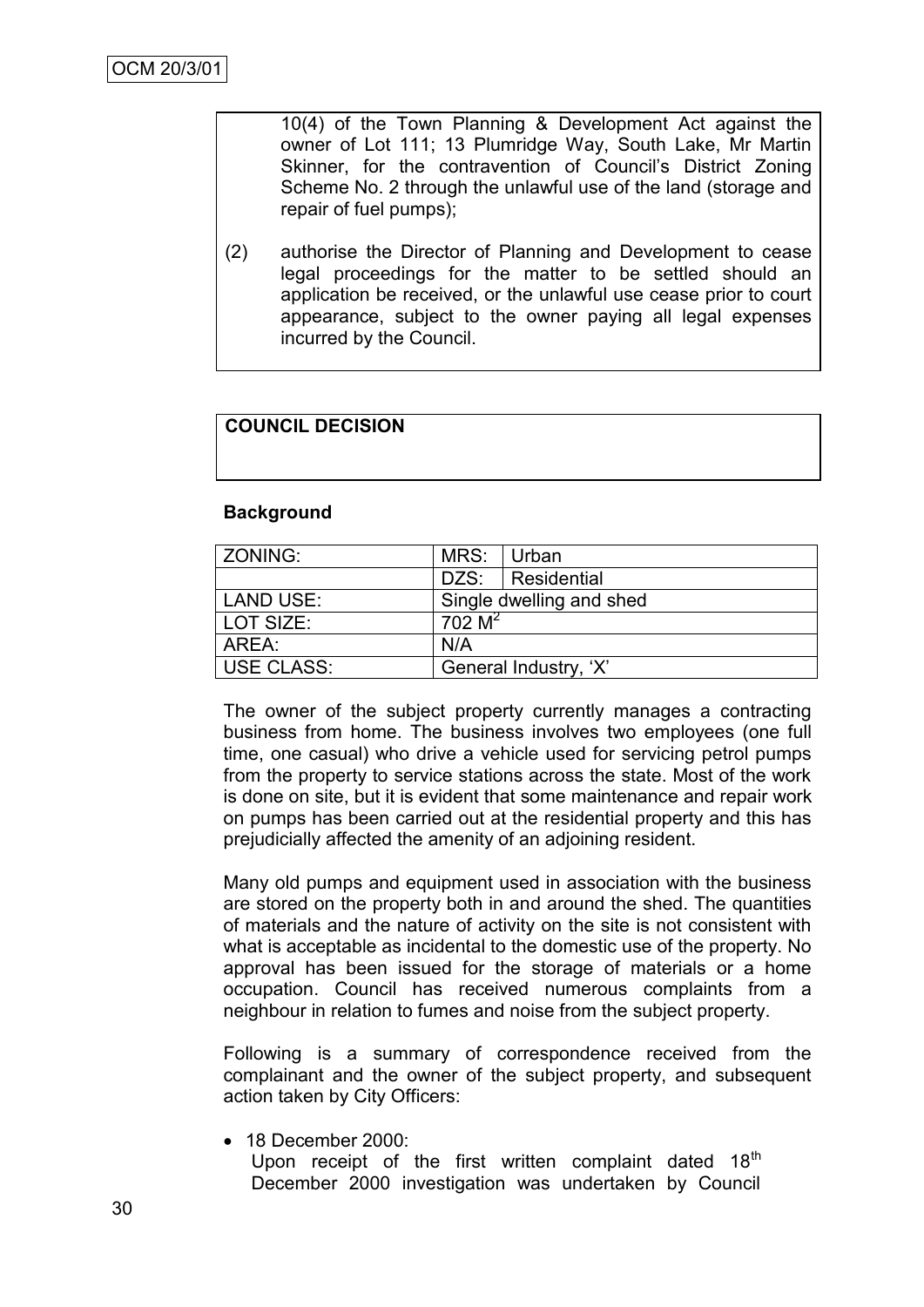officers to determine the source of the noise and fumes mentioned in the complaint. Upon investigation it was found that the owner of the property was advertising and operating a contracting business, Petroleum Services, from his home. After monitoring the property it was observed that work associated with the contracting business was being undertaken on the property.

5 January 2001:

The owner was sent a letter advising him that these activities were in contravention of the provisions of Council's District Zoning Scheme No.2, and he was given twenty eight (28) days to submit an application for Home Occupation or cease using the property for these purposes.

The owner of the property promptly contacted Council stating that he was not running a Home Occupation, but a licensed contracting business whereby he parks the vehicle used for the business at his property while it is not in use, and has an employee who drives the truck.

16 January 2001

Upon inspection of the property by Council"s Environmental Health and Planning Officers, it was observed that work in association with the contracting business was being undertaken from the property. The owner was issued with a fourteen (14) day notice to cease using the property for the repair and maintenance of machinery from the contracting business. It was identified that the work being conducted would not be approved as a Home Occupation so the owner was not asked to submit an application.

• 1 February 2001

The owner of the property replied to the City's request outlining his intentions to secure other premises from which to conduct such maintenance work as cannot be done on site – as is the nature of his business. Until such time any maintenance or repair work from the contracting business will not be done on the property.

Since receipt of the final letter from the owner of 13 Plumridge Way, Council officers have received further complaints regarding noise from the subject property which have been addressed by Council"s Planning and Environmental Health officers, and found to be unsubstantiated.

## **Submission**

N/A

**Report**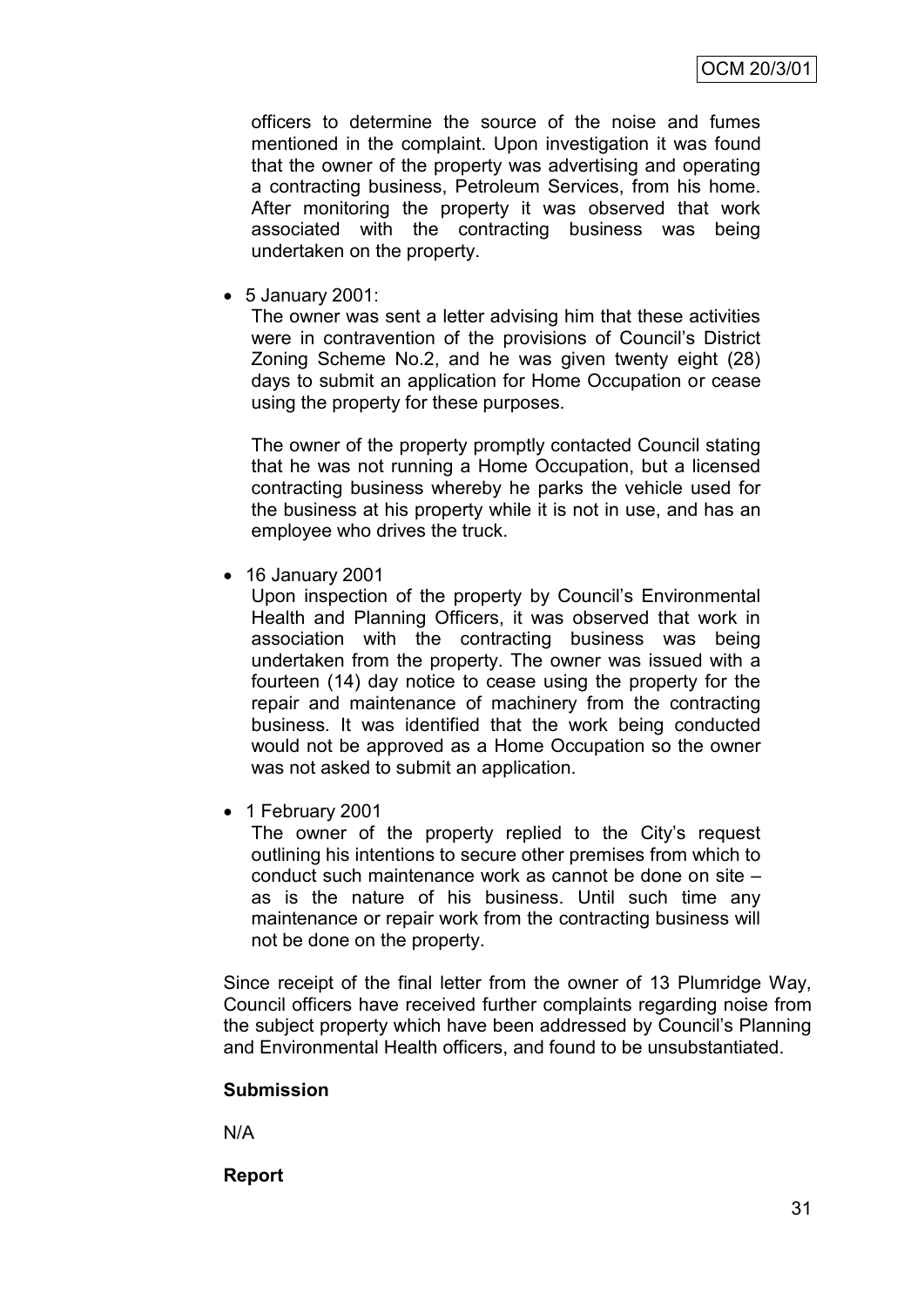The owner of 13 Plumridge Way has had sufficient time to secure other premises from which to conduct the business, or to make application to Council for the use of the land.

The owner can still legally park the vehicle used for the contracting business at the property, as it is not classified as a "Commercial Vehicle" for which the owner would otherwise need permission from the City to park on a residential lot. The owner is also permitted to undertake work of a personal nature on his property so long as it complies with the Environmental Protection (Noise) Regulations 1997.

City officers monitoring the property have observed that work being conducted on the property associated with the business has ceased, but machinery and other materials are still being stored on the property.

Pursuant to clause 7.2.2 any person who fails to comply with any provisions of the District Zoning Scheme No.2 is guilty of an offence and is liable to the penalties prescribed under the Town Planning & Development Act ("the Act"). The Act prescribes a maximum penalty of \$50,000 and \$5,000 per day for a continuing offence.

As this matter could take time before a complaint is served and a court date confirmed, if significant progress is made with an application to Council for the use in a manner that addresses odour and noise concerns, then legal action can be halted.

Legal action should only be ceased if Council"s costs are met by the owner.

## **Strategic Plan/Policy Implications**

The Corporate Strategic Plan Key Result Area which applies to this item is:

- 2. Planning Your City
	- *"To ensure that the development will enhance the levels of amenity currently enjoyed by the community."*

#### **Budget/Financial Implications**

There are financial costs to the City associated with initiating legal action. Sufficient funds are available within the Statutory Planning Services Budget (Legal Expenses). A successful prosecution should enable the City to recoup legal expenses.

#### **Implications of Section 3.18(3) Local Government Act, 1995**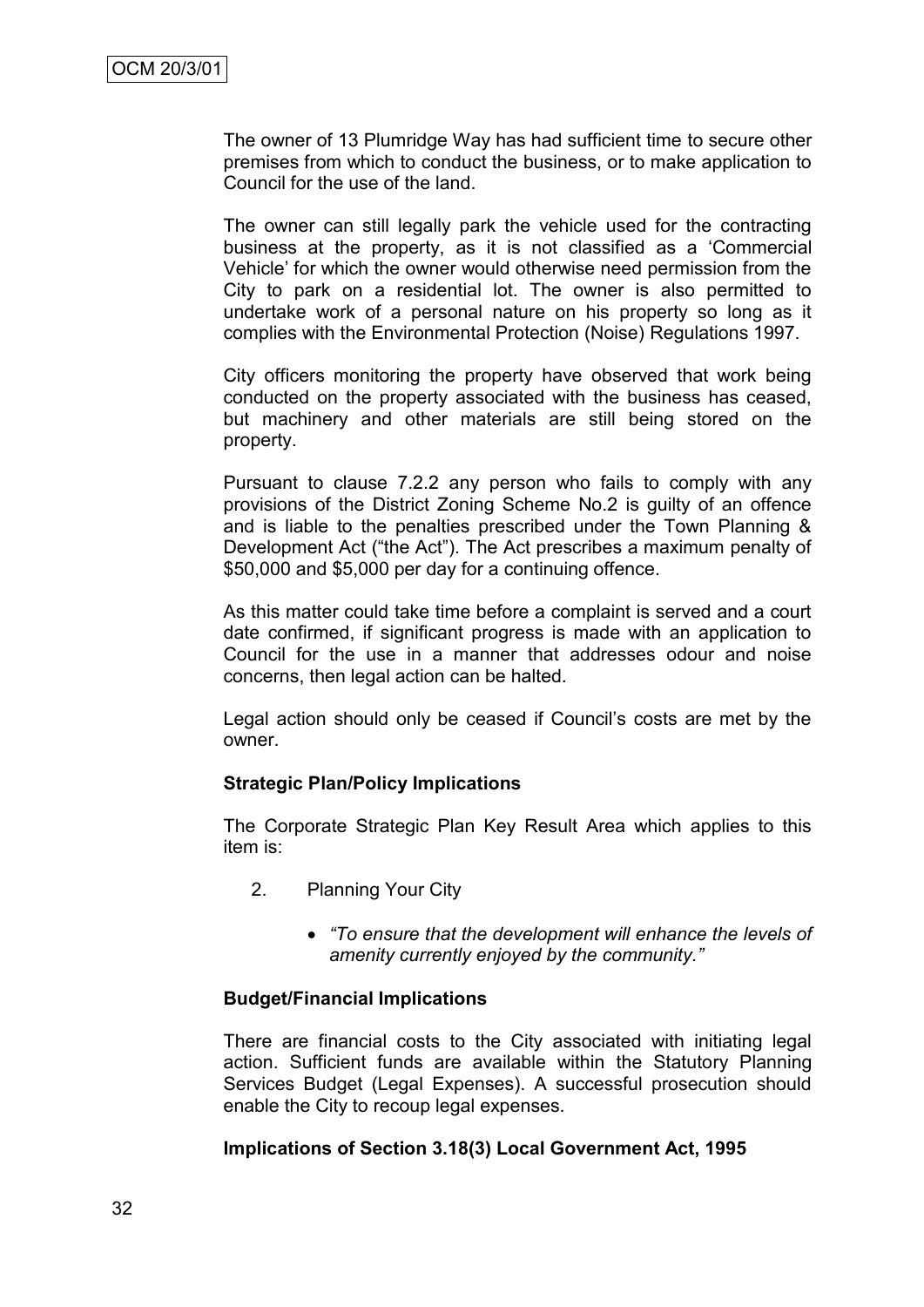## **14.6 (OCM1\_3\_2001) - ILLEGAL STORAGE YARD AND PARKING OF A COMMERCIAL VEHICLE - LOT 108 IMPSON GARDENS, SOUTH LAKE - OWNER: T HARTWIG (5517584) (MR)**

# **RECOMMENDATION**

That Council:

- (1) Instruct its solicitors to initiate legal proceedings under Section 10(4) of the Town Planning & Development Act against the owner of Lot 108 Impson Gardens, South Lake Mr T Hartwig, for the contravention of District Zoning Scheme No 2 through the unlawful use of the land (storage yard and the parking of a commercial vehicle);
- (2) authorise the Director Planning and Development to cease legal proceedings for the matter to be settled, subject to the owner paying any outstanding legal costs incurred by the Council, if all the materials in the storage yard are removed and the commercial vehicle is relocated from Lot 108 Impson Gardens prior to 30 April 2001.

## **COUNCIL DECISION**

## **Background**

| l ZONING:         | MRS: Urban        |                  |
|-------------------|-------------------|------------------|
|                   |                   | DZS: Residential |
| LAND USE:         | Storage Yard      |                  |
| LOT SIZE:         | 707m <sup>2</sup> |                  |
| <b>USE CLASS:</b> | Use Not Listed    |                  |

There is an extensive history to the storage of materials by Mr Hartwig on various properties on Impson Gardens, South Lake commencing in March 1998. Mr Hartwig currently stores building materials on Lot 108 only, which include paving bricks, house bricks, second hand timber, tin sheeting, roof tiles, timber posts, 44 gallon drums, 2 trailers, a commercial vehicle, excavator attachment and other items. The storage yard is situated behind a screen wall/gates at the rear of an existing house with access being obtained from Impson Gardens.

Mr Hartwig initially indicated in March 1998 the stored building materials would be used in the construction of a residence on Lot 108.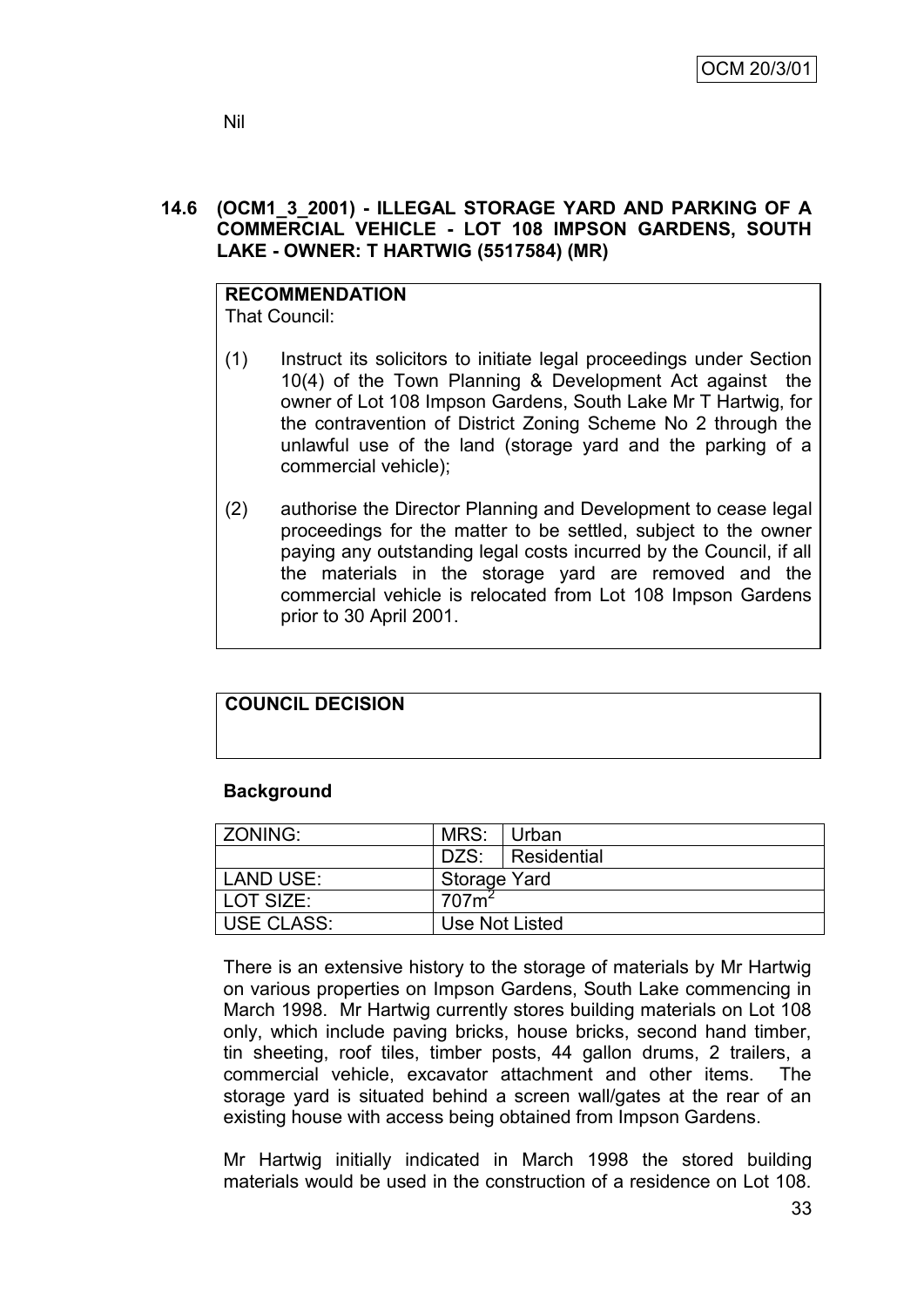This was viewed as a legitimate use of the land on a temporary basis by the City. The storage of materials however continued over an extended period where finally building construction on Lot 108 occurred one year later in March 1999. Following the construction of the residence building materials were still stored on the vacant half of the lot.

The City has received several on-going complaints from nearby residents and at one stage received a petition of resident signatures objecting to the storage yard in the Street. Resident concerns were expressed regarding the existence and appearance of the yard and as a potential source of rodents. The storage of materials initially occurred on two properties in the Street owned by Mr Hartwig where following resident concerns it was decided to locate all the building materials on Lot 108 Impson Gardens.

Mr Hartwig believes that he was given permission from the City to store the building materials on Lot 108. This was only agreed to by the City on the basis the material would be used to build a residence on the subject lot.

On 12<sup>th</sup> January 2001, Mr Hartwig was instructed by the City to remove all materials and a commercial vehicle from Lot 108 within 28 days expiring on  $12<sup>th</sup>$  February 2001. Alternatively if it could be demonstrated that finance was obtained for a new house within the same period then a limited time extension could be considered. Mr Hartwig contacted the City on  $12<sup>th</sup>$  February to advise he had verbally obtained finance approval to use the materials to build another house on a second residence situated on another lot along Impson Gardens. Supporting documentation verifying his finance approval was requested and was never received.

At a recent meeting with Council officers on 12 March, Mr Hartwig advised the materials on Lot 108 would be used to build a duplex development on Lot 102 Impson Gardens. The slab would be poured within the next 2 weeks and all of the materials would be removed from Lot 108 and placed onto Lot 102 by 30 April 2001. The truck would also be relocated to another locality, together with some roof tiles.

Mr Hartwig indicated it could take 6 months to build the duplex. The previous building licence for Lot 102 had expired and that he would be renewing this approval.

#### **Submission**

N/A

**Report**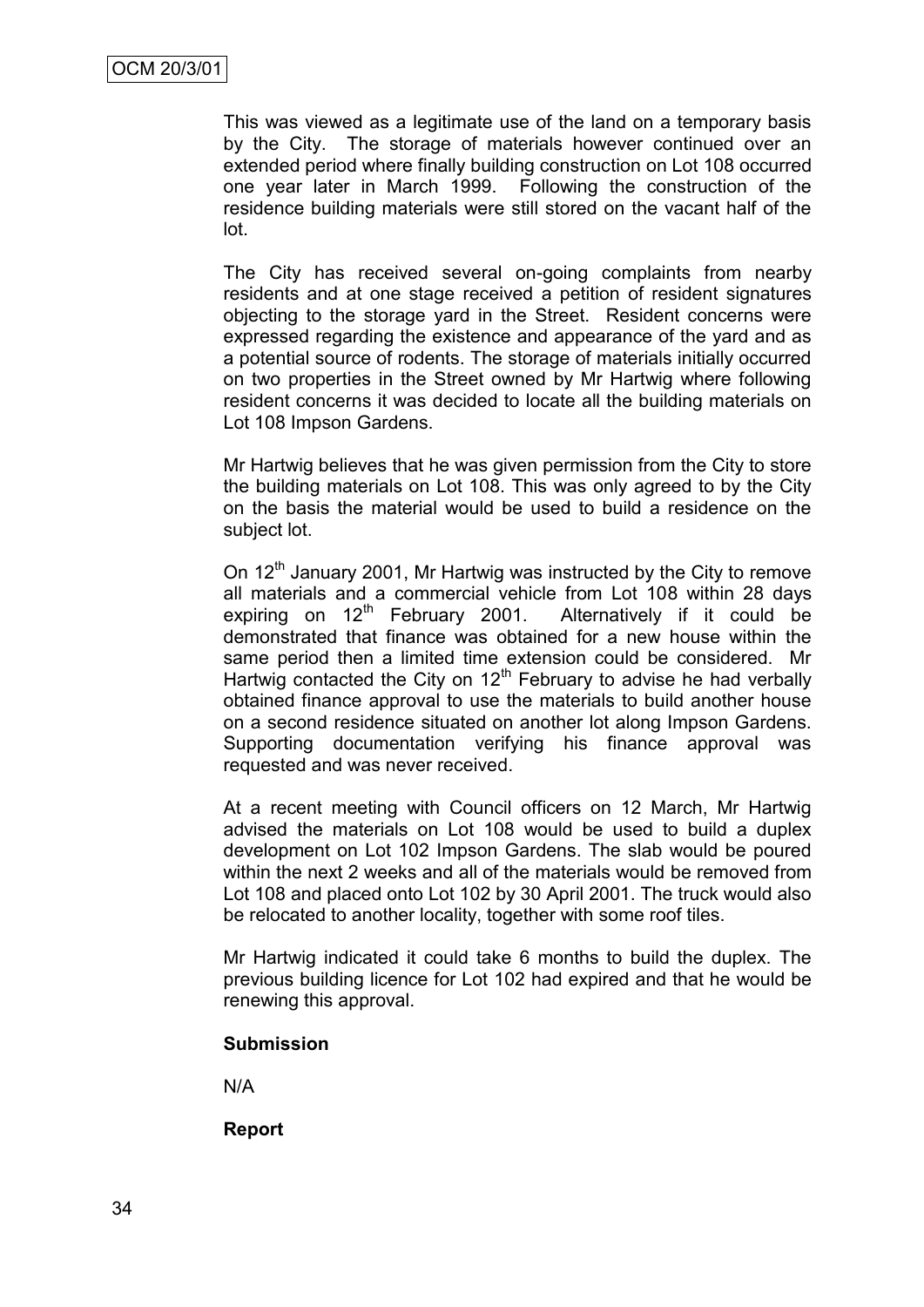The use of Lot 108 as a storage yard is not permitted under the City of Cockburn District Zoning Scheme No 2 (DZS2). The storage of materials has been the source of resident concerns for over two years. The owner used the same argument to build an earlier residence in March 1999 on Lot 108 and yet building materials are still stored on Lot 108.

Mr Hartwig has been given sufficient time to either use or relocate the building materials over the past 2 years. There are industrial sites available nearby for this activity to occur. The storage yard constitutes an offence under DZS2 and contravenes section 10 (4) of the Town Planning and Development Act where the maximum penalty is \$50,000 or \$5,000 per day for each day the offence continues. Recent negotiations with the owner may bring about a resolution to this matter. It is still recommended that legal action be initiated which could be suspended in the event that the owner resolves this matter prior to 30 April 2001 by removing the offending material/vehicle from Lot 108 as indicated at the time of writing this report.

There are no concerns with the owners intention to store the materials on Lot 102 on the basis that these are used to build the duplex within the approval timeframe.

Legal action should only be ceased if Council"s costs are met by the owner.

## **Strategic Plan/Policy Implications**

The Corporate Strategic Plan Key result Area which applies to this item is:

- 2. Planning your City
	- *"To ensure that the development will enhance the levels of amenity currently enjoyed by the community"*

## **Budget/Financial Implications**

There are financial costs to the City associated with initiating legal action. Sufficient funds are available within the Statutory Planning Services Budget (legal expenses). A successful prosecution should enable the City to recoup legal expenses.

## **Implications of Section 3.18(3) Local Government Act, 1995**

Nil.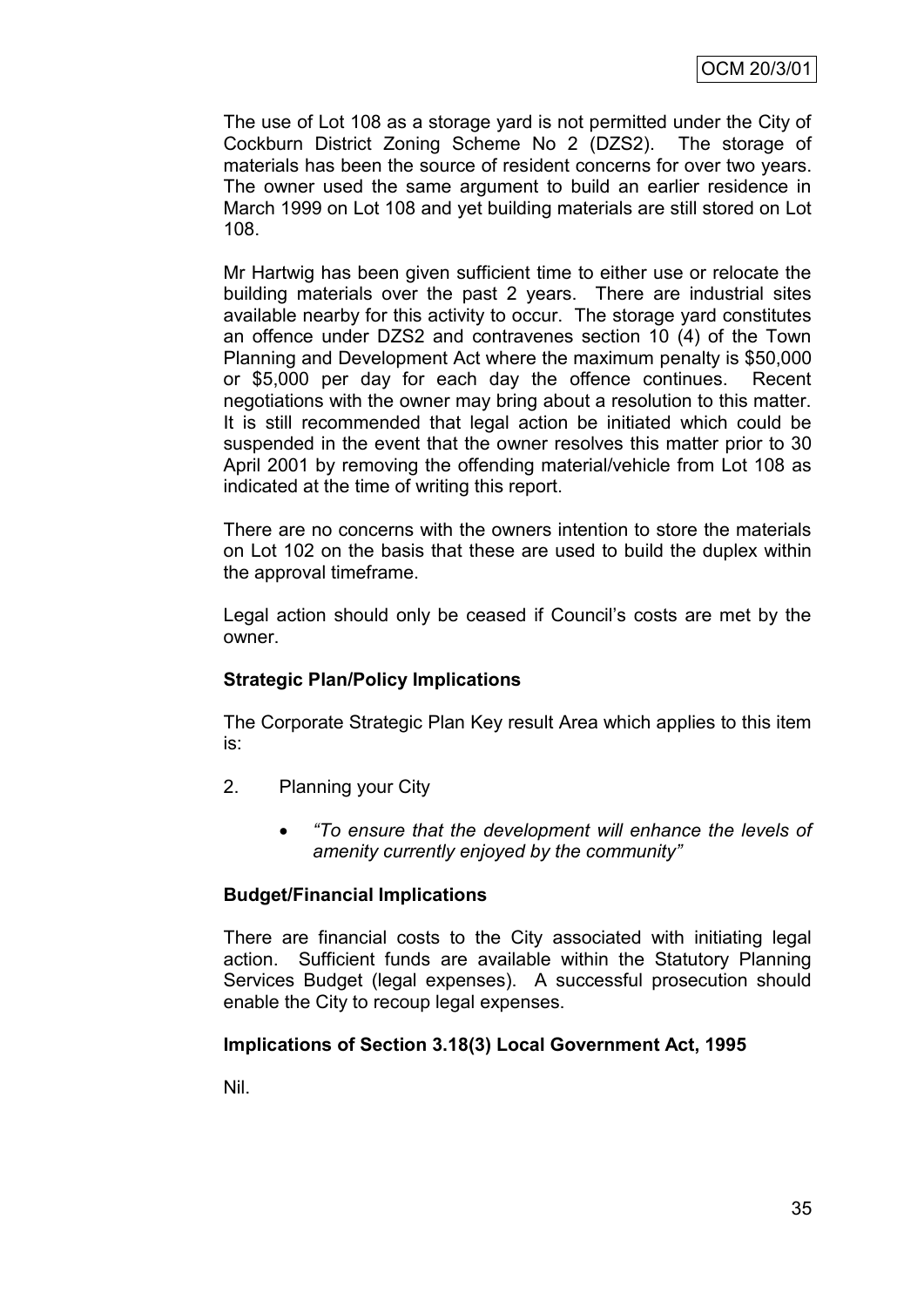**14.7 (OCM1\_3\_2001) - REVISED APPLICATION - PROPOSED ALTERATIONS TO EXISTING BOTTLESHOP BUILDING TO INCORPORATE TAVERN (RELOCATED FROM NEWMARKET HOTEL) - LOT 3 (NO 1) ROCKINGHAM ROAD, HAMILTON HILL - OWNER: KEE VEE PROPERTIES PTY LTD (2212274) (MR) (ATTACH)**

# **RECOMMENDATION**

That Council:

(1) Grant approval to the proposed alterations to the existing Bottleshop building to incorporate a Tavern/dining area (relocated from Newmarket Hotel) and Sports Bar at Lot 3 (No.1) Rockingham Road, Hamilton Hill subject to the following conditions:-

Standard Conditions.

1. Standard Conditions contained in Council Policy PD17 as determined appropriate to this application by the delegated officer under clause 7.6 of District Zoning Scheme No 2.

Special Conditions

- 1. The City further reaffirms the requirements of the covenant that within 6 months of the date of the issue of a Certificate of Classification (18<sup>th</sup> January 2001 issued for the bottleshop), for any part of the development a Conservation Management Plan approved by the Heritage Council of WA is required for the Newmarket Hotel.
- 2. Commencement of external restoration work to the Newmarket Hotel in accordance with the plan approved by the City by  $18<sup>th</sup>$  January 2002 and failing that the approval will be automatically revoked without prior notice.
- 3. External restoration work to the Newmarket Hotel being completed in accordance with City approved plans by  $18^{th}$  Jan 2004.
- 4. The owner(s) shall prepare an easement in gross in favour of the public with the City (at the full cost of the owner) to provide for vehicular access and parking and pedestrian movement on Lot Pt 3. The easement must be registered on the title within 60 days of any part of the development being occupied.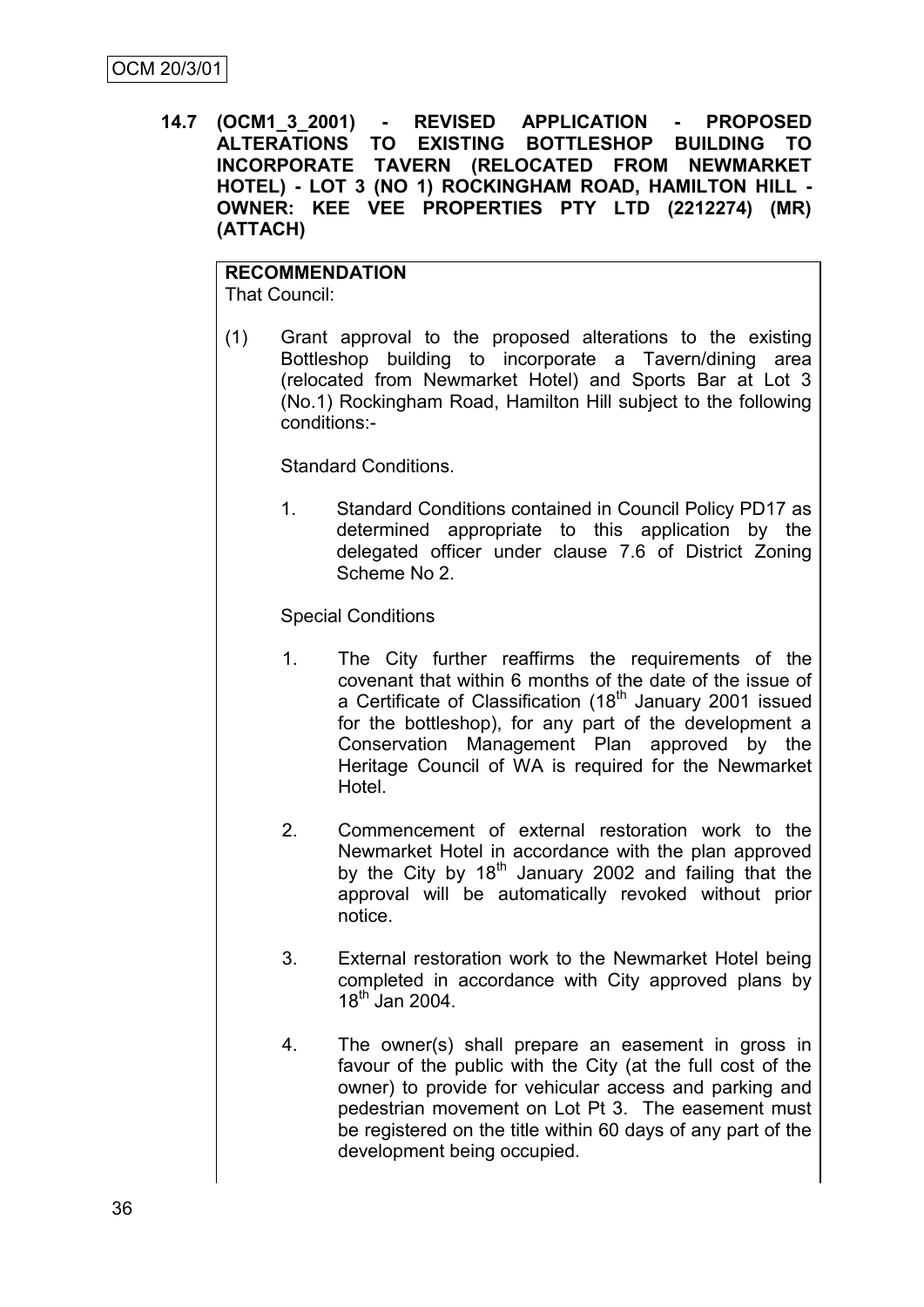| 5. | The car parking within the road widening on Cockburn       |
|----|------------------------------------------------------------|
|    | Road will only be permitted if Main Roads WA advise that   |
|    | the road widening is no longer required, otherwise all the |
|    | car parking provided on-site is not to include the area    |
|    | required for road widening.                                |

- 6. In the event that the Main Roads WA does not require the road widening and the car parking bays are constructed within the road widening area, the construction, care and maintenance of the car parking bays within the road widening, will be the responsibility of the land owner, together with any reinstatement that may be required as a result of any works that may occur within the proposed road widening area.
- (2) issue a revised MRS Form 2 Notice of Approval valid for a period of 2 years.

## **COUNCIL DECISION**

## **Background**

| ZONING:          | MRS:                                                                                                                                                                                                                                                                | Urban                                                             |  |
|------------------|---------------------------------------------------------------------------------------------------------------------------------------------------------------------------------------------------------------------------------------------------------------------|-------------------------------------------------------------------|--|
|                  | DZS:                                                                                                                                                                                                                                                                | Commercial                                                        |  |
| <b>LAND USE:</b> | <b>Bottleshop</b>                                                                                                                                                                                                                                                   |                                                                   |  |
| LOT SIZE:        | $4425m^2$                                                                                                                                                                                                                                                           |                                                                   |  |
| AREA:            | Sports Bar 109m <sup>2</sup> , Lounge/Dining 122m <sup>2</sup> ,<br>Entry/Forecourt 46m <sup>2</sup> , Bottleshop 158m <sup>2</sup> , Hotel<br>conversion to Office (or similar) 400m <sup>2</sup> , Showroom<br>200m <sup>2</sup> (retained from earlier approval) |                                                                   |  |
|                  |                                                                                                                                                                                                                                                                     | USE CLASS:   Tavern "P", Restaurant "P", Office "P", Showroom "P" |  |

- 6 Sept 1994 At its ordinary meeting the Council considered an application to refurbish/convert the Newmarket Hotel to offices where it was decided that if no substantial objections were received during the advertising period the Director Planning & Development be authorised to approve the development subject to conditions. Advertising of the proposal was not carried out and an MRS form 2 Notice of Approval was not issued.
- 19 Aug 1997 The Council resolved to approve a proposed tavern, bottleshop, showrooms and the redevelopment of the Newmarket Hotel. The proposal also included the demolition of the existing drive-in bottleshop and the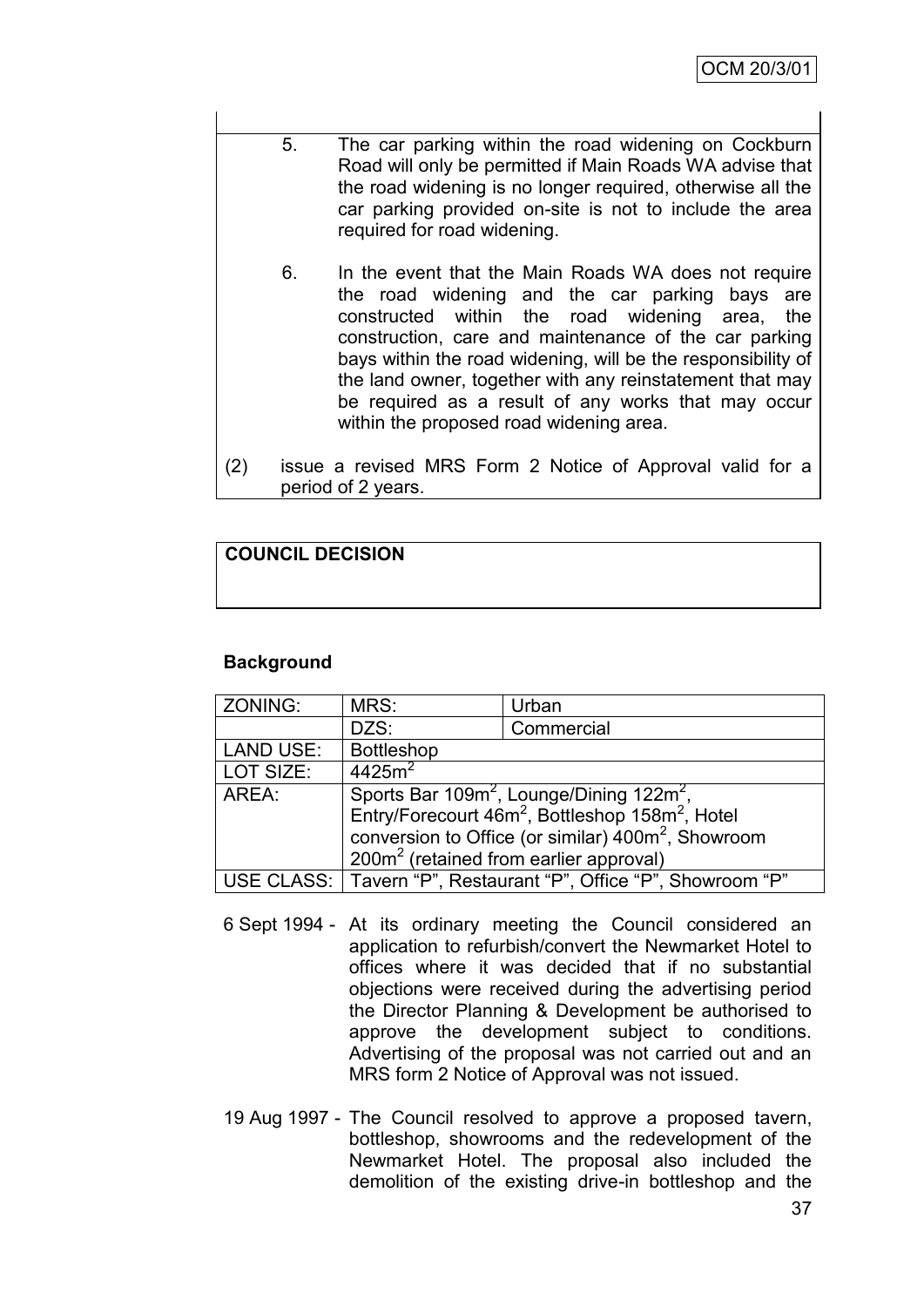Hotel lounge bar. Given that the application proposed internal and external restoration works to the Newmarket Hotel, variations to the Scheme provisions by way of car parking and setback concessions were supported.

19 May 1998 - Council resolved to authorise the Director Planning & Development to approve a revised application for the redevelopment of the Newmarket Hotel that included transforming the original Newmarket Hotel back to its original hotel use, showrooms, shops, drive-through bottleshop. In granting the approval a concession of 23 car bays was granted. There were also special conditions relating to conservation plan and conservation works being carried out on the Newmarket Hotel provided for in a legal agreement.

The status of the project in October 2000 was provided by the applicant:

- *"A new building housing a drive-in-bottleshop and a vacant shop has been completed (subject to minor works – protect fire hydrant, sign writing on hosereel door and provision of a fire extinguisher)*
- *Drainage works around the bottleshop have been completed and a contract has been entered into for bituminous pavement to be installed commencing 6 November 2000.*
- *Various ancillary structures have been removed from the hotel building. The hotel roof has been reclad. Internal demolition and formation of openings in stone walls has been completed. Cedar stairs have been installed and removal of termite damage has been commenced.*
- *The hotel has been connected to the sewer as has the new bottleshop. Electricity has been relocated to an underground supply point and by underground connection to the bottleshop.*
- *A fire hydrant has been installed and a hose reel located in the bottleshop building.*
- *Construction of new male, female and disabled persons toilets has commenced within the hotel building.*
- *The existing single storey tavern bar remains in use, along with toilets, office and kitchen in the hotel building."*

## **Submission**

The applicant seeks approval for revised land uses similar to the free standing tavern approved in 1997. The following uses would be contained within the new free standing building:

A sports bar containing a TAB facility;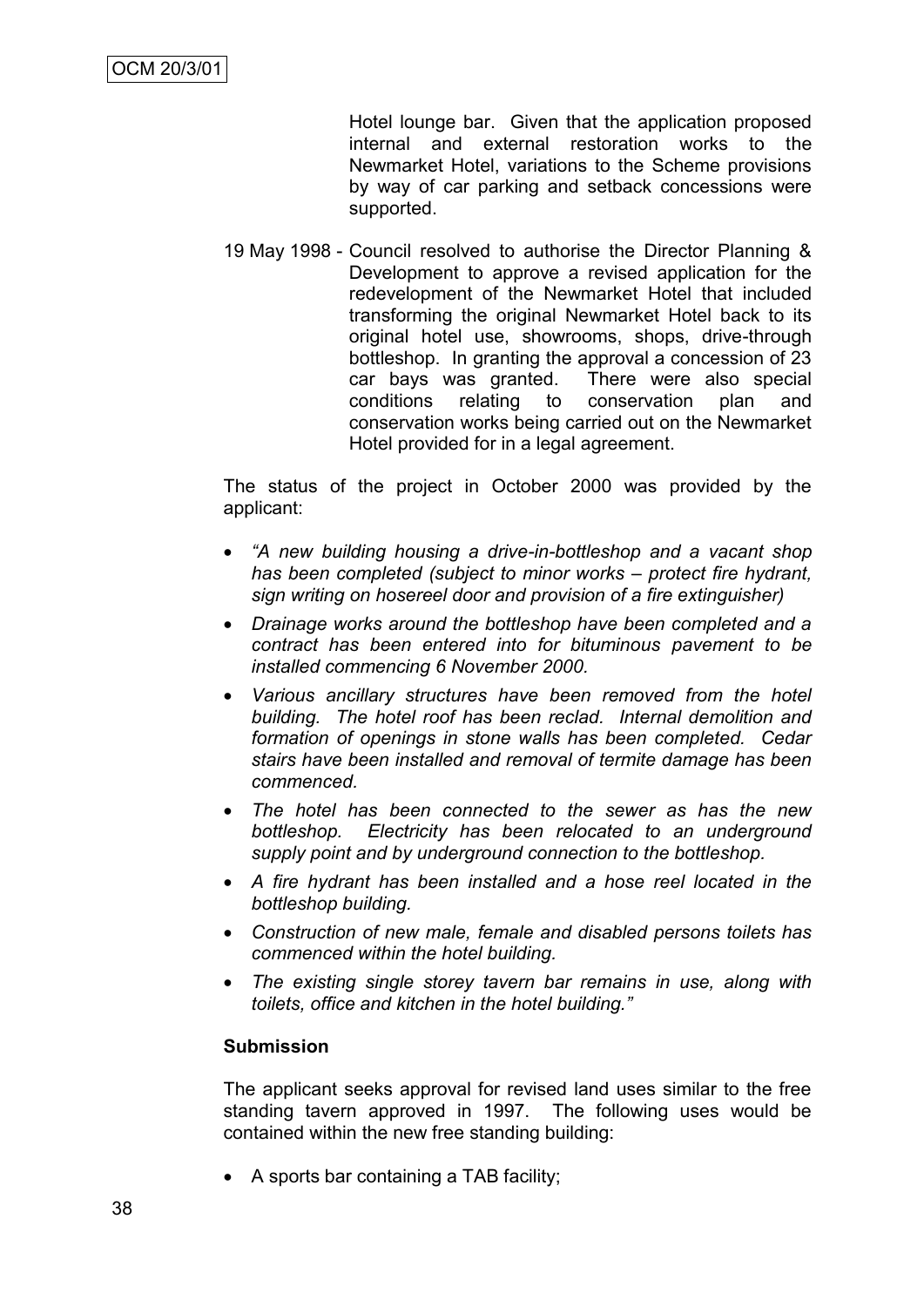- A lounge/dining room;
- An entry forecourt are in front of the lounge (new extension);
- A Bottleshop and display area;
- Coolroom, stores, staff toilets, loading and yard facilities; and
- Toilet facilities for patrons.

Although substantial building work has already been carried out in the hotel building, it has been determined by the applicant that separating the bar and dining area from the bottleshop and coolroom is not economically viable for reasons of staffing, supervision and security. This has resulted in a re-examination of the new bottleshop building. The shop at the southern end remains unlet and the bottleshop is oversized for the amount of stock held.

The applicant stated it will still be necessary to retain the lounge bar extension to the existing hotel while work is carried out. When the tavern use is transferred, demolition of the lounge bar can proceed, the second stage of the carpark can be completed and works to the hotel building can then be commenced. The conditions of the Deed regarding the heritage building still apply between the owner and the City.

## Car Parking

The applicant has provided the following comments relative to the provision of car parking:

- A total of 145 bays are required in comparison with 71 bays provided including those within the Main Roads WA road widening area.
- Lots 8 & 9 include provision for 51 car parking bays.
- The resulting shortfall is 23 bays which corresponds with the previous concessions agreed to by the Council at its meeting on 19 May 1998.

## **Report**

## WAPC Determination

The Western Australian Planning Commission (WAPC) issued their approval to the current proposal pursuant to the Metropolitan Region Scheme (MRS). The proposal is situated within a clause 32 area which is subject to further detailed planning with a view towards planning for future residential development. The proposal is a compatible use in this location. A separate approval from the Council is still required pursuant to District Zoning Scheme No 2 (DZS2).

## Heritage Considerations

The Newmarket Hotel is included in the City"s Municipal Inventory of Heritage Places. It has the highest management category of "A" which has a great deal of significance and where the highest level of protection is appropriate. Maximum encouragement should be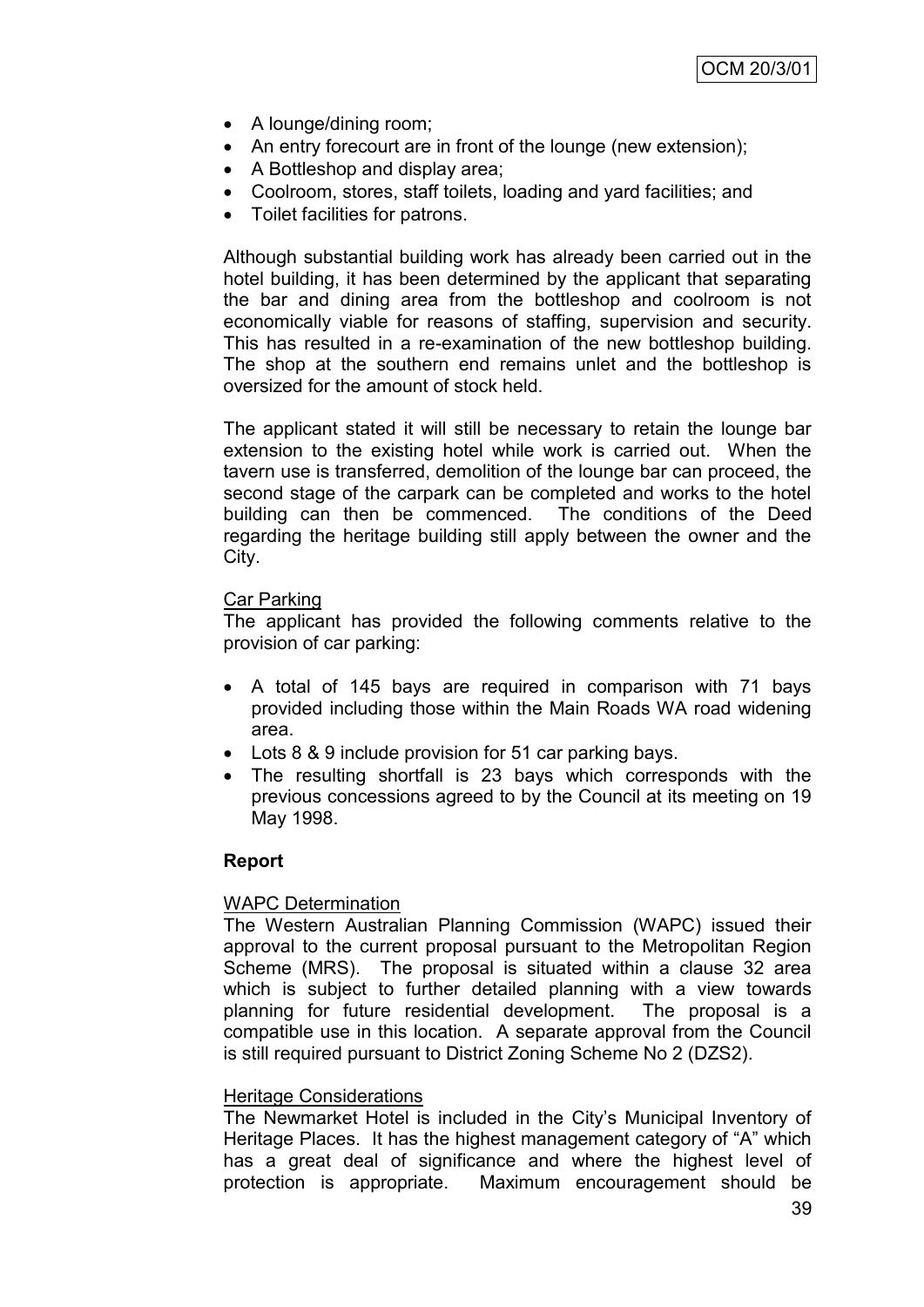provided to the owner under DZS2 to conserve the significance of the place. This may include density bonuses or variation to DZS2 standards such as car parking.

The revised proposal for the Newmarket Hotel does not include the transformation of the existing building back to its original use which was highly desirable. Instead the building is likely to revert back to the earlier 1994 proposal for an office or even hostel use. According to heritage principles ("Burra Charter") the best use of a place of cultural heritage significance is its original use as adaptation changes the building fabric. Although the final use of the Newmarket Hotel is undecided it is believed that disputes between the tenant and owner have resulted in the cessation of works on the hotel and termination of the building contract in mid 1999. The project was later reviewed by the owners with the view of reviving the other parts of the site that have undergone considerable construction.

Notwithstanding the above comments the heritage agreement has already been entered into between the City and the owners. This is a legally binding agreement requiring the owner to undertake conservation plan preparation and conservation works to the Newmarket building. Despite that the hotel licence would be transferred and the building vacated, the conservation works must be commenced by  $18<sup>th</sup>$  June 2001 and completed by  $18<sup>th</sup>$  January 2004. The City should further reaffirm in special conditions of approval for restoration works to the hotel to be undertaken in accordance with this agreement.

#### Car Parking

A total of 127 bays are required as opposed to 71 bays provided. The resulting shortfall of 56 bays remains. The applicant contends that the adjoining Lots 8 & 9 have 51 car parking bays that are available for use by way of reciprocal parking arrangements. This would result in a car parking shortfall of 20 car parking bays There are no objections to this shortfall as a heritage incentive to the conservation of the former Hotel building provided an easement in gross be entered into to secure the parking area for general public use. As the conservation works are still required to the Newmarket building the resulting shortfall should still be accepted as this was part of an earlier approval.

#### **Conclusion**

The proposal in its modified form while not as desirable as the previous May 1998 proposal is still acceptable on the basis that the former hotel building is retained and conserved.

#### **Strategic Plan/Policy Implications**

The Corporate Strategic Plan Key Result Areas which apply to this item are:-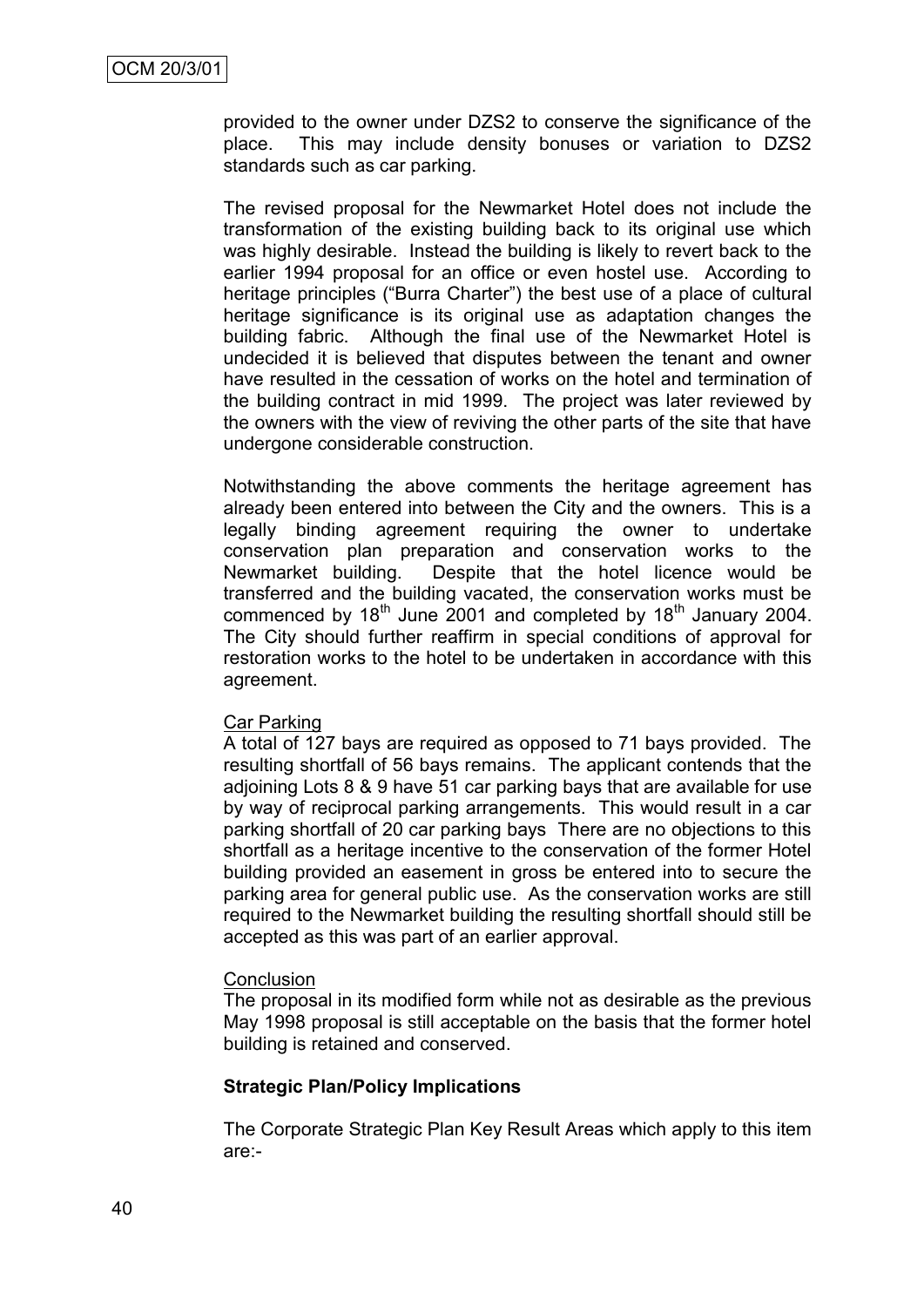- 2. Planning Your City
	- *"To ensure that the planning of the City is based on an approach which has the potential to achieve high levels of convenience for its citizens."*
	- *"To ensure that the development will enhance the levels of amenity currently enjoyed by the community."*
	- *"To foster a sense of community within the district generally and neighbourhoods in particular."*
- 3. Conserving and Improving Your Environment
	- *"To conserve the character and historic value of the human and built environment."*
- 4. Facilitating the needs of Your Community
	- *"To facilitate and provide an optimum range of community services."*

## **Budget/Financial Implications**

N/A

**Implications of Section 3.18(3) Local Government Act, 1995**

Nil

**14.8 (OCM1\_3\_2001) - DEMOLITION OF RESIDENCE ON THE MUNICIPAL INVENTORY OF HERITAGE PLACES - 195 HENDERSON ROAD, MUNSTER - OWNER/APPLICANT: WATER CORPORATION (4314908) (MR) (MAP 10-DZS2) (ATTACH)**

## **RECOMMENDATION**

That Council grant its approval to the proposed demolition of the existing residence on 195 Henderson Road, Munster submitted by the Water Corporation subject to the following Special Conditions:

- (1) the applicant providing a photographic record and plans of the residence prior to demolition, to the satisfaction of the Council.
- (2) the applicant install a suitable plaque in a publicly visible location to indicate the significance of the place as part of the WWII Naval Radio Base Station built in 1940, at the applicant's cost and to the satisfaction of the Council.

**COUNCIL DECISION**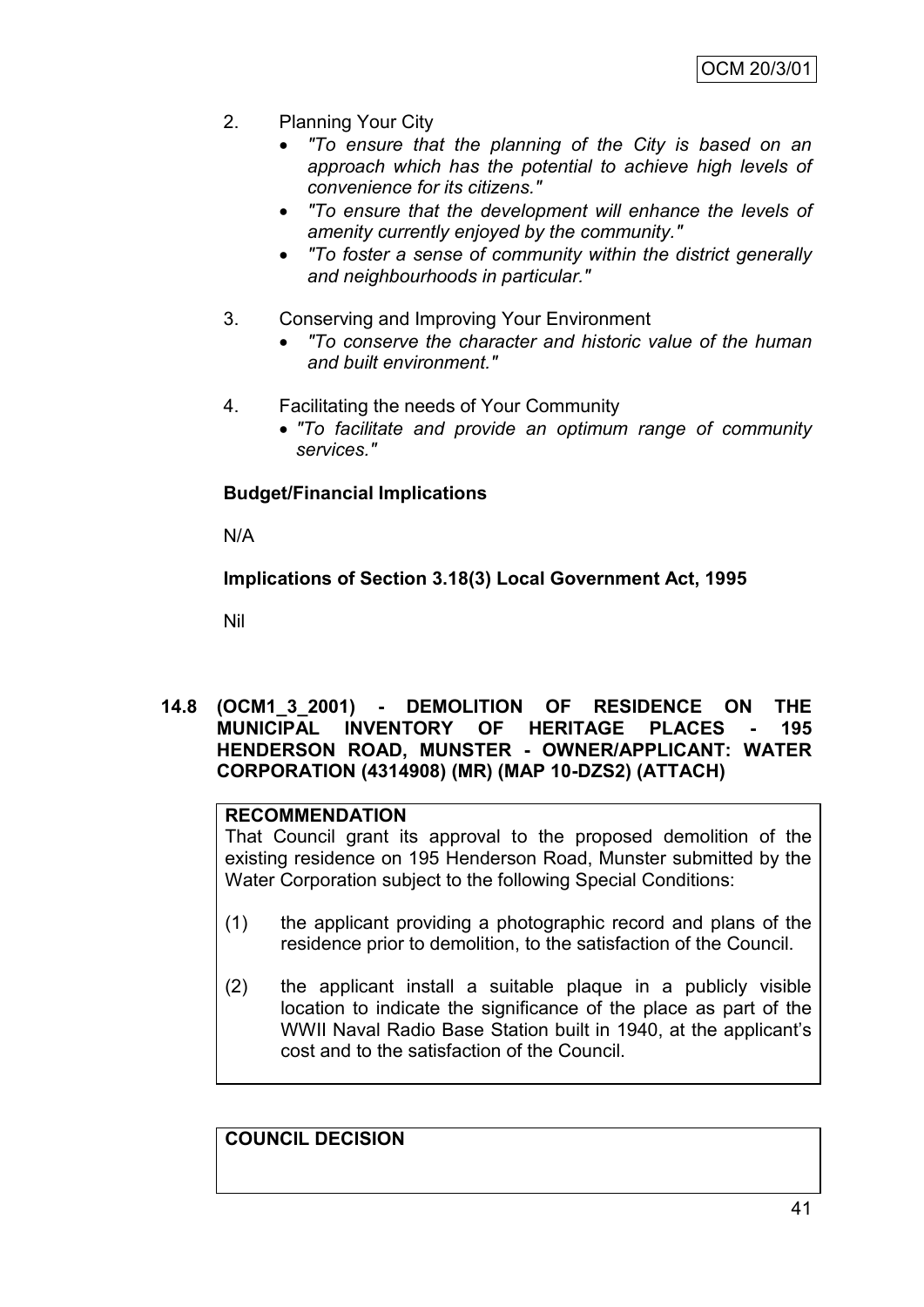## **Background**

| <b>ZONING:</b> | MRS: Rural |                |  |
|----------------|------------|----------------|--|
|                | DZS:       | Rural          |  |
| LAND USE:      | Residence  |                |  |
| LOT SIZE:      | m          |                |  |
| USE CLASS:     |            | Use Not Listed |  |

The subject property has been entered onto the Municipal Inventory of Heritage Places by the Council. The existing residence is of fibro and weatherboard construction built c1940. The building is all that remains of a small complex built during World War II to service a Naval Radio Station on the crest of the highest hill west of Thomsons Lake.

## **Submission**

The applicant has provided the following information in support of the proposal:

- The Water Corporation are the owners of the house.
- Unauthorised people have accessed the property and according to advice from neighbours where it is suspected people are squatting. The Corporation is concerned about the potential fire risk with unauthorised people gaining access to the building.
- There have also been reports of drug use by people on the property.
- The Corporation investigated the refurbishment of the property and the potential market return. The cost is approximately \$160,000 to bring the property to a habitable standard which is much higher than the value of the property.
- The Corporation on this basis seek Council approval to demolish the residence. In support of their proposal an Archival Record has been commissioned by the Commission and forwarded together with this proposal.
- Several letters of support were provided from local landowners and tenants expressing a concern regarding itinerant people visiting the property, noise from break-ins.

## **Report**

The Municipal Inventory management statement describes the place as:

*"Significant but not essential to the understanding of the history of the district: photographically record the place prior to any major redevelopment or demolition. Should this house ever be demolished it*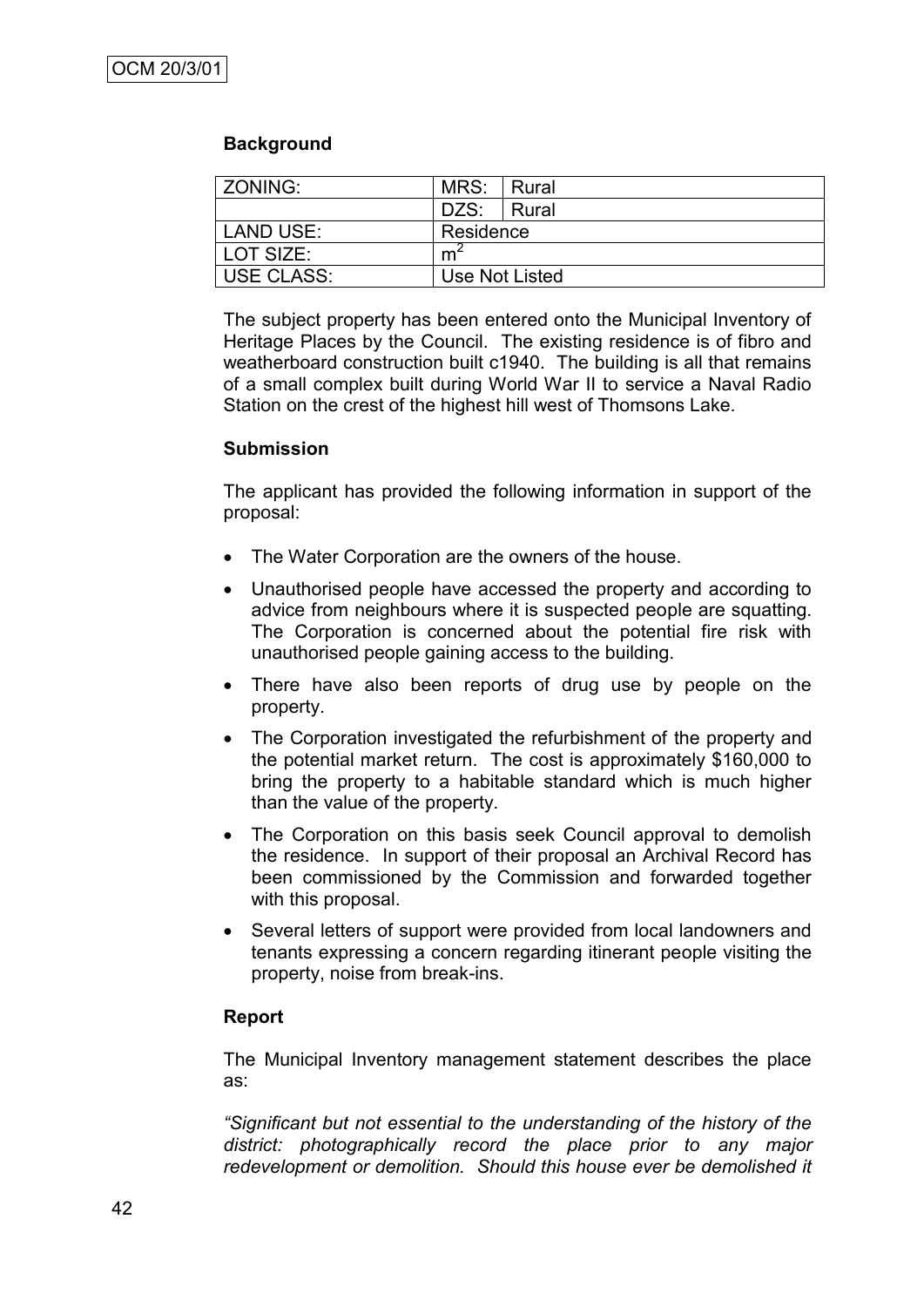*is recommended that a plaque be erected to indicate the significance of the place."*

The applicant's heritage assessment by Ronald Bodycoat confers with the Councils heritage assessment on its Municipal Inventory.

*"Notwithstanding that the House is a surviving remnant of an earlier group of housing servicing the Naval facility the place is not considered to be of such significance that its retention is essential to the understanding of the history of the District."*

Given the current security problems associated with retaining the residence and the unrealistic cost associated with retaining and conserving the place it is recommended that approval be granted to the proposed demolition of the residence subject to recording of the place by way of a plaque and photographic recording.

## **Strategic Plan/Policy Implications**

The Corporate Strategic Plan Key result Area that applies to this item is:

- *2. Planning your City*
	- *To ensure that the planning of the City is based on an approach which has the potential to achieve high levels of convenience for its citizens.*
	- *To ensure that the development will enhance the levels of amenity currently enjoyed by the community.*
- *3. Conserving and Improving your environment*
	- *To conserve the character and historic value of the human and built environment.*

## **Budget/Financial Implications**

N/A

**Implications of Section 3.18(3) Local Government Act, 1995**

Nil

## **14.9 (OCM1\_3\_2001) - COASTAL WORKS PLAN (9120) (PS) (ATTACH)**

| <b>RECOMMENDATION</b> |  |
|-----------------------|--|
| That Council:         |  |
|                       |  |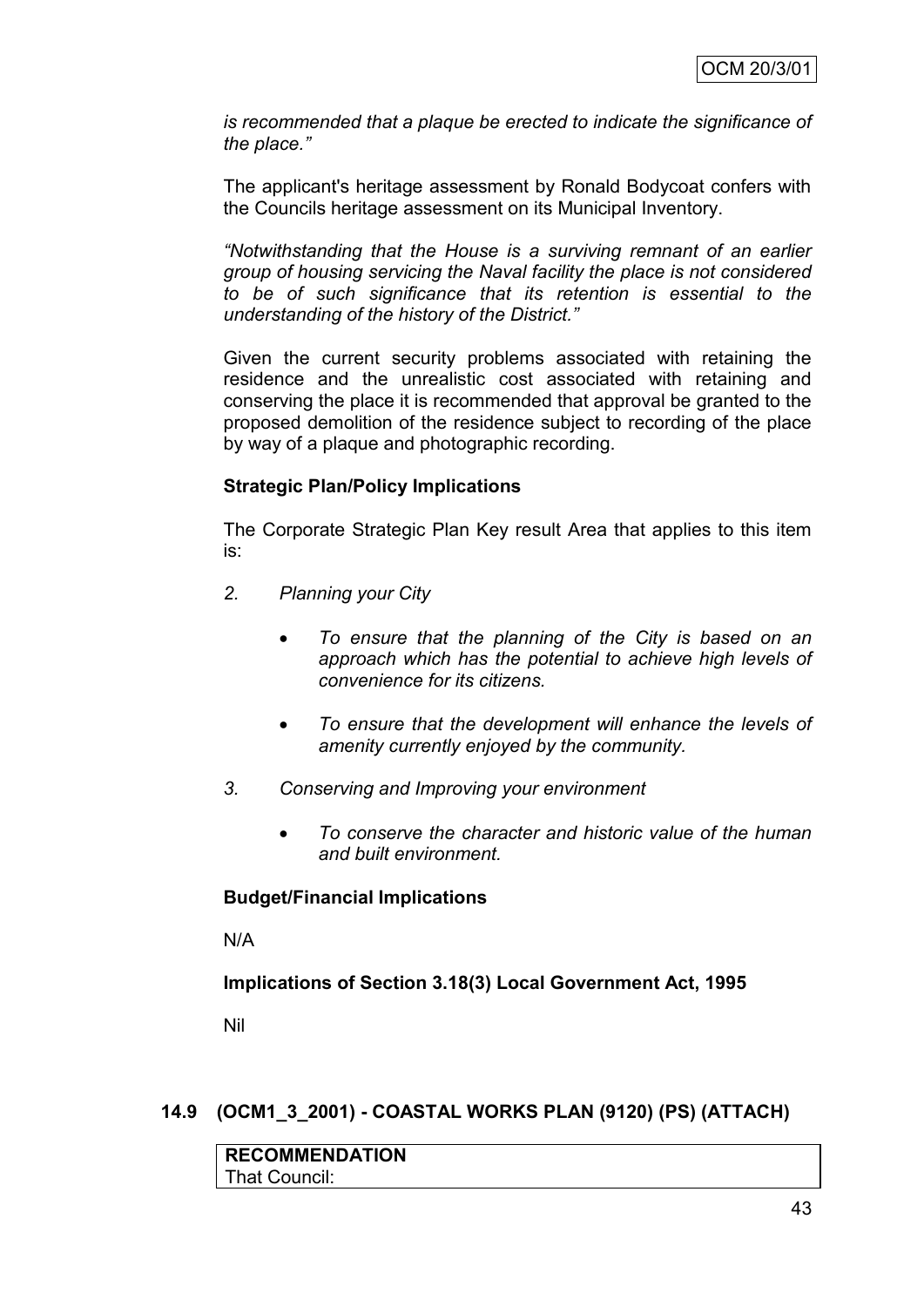- (1) adopt the Coastal Works Plan as a guiding document to the current and future management and works within the coastal reserves;
- (2) advise CALM of the need to consider the plan"s recommendations in preparing the Beeliar Regional Park Management Plan;
- (3) require the Council's Environmental Management Service to prepare a Coastal Works Plan Programme setting out a schedule of work priorities, time frames and costings for the Council's consideration, budget provisions and inclusion in the Principal Activities Plan.

## **COUNCIL DECISION**

## **Background**

The Integrated Coastal Management Strategy was adopted by Council on the  $16<sup>th</sup>$  November 1999. The strategy dealt with providing a guide to coastal planning and management along the City of Cockburn"s coastline. The report also briefly outlined management strategies for coastal areas owned by Council.

Council adopted the report and recommended the need to provide costings for the works and management of the coastal areas under Council control. The Coastal Works Plan addresses this recommendation.

The document outlines cost estimates to undertake works within a number of Council"s coastal reserves which include: Manning Park, Catherine Point Reserve, Coogee Beach Reserve, Rotary Lookout, McNiel Field, and Redemptora Reserve.

#### **Submission**

N/A

## **Report**

The Integrated Coastal Management Strategy (the strategy) was adopted by Council on the  $16<sup>th</sup>$  November 1999. This strategy was funded by Coastcare/ Coastwest grants with matching funds provided by Council.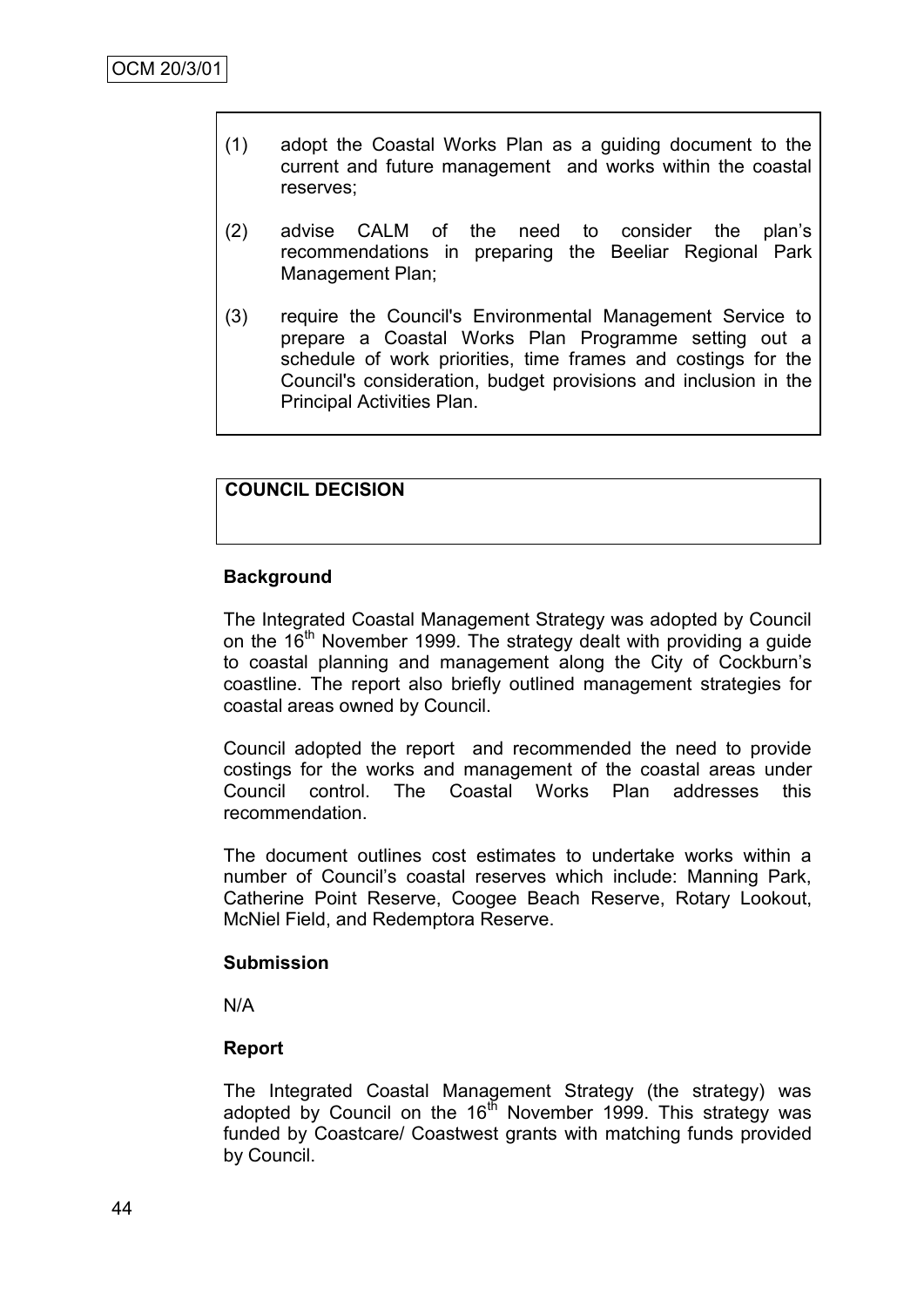The overall aim of the Strategy was to guide future planning and management to ensure sustainability and enhancement of the natural, cultural and recreational values of Cockburn, and guide operations within the coastal reserves managed by Council.

With the adoption of the Strategy Council decided that there needed to be approximate costings for the works undertaken within the coastal reserves. Further grant funding was obtained to partly fund the preparation of a Coastal Works Plan (the plan). The firm Regeneration technology was appointed to prepare the Coastal Works Plan.

The Plan assessed the landform, vegetation structure and condition, vegetation community, significant features, existing uses and adjacent uses and negative features and safety issues of City of Cockburn"s coastal areas. This included Manning Park, Catherine Point Reserve, Coogee Beach Reserve, Rotary Lookout, McNiel Field, Redemptora Reserve and Henderson Reserve.

Following the completion of the physical assessment of the reserves, The consultant then undertook community consultation to provide community input into the project. This involved the undertaking of a community workshop. The workshop was attended by Cockburn residents who provided their knowledge and views towards the development of the plan. The aboriginal community also provided input into the development of the Plan. This involved aboriginal community representatives visiting the sites and providing comments to the consultant. This process provided useful insight into the constraints and community expectations.

With this information in hand the consultants examined management considerations such as vegetation, recreation, interpretation and fire management, and prepared a series of proposed actions and an estimation of costs for these activities, as required by the brief.

The draft Coastal Works Plan was released for public comment in October 2000. A number of submissions were received from Cockburn residents, CALM, Fremantle Port Authority and Port Catherine Developments.

During the public comment period Council resolved at the November 2000 meeting to transfer control of the Henderson reserves to CALM. A copy of the Plan will be given to CALM with the expectation that they utilise the information collected and have an understanding of the community's expectation for the area.

Finalisation of the Coastal Works Plan now provides a document for Council to implement in conjunction with the community. Included in the agenda attachments are a set of the work plans for these reserves, attached preliminary costings and recommendations. The speed of the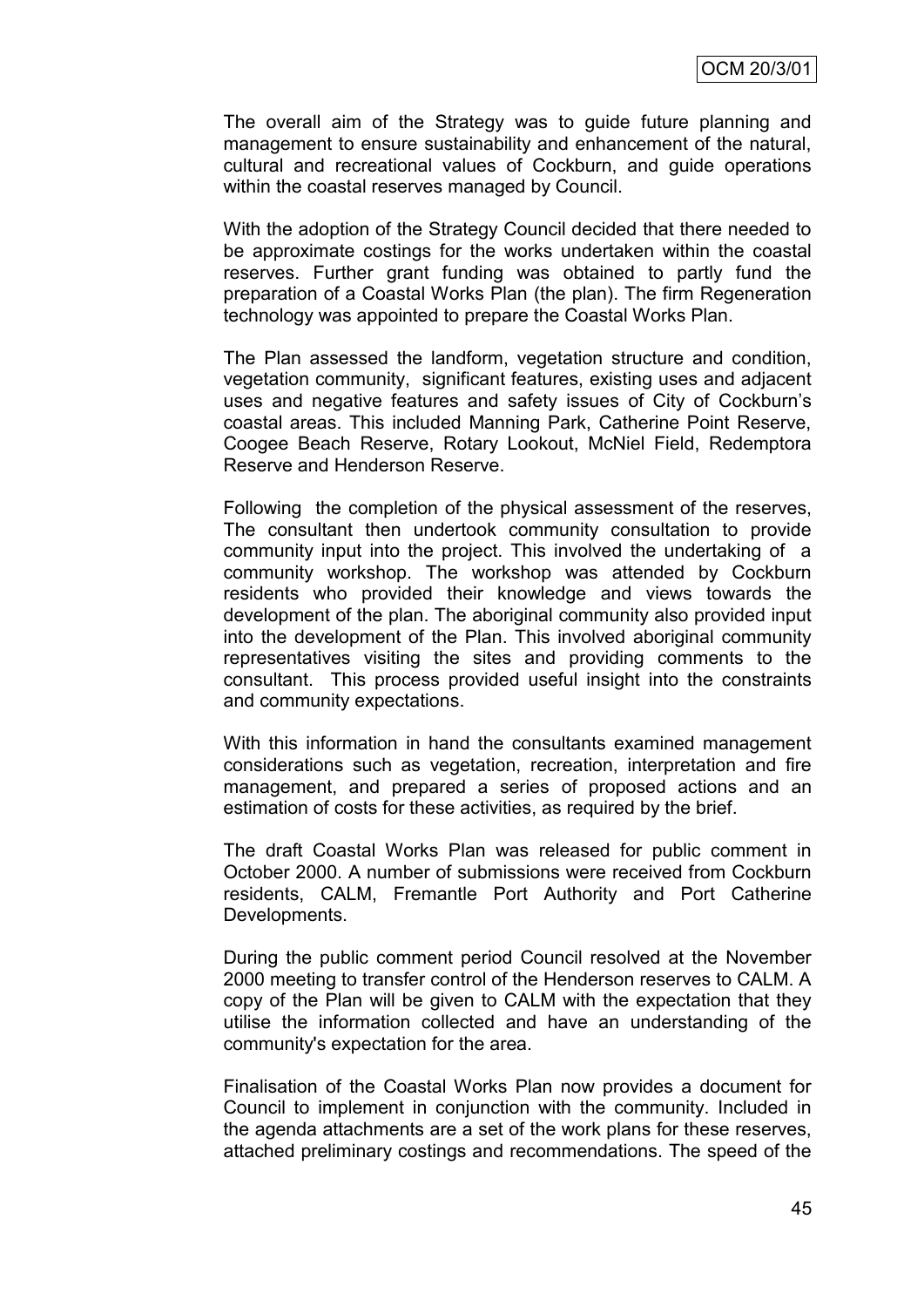implementation of the proposed works will be dependent on future availability of funds.

## **Strategic Plan/Policy Implications**

The Corporate Strategic Plan Key Result Areas which apply to this item are:-

- 2. Planning Your City
	- *"To ensure that the development will enhance the levels of amenity currently enjoyed by the community."*
- 3. Conserving and Improving Your Environment
	- *"To conserve the quality, extent and uniqueness of the natural environment that exists within the district."*
	- *"To ensure that the development of the district is undertaken in such a way that the balance between the natural and human environment is maintained."*
- 5. Maintaining Your Community Facilities
	- *"To construct and maintain parks which are owned or vested in the Council, in accordance with recognised standards and are convenient and safe for public use."*

The Planning Policies which apply to this item are:-

Nil

## **Budget/Financial Implications**

It is estimated that the Coastal Works Plan could cost between \$5 million and \$7.5 million, which is likely to be expended over an extended period of 5 to 10 years. Because of the significance of the programme it should form part of the Principal Activities Plan. It is also pointed out that some of the works proposed are not located on land owned by the Council, and due regard should be had for this when preparing the works programme and costings.

## **Implications of Section 3.18(3) Local Government Act, 1995**

Nil

## **14.10 (OCM1\_3\_2001) - LOCAL COMMERCIAL STRATEGY (9601) (AJB) (ATTACH)**

**RECOMMENDATION** That Council: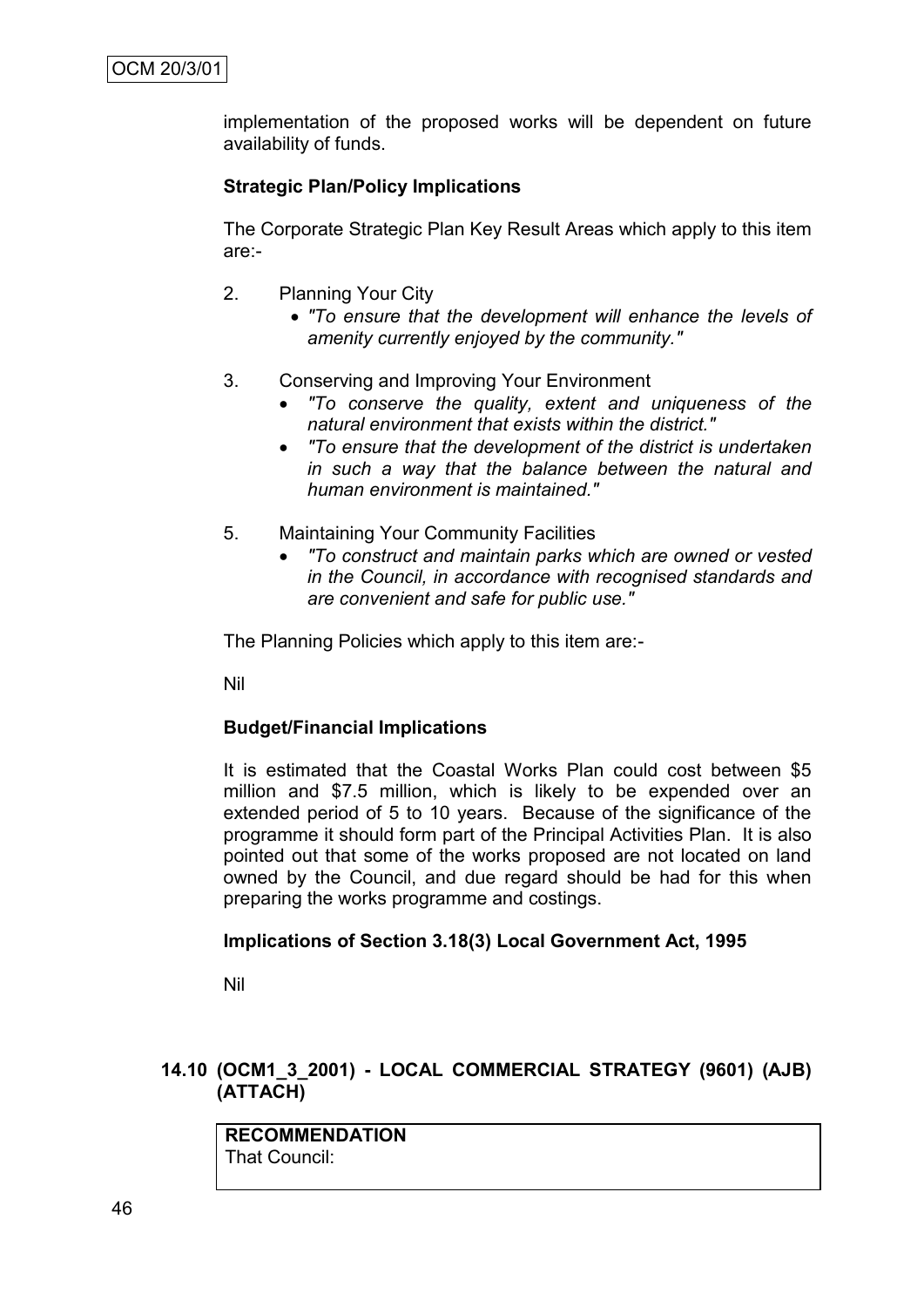- (1) receive the report.
- (2) endorse the Draft Local Commercial Strategy report dated February 2001 and forward it to the Western Australian Planning Commission for agreement to advertise;
- (3) subject to WAPC agreement, advertise the Strategy for public comment for a period of 8 weeks;
- (4) require Strategic Planning Services to prepare and assess plans for the Phoenix Park precinct showing expansion options as an input into a "Centres Plan" for the district centre.

#### **COUNCIL DECISION**

#### **Background**

The "Metropolitan Centres Policy Statement for the Perth Metropolitan Region" (the policy) published by the Western Australian Planning Commission (the Commission) provides a broad regional planning framework to coordinate the location and development of retail and commercial activities in the metropolitan region and is primarily concerned with the location, distribution and broad design criteria for the development of commercial activities at the regional and district levels.

The policy also provides that Local Planning Strategies prepared by local governments in accordance with the policy are required to provide more detailed guidance for planning and development control and to justify floor space provisions which exceed the recommended limits.

A Retail Structure Plan for the City of Cockburn was produced in March 1987. There have been significant changes to the extent of urban development proposed within the City and decisions made such as the size of the Gateways Centre for example which have necessitated a complete review of the commercial structure within the City.

The 1987 Retail Structure Plan does not meet the requirements of the policy nor does it reflect more recent structure planning undertaken in the City. This is reflected in the Local Planning Strategy for TPS 3 which recommends as follows;

*6.3 (a) (2) Prepare a Local Commercial Strategy to guide the future development of commercial centres where applicable*.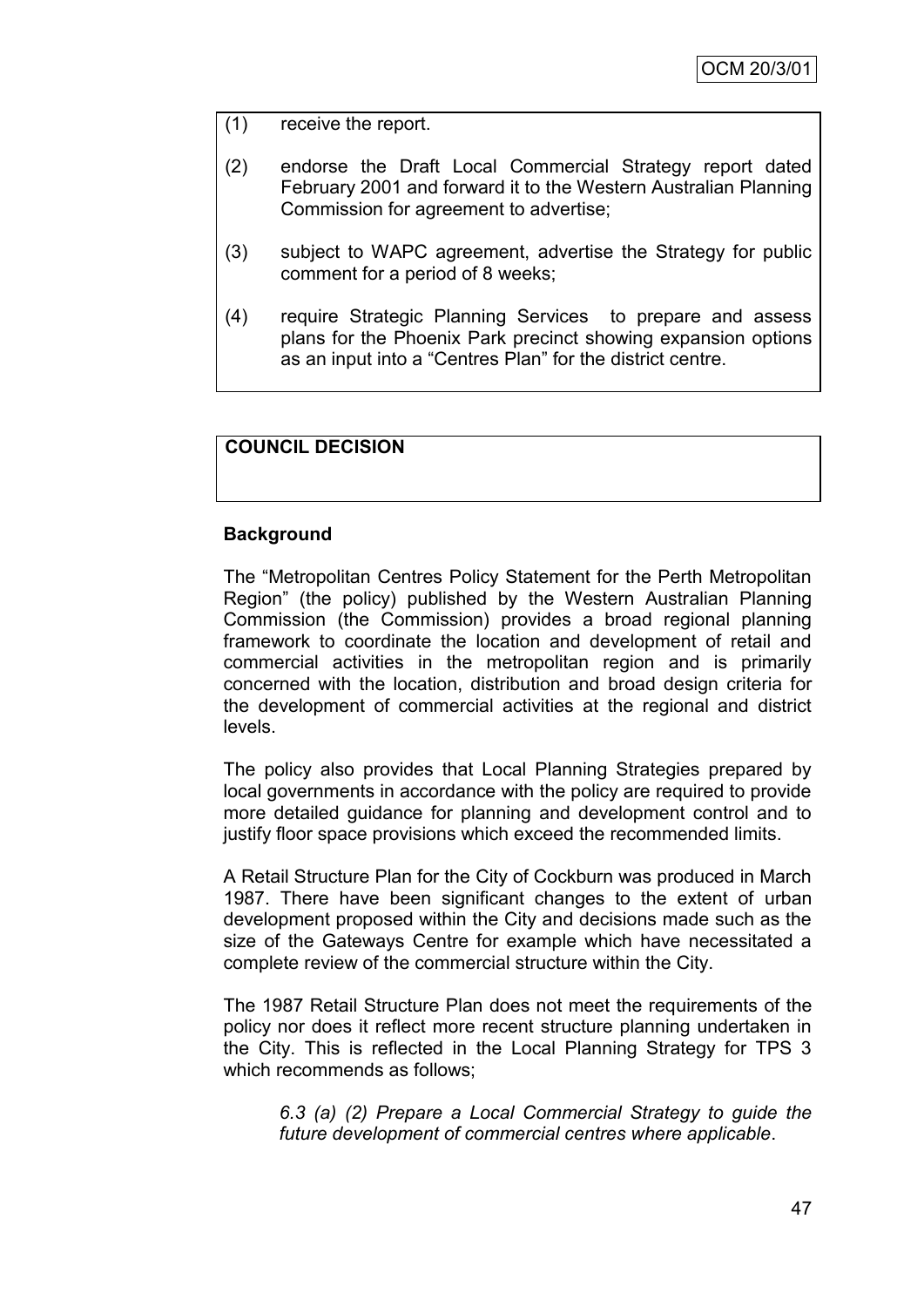Shrapnel Urban Planning has finalised the preparation of a draft Local Commercial Strategy (the strategy) for the City in accordance with the Metropolitan Centres Policy Statement.

Implementation of the recommendations of the draft strategy requires the following steps;

- Consideration and agreement by Council to the draft strategy document.
- Referral to the Commission for agreement to advertise.
- Advertising for public comment.
- Council consideration of submissions and recommendations to the Commission.
- Adoption of the Strategy by Council and endorsement by the **Commission**

## **Report**

In January 2000 Council appointed Shrapnel Urban Planning to prepare a Local Commercial Strategy for the City. The purpose of the study was to determine the location, size, land use mix and related matters for all existing and proposed commercial centres within the City having due regard to the principles outlined in the Commission's "Metropolitan Centres Policy Statement for the Perth Metropolitan Region".

The study has involved the following aspects;

- Inspection and assessment of activities in all commercial centres within the City. This resulted in the production of a Centres Inventory.
- Assessment of the existing and projected population for stated time horizons as an input to the computer model.
- Analysis of data from a Commercial Facilities Survey undertaken by the City in March 2000.
- Computer modelling of various scenarios to determine the optimum level of retail floor space and its general distribution within the City.
- Reporting on the process, information and recommendations.

A summary of salient points on each aspect of the study is as follows;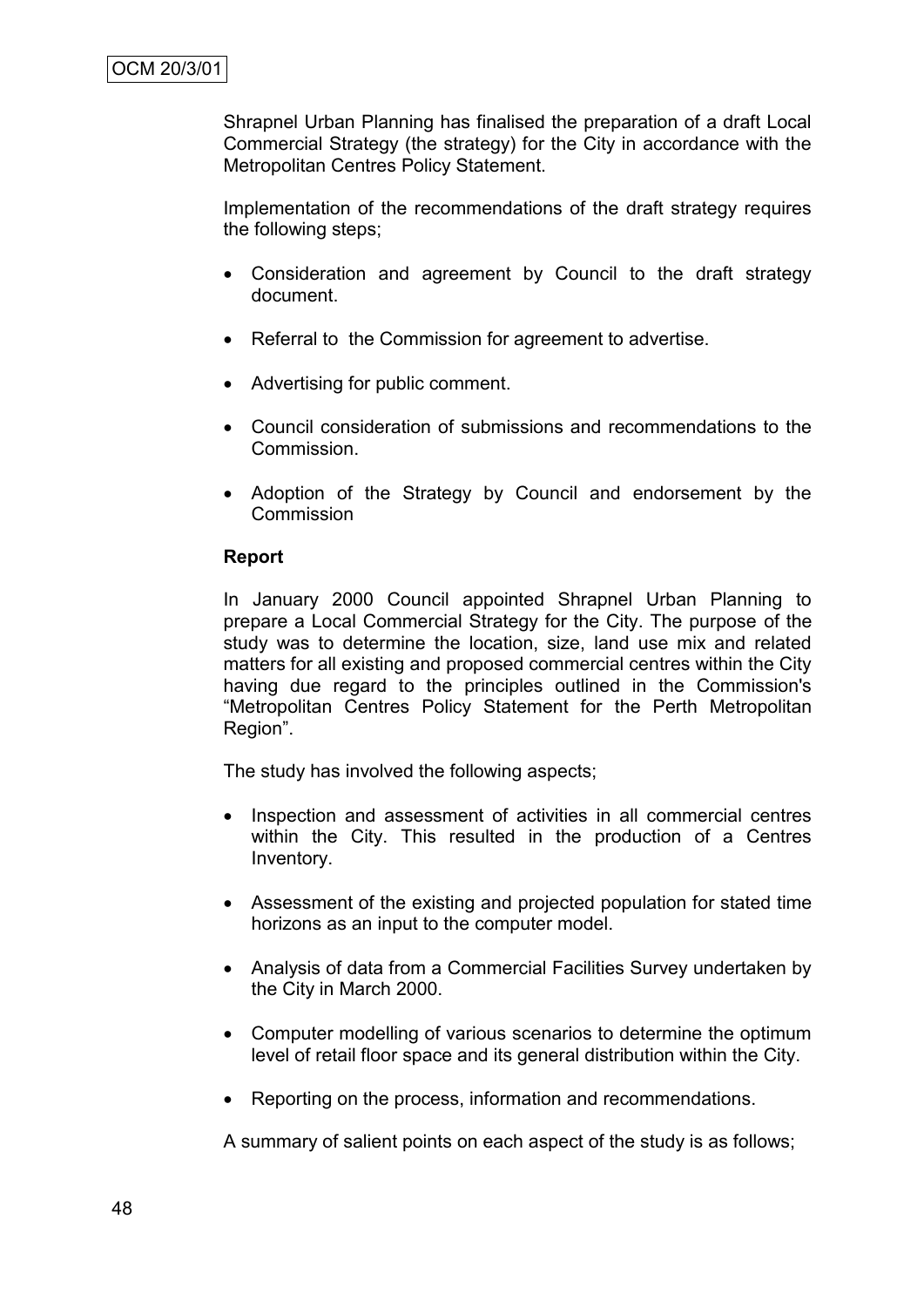## The Metropolitan Centres Policy Statement For The Perth Metropolitan **Region**

The Policy defines the various levels of centres as follows;

- Strategic Regional centres are multi-purpose and major employment centres for a full range of retail, commercial administration, entertainment, recreational and regional community centres. Retail floorspace generally is up to 80,000 m**<sup>2</sup>** and includes department stores, discount department stores (eg Kmart, Target), major supermarkets and major specialised retail stores. Designated Strategic Regional centres south of the river include Fremantle, Cannington, Armadale and Rockingham. There are none within the City of Cockburn.
- Regional centres are multi purpose centres for retail, office, community and entertainment facilities. Retail floorspace is generally up to 50,000 m**<sup>2</sup>**and includes discount department stores (eg Kmart, Target), supermarkets and speciality stores and convenience stores. Designated Regional centres south of the river include Thomsons Lake which has an approved floor space of 50,000 m**<sup>2</sup>** , Booragoon and Maddington.
- District centres are centres for weekly retail and service shopping and local services and community services. Retail floorspace is generally up to 15,000 m**<sup>2</sup>** and includes minor discount stores, supermarkets, specialty stores and convenience stores. Phoenix Park is the only district centre within the City of Cockburn with a current floorspace of 19,600 m**<sup>2</sup>** .
- All other centres within the City are designated either neighbourhood or local centres which are for convenience shopping with small offices and local services and community facilities. Retail floor space within neighbourhood centres is up to 4500 m**<sup>2</sup>** and includes supermarkets, convenience stores and local shops.

The policy also provides that the retail floorspace limits for each level of centre can be exceeded if supported by an adopted Local Commercial Strategy.

The retail modeling undertaken by Shrapnel tests the currently assigned floorspace allocations for all levels of centres and makes recommendations based on the assessment.

To ensure that Strategic Regional, Regional and District centres are developed as integrated, cohesive and accessible centres, the policy requires the preparation of "centre plans" which need to provide information such as existing land uses, public transport, vehicular movements, the siting and integration of existing and proposed buildings, streetscape treatments and the like.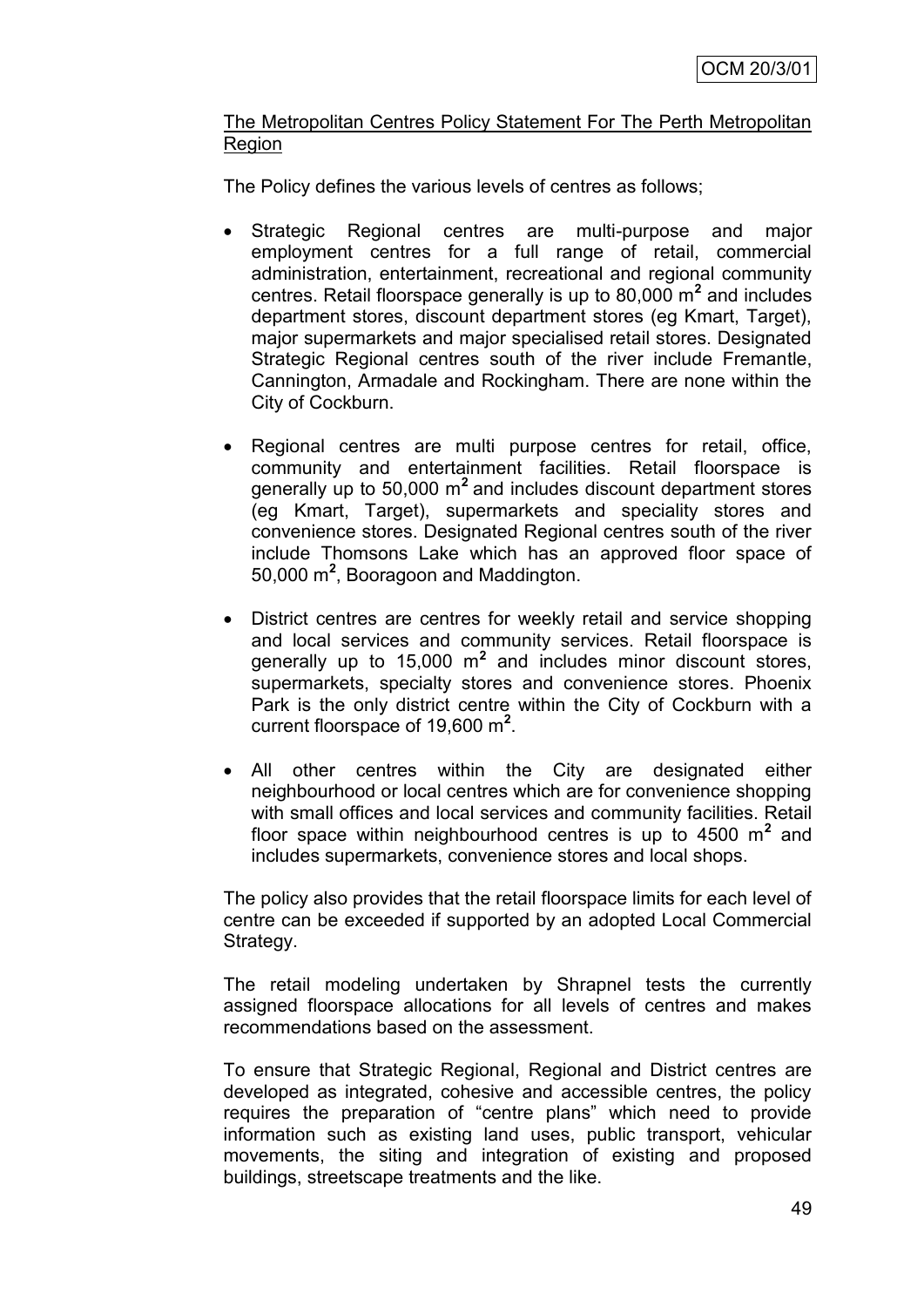#### Commercial Facilities Survey

As part of the study the City initiated a household survey in the March 2000 edition of Cockburn Soundings aimed at achieving a better appreciation of the existing habits and opinions of the shopping residents. Two hundred and forty seven forms were returned and analysed. Some of the key findings were as follows;

- Although it varies across the municipality, Garden City (Booragoon) features as the most commonly used regional centre for personal and household goods shopping with 76 respondents. Fremantle came a mediocre second with 28 respondents and Rockingham one.
- Phoenix Park is the most heavily used centre for personal and household shopping with 100 respondents. This was primarily by residents in the western half of the City. The Bull Creek and Kardinya district centres within the City of Melville are also well used by City of Cockburn residents although this is expected to reduce as the level of facilities and services available at Thomsons Lake increases.
- As expected centre usage for food & groceries and local convenience goods is more localised than for personal and household goods. The Gateways Centre at Thomsons Lake is very heavily used particularly by residents in the eastern and south eastern sectors (82 respondents).
- Phoenix Park is the most heavily used centre for food & groceries and local convenience goods for people in the western suburbs (68 respondents) although residents of Coolbellup very clearly use their own neighbourhood centre (28 respondents). Only two respondents use Fremantle City Centre for food & groceries and local convenience shopping.
- For local convenience shopping the Gateways Centre at Thomsons Lake was used the most with 42 respondents followed by Coolbellup with 35 and Phoenix Park with 33 respondents. Only one respondent uses Fremantle City Centre for local convenience shopping.

The Commercial Facilities Survey has shown a clear preference of respondents to shop locally with the Phoenix Park centre and Gateways centre at Thomsons Lake being the centres of most usage. It is expected that this trend will grow as the Gateways centre is expanded from its current neighbourhood level to regional level over time and that Booragoon will remain important for personal and household goods shopping although this is likely to reduce as the Gateways centre is expanded to include personal and household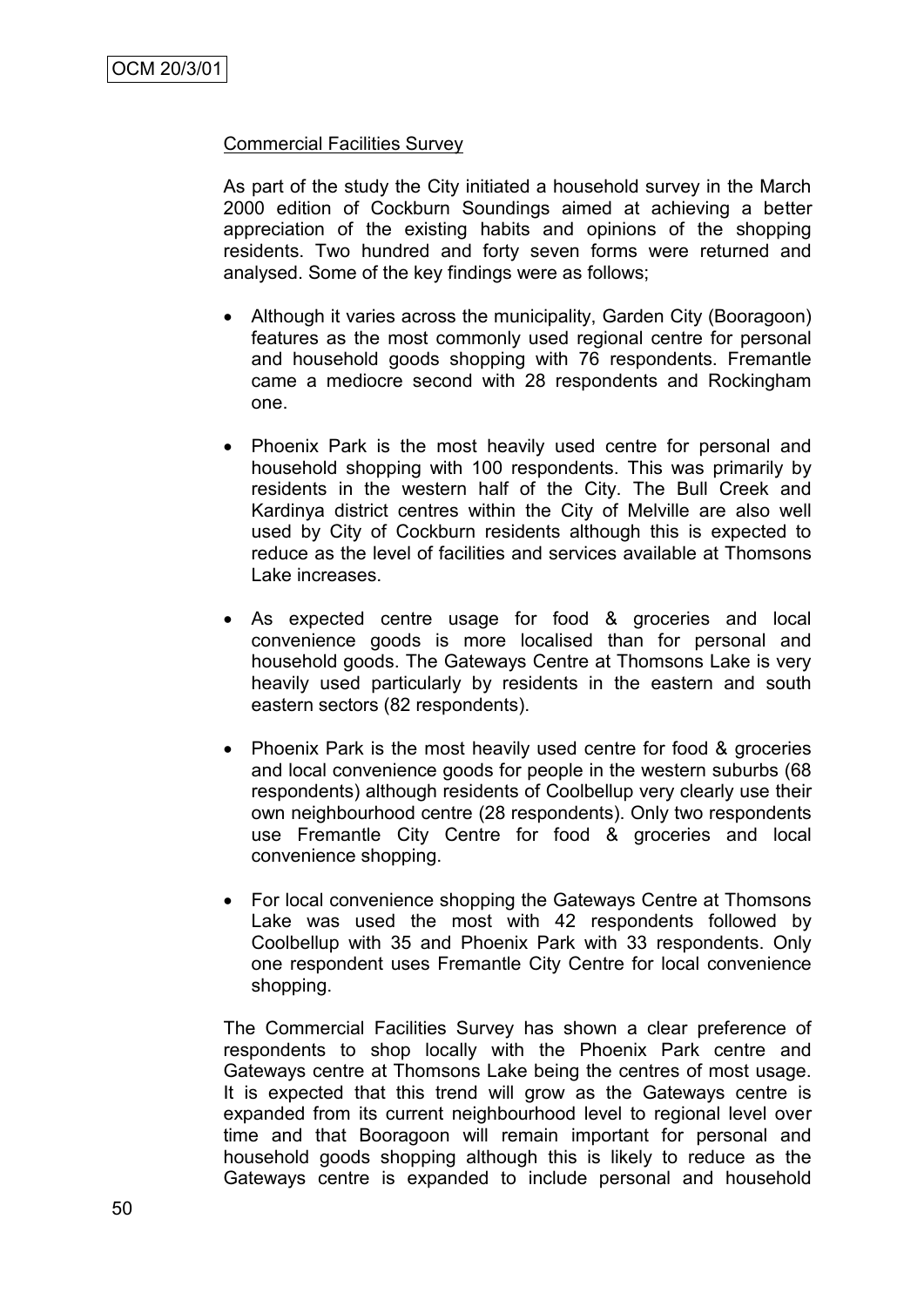goods. It is likely that Fremantle will remain relatively unimportant as a shopping destination for residents in Cockburn.

### Demographic analysis

Compared to the average for the Perth Region, Cockburn has a relatively young population. The under 14 group represents 24% of the total population compared with the regional average of 21%. The 15-29 age group is similar to the regional average whilst the 30-39 age group at 17% is higher than the regional average of 15%. Above 40 the population is generally the same or less than the regional average except for the over 65's which at 8% is considerably less than the regional average of 11%.

Vehicle ownership figures show that on average motor vehicles per household within the City is higher than the average for the Perth Metropolitan Region but consistent with "Outer" metropolitan locations. The analysis also shows that households with no motor vehicles are most noticeably concentrated in the north western and central western suburbs.

1996 Census data shows that households in the City of Cockburn spend on average the same on retail goods and services as for the region as a whole. However the distribution of household incomes across the City is far from uniform. In general households averaging less than \$500 per week are fairly scattered but with most significant concentrations in the northern and south western parts of the City. Higher incomes of \$1000 and above occur in a wide band extending diagonally from the coast area around Woodman Point to Leeming. The semi rural and residential areas east of the Freeway are also well represented in the higher income group.

The demographic analysis highlights the need to provide retail and commercial services for a significant number of less mobile households in addition to the majority of highly mobile residents. In particular this applies to some of the north western areas which have low car ownership, low household incomes and a higher than average proportion of older people. This has particular relevance to planning for the provision of adequate and sustainable neighbourhood and district facilities.

## Retail requirements

An analysis of retail floor space provision within the City as indicated by metropolitan averages has shown that;

• In 1997 the total amount of retail floorspace within the City was only 74% of that which could be supported by the 1966 population. However the supply of neighbourhood/local floorspace exceeded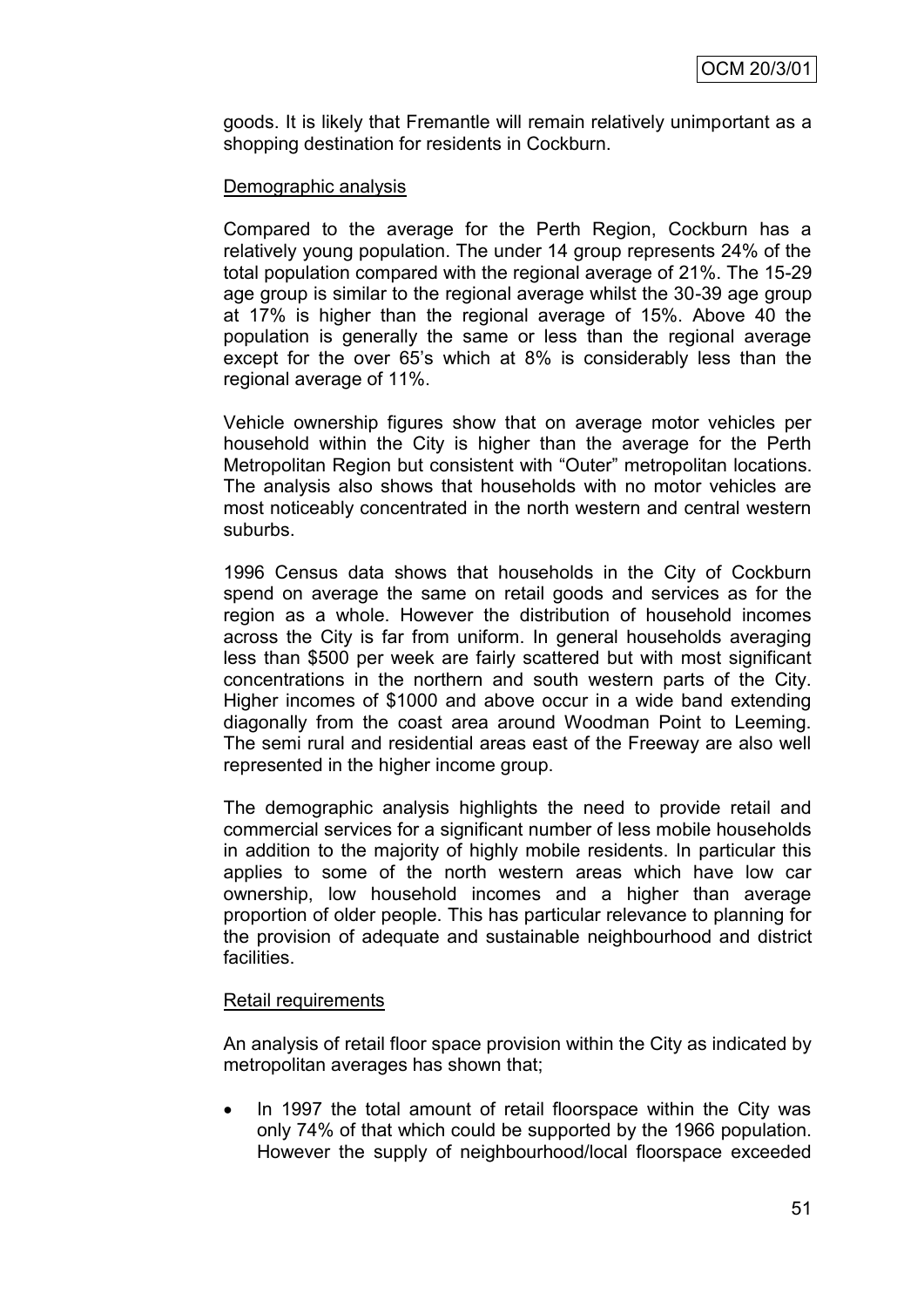the actual requirement by 11% whereas there was an undersupply at the regional and district levels.

- Much of the local retail floorspace does not seem to be performing very well. However though struggling, local centres have a vital role to play in the interests of convenience, urban sustainability, and social equity.
- There is considerable potential for increasing the number of neighbourhood/local centres within the City. As this potential is mainly to accommodate increased population growth, the potential relates more to new centres rather than increases in the size of existing centres.

The main conclusions from the retail computer modelling are:

- The Gateways Regional Centre has the potential to expand over time to the approved limit of 50,000 m**<sup>2</sup>** retail floorspace.
- Some additional retail floorspace over and above the 50,000 m**<sup>2</sup>** allocated to the Gateways will be necessary within the Thomsons Lake City Centre that is being planned around the transit interchange.
- Phoenix Park complex has the potential to expand from its current size of around 20,000 m<sup>2</sup> to some 28,000 m<sup>2</sup> with the proviso that this should not include an additional supermarket as this would adversely impact on the surrounding local and neighbourhood centres. The report acknowledges that the expansion of Phoenix Park may be difficult to achieve due to the physical constraints and notes that the opportunity should be taken to improve the appearance and functioning of the centre.
- Additional large neighbourhood centres should be provided at Merevale Gardens Munster, Gibbs Road Banjup and Russell Road Banjup as provided for in approved structure plans for these localities. The strategy recommends that the retail floor space in the Merevale Gardens centre fronting Beeliar Drive west of the railway line be in the order of 5500m**<sup>2</sup>** . This is consistent with the Neighbourhood Centre Master Plan prepared by Taylor Burrell in August 2000 which recommended a retail floor space of 5000m**<sup>2</sup>** .
- Smaller local centres such as that proposed at Panorama Gardens are consistent with the strategy.
- Some minor expansion of retail floorspace could be sustained at the Lakes Centre on North Lake Road. However there is no capacity on the site for this to occur. Alternatively the current restrictions of 4500m<sup>2</sup> retail and 4000m<sup>2</sup> other commercial as per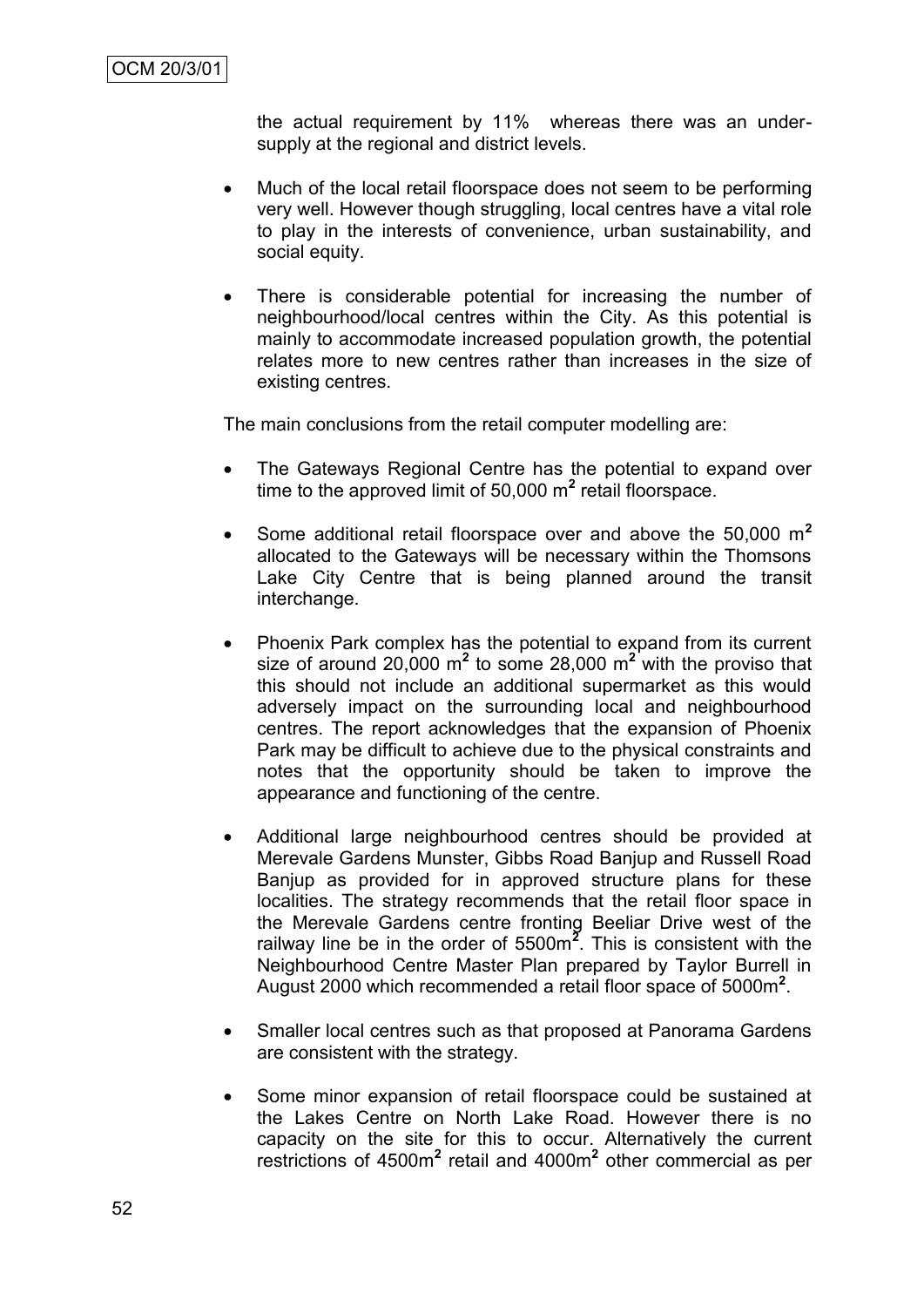TPS 2 could be varied or relaxed to enable retail to fluctuate up to a maximum of 5500m*<sup>2</sup>* .

- The strategy identifies areas which can be developed for mixed business activities, that is showroom commercial type development and mixed use areas which are potentially suitable for shop retail uses, professional and other types of offices in a "Main Street" context as well as medium or higher density residential development.
- The proposed strategy is compatible with the objectives of "Liveable Neighbourhoods" which promotes walkable catchments and traditional main street developments.

A copy of the Strategy Map and specific recommendations for each centre are provided in the Agenda attachments.

The Strategy also considers the current designation of the Thomsons Lake centre and Phoenix Park. The strategy considers that Thomsons Lake should be designated as a Strategic Regional Centre as opposed to its current designation of Regional Centre. The strategic designation would be consistent with its overall size and range of functions proposed. The resultant relationship between Fremantle, Armadale, Cannington and Thomsons Lake would not be dissimilar to Stirling, Morley and Midland.

In respect to the Phoenix Park centre it is noted that whilst the amount of floor space proposed exceeds that normally provided in a district centre, its designation should not change. It is also noted in the draft "Metropolitan Centres Policy Statement for the Perth Metropolitan Region" March 1997 that nominated ultimate retail floorspace for other district centres such as Clarkson, East Victoria Park, Kwinana, Victoria Park, Yanchep North was in the order of 28,000 to 30,000 m2. Accordingly the recommendation for Phoenix to remain a district centre is consistent with what has occurred elsewhere in the Metropolitan Area.

#### **Conclusions**

It is considered that the Draft Local Commercial Strategy is consistent with the requirements and principles of the "Metropolitan Centres Policy Statement for the Perth Metropolitan Region" and provides a workable blue print for a sustainable hierarchy of retail centres throughout the City.

Of particular note is the proposed expansion of the Phoenix Park Centre. This will provide further localised retail facilities which are considered important in the northern portion of the City due to low car ownership in the area and builds on the existing strong reliance on local facilities. More importantly the proposed expansion provides the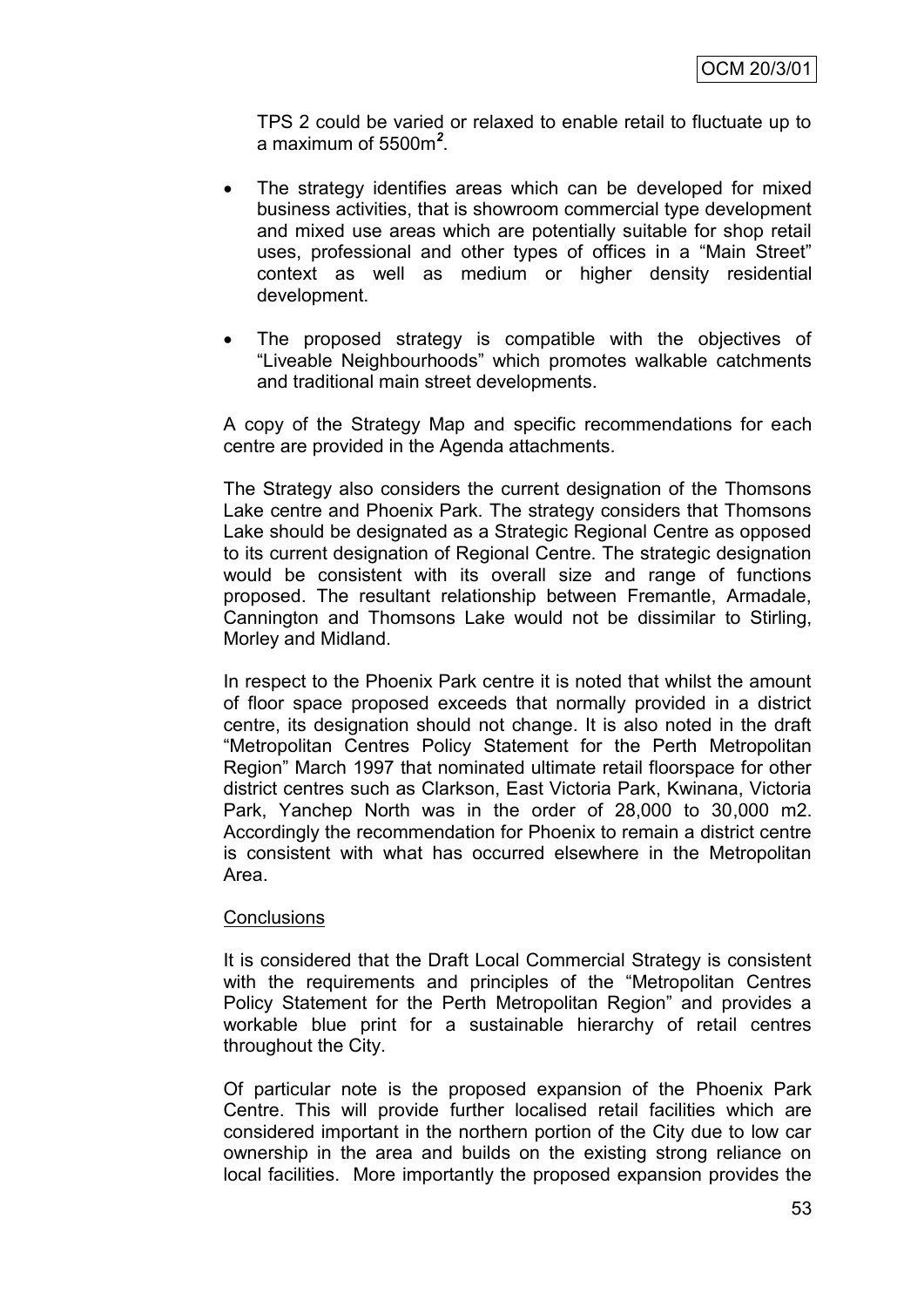opportunity for the upgrading of the centre, the opportunity to address and resolve existing problems and create further local employment opportunities.

It should be noted that the proposed expansion of the Phoenix Park centre is broadly consistent with Council's approval in July 1998 to expand the centre to some 24,900 m**<sup>2</sup>** to include a discount department store and additional specialty shops. However because the proposed floor space was in excess of that specified in the "Metropolitan Centres Policy Statement for the Perth Metropolitan Region" and there was no Local Commercial Strategy, the Planning Commission refused the application and no expansion has therefore taken place.

To further the proposed expansion of the Phoenix Park centre it will be necessary to prepare a "centres plan" in accordance with the "Metropolitan Centres Policy Statement for the Perth Metropolitan Region". It is considered preliminary work required to prepare a centre plan should commence immediately. This would include documenting all relevant background information, opportunities and constraints mapping and an assessment of options. A centres plan for Thomsons Lake regional centre is being prepared as part of a current brief to consultants engaged on behalf of the Thomsons Lake Implementation Steering Committee.

It recommended that the Draft Local Commercial Strategy be adopted by Council, submitted to the Western Australian Planning Commission for agreement to advertise and subsequently advertised for public comment.

## **Strategic Plan/Policy Implications**

The Corporate Strategic Plan Key Result Areas which apply to this item are:-

- 1. Managing Your City
	- *"To conduct Council business in open public forums and to manage Council affairs by employing publicly accountable practices."*
- 2. Planning Your City
	- *"To ensure that the planning of the City is based on an approach which has the potential to achieve high levels of convenience for its citizens."*
	- *"To ensure that the development will enhance the levels of amenity currently enjoyed by the community."*
	- *"To foster a sense of community within the district generally and neighbourhoods in particular."*

The Planning Policies which apply to this item are:-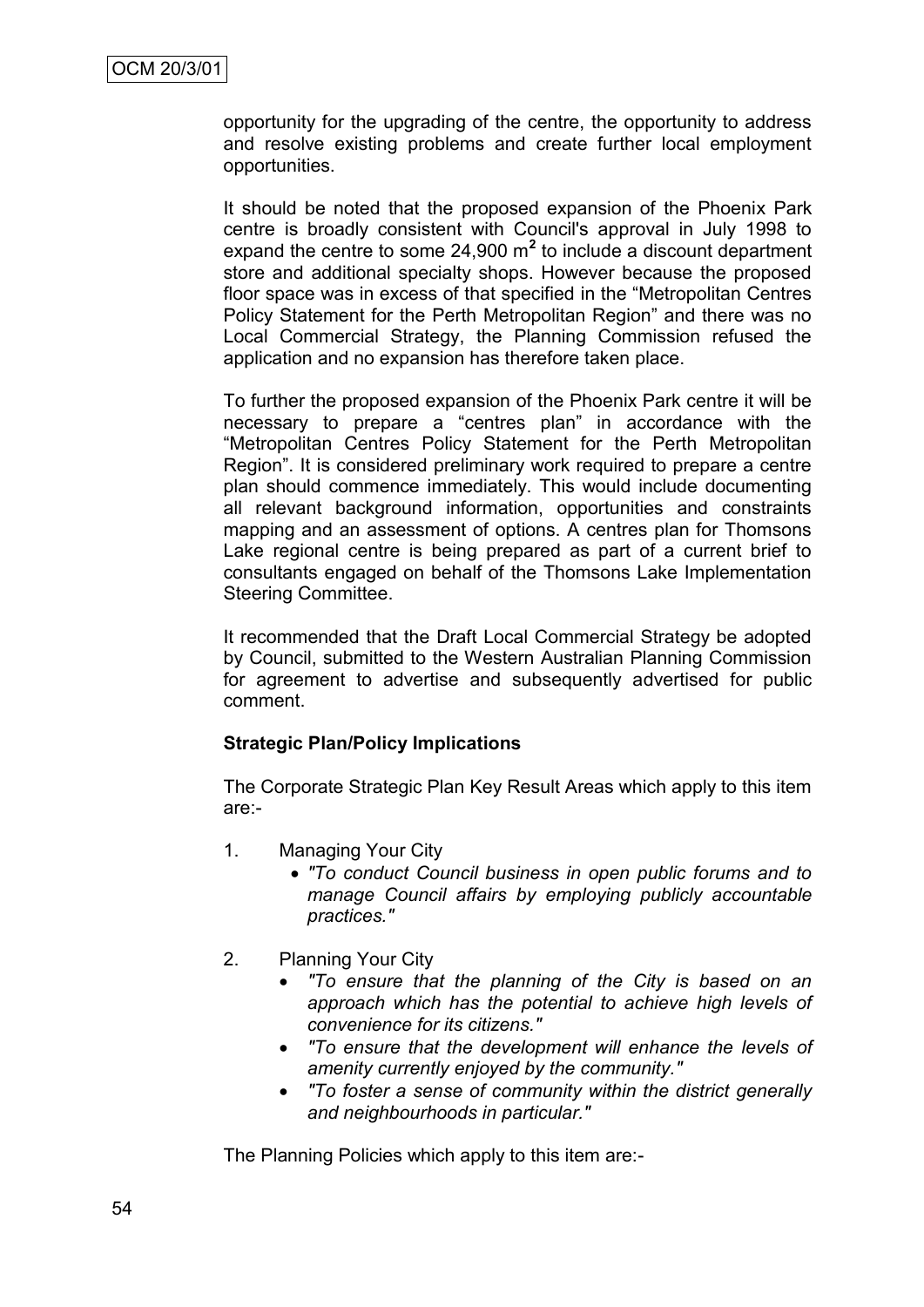PD20\* Shopping Centres and Service Stations PD25\* Liveable Neighbourhoods - Community Design Codes

## **Budget/Financial Implications**

N/A

**Implications of Section 3.18(3) Local Government Act, 1995**

Nil

## **14.11 (OCM1\_3\_2001) - MARKET GARDEN SWAMPS (6128; 4855) (PS)**

## **RECOMMENDATION**

That Council:

- (1) support the need to examine options to prevent deleterious impacts on the natural environment of Market Garden Swamps caused by increased water and nutrients entering Market Garden Swamps;
- (2) liaise with relevant State Government authorities to examine options that could assist with managing the water quality of Market Garden Swamps.

## **COUNCIL DECISION**

## **Background**

Market Garden Swamps are located generally between Rockingham Road and Hamilton/ Fawcett Road in the Munster/ Spearwood area. Urban development of the land around the wetlands has a number of potential impacts including increased water and nutrient flow into the Market Garden Swamps affecting water quality and giving rise to problems such as algal blooms, odours, increased midge and mosquito breeding, and impact on the wetland dependent vegetation which indirectly will affect bird life and other fauna.

Acacia Springs Environmental was engaged by the City to undertake a study of current and past information to determine the extent of change to the water level and nutrient status of Market Garden Swamps, and provide information on how to mitigate these impacts.

## **Submission**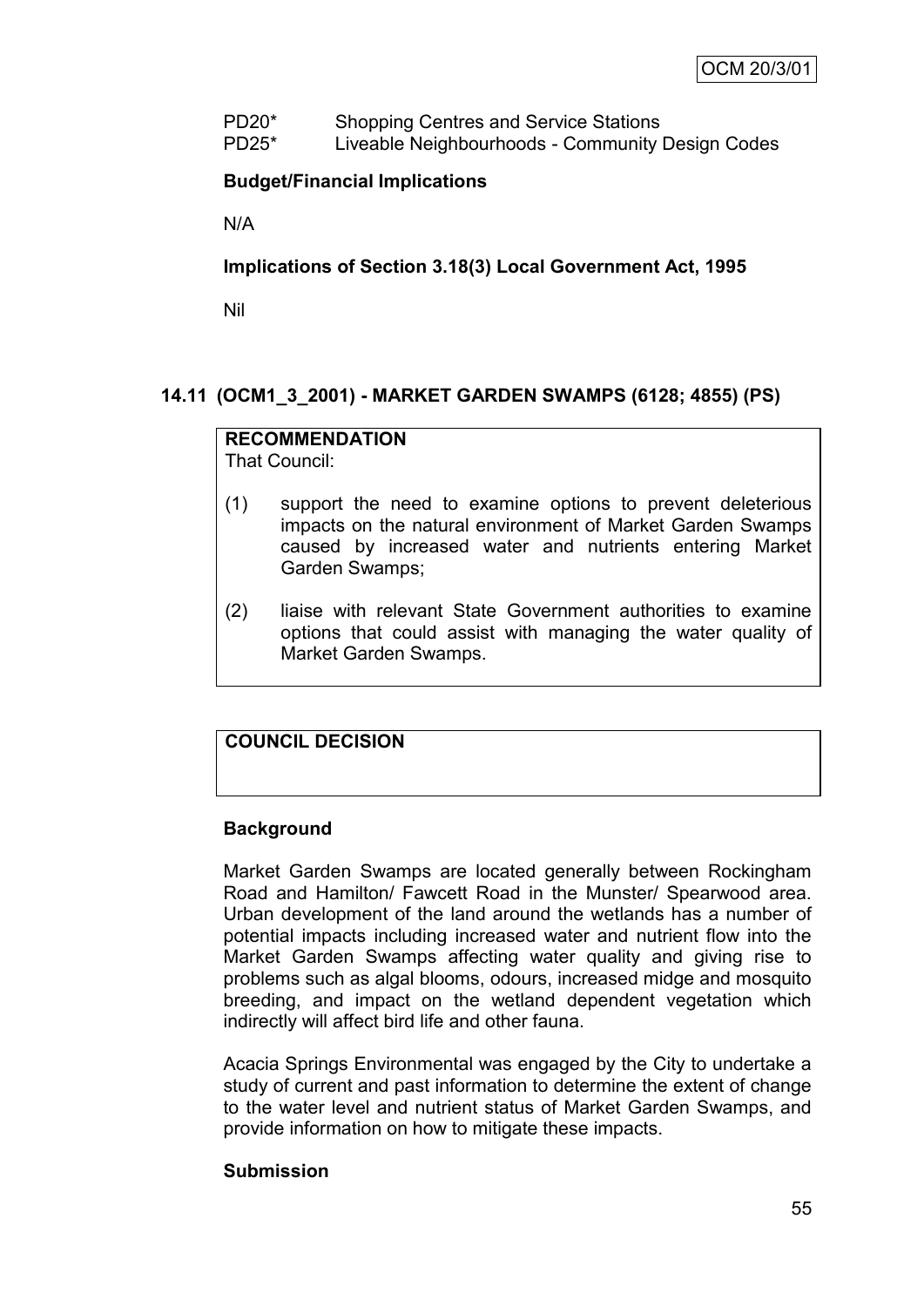#### N/A

### **Report**

Market Garden Swamps are situated within the existing and future residential areas of Spearwood and Munster. They consist of linear wetlands stretching for 2km covering an area of 39 hectares. The wetlands are in most parts surrounded by swamp paperbarks and is a significant habitat for birds and fauna. In terms of conservation, the wetlands are regionally significant and for some aspects they are internationally significant and are included in the Beeliar Regional Park. Their importance to the community is supported by the continuing implementation of Council's Market Garden Swamps Management Plan.

Wetlands on the Swan Coastal Plan, such as Market Garden Swamps, are often affected by development of the surrounding land. In the case of urban development this can include impacts such as increased nutrients and water flow into the wetland effecting its normal hydrological cycle and water quality.

Historically the Market Garden Swamps have been highly seasonal in nature and often completely dry out over summer. However in recent times it has been noted by officers and nearby residents that the swamps appears to be holding water for longer periods of time. There also appears to be paperbark deaths along the fringes of the swamps which could be associated with flooding.

There are a number impacts of Market Garden Swamps retaining more water for longer periods of time. The longer retention time of water will affect the fringing vegetation and have further repercussions on the natural ecosystem. With the wetland not drying during summer there is potential for problem numbers of mosquito and midge, and frequent algal blooms.

To better understand the potential impacts on Market Garden Swamps, Acacia Spring Environmental were commissioned by Environmental Management Services in 1999 to review past hydrological work and assess likely water levels and nutrients flows into Market Garden Swamps. The work also entailed examining options to prevent these factors from impacting on the wetland. This work involved liaising with Water & Rivers Commission, Water Corporation and Department of Environmental Protection.

The study indicated that Market Garden Swamps will most likely continue the trend of holding water longer, impacting both on the wetland ecosystem and amenity of nearby residents.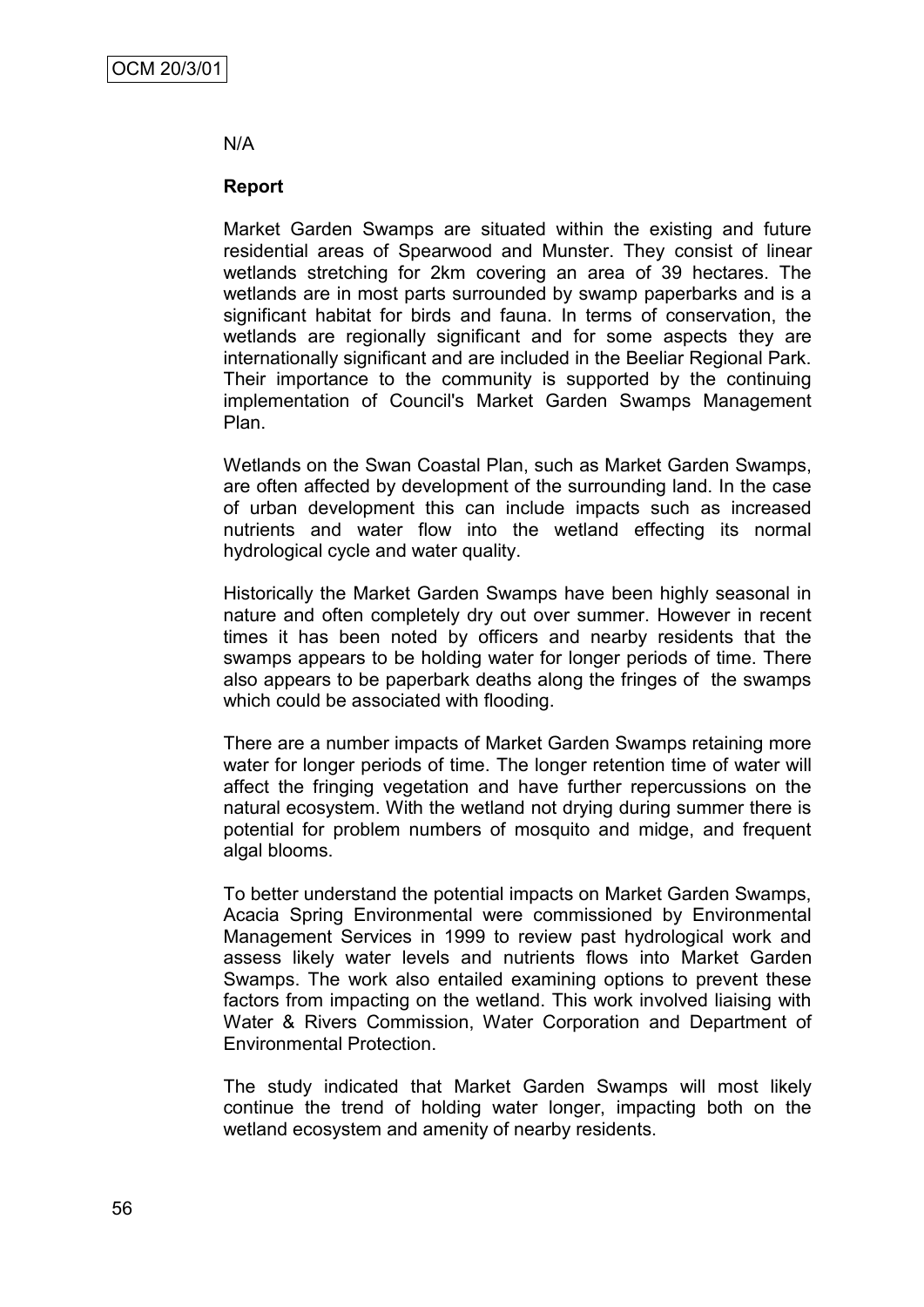There are a number of options open to the City of Cockburn, such as catchment management, community education, installation of nutrient stripping basins, water retention devices and possible disposal of water from the Market Garden Swamps.

To prevent further impacts on the Market Garden Swamps it will be necessary to assess all of these options and gain the support of a number of State Government Agencies.

It is recommended that Council initiate discussions with the relevant State Government Agencies to determine the most appropriate measures, to assess the implications of implementing modifications and improvements to the existing drainage system and to agree on the parameters for drainage of the undeveloped areas around the swamps.

## **Strategic Plan/Policy Implications**

The Corporate Strategic Plan Key Result Areas which apply to this item are:-

- 3. Conserving and Improving Your Environment
	- *"To conserve the quality, extent and uniqueness of the natural environment that exists within the district."*
	- *"To ensure that the development of the district is undertaken in such a way that the balance between the natural and human environment is maintained."*
- 5. Maintaining Your Community Facilities
	- *"To construct and maintain parks which are owned or vested in the Council, in accordance with recognised standards and are convenient and safe for public use."*

The Planning Policies which apply to this item are:-

N/A

## **Budget/Financial Implications**

N/A

**Implications of Section 3.18(3) Local Government Act, 1995**

Nil

## **14.12 (OCM1\_3\_2001) - NOXIOUS INDUSTRY DEFINITION AMENDMENT TO DISTRICT ZONING SCHEME NO. 2 (OFFENSIVE TRADE - SCHEDULE 2 HEALTH ACT) (92225) (MR) (ATTACH)**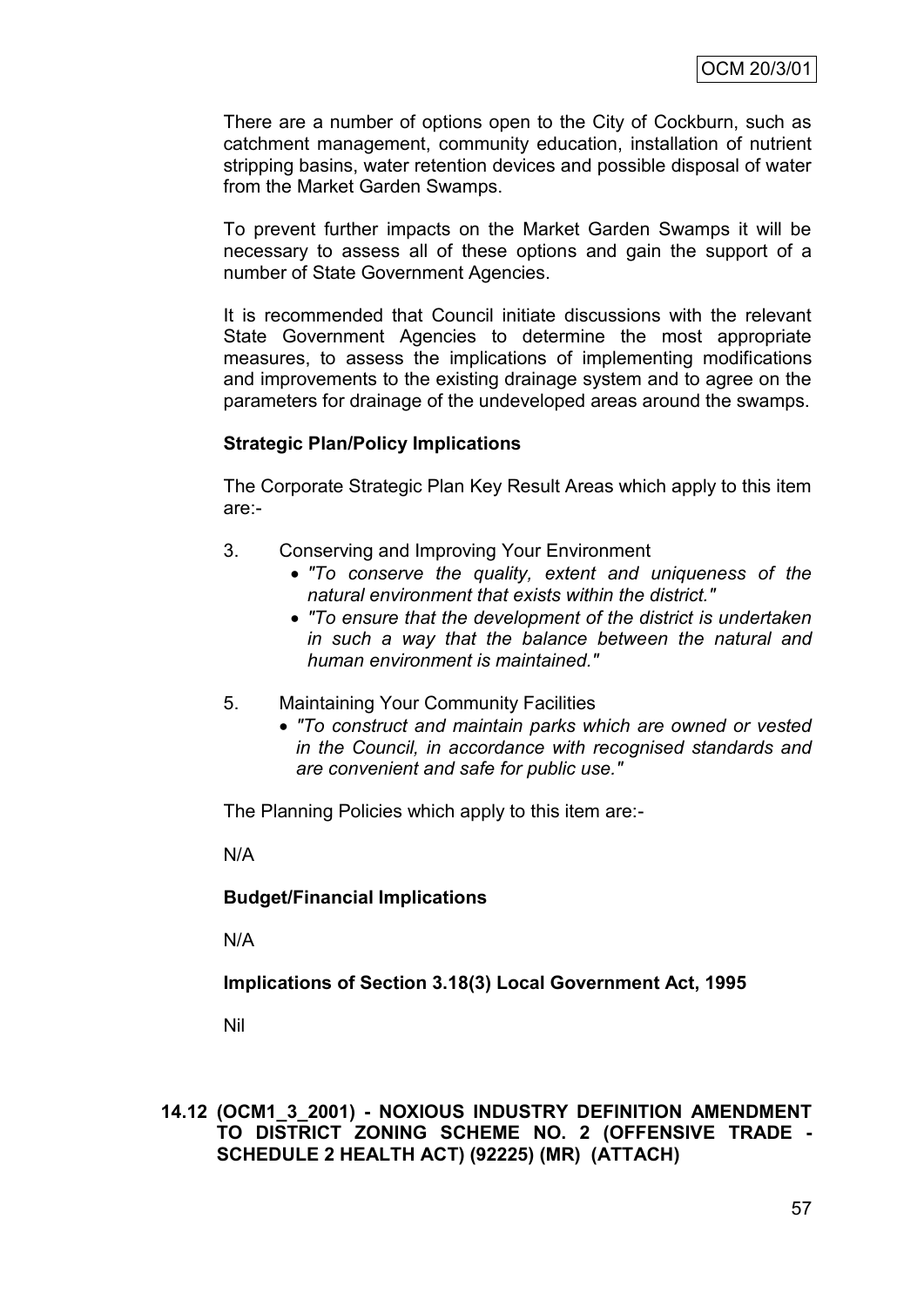# **RECOMMENDATION**

That Council:

(1) adopt the modifications as generally requested by the Western Australian Planning Commission to Amendment 225 to District Zoning Scheme No 2 pursuant to Section 7 of the Town Planning & Development Act by deleting the definition of industry – noxious from the Seventh Schedule – Interpretations and replace with:-

*"Industry-Noxious means an industry in which the processes involved constitute an offensive trade within the meaning of Schedule 2 Health Act but where an offensive trade is also included as a category of prescribed premises or premises subject to registration under the Environmental Protection Regulations, Schedule 2 of the Health Act prevails, and includes a landfill site, but does not include a fish shop, dry cleaning premises, laundromat, piggery, poultry farm or rabbit farm*."

(2) in anticipation of the Hon Minister"s advice that final approval will be granted, the modified Amendment documents be signed, sealed and forwarded to the Western Australian Planning Commission.

## **COUNCIL DECISION**

## **Background**

On 19 December 2000 the Council initiated Amendment 225 to District Zoning Scheme No 2 (DZS2). The Scheme amendment proposes to delete the definition of industry – noxious and replacing it with –

*"Industry – noxious means an industry in which the processes involved constitute an offensive trade within the meaning of the Health Act 1911, and in addition to the offensive Trades specified in Schedule 2 of the Act also includes:-*

*(a) any trade, business, process, or manufacture whatsoever causing effluvia, offensive fumes, vapours or gases, or discharging dust, foul liquid, blood or other impurity, or other noxious or offensive trade, business or manufacture, and any trade that, unless preventative measures are adopted, may become a nuisance to the health of the inhabitants of the district, but does not include a fish shop, dry cleaning premises, marine collectors yard, laundromat, piggery or poultry farm;*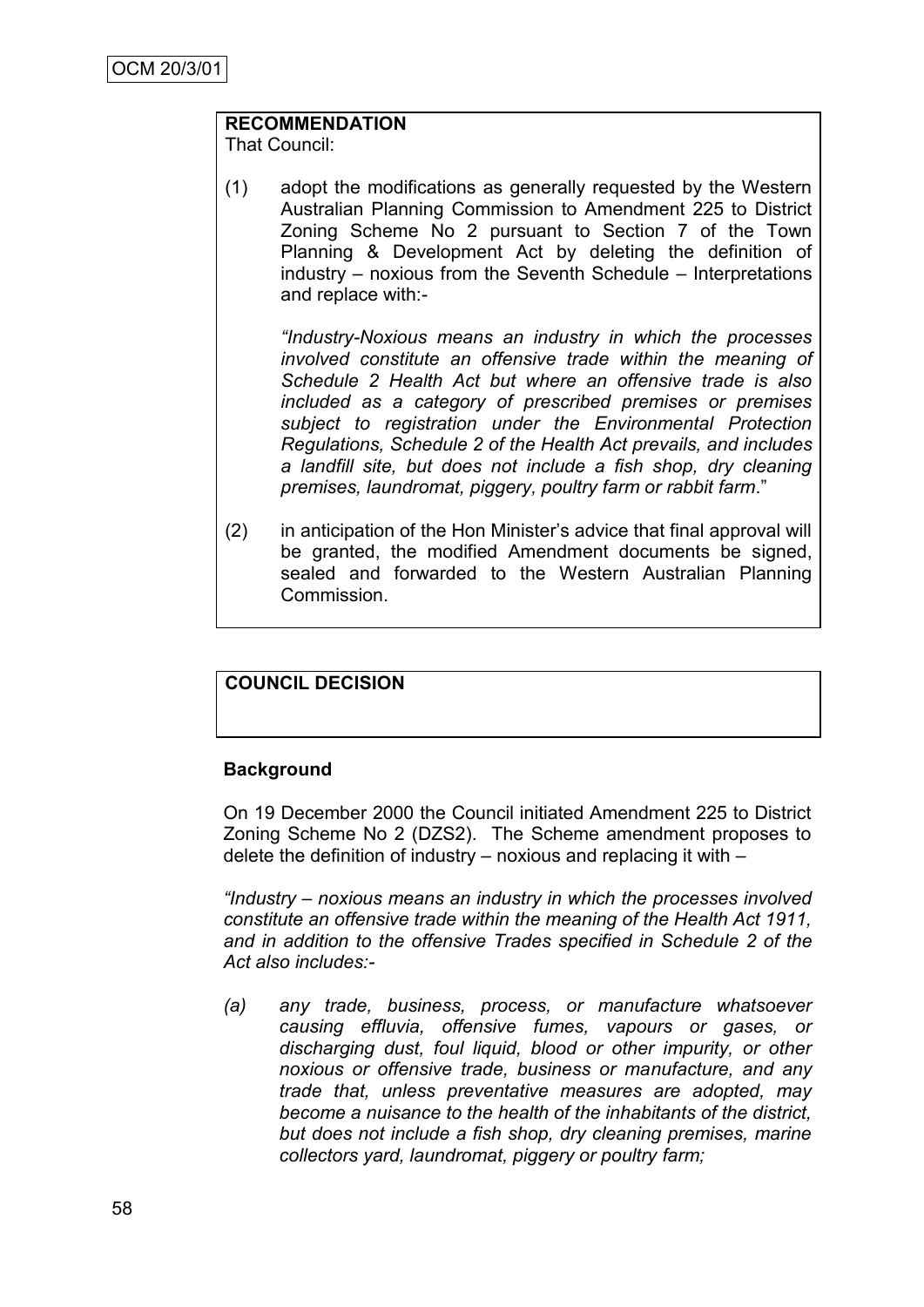*a waste disposal site for disposal of liquid and dry waste of any nature."*

The background to this matter was extensively discussed in item 14.1 (OCM1 12 2000).

The Ministry for Planning and the Health Department of WA were involved in changing Schedule 2 of the Health Act gazetted on 17 November 2000 (Gazette 6289) which deleted the following words:

*"..or any trade, business, process, or manufacture whatsoever causing effluvia, offensive fumes, vapours or gases, or discharging dust, foul liquid, blood or other impurity, or any noxious or offensive trade, business, or manufacture:*

*and any trade that, unless preventative measures are adopted, may become a nuisance to the health of the inhabitants of the district."*

The above statement restricted the ability to provide for "traditional" types of industries in the general industrial zone. The change to the Act now makes the definitions contained in proposed Town Planning Scheme No 3 (TPS3) relating to General Industry (Licensed) superfluous. TPS3 can now be made to comply with the Model Scheme Text in relation to the definition of General Industry, subject to reference to noxious industry being included.

## **Submission**

N/A

## **Report**

The 42 day public consultation period for Amendment 225 concluded on 7 March 2001. At the close of the advertising period no submissions were received. A copy of the proposed Scheme Amendment was forwarded to the Department of Environmental Protection (DEP) for comment. The EPA decided that the environmental impact of the Scheme Amendment would not be severe enough to warrant assessment under the EPA Act and no advice was given in this regard.

The Western Australian Planning Commission have recently advised the City of their recommended changes to TPS3, that are directly relevant to the progress of amending the definition of noxious industry and general industry in DZS2. In their recommendations to the Minister it is proposed to delete the definition of *"industry –general (licensed)"* and modify the definitions of *"industry-general"* and *"industry-noxious"* in TPS3. The reinstating of the former closing words of Schedule 2 of the *Health Act* is not supported by the Commission. They have also advised the Government recently amended the *Health Act* to delete the closing words of Schedule 2 because of difficulties in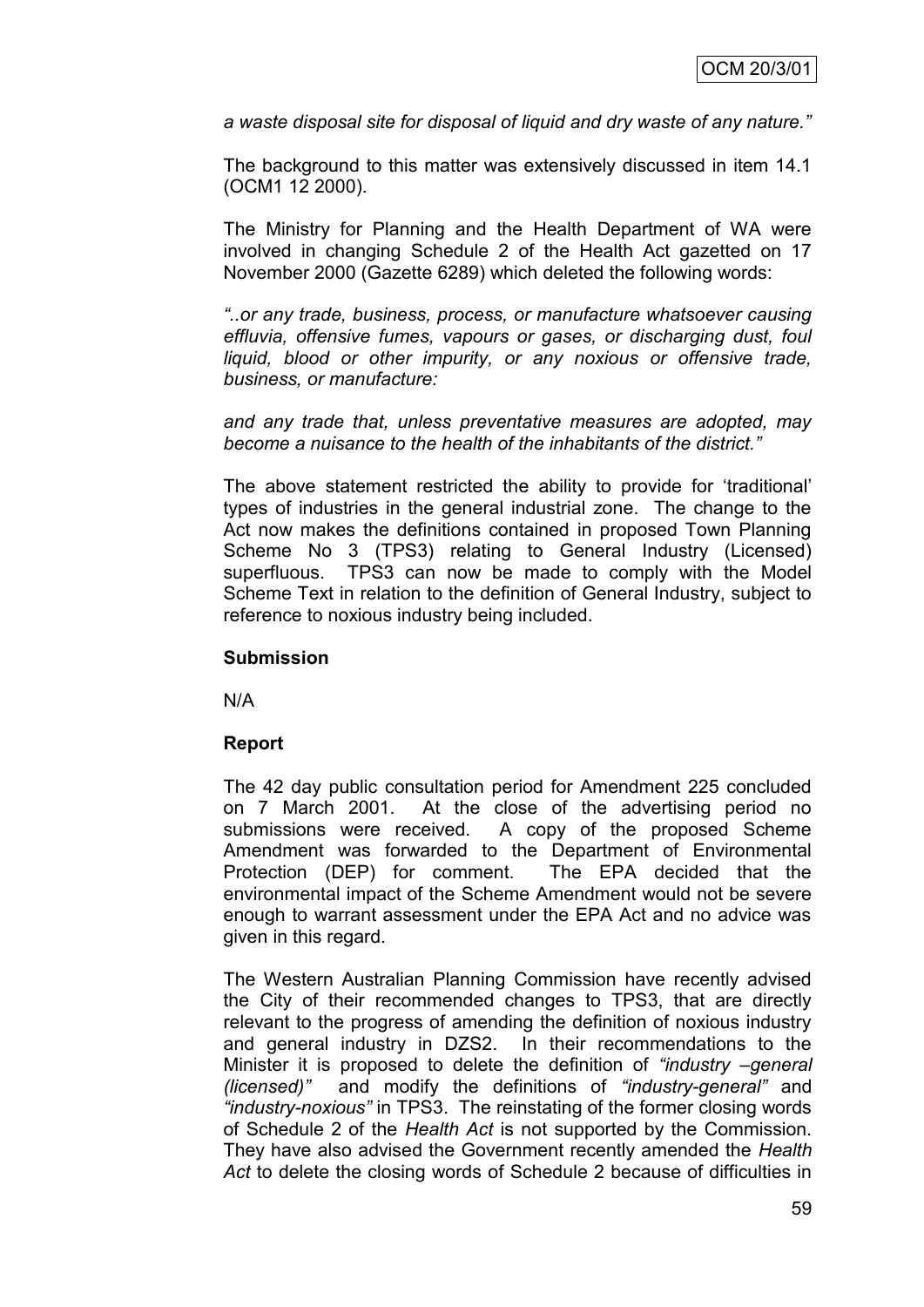the administration of schemes referring to Schedule 2 in the definition of Noxious Industry arising from decisions in the Supreme Court.

The Commission referred to the interpretation of the Supreme Court in that any industry involving preventative measures as described in Schedule 2 *Health Act* is an offensive trade even though no emissions result. Thus regardless of any actual environmental or health impacts, any industrial proposal which employs measures designed to prevent atmospheric or other emissions must necessarily be classified as a noxious industry. Consequently, in schemes where noxious industry is prohibited in the Industry zone, most industries, other than light industry, would not be permitted to establish within the zone. This is not consistent with the purpose and intent of the General Industrial zonings in planning schemes and is a major restriction on businesses wishing to establish accepted types of industries in the zone.

The concept of noxious industry based on the *Health Act* when the Act was the predominant instrument used to regulate offensive trades, has now been superseded by the *Environmental Protection Act 1986*. For this reason, the Commission did not include a standard definition of a noxious industry within the Model Scheme Text (MST). The MST does provide the Council with some scope to vary the core definitions if necessary to describe uses in more specific terms. In this case, the approach adopted by the Council in the advertised version of Town Planning Scheme No 3 is accepted with some modifications to the definitions of "industry-general (licensed)" and "industry-noxious" to provide for generally accepted types of industries in the Industry zone. Alternatively a definition of noxious industry based on Schedule 2 of the Health Act as amended would be acceptable to the Commission.

#### Option One – Amend DZS2 Provide for generally accepted uses

This would modify the definition of Industry Noxious to provide for some acceptable land uses and exclude those by their specific nature as being offensive. Reference is also made to industries in the *Environmental Protection Act* that must have works approvals or be licensed or registered under the *Environmental Protection Regulations* that are described as 'prescribed premises'. The occupiers of these premises are required to obtain works approvals and hold licences in respect of those premises. Prescribed premises are set out in Schedule 1 of the *Environmental Protection Regulations* (as attached). Offensive Trades under the *Health Act* are set out in Schedule 2 of the *Health Act* (as attached). The scope of this definition does not achieve what the Council previously resolved but does capture more noxious industries than the Option Two definition that just refers to Offensive Trades set out in Schedule 2 of the *Health Act*. The Commission"s modified noxious definition is stated as follows:

*"Industry-Noxious means an industry in which the processes involved constitute an offensive trade within the meaning of Schedule 2 Health Act but where an offensive trade is also included as a category of*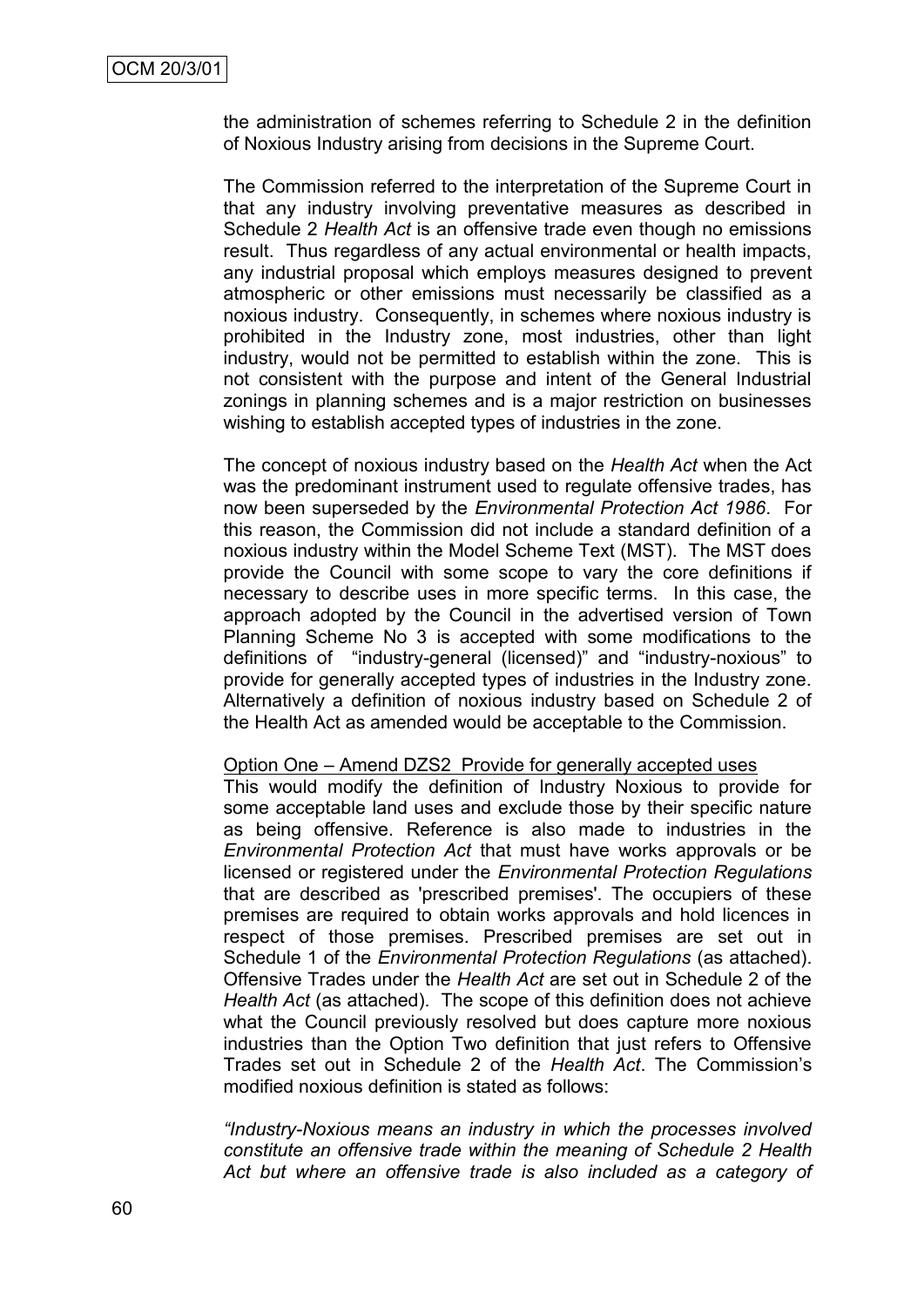*prescribed premises or premises subject to registration under the Environmental Protection Regulations, Schedule 2 of the Health Act prevails, and includes the disposal of liquid or dry waste of any nature, but does not include a fish shop, dry cleaning premises, laundromat, piggery, poultry farm or rabbit farm."*

#### Option Two – Amend DZS2 in accordance with Schedule 2 of the *Health Act (as modified)*

This is an alternative option from the Commission which is based on referring directly to Schedule 2 of the Health Act to state:

*"Industry – Noxious means an industry in which the processes involved constitute an offensive trade within the meaning of Schedule 2 Health Act.*

This definition would only include those uses listed in Schedule 2 such as for instance but not limited to abattoirs or slaughter houses, dry cleaning establishments, bone mills, dye works, poultry farming, shellfish and crustacean processing establishments etc. This is the least preferred definition as it conflicts with other land use definitions. For instance a poultry farm is expressly included in two definitions when it should be in one or the other.

#### Recommendation

Given the limited options available it is recommended that the Council adopt further modifications to District Zoning Scheme No 2 in accordance with Option One above which includes the broader scope of industrial activities. This option should include a minor modification to delete reference to dry or liquid waste which is too broad for the purpose of this definition, (ie would include onsite domestic effluent disposal system). On recent discussion with a representative from the Ministry for Planning, Option One is also their preference and they would consider minor changes to the definition for clarity purposes or appropriateness. As a substitute reference to landfill sites would be included and in the absence of a definition of landfill in DZS2 to refer to the common dictionary definition. TPS3 will include a definition of landfill in this respect.

This definition of noxious industry does not provide the same protection as the "McNiece" decision that has been withdrawn by the Government by changes to Schedule 2 of the *Health Act*. The Commission have requested the Council to modify the definition of noxious industry by either adopting one of the above two alternative definitions (Option One and Option Two) in order for the Scheme Amendment to proceed.

## **Strategic Plan/Policy Implications**

The Corporate Strategic Plan Key result Areas which apply to this item are:-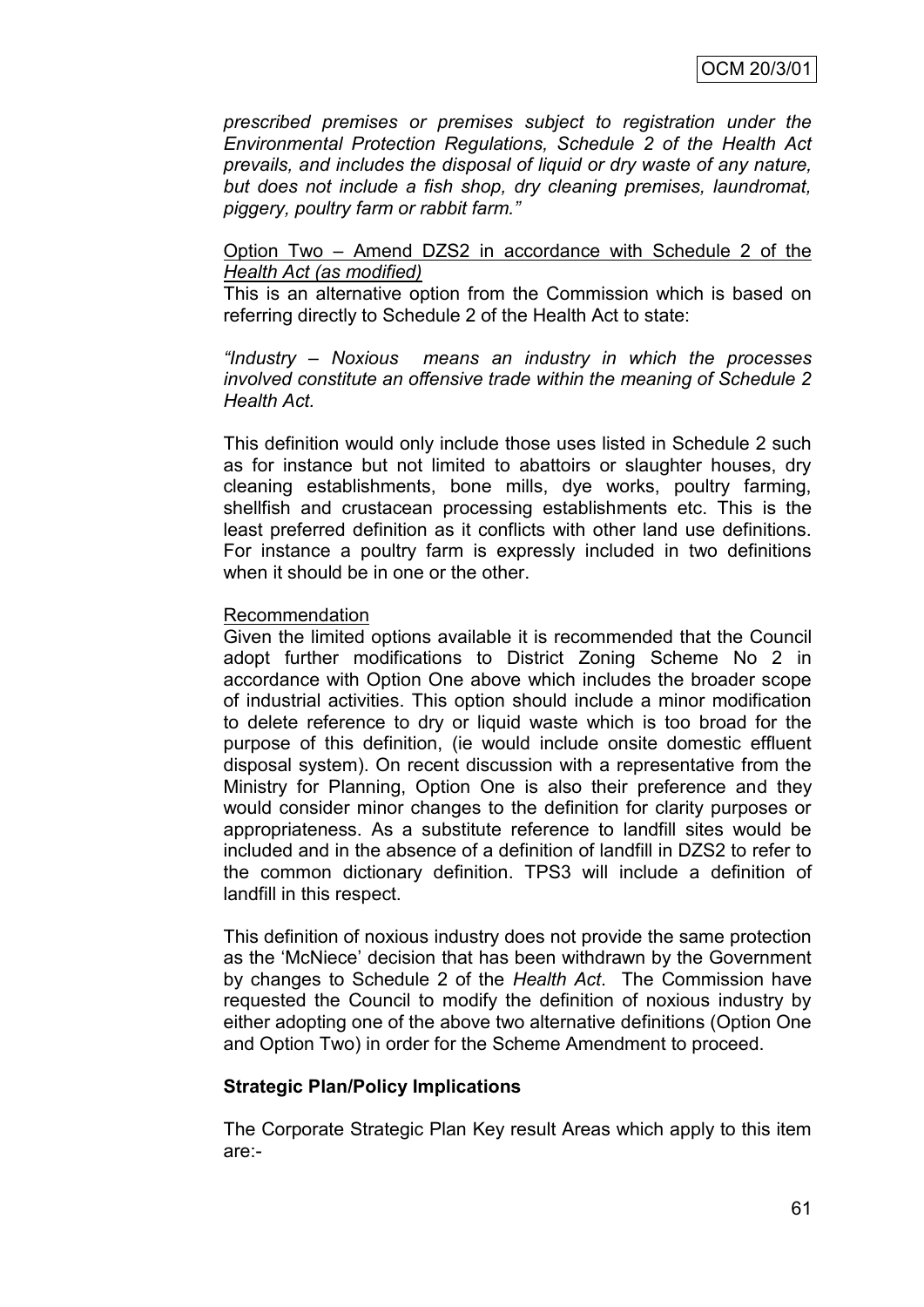- 1. Managing Your City
	- *"To conduct Council business in open public forums and to manage Council affairs by employing publicly accountable practices."*
- 2. Planning Your City
	- *"To ensure that the planning of the City is based on an approach which has the potential to achieve high levels of convenience for its citizens."*

#### **Budget/Financial Implications**

N/A

#### **Implications of Section 3.18(3) Local Government Act 1995**

Nil

## **14.13 (OCM1\_3\_2001) - PLANNING APPLICATION FEES FOR SCHEME AMENDMENTS (9003) (MR)**

## **RECOMMENDATION**

That Council:

- (1) amend the Schedule of Planning Fees adopted by the Council on 21 November 2000 to include provision for the 50% refund of application fees for Amendments to District Zoning Scheme No 2 where permission to advertise is not granted;
- (2) adopt the revised 'Up-Front' fees for the purposes of Part 2 (Maximum Fees: Scheme Amendments) and Part 3 (Maximum Fees: Structure Plans) of the Regulations as follows:-

|                                                      | Minor   | General | Major   |
|------------------------------------------------------|---------|---------|---------|
| Scheme Amendments (upfront)                          | \$1,100 | \$2,200 | \$3,300 |
| (Final payment upon consent to<br><i>advertise</i> ) | \$1,100 | \$2,200 | \$3,300 |
| <b>Structure Plans</b>                               | \$1,100 | \$2,200 | \$3,300 |
| (Final payment upon consent to<br>advertise)         | \$1,100 | \$2,200 | \$3,300 |

These fees exclude sign and advertising costs but includes GST costs.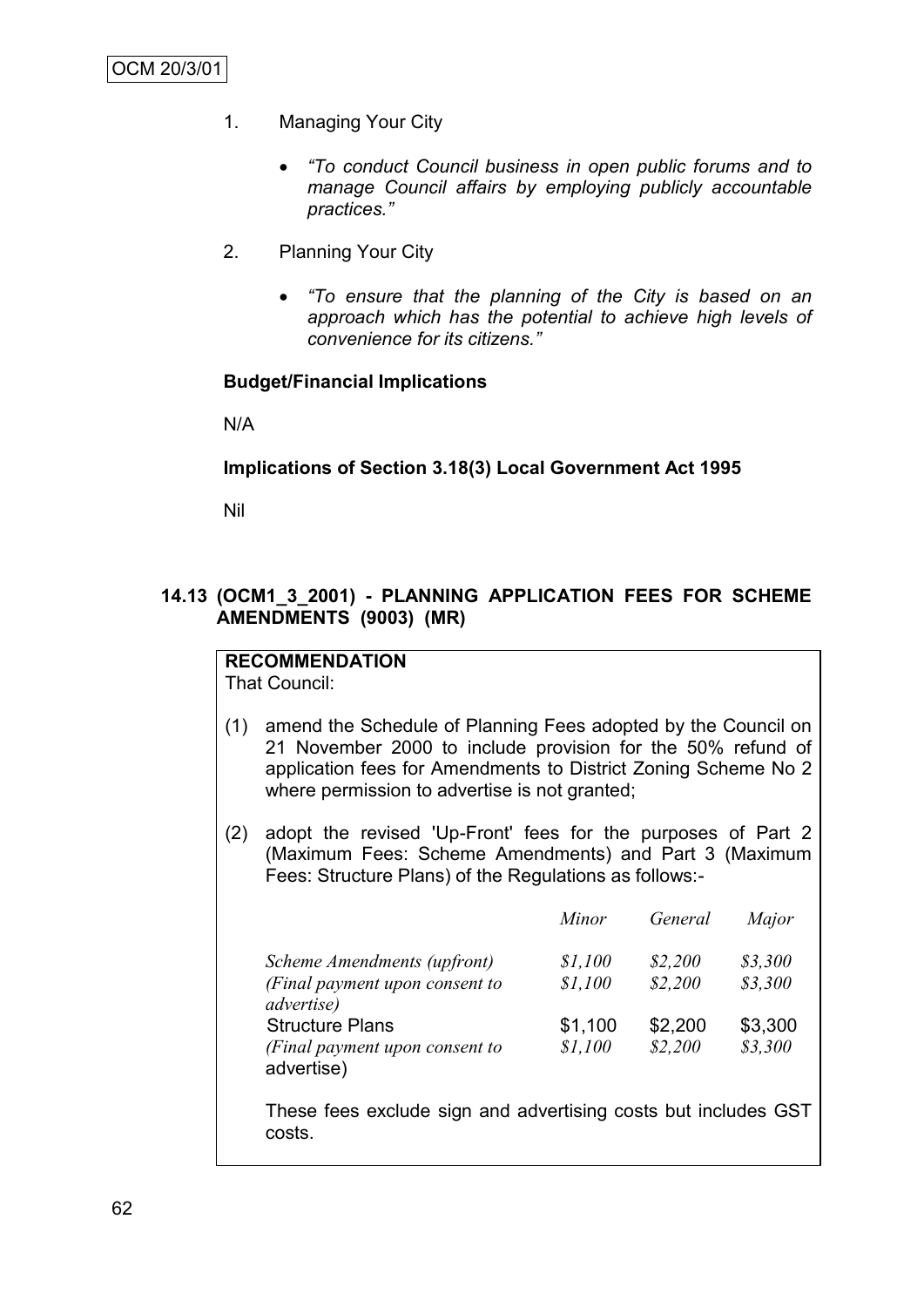## **COUNCIL DECISION**

#### **Background**

In September 2000, the WA Planning Commission published Planning Bulletin No. 44 - "Town Planning (Local Government Planning Fees) Regulations 2000" to establish a standard set of maximum fees and charges for planning services for local government across the State.

On 21 November 2000 the Council adopted new Planning Fees in accordance with the requirements of the Town Planning (Local Government Planning Fees) Regulations 2000. Refer to Item 14.1 Ocm 21 November 2000.

#### **Submission**

The City has recently received objections from applicants to the payment of Scheme Amendment Fees where there is no provision for planning fees to be refunded if the Council does not adopt the amendment for the purpose of advertising. In absence of a process to record time spent calculations to determine a precise costing for payment the Council adopted a guide as follows:

|                          | Minor   | General | Major   |
|--------------------------|---------|---------|---------|
| <b>Scheme Amendments</b> | \$2,000 | \$4,000 | \$6,000 |
| <b>Structure Plans</b>   | \$2,000 | \$4,000 | \$6,000 |

#### **Report**

The schedule of planning fees adopted by the Council are an upper limit to development fees. The Council can exercise its discretion to reduce the development application fee where it considers it unreasonable or inappropriate to apply the full fees or to request fees in stages.

It is proposed to introduce a 50% pre-funding of the total amount of application fees for both Scheme Amendments and Structure Plans to ensure greater equity between the applicant and the Council, rather than charging the full upfront maximum fees. This revised fee structure was similar to the Council's previous requirements prior to the introduction of the Regulations and worked effectively with no concerns from applicants.

The revised fee structure recommends the Council adopt the 'Up-Front' fees for the purposes of Part 2 (Maximum Fees: Scheme Amendments) and Part 3 (Maximum Fees: Structure Plans) of the Regulations as follows:-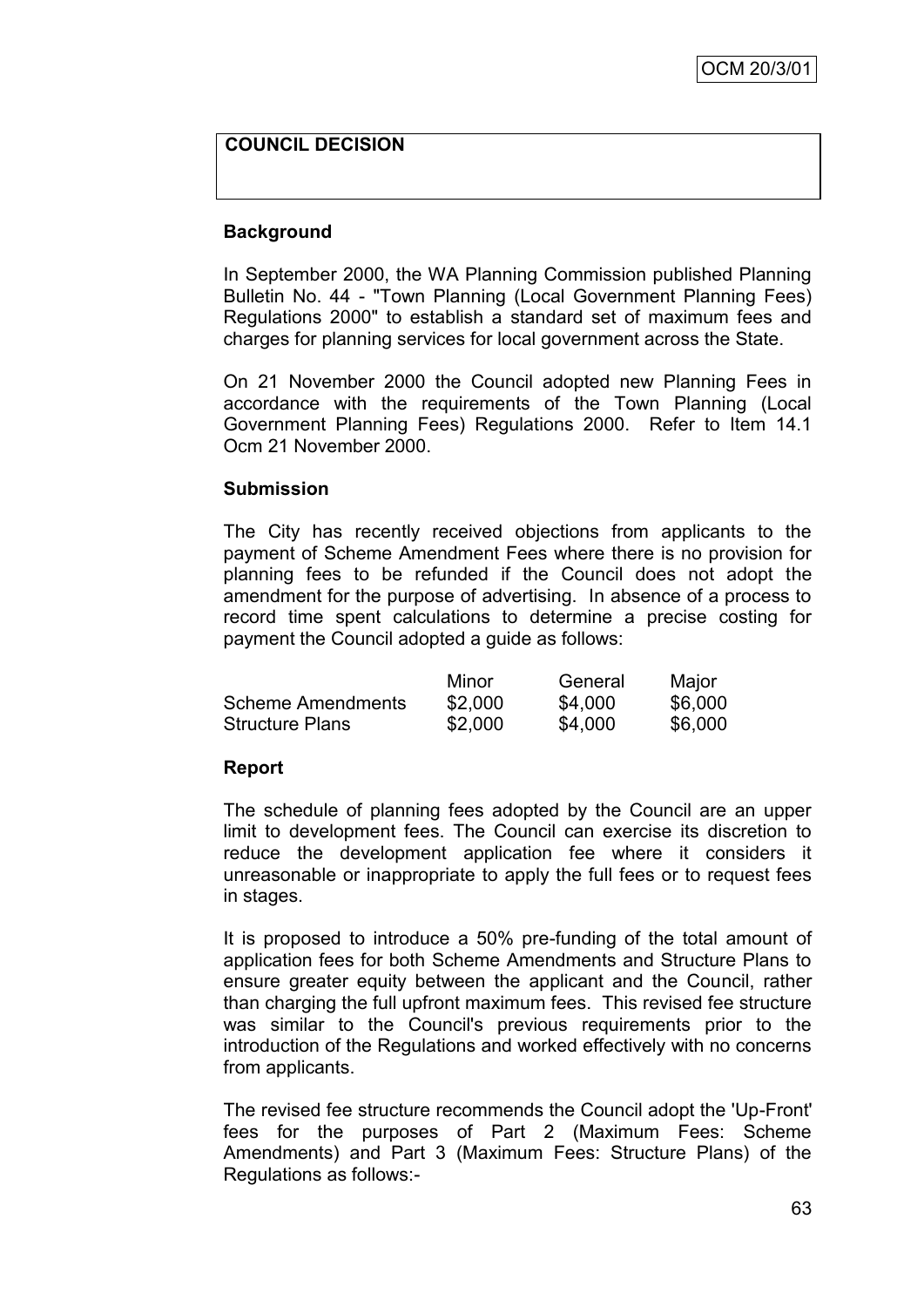|                                                                             | Minor              | General            | Major              |
|-----------------------------------------------------------------------------|--------------------|--------------------|--------------------|
| Scheme Amendments (upfront)<br>(Final payment upon consent to<br>advertise) | \$1,100<br>\$1,100 | \$2,200<br>\$2,200 | \$3,300<br>\$3,300 |
| <b>Structure Plans</b><br>(Final payment upon consent to<br>advertise)      | \$1,100<br>\$1,100 | \$2,200<br>\$2,200 | \$3,300<br>\$3,300 |

## **Strategic Plan/Policy Implications**

The Corporate Strategic Plan Key Result Areas which apply to this item are:-

1. Managing Your City

 *"To deliver services and to manage resources in a way that is cost competitive without compromising quality."*

## **Budget/Financial Implications**

The expected revenue from the change in fees proposed are more reflective of the costs involved in upfront processing of applications.

## **Implications of Section 3.18(3) Local Government Act, 1995**

The Council is complying with a Town Planning Regulation.

## **15. FINANCE AND CORPORATE SERVICES DIVISION ISSUES**

## **15.1 (OCM1\_3\_2001) - LIST OF CREDITORS PAID (5605) (KL) (ATTACH)**

#### **RECOMMENDATION**

That Council receive the List of Creditors Paid for February 2001, as attached to the Agenda.

## **COUNCIL DECISION**

That Council:

## **Background**

It is a requirement of the Local Government (Financial Management) Regulations 1996, that a List of Creditors be compiled each month and provided to Council.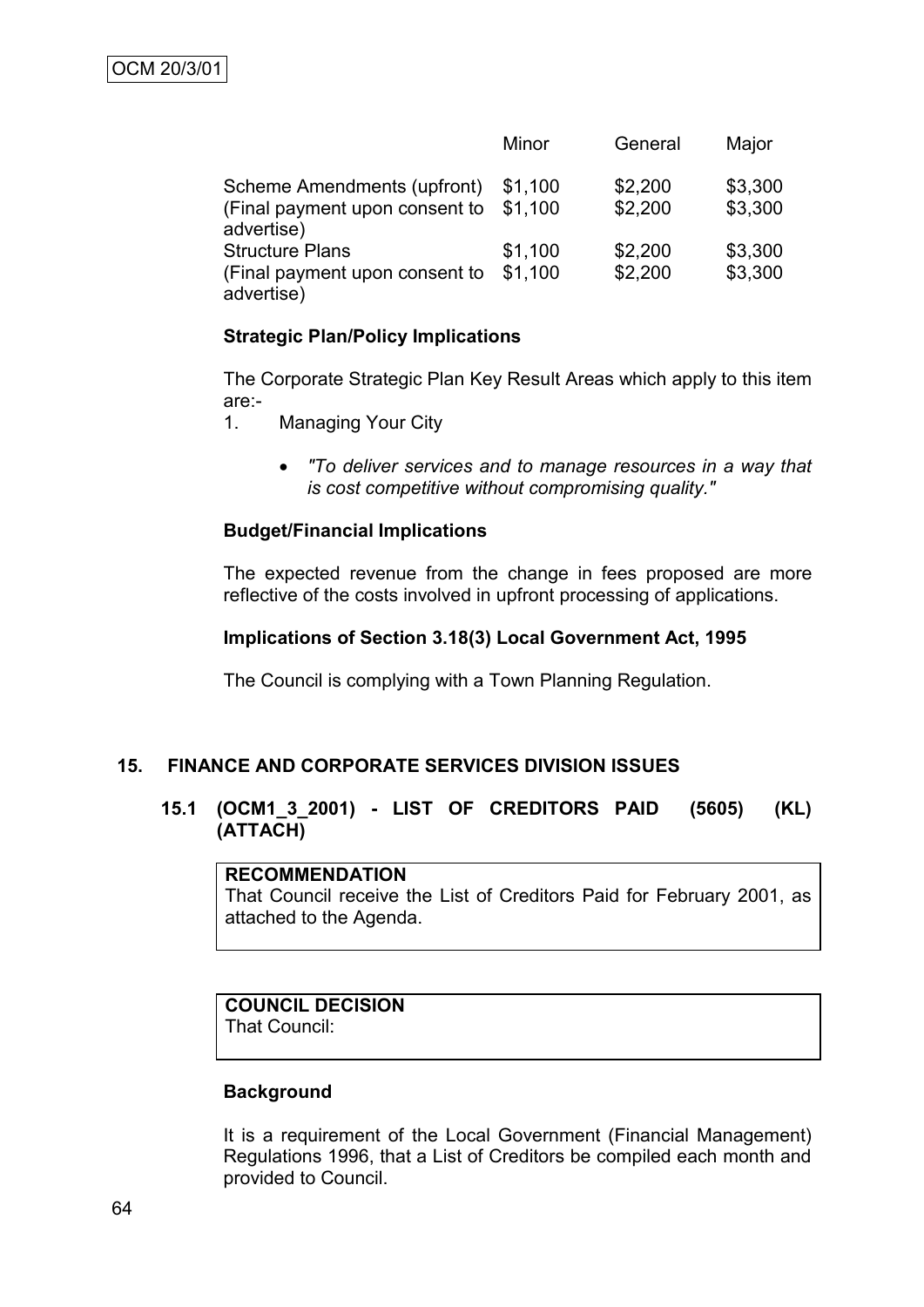## **Submission**

N/A

**Report**

N/A

## **Strategic Plan/Policy Implications**

N/A

## **Budget/Financial Implications**

N/A

**Implications of Section 3.18(3) Local Government Act, 1995**

Nil.

## **15.2 (OCM1\_3\_2001) - COOGEE BEACH - ESTABLISHMENT OF SHOP/KIOSK - ANCILLIARY TO RESERVE 24306 (3300004) (KJS) (ATTACH)**

#### **RECOMMENDATION** That Council:

- (1) receive the results of the Survey by Patterson Market Research which indicate that while a restaurant located at Coogee Beach would not be supported there is significant market potential for an upgraded Coogee Beach Shop;
- (2) investigate the possible replacement/upgrading of the existing Coogee Beach Shop, with a report being presented to the May meeting of Council.

# **COUNCIL DECISION**

That Council:

## **Background**

Council at its Meeting held on 19 December 2000 resolved to commission Patterson Market Research to determine the likely level of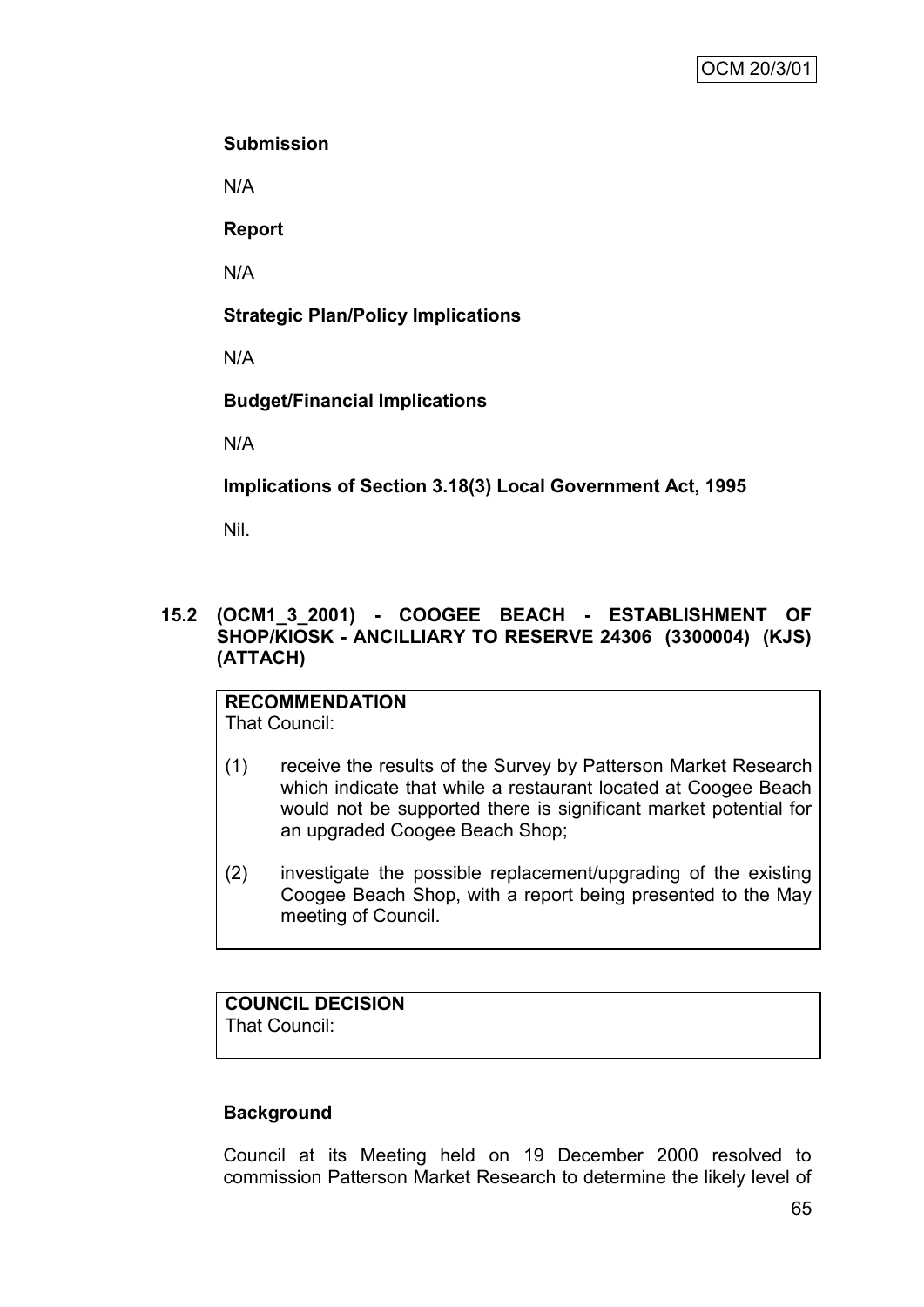community usage of a possible restaurant/café and similar facilities if located at Coogee Beach. The report has now been completed and a copy of the Executive Summary is attached to the Agenda.

### **Submission**

N/A

## **Report**

The Report prepared by Patterson Market Research canvassed opinions from residents in Cockburn and the suburb of Hilton. The survey shows that Cockburn residents largely purchased fast food locally but for café and restaurant meals they are prepared to travel further with Fremantle being the preferred location. Cockburn residents have a high level of awareness of the Coogee Beach Shop and the current shop appears to be a popular venue with at least half of those surveyed having frequented the establishment on at least one occasion.

The report in summary states that *on the surface it would appear that there is a significant market potential for an upgraded Coogee Beach Shop (particularly among the higher income segments of the local population) with two-thirds of the survey sample indicating that they would be at least quite likely to frequent such an establishment*. This potential however is contingent upon other competitive sources to prepared meals.

To be noted though the survey revealed that 40% of respondents claimed that they would frequent a marina/boat, harbour development (between Coogee and South Fremantle) in preference to an upgraded Coogee Beach establishment. The recommendation of a shop/kiosk rather than a two-storey shop restaurant, is based on the findings of the survey, that indicated that a large percentage of the potential customers would prefer to frequent restaurants to be established in the proposed development between Coogee and South Fremantle. These proposed developments, such as the Port Catherine Development and the re-development of the South Fremantle Power Station could be in place around 2007/08. The establishment of a restaurant at Coogee is considered to be too risky, financially for either the City or a private entity. A 1997 Southern Region Design Partnership Report quoted the cost of a two-storey shop/restaurant at approximately \$980,000.

Another difficulty is the need to creae a new reserve separate from the existing "A" Class reserve. The Department of Land Administration is unable to give any estimate on how long the establishment of a new reserve would take but our best estimate is that it would be up to 2 years and involve detailed submissions and further community consultation. The preferred scale of facility would be similar to the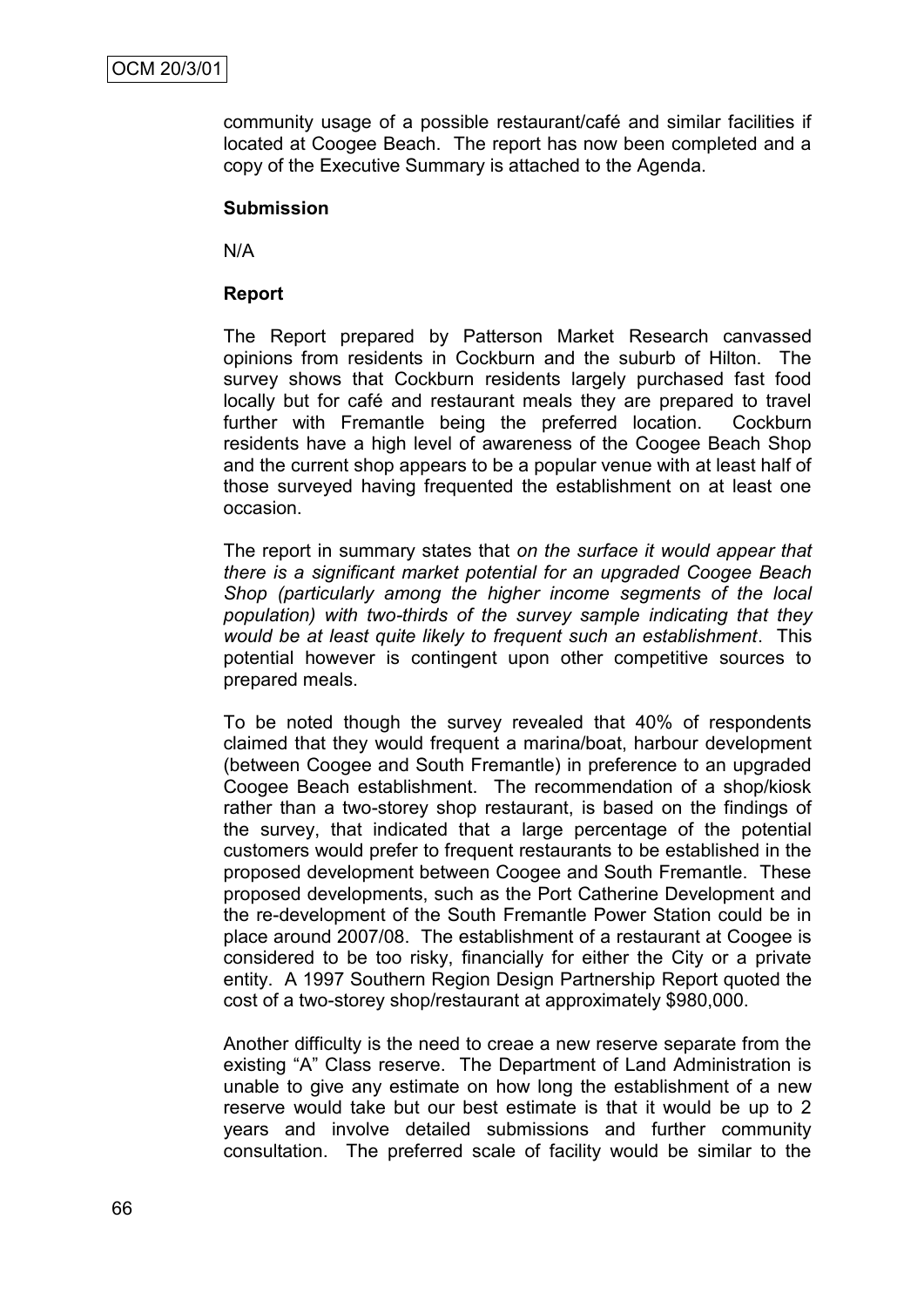current shop, but modernised and equipped to meet current needs and standards.

Any proposal that is developed must be acceptable to the Department of Land Administration. The test that the Department of Land Administration makes is that the facility is ancillary to that of the "A" Class reserve and its recreational use. The current shop is the subject of a lapsed lease that has the approval of DOLA. The lapsed lease included a provision for the continuation of the tenancy on a monthly basis at the end of the lease period. It is envisaged that any new lease would reflect the current lease provisions in order to comply with DOLA requirements. Further investigation should therefore be undertaken regarding the possible replacement/upgrading of the existing Coogee Beach Shop.

If Council wish to proceed with construction of a restaurant then further investigations will need to be made and a report submitted to Council.

# **Strategic Plan/Policy Implications**

N/A

# **Budget/Financial Implications**

N/A

**Implications of Section 3.18(3) Local Government Act, 1995**

Nil.

**15.3 (OCM1\_3\_2001) - TEMPORARY CLOSURE - AHOY ROAD, SPEARWOOD - SECTION 3.50 OF THE LOCAL GOVERNMENT ACT (9503; 450123) (KJS)**

**RECOMMENDATION** That Council resolve to temporarily close Ahoy Road, Spearwood for a period not exceeding 4 years.

# **COUNCIL DECISION**

That Council:

## **Background**

The Western Australian Planning Commission on behalf of the State Government together with Port Catherine Developments Pty Ltd is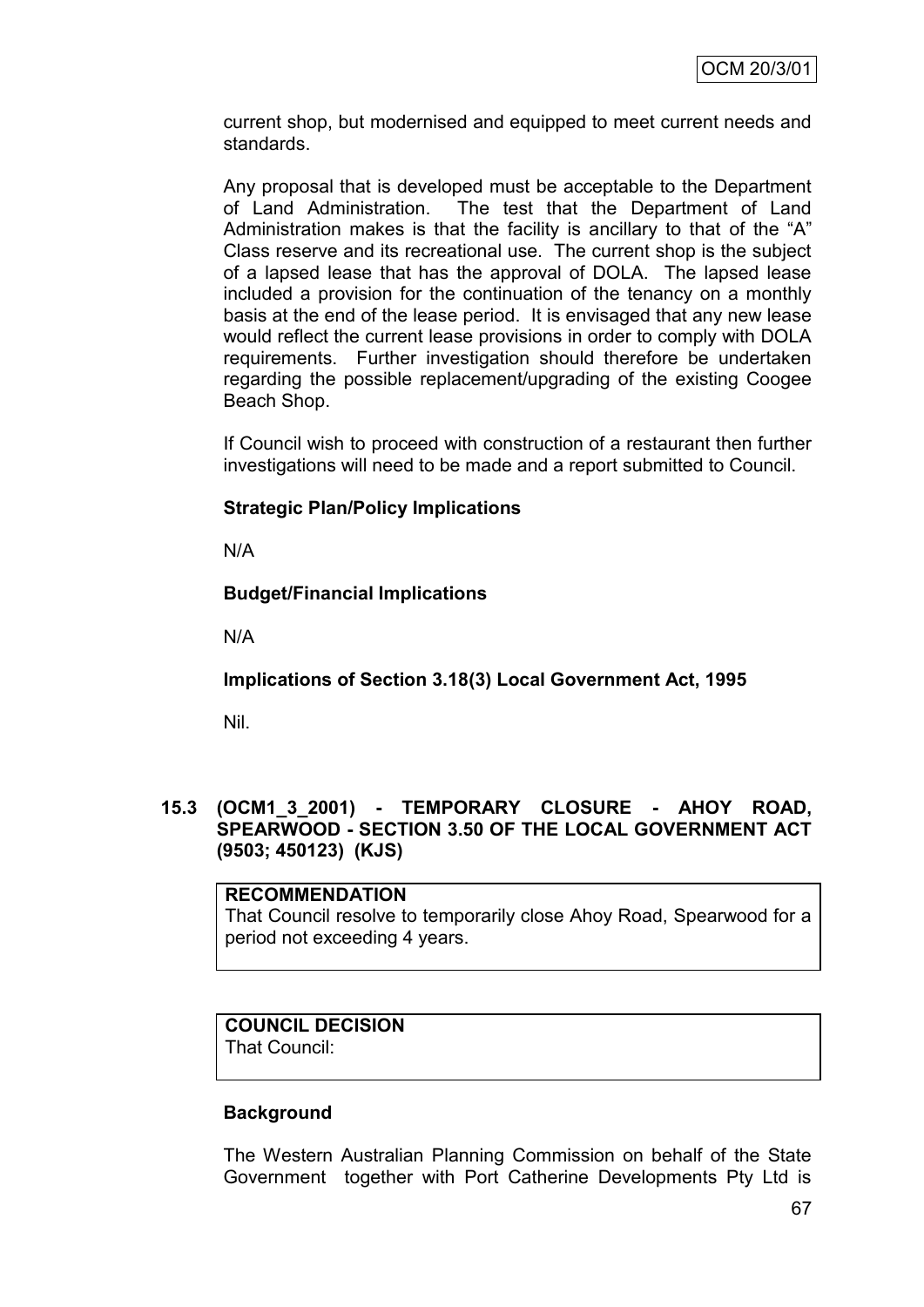responsible for delivering the Port Catherine Project in South Coogee. Ahoy Road will be incorporated into the proposed subdivision design but is not currently being utilised by any adjoining properties.

## **Submission**

The Ministry for Planning has requested that Ahoy be temporarily closed as the area has become a dumping ground for illegal rubbish.

# **Report**

All the properties in Ahoy Road are owned by the Western Australian Planning Commission. All of the service authorities have been notified and there has been no objection subject to the provision of appropriate padlocks being placed on the gates. The Western Australian Planning Commission has undertaken to install the fencing and gates and keys to accommodate all interested parties. The proposal has been advertised and there has been no response.

# **Strategic Plan/Policy Implications**

N/A

# **Budget/Financial Implications**

N/A

# **Implications of Section 3.18(3) Local Government Act, 1995**

Nil.

# **15.4 (OCM1\_3\_2001) - CLAIM FOR REIMBURSEMENT OF LEGAL AND OTHER EXPENSES - J GRLJUSICH AND M PECOTIC (1335) (ATC) (ATTACH)**

## **RECOMMENDATION**

That Council reject the claim by Mr J Grljusich and Mr M Pecotic for reimbursement of legal and other expenses incurred as a result of the Martin and Vicary and Douglas Inquiries, because of the adverse findings by the Douglas Inquiry against them.

# **COUNCIL DECISION**

That Council:

## **Background**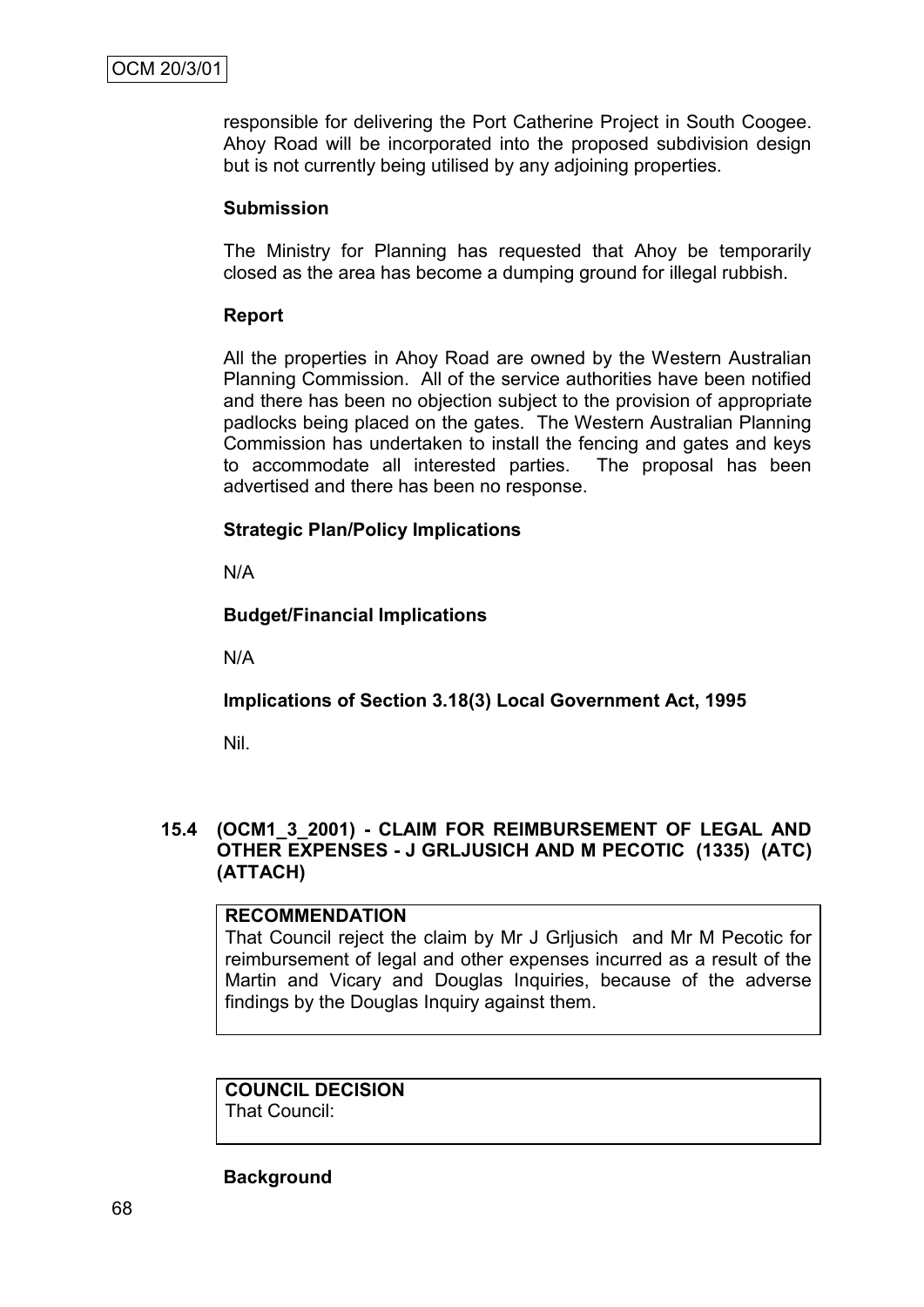Mr J Grljusich and Mr M Pecotic were members of Council at the time it was suspended and subsequently dismissed. They incurred legal costs during the course of the Martin and Vicary Inquiry and the Douglas Inquiry and are now seeking reimbursement of those costs.

## **Submission**

Attached to the Agenda are copies of correspondence received from

- (1) Mr Grljusich claiming reimbursement of \$50,212.53 in respect of costs incurred as a result of the Martin and Vicary Inquiry and the Douglas Inquiry.
- (2) Mr Pecotic claiming reimbursement of legal costs and payment for time lost in respect of the Martin and Vicary Inquiry and the Douglas Inquiry, totalling \$45,565.98.

## **Report**

At its Meeting on 17 October 2000 Council considered a confidential report by the Director Finance and Corporate Services concerning the possible recovery of legal expenses paid to ex-Councillors and staff during the Douglas Inquiry. A copy of Minute No.790 of that meeting concerning the report is attached to the Agenda. A copy of the confidential report is forwarded under separate cover.

Council"s decision at that meeting was to:

- (1) receive the confidential report of the Director, Finance and Corporate Services;
- (2) rescind Policy A1.18;
- (3) advise former Councillors J Grljusich, M Pecotic, J Ostojich and B Wheatley and former employee J Scharf that the City considers that, by virtue of Clauses 18 and 19 of Policy A1.18, the authorisation of financial assistance in respect of the Douglas Inquiry be revoked.

The former Councillors and staff were informed accordingly. Despite being advised of Council"s decision that no financial assistance would be given to them, Mr Grljusich and Mr Pecotic have now written to Council requesting reimbursement of their costs as outlined above. As Policy A1.18 was rescinded Council must now consider these requests on their merit.

Further legal advice was sought from John Woodhouse of Watts Woodhouse concerning these claims. A copy of the legal advice is forwarded under separate cover.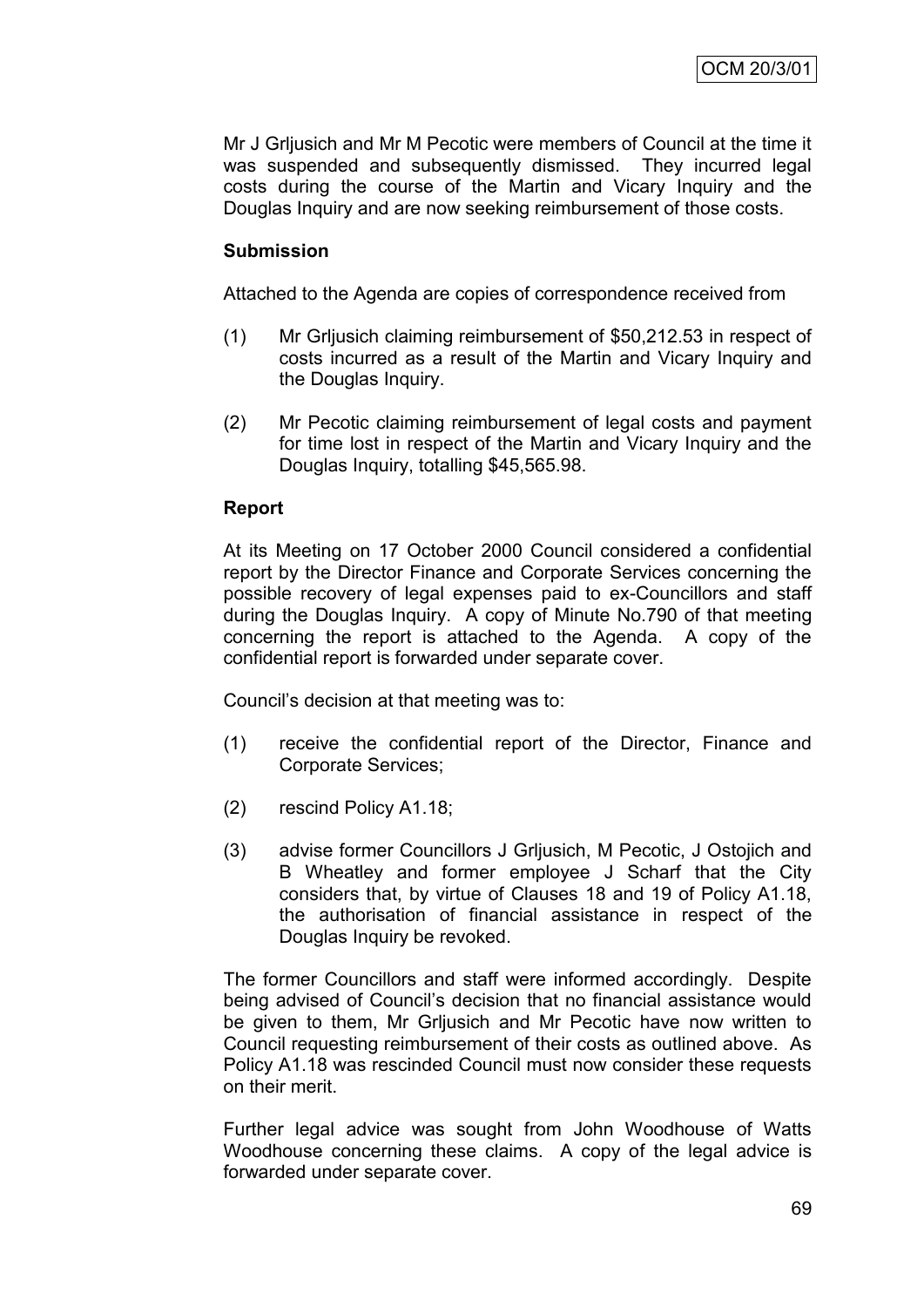The legal advice concludes that the City has no liability in respect of these claims having sent letters revoking all authorisations after its decision at the meeting on 17 October 2000.

However, even though it has no legal liability it is open to Council to accede to the requests from the former Councillors. In other words, the Council could choose to do so but is not obliged to do so.

At its meeting on 21 November 2000 Council decided to reimburse legal expenses to former Councillor Mr Gianoli (\$4,056.67) even though the process of Policy A1.18 was not followed. This decision was based on the fact that Mr. Gianoli was exonerated by the Douglas Inquiry.

Taking into account:

- (1) the terms of Policy A1.18 and the Council"s decisions on 28 September 1999 regarding Mr Grijusich and Mr Pecotic's claims for additional funding;
- (2) the adverse findings by the Douglas Inquiry against Mr Grljusich and Mr Pecotic;
- (3) Council"s decision on 17 October 2000;
- (4) legal advice that Council has no liability to make reimbursement of the costs claimed, it is recommended that no payment be made to Mr Grljusich and Mr Pecotic.

## **Strategic Plan/Policy Implications**

N/A

## **Budget/Financial Implications**

The Investigation Expenses Account in Council"s Budget has a balance of \$51,373.00.

## **Implications of Section 3.18(3) Local Government Act, 1995**

Nil.

## **16. ENGINEERING AND WORKS DIVISION ISSUES**

**16.1 (OCM1\_3\_2001) - TENDER NO. 1/2001 - HIRE OF DOZER OR TRACKLOADER AT HENDERSON WASTE DISPOSAL SITE (4900) (BKG) (ATTACH)**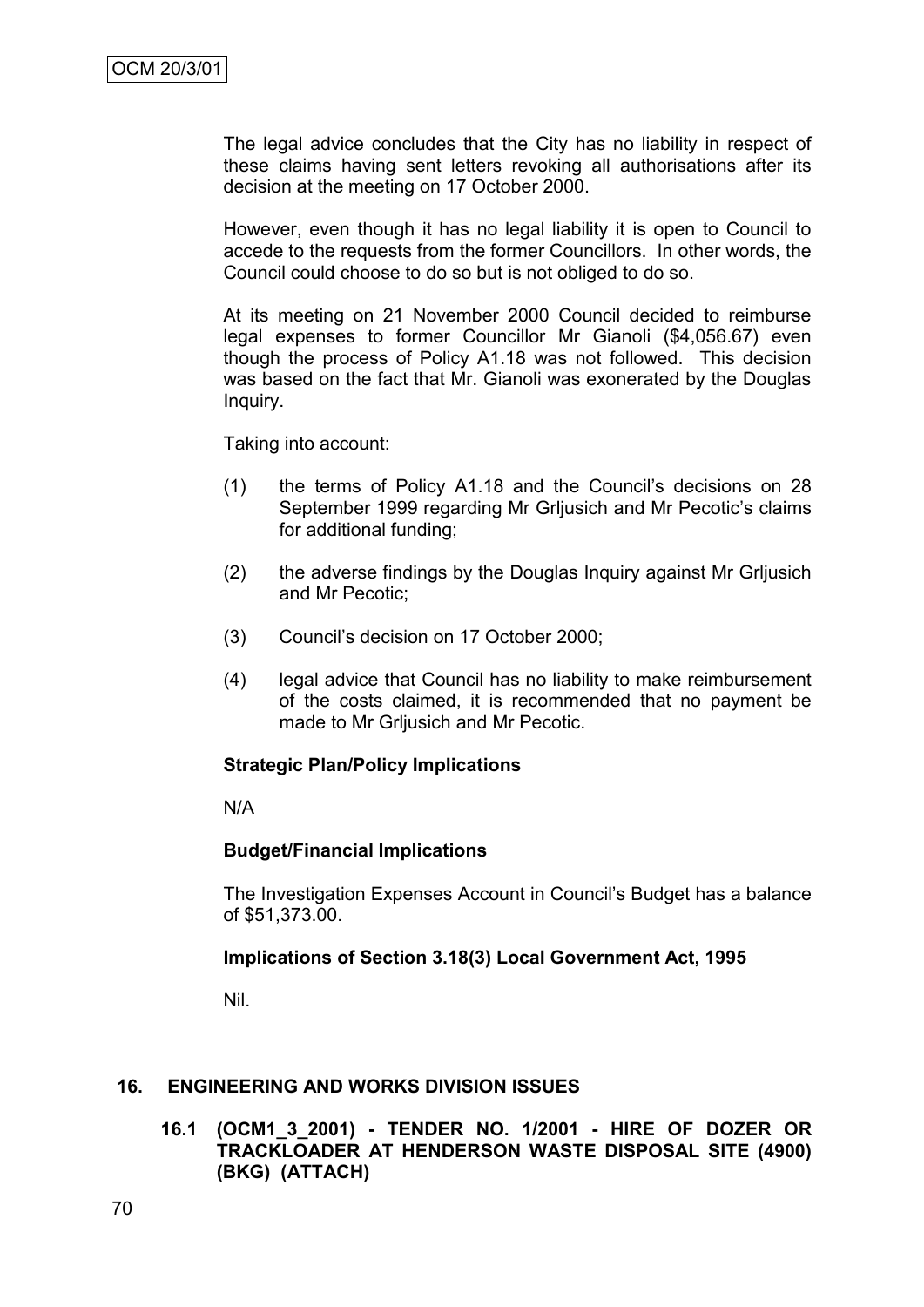# **RECOMMENDATION**

That Council:

- (1) accept the offer to hire a Trackloader from Source Equipment Pty Ltd for Tender No.1/2001 – Hire of Dozer or Trackloader at Henderson Waste Disposal Site, for the period 1st April 2001 to 31st March 2002 at an hourly rate of \$117.00, inclusive of all fuel, labour, repairs and servicing and in accordance with the contract documents; and
- (2) sell Traxcavator (Plant No.93) and it be removed from the Assets Register.

# **COUNCIL DECISION**

## **Background**

Tenders were called and closed on the 8th February 2001 for the hire of a dozer or trackloader at the Henderson Waste Disposal Site for the period 1st April 2001 to 31 March 2002.

## **Submission**

Eight (8) tenders were received for Tender No. 1/2001 - Hire of Dozer or Traxcavator at Henderson Waste Disposal Site, a summary of which is attached to the Agenda..

## **Report**

At Henderson Waste Disposal Site Council currently owns and operates a Caterpillar 963 Traxcavator. The machine is used for spreading the waste and covering it at the site.

The machine was purchased in 1995 and is due for replacement.

The operation of a machine at the waste disposal site is high risk. The environment of dust and waste is very damaging to conventional machines.

If damage does occur a high repair bill can result. In a regimented budget environment such as local government it is not easy to access additional funds at short notice. It is preferable to know what the operation costs for an item of plant will be for a total year.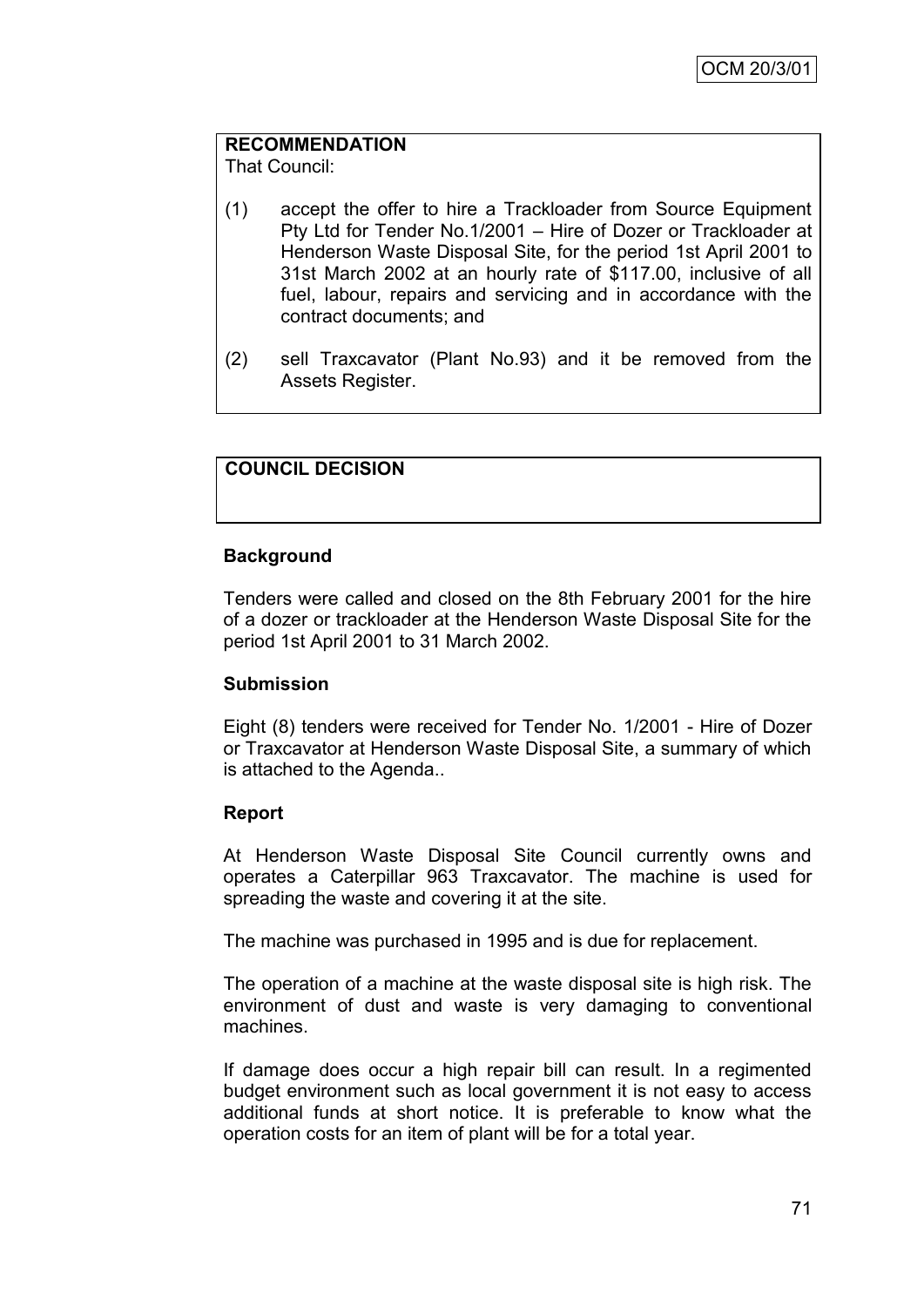After using a dozer and a tracked loader at the landfill site during the past 8 weeks, the site supervisor has concluded that a tracked loader is the preferred machine.

The analysis of the 3 firms that offered the tracked loader resulted in the following scores:

| Source Equipment Pty Ltd   | 98 |
|----------------------------|----|
| Mayday Earthmoving         | 90 |
| Thomas Earthmoving Pty Ltd | 90 |

This resulted from the criteria specified in the tender documents that were to be used to assess the tenders.

These criteria were:

| Price                 | 65% |
|-----------------------|-----|
| <b>Backup Service</b> | 15% |
| Safety                | 5%  |
| Experience            | 10% |
| References            | 5%  |

It is recommended that the offer from Source Equipment be accepted.

This company supplied the plant and labour at the Melville Landfill Site over the period 1987 to its closure in 1998.

The hourly rate is very competitive when compared to Council purchasing a new machine and operating it.

This may be due to the number of landfill sites that have closed over the past 57 years and an availability of Traxcavators in the market place.

#### **Strategic Plan/Policy Implications**

In the Corporate Plan one of the objectives is to "maximise revenue from alternative sources". The Henderson Landfill Site is a major contributor to revenue.

#### **Budget/Financial Implications**

Up to 60% of the cost of operating a waste disposal site is plant hire. Traditionally plant has been owned and operated by Council. It is essential to market test this component to ensure it offers the best value.

There is also a higher risk in operations plant at a landfill site and it is considered to be to Council's advantage to share the risk.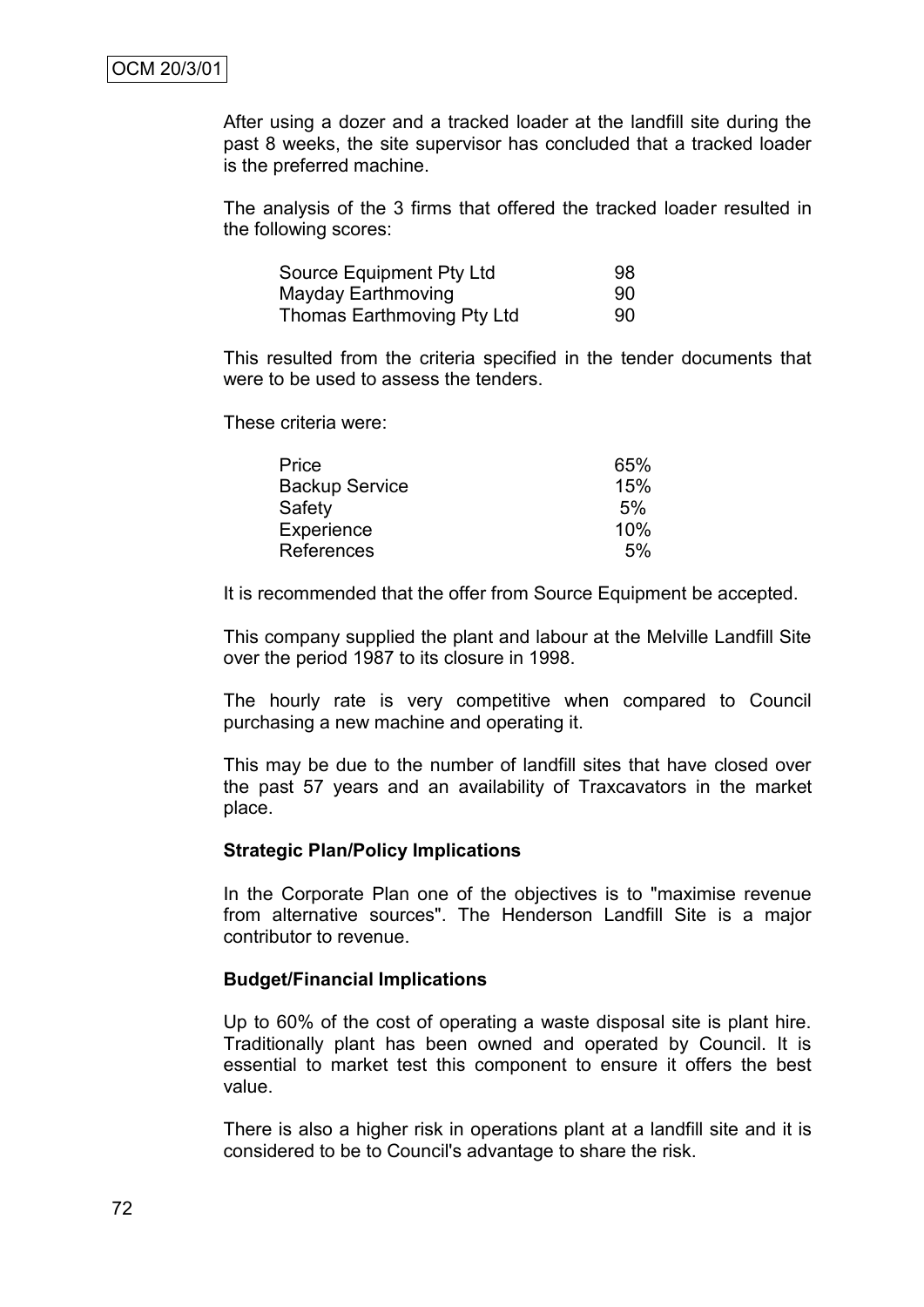The cost of hiring the machine will be less than Council purchasing and operating a similar machine.

There is an amount of \$370,000 for the purchase of the machine. It is intended to retain these funds in the Plant Replacement Reserve Fund to allow for earlier trade-ins of the rubbish trucks.

The cost of hiring a machine for a year is approximately \$350,000.

## **Implications of Section 3.18(3) Local Government Act, 1995**

This recommendation is to hire plant from a private company for use at the Henderson Landfill Site.

## **16.2 (OCM1\_3\_2001) - GERALD STREET/DOOLETTE STREET TRAFFIC MANAGEMENT OCCASIONAL COMMITTEE - REPORT (450037; 450036) (JR) (ATTACH)**

#### **RECOMMENDATION**

That Council re-open the left turn movement from Phoenix Road into Gerald Street on the following basis:

- (1) Treatments at a total indicative cost of \$58,000 be provided in Gerald Street as follows -
	- 1. A fixed treatment at the Gerald St/ Phoenix Rd intersection to improve the safety of the left turn movement from Phoenix Road.
	- 2. A fixed treatment at the Gerald St/ Glendower Way intersection to allow for all left turn movements only.
	- 3. A fixed chicane treatment at the Gerald St/ Freeth Rd intersection.
	- 4. A plateau treatment between Phoenix Road and Glendower Way and located in consultation with local residents; and
	- 5. A plateau treatment, if required, between Glendower Way and Freeth Rd and located in consultation with local residents.
- (2) the provision of traffic management treatments in Gerald Street between MacMorris Way and Spearwood Avenue be noted for possible inclusion in the 2001/02 Budget following an assessment of the impact of the re-opening of the left turn from Phoenix Road.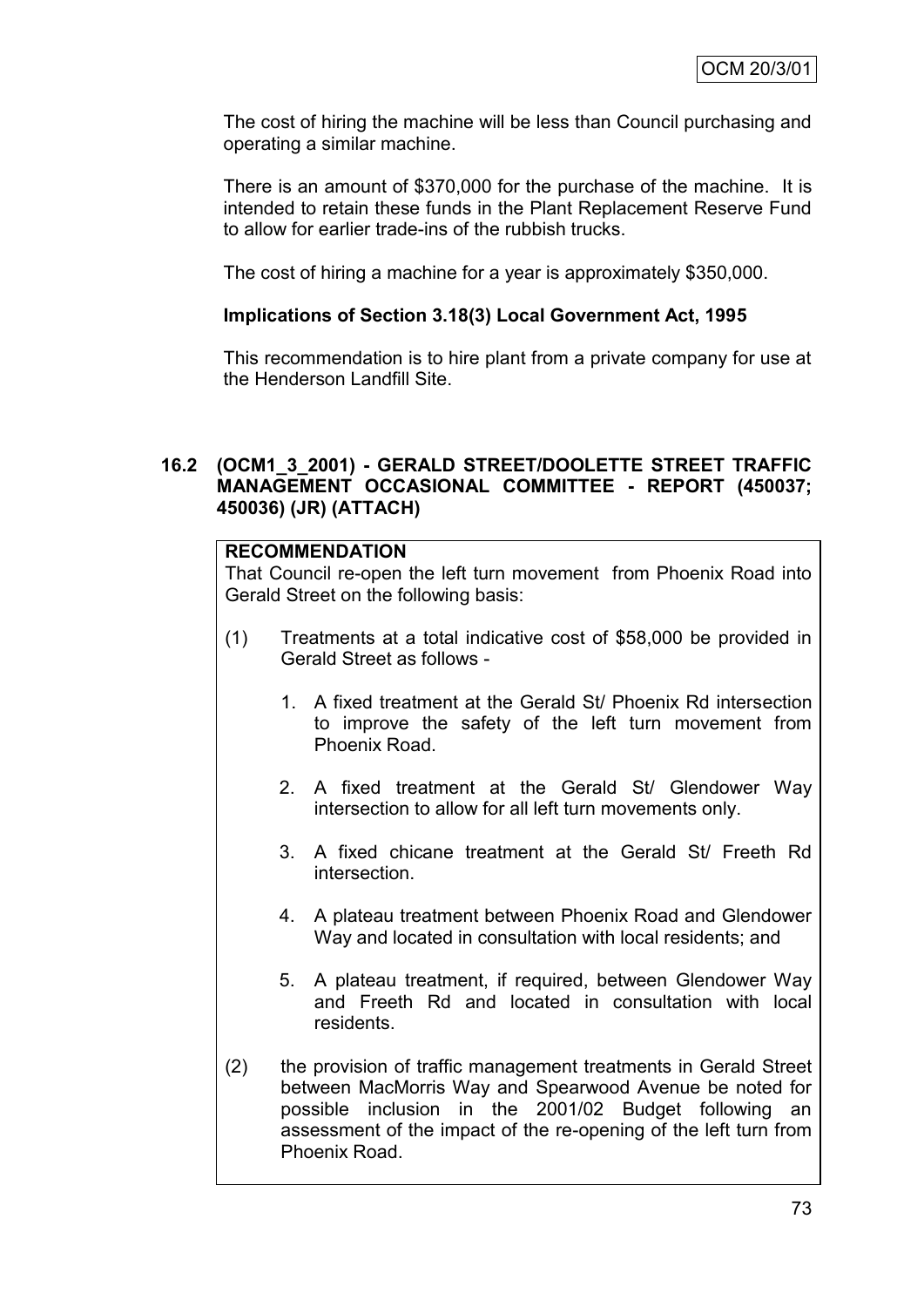(3) the remaining funds of \$112,000 on the current Budget earmarked for Gerald Street traffic management treatment (Account No. 695352) be re-allocated at the next Budget Review.

# **COUNCIL DECISION**

#### **Background**

At the Ordinary Meeting of Council held on Tuesday 19 December 2000 it was resolved that:

- *" (1) an occasional committee be formed in accordance with Council Policy C2.3. The purpose of the committee is to assess the various options available to this Council with regards to traffic movements and traffic calming in the Gerald Road/Doolette Street area;*
- *(2) the \$170,000 budgeted funds not be reallocated at this moment in time;*
- *(3) the committee is to consist of two (2) Elected Members, two local residents (one from Gerald Road and one from Doolette Street) and a staff member allocated by the CEO (preferably the Manager, Engineering);*
- *(4) the committee is to be provided secretarial support and is to report back to Council no later than 31st March 2000;*
- *(5) community representatives on the committee are to be selected by the Elected Members (Council) from expressions of interest; and*
- *(6) Elected Members on the committee to be Clr Edwards and Clr Humphreys."*

Accordingly and subsequently, Alan Powell from Gerald Street and Thomas Pitt from Doolette Street were appointed to the Occasional Committee as the community representatives.

#### **Submission**

The Occasional Committee has met on two occasions and the Minutes of these Meetings are attached to the Agenda as follows: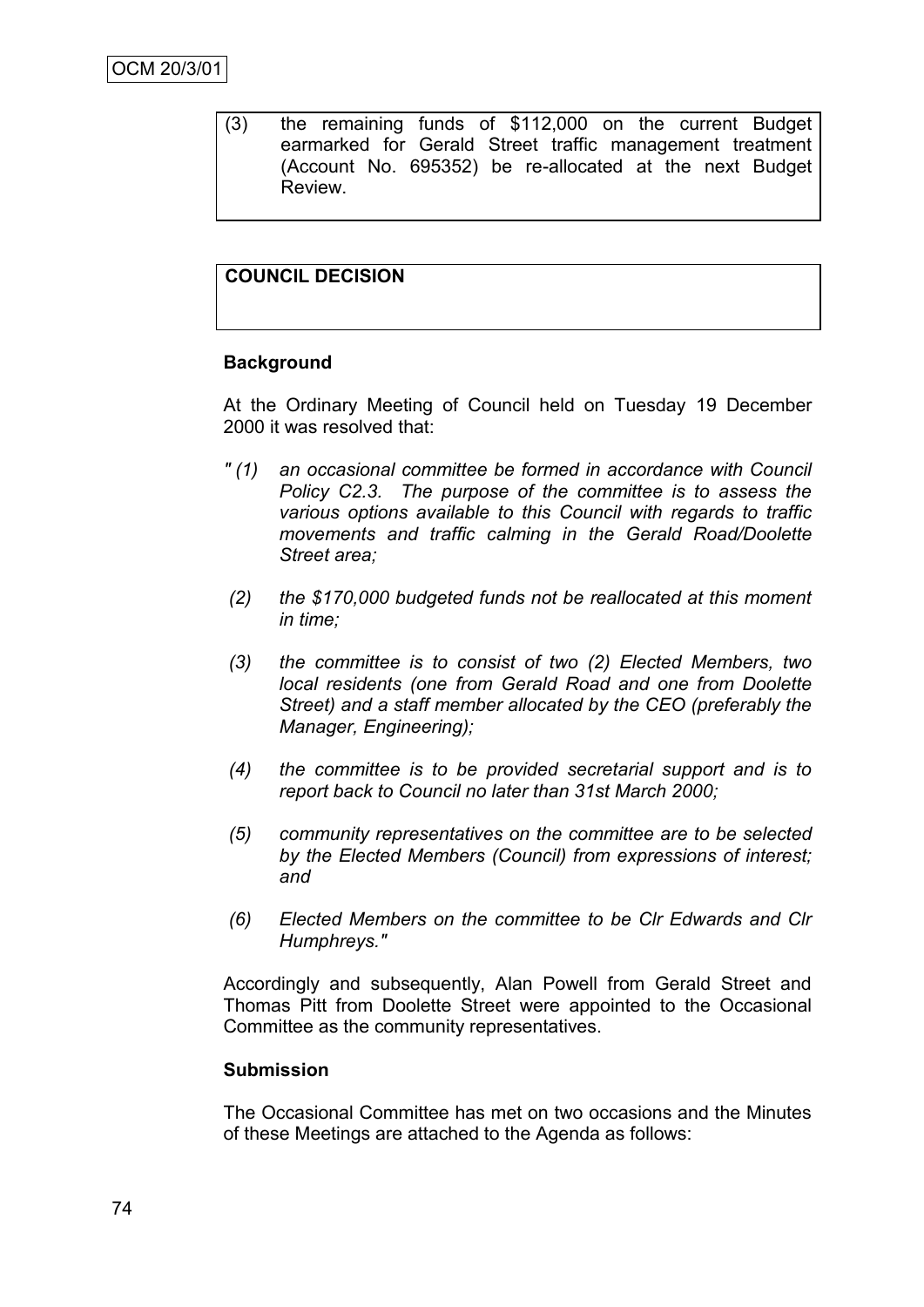- Confirmed Minutes subject to a correction from the Meeting held on Tuesday 27 February 2001, which includes the development of a Concept Plan for the next meeting.
- Unconfirmed Minutes from the Meeting held on Tuesday 6 March 2001, which includes recommendations for the re-opening of Gerald Street.

The following is the Committee recommendation for Council"s consideration:

*The Gerald Street/Doolette Street Traffic Management Occasional Committee recommends to Council that the left turn movement from Phoenix Road into Gerald Street be re-opened on the following basis:*

- *1. Treatments at a total indicative cost of \$58,000 be provided in Gerald Street as follows -*
	- *• A fixed treatment at the Gerald St/ Phoenix Rd intersection to improve the safety of the left turn movement from Phoenix Road.*
	- *• A fixed treatment at the Gerald St/ Glendower Way intersection to allow for all left turn movements only.*
	- *• A fixed chicane treatment at the Gerald St/ Freeth Rd intersection.*
	- *• A plateau treatment between Phoenix Road and Glendower Way and located in consultation with local residents; and*
	- *• A plateau treatment, if required, between Glendower Way and Freeth Rd and located in consultation with local residents.*
- *2. The provision of traffic management treatments in Gerald Street between MacMorris Way and Spearwood Avenue be noted for possible inclusion in the 2001/02 Budget following an assessment of the impact of the re-opening of the left turn from Phoenix Road.*
- *3. The remaining funds of \$112,000 on the current Budget earmarked for Gerald Street traffic management treatment (Account No. 695352) be re-allocated at the next Budget Review.*

## **Report**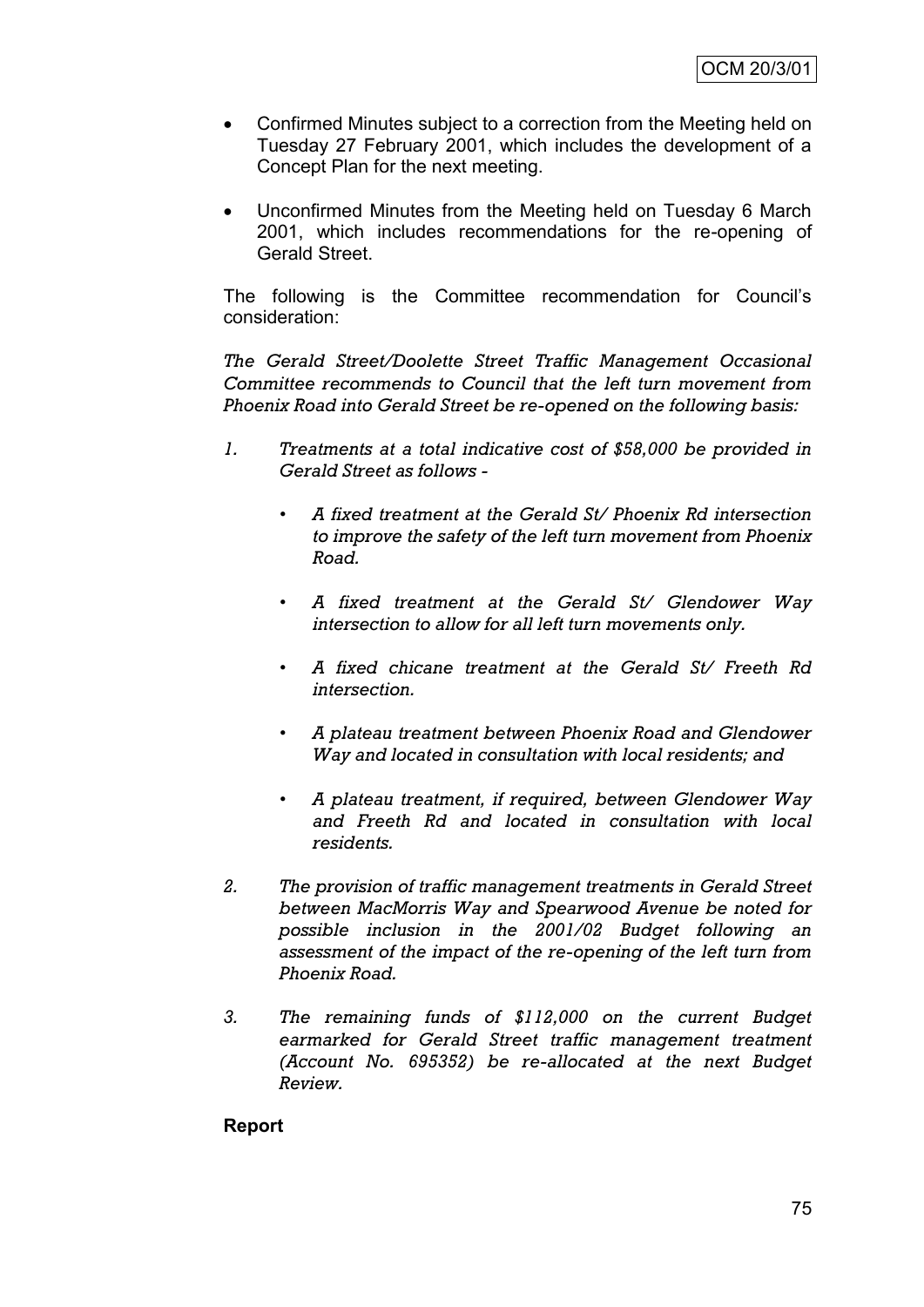The Minutes from the two Occasional Committee Meetings are selfexplanatory and the Committee's recommendation is submitted for consideration.

## **Strategic Plan/Policy Implications**

A Council Corporate Objective is "*To construct and maintain roads, which are the responsibility of the Council, in accordance with recognised standards, and are convenient and safe for use by vehicles, cyclists and pedestrians."*

## **Budget/Financial Implications**

Funds have been set aside in the current Budget to undertake traffic management treatments in Gerald Street in conjunction with the reopening of the left turn from Phoenix Road.

## **Implications of Section 3.18(3) Local Government Act, 1995**

Nil.

# **16.3 (OCM1\_3\_2001) - GLEN IRIS DRIVE - TRAFFIC MANAGEMENT TREATMENTS (451120) (SL) (ATTACH)**

**RECOMMENDATION** That Council:

- (1) proceed with the installation of 2 speed humps/plateaus in Glen Iris Drive near Bunker Gardens;
- (2) install fencing in Bunker Gardens to prevent children from racing out of the park and across Glen Iris Drive; and
- (3) advise the Glen Iris Residents Association of Council"s decision.

# **COUNCIL DECISION**

## **Background**

Bunker Gardens is a park, with a children"s playground situated adjacent to Glen Iris Drive, at the end of a straight road on one end and a "S" bend on the other.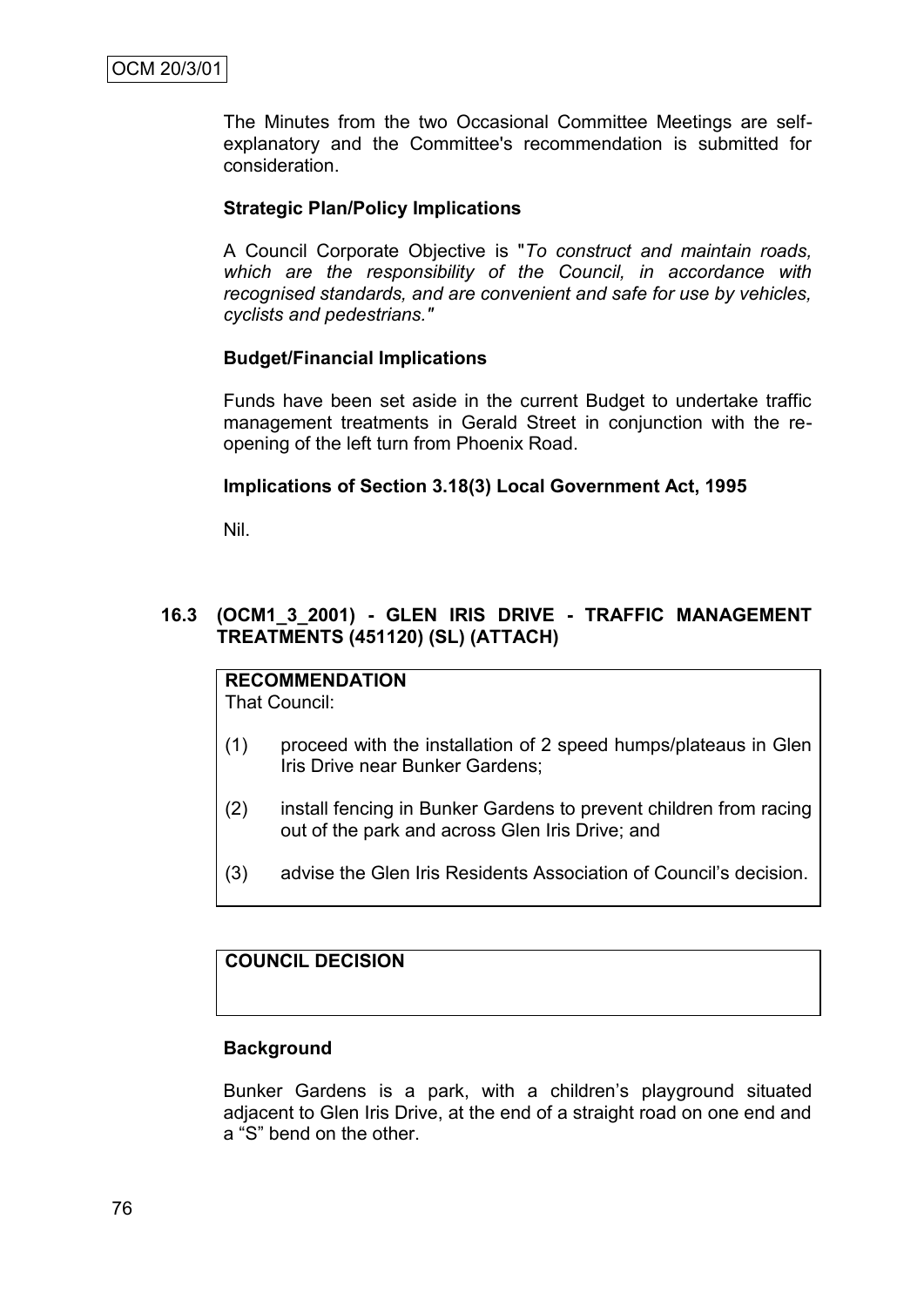During the assessment of the proposed subdivision, Council officers were concerned that the park was positioned to face a relatively long straight road. A recommendation was made to Western Australian Planning Commission for the installation of a traffic-calming device on Glen Iris Drive, as a condition of subdivision of adjacent land. However, the recommendation was not supported.

## **Submission**

A petition with 34 signatories was received on 29<sup>th</sup> December 2000 requesting the City to install two large speed humps on Glen Iris Drive near Bunker Gardens.

## **Report**

After the residential developments in the western section of the Glen Iris Estate, residents started to express concerns regarding the safety of their children using Bunker Gardens. They requested the City in late 1998 to install traffic calming measures on Glen Iris Drive.

Traffic investigations were subsequently undertaken. The findings are as follows.

- The prevailing speed of traffic in Glen Iris Drive was identified in 1998 to be 69km/h. However, the speed restriction in a built-up area is 60km/h, according to Road Traffic Code 2000; and
- Glen Iris Drive has a relatively safe history, according to the accident report of Main Roads for a period between 1/1/1996 to 31/12/2000.

In addition to staff traffic investigations, two information signs were erected on Glen Iris Drive in December 1998. Submissions were invited regarding the suitability of installing traffic calming devices in Glen Iris Drive. Thirty-seven residents in Glen Iris Drive and The Pines Grove responded in favour of traffic calming measures.

Accordingly, recommendations were made to Council for funding consideration in the 1999/2000 Budget. In August 1999, Council approved the inclusion of this capital work in the Budget.

Council"s Design Service proposed chicane treatments for Glen Iris Drive. Sixty (60) letters were delivered to forty-three (43) property owners in January 2000 inviting comments on the proposed traffic scheme. By the end of the public consultation on  $31<sup>st</sup>$  January 2000, only three responses were received: two in favour and one against. The objection came from the householder, whose property would be directly fronting the proposed chicane. However, after subsequent discussions between the householder and our Design staff in February 2000, the householder concurred with the proposed traffic measures. A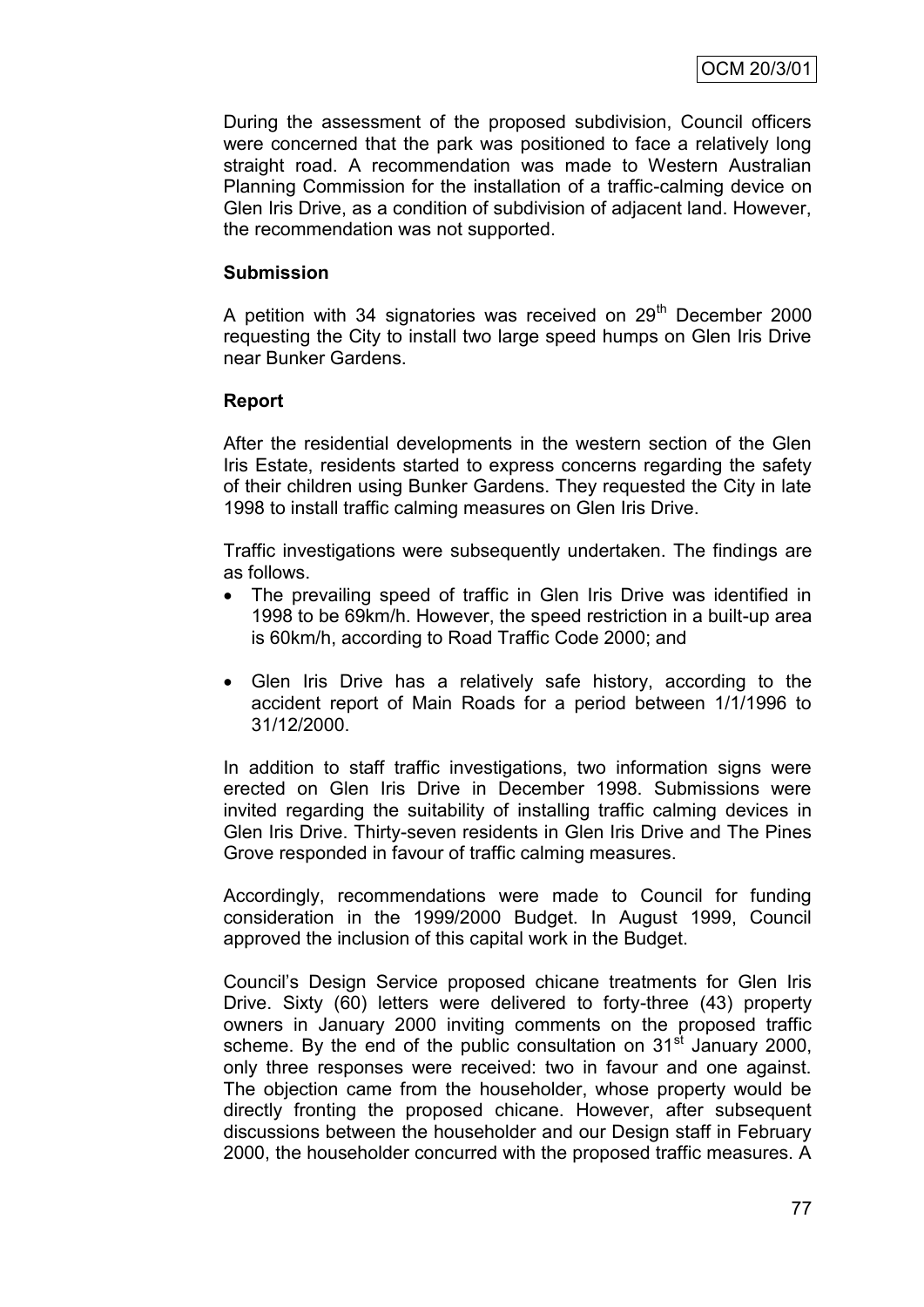construction drawing was subsequently issued to the Construction Service for implementation.

In May 2000, immediately after the chicane was set out for construction, two affected householders strongly objected to the implementation of the traffic scheme. They believed the chicane device would detract value from their properties and intrude on their privacy and front lawns. Consequently, the City suspended the works.

Although the affected householders and the other three residents would prefer a speed hump to a chicane (see attached), redesign works have not been rescheduled due to uncertainty if the majority of residents would support the speed hump treatments.

On 29<sup>th</sup> December 2000, the Member for Southern River - Monica Holmes, presented a petition to the City from 34 residents in Glen Iris Estate requesting the installation of two large speed humps on Glen Iris Drive near Bunker Gardens.

However, the petition was referred on  $8<sup>th</sup>$  January 2001 to the newly established Glen Iris Residents Association for deliberation. The Association advised the City on  $1<sup>st</sup>$  March 2001 that the chicane treatments were its favoured option, as bus and ambulance services would not favour speed humps.

The City has installed quite a number of speed humps on its road network. Hamilton Road and Troode Street are examples, which have higher traffic volumes than Glen Iris Drive. Bus and ambulance services may not favour speed humps but have been willing to compromise the inconvenience with the safety of the majority of road users.

## **Strategic Plan/Policy Implications**

A Council Corporate Objective is: *"To construct and maintain roads, which are the responsibility of the Council, in accordance with recognised standards, and are convenient and safe for use by vehicles, cyclists and pedestrians."*

#### **Budget/Financial Implications**

Funds are available in the current Budget for the works. Account No. 695532.

#### **Implications of Section 3.18(3) Local Government Act, 1995**

Nil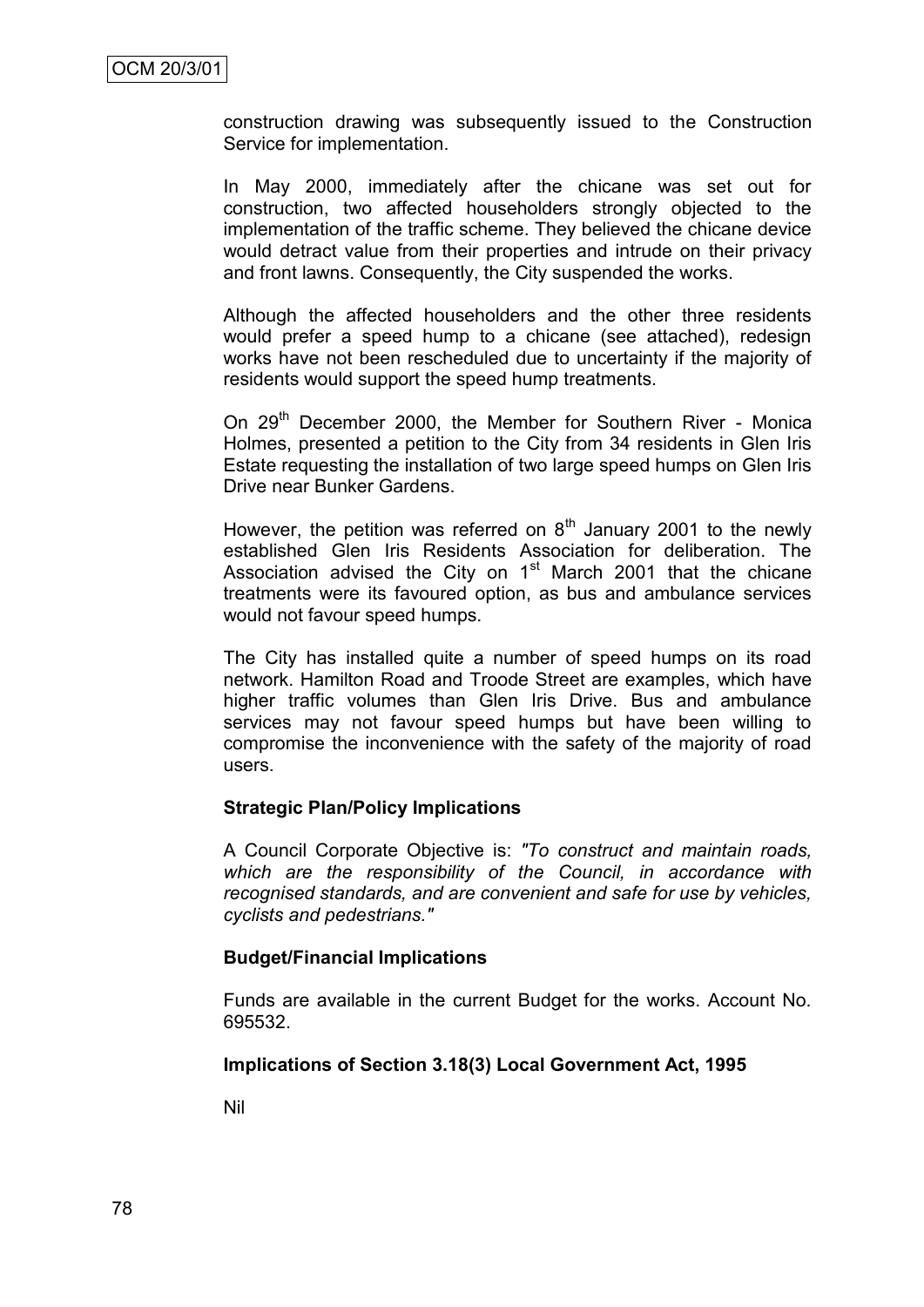#### **17. COMMUNITY SERVICES DIVISION ISSUES**

## **17.1 (OCM1\_3\_2001) - COMMUNITY NEEDS SURVEY (9621) (DMG) (ATTACH)**

# **RECOMMENDATION**

That Council:

- (1) receive the Report on the Community Needs Survey, 2000;
- (2) not re-prioritise its current expenditure programs at this time; and
- (3) seek further information on how to address community concerns held in relation to grafffiti and vandalism issues for consideration during the 2001/02 Budget process.

# **COUNCIL DECISION**

# **Background**

The City of Cockburn undertook its triennial Community Needs Survey in September 2000, with the results prepared and reported to Council in November 2000.

At that time Council accepted the Report and directed administration to consider the contents and key outcomes of the survey and to present a response for Council consideration.

Subsequent to the election of a new Council in December, 2000, a presentation to Council on the survey results was undertaken by the Consultants.

## **Submission**

It is submitted by administration that the areas of most concern in the community are being addressed as the result of previous Council allocation of resources. While the effect of Council initiatives may not be fully identified within the Community, it is considered that the flowon benefits of Council programmes introduced in the past 2 budgets should be given an opportunity to prove their value to the community, prior to any significant change of direction in Council strategies to address current concerns of the community.

## **Report**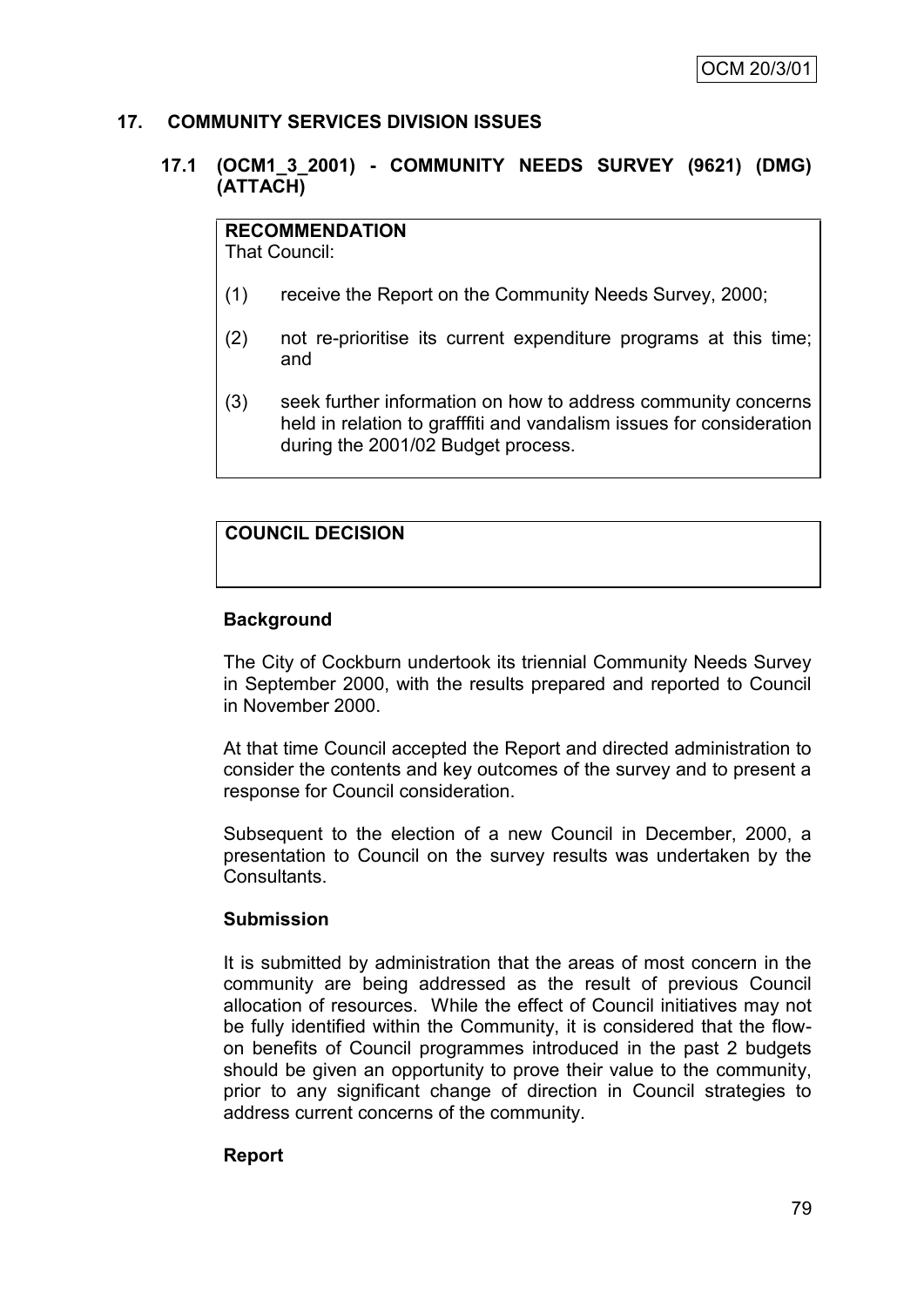The survey found that crime against individuals and property and syringes in local parks and recreation areas were the most important issues among respondents. Given the high levels of concern in these areas, it was not surprising that the research revealed that residents would like to see the City of Cockburn concentrate on providing the following:

- A security service in response to calls.
- An increase in the level of safety and security for people living and working in the area so that there are only a few areas or situations where people might feel unsafe.
- The introduction of a 24 hour response to vandalism and graffiti.
- The introduction of proactive inspections of parks on a weekly or even daily basis to ensure that safety concerns are adequately dealt with.
- Improvements in the standards of footpaths to: "good, with problems tackled promptly".
- Improvements to the appearance of local parks to "well maintained, reticulated with some landscaping".

Respondents are fully aware that increasing the levels of service in the above areas could potentially cost the City of Cockburn a significant amount of money. In fact, some respondents had already expressed concerns about the current costs of rates (8.6%) and others (8.2%) criticised the previous Council (many references to corruption and the Inquiry). The trade-off analysis was designed so that each level of service had a cost allocated. Respondents were then able to trade one service off in favour of another, higher priority service.

In view of the levels of service requested above, respondents were willing to sacrifice other services they were already receiving from the Council in order to pay for their requests. The following services were therefore of far less priority and these reductions in service levels were recommended:

- A reduction in bulk and green waste rubbish collections from one free annual collection plus three free green waste collections per year to one free annual bulk collection plus one free green waste collection.
- A reduction in the number of rubbish tip passes from six to two.
- A reduction in the level of recreational programmes including specific projects aimed to enhance healthy living and purpose built facilities (e.g. BMX and skateboarding) to only offering a wide range of traditional recreation programmes, including targeted programmes for the aged, youth and specific events.
- No further installation of traffic calming devices.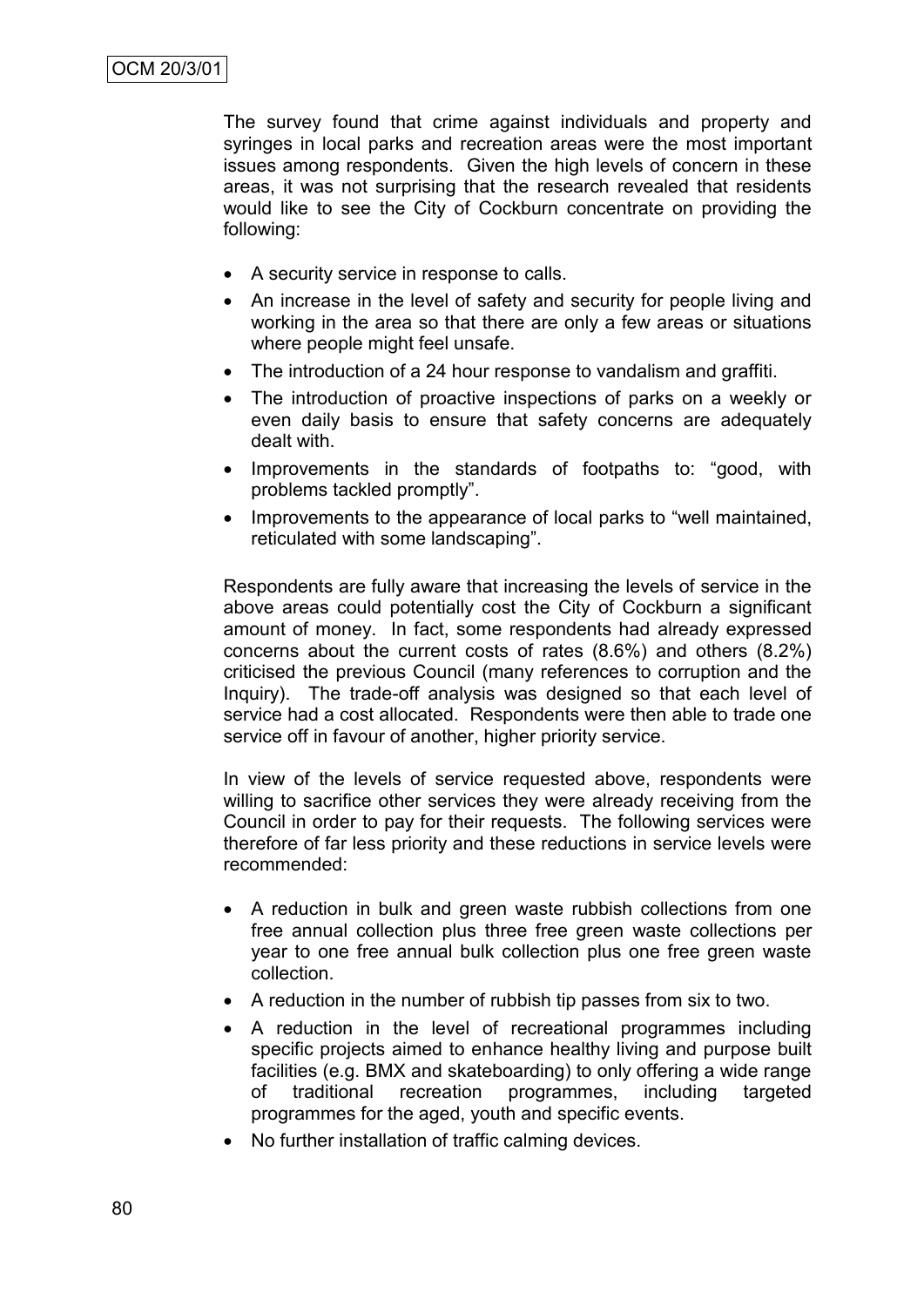The research indicated that if the Council offered the identified service levels and funded them by sacrificing the above, the majority of respondents (68% businesses and 64% of residents) would prefer the new combination of service levels the Council was able to offer. It should be noted that at present, 39.6% of respondents indicated they felt the current level of service provided by the Council was "good" or "excellent".

The research indicated that if the Council were not prepared to make sacrifices in levels of service above, the community priority was to have these improvements, but few were prepared to pay for them. The cost was estimated to be \$25 per household. The majority of residents however, would be unwilling to accept a \$25 increase in rates. In fact, only 5% would be willing to pay \$15 or more.

Additionally, the survey concluded that there are some gaps between the service the Council feels it is currently providing and services which ratepayers and residents feel they are currently receiving. This indicates either a lack of communication to residents and ratepayers of Council"s intentions or failure to deliver to residents" and ratepayers" expectations. Specifically those gaps exist in the following areas:

- Cycleways ratepayers feel these are only provided on demand and there is no planned system.
- Appearance of verges on main roads mown twice a year, but not reticulated or landscaped.
- Facilities at Coogee Beach unaware of beach cleaning.
- Information and consultation about Council plans and activities information only provided on request.
- Cultural activities little recognition of the annual fair and grants programme.
- Recreational programmes unaware of specific projects to enhance healthy living, the building of the skateboard park and BMX track.
- Community facilities unaware of the neighbourhood facilities.
- Environmental management unaware of the year round programme of midge and mosquito reduction.

In addressing the survey findings, Council officers were requested to examine the key issues raised and comment on their appropriateness and how best they could be addressed. As a result of this process, the following analysis of the priority issues was reached.

## Security Service in Response to Calls

This is a matter that is of current interest to Council, with the impending Security Patrol trial to the "Panorama Gardens" area in Beeliar. This is a self-funding project and has no impact on the Municipal Rate.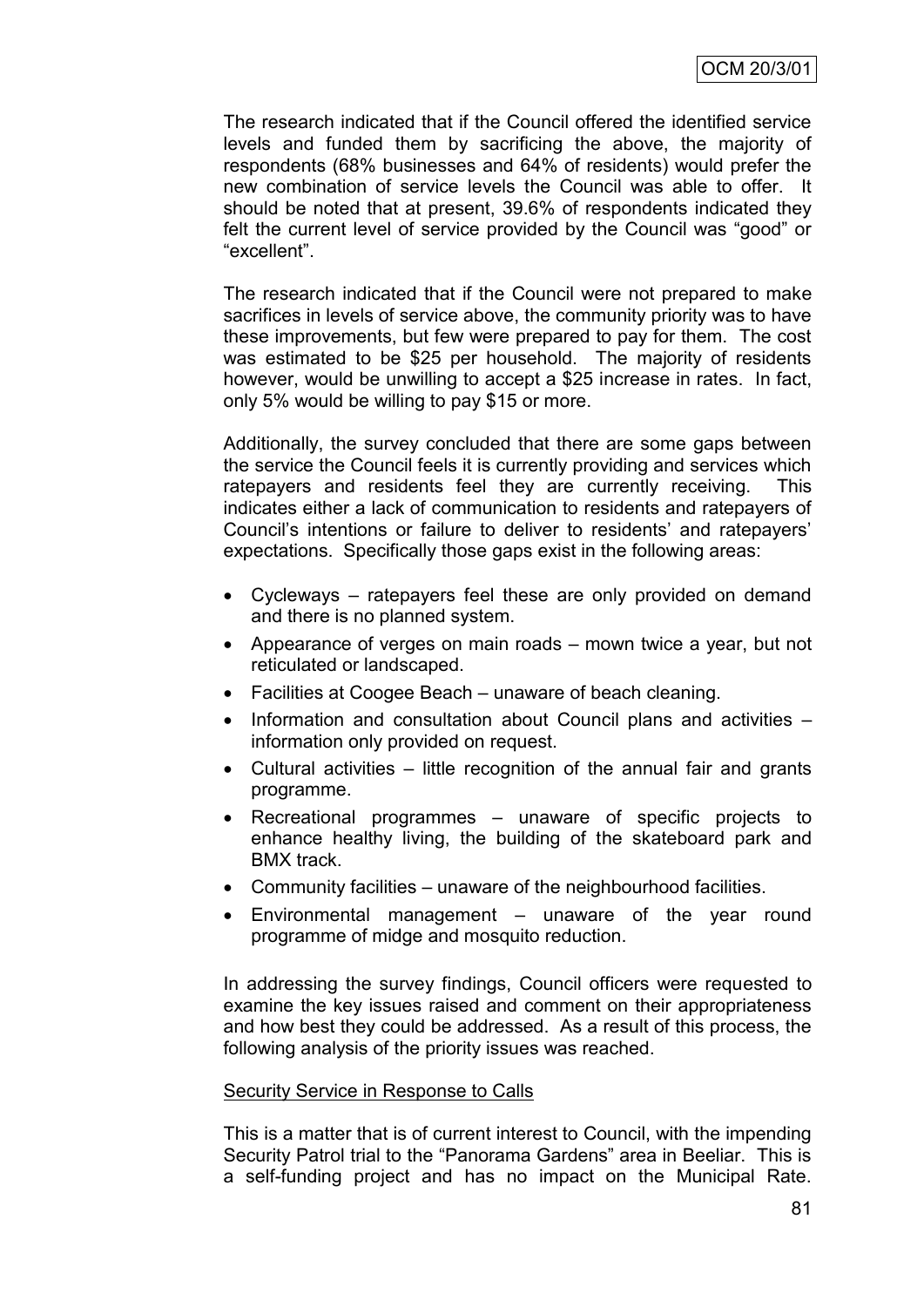Similarly, Council could consider an alternative security patrol based programme to the entire District on a similarly self-funded levy base to all ratepayers.

A response based security service, which would provide a "hotline" to which residents report incidents of concern and result in an investigation of the report by contracted security staff, would be a downgrade of a mobile proactive security service. However, the costs of such a service are considerably less: estimated to be \$130,000 per annum for an after hours only service, ranging up to about \$500,000 for a complete 24 hour per day service.

While the issue of safety and security in the community is one of concern to Council, it is difficult to adopt a position that would be of any known benefit to the community at this stage.

Therefore, it is reasonable for Council to gauge the results of the Beeliar trial before making a final assessment on how best to progress this matter in the future.

#### An Increase in the Level of Safety and Security

The survey results indicate that the community would be prepared to "trade off" other areas of Council expenditure to increase the resources allocated to increase safety and security measures within the City.

This issue, which encompasses a broad range of general law and order concerns, was also a very high priority finding in the original Community Needs Survey in 1997.

As a result of those findings, Council has increased its commitment to the point that it now has expenditure of over \$280,000 allocated in its 200/01 budget to address areas of concern. A variety of programmes and services have been introduced to the community and a dedicated Safer City Business Unit established to coordinate Council's effort in this regard, as highlighted in the attachment to the Agenda.

While law and order issues continue to register as the primary concern in the community, Council"s commitment is assisting with the development of programmes and strategies to address these issues on a planned, priority basis.

Therefore, it is not considered appropriate at this time to add further resource to this area without sufficient supporting documentation to justify any additional funds provided.

The role of Council"s Safer City Co-Ordinator is to monitor and manage this function on Council"s behalf and ongoing consideration to law and order issues will be presented to Council on an as required basis in the future.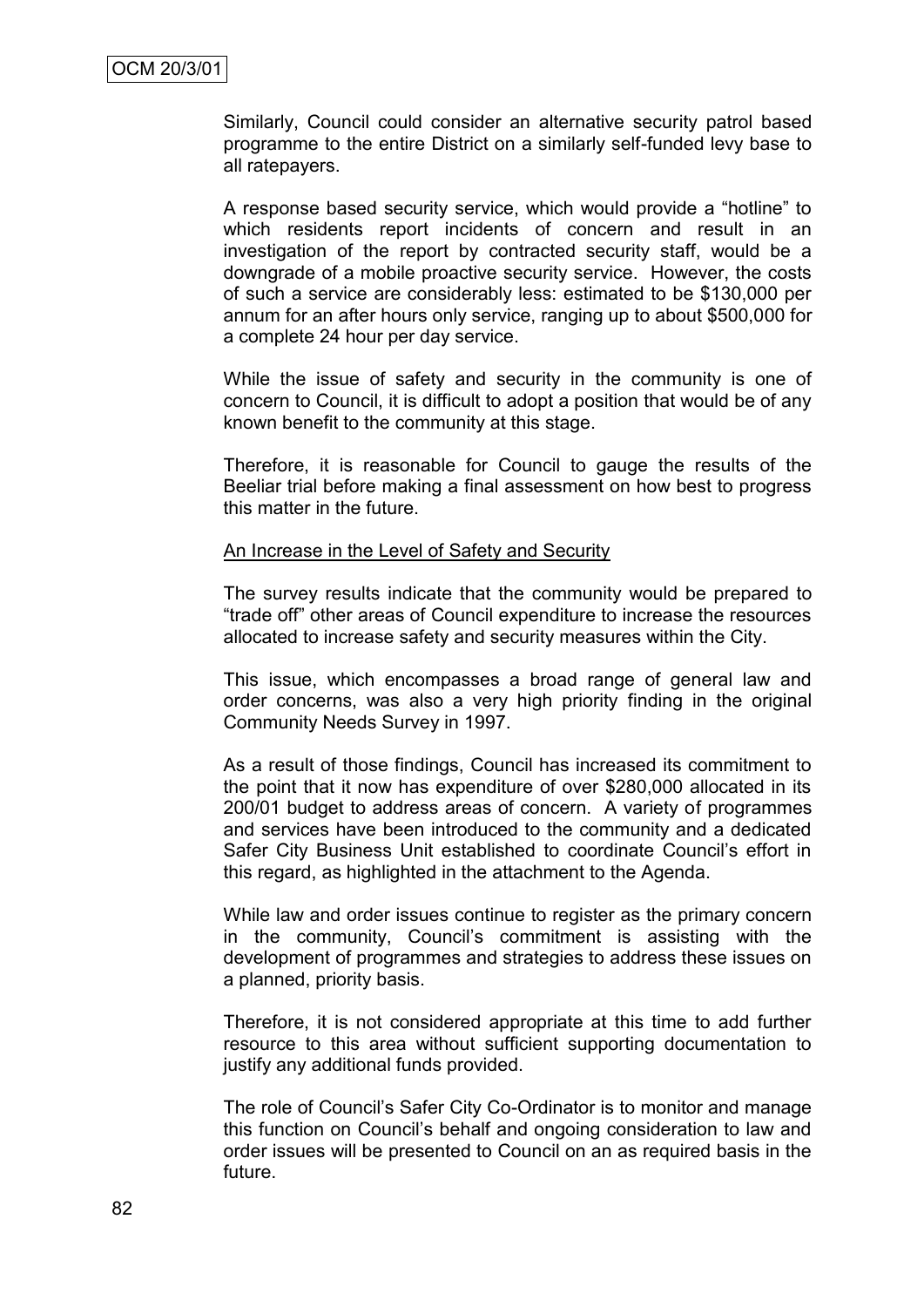### An Introduction of 24 Hour Response to Vandalism and Graffiti

This is a matter that is of increasing concern, both within the community and Council"s Facilities Maintenance Service Unit, which is responsible for repairing damage associated with vandalism and graffiti to Council property.

Currently, Council only responds to damage that affects its own property. Resources do not allow funds to be expended on repairs to the property of other owners (i.e. private property or government managed facilities).

There are various examples of property damage which are perceived to be the responsibility of Council, but is, in fact, the property of others. In these cases, Council staff have acted as a reporting agency to inform the owner of the problem, however, the response to dealing with them remains out of Council"s control to a large degree.

Graffiti is typical of these circumstances where it is applied to a government facility such as a bus stop, power pole or telephone booth. These are not Council facilities, however, are readily accessible for the public to view and there is a community expectation that Council will be involved in their upkeep.

Accordingly, Council staff are reviewing their current policies and procedures in these areas in an endeavour to identify a workable arrangement which can have the effect of responsibly managing these issues.

In all likelihood, this review will result in the need for additional resource to be allocated to the Facilities Maintenance Unit.

At present, Council deals with such maintenance issues within current staff levels, however, it is likely that an additional service would need to be established involving a vehicle, equipment and labour components, totaling an estimated \$75,000 per annum.

It is anticipated that a report will be prepared for Council to consider extra recurrent funding to address this problem during the 2001/02 Budget process.

#### Introduction of Weekly or Daily Inspection of Parks/Playgrounds

This issue has predominantly been raised as the result of isolated instances of hazards (broken glass, used syringes) being discovered in sandpits, playground areas, drainage outlets and toilet blocks located at Council owned parks and reserves throughout the District.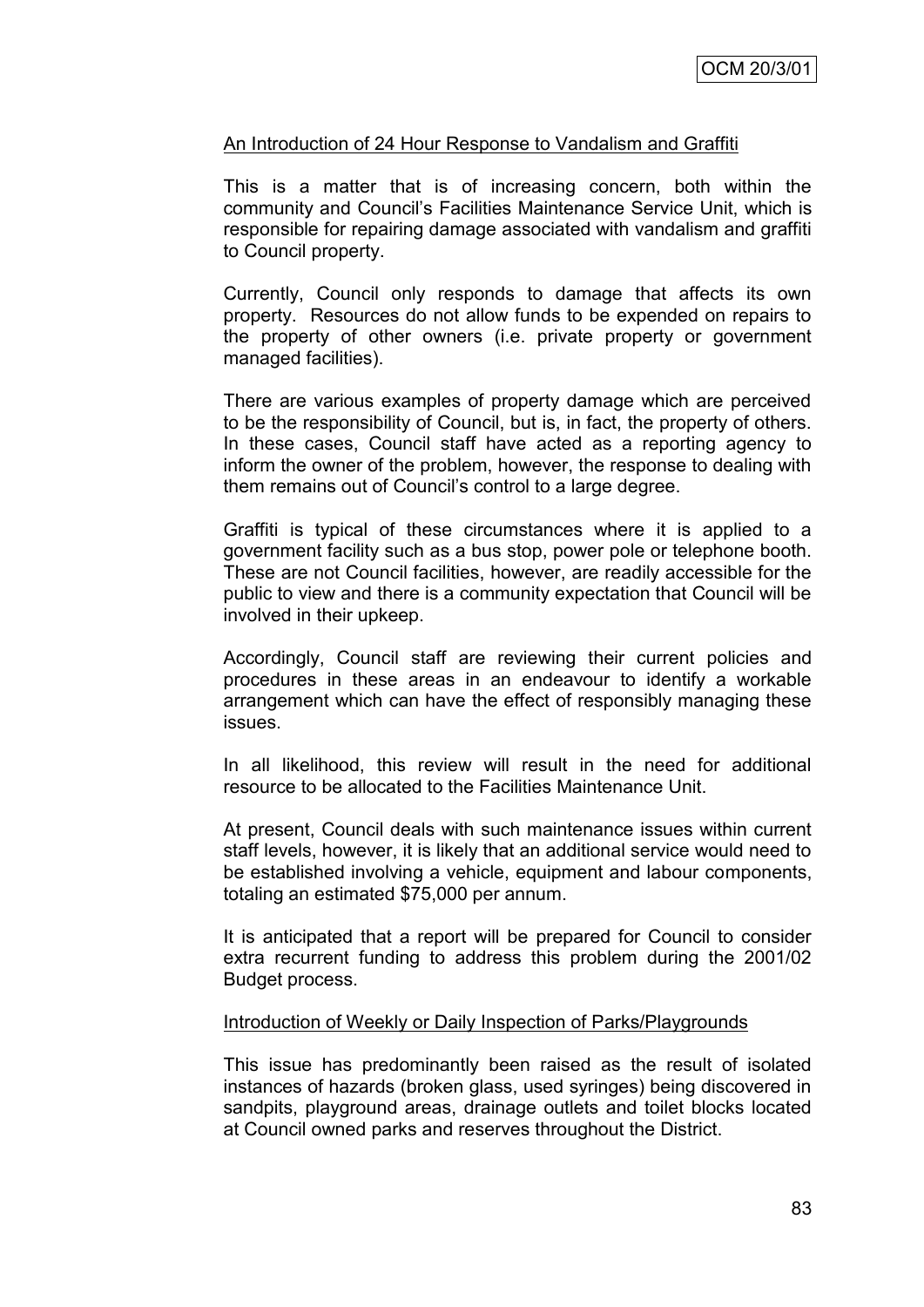While public safety is an area of great concern to Council, it is difficult to justify a proactive approach to the extent of introducing daily park inspections, which would prove to be a very costly exercise requiring an additional estimated \$700,000 per annum.

The introduction of a weekly inspection of all reserves would double the inspection programme currently in place and cost an estimated additional \$70,000 per annum to implement.

Council has already introduced an appearance improvement programme for public open space areas throughout the District, which will increase the Parks Maintenance Budget by about \$700,000 by the 2003/04 financial year.

To complement this initiative with a service which is entirely devoted to speculative clearing of sandpits and playground areas is of doubtful value.

Council"s current programme of inspecting and ensuring the safety of such areas to users on a fortnightly basis has operated to a satisfactory standard in the past and there have only been minor clean ups of hazardous materials required. There have been infrequent reports of hazards apparently being purposely located to deliberately injure users of parks, which have received urgent response and action by Council staff. Although more frequent inspections would reduce the likelihood of these isolated incidents, there can be no guarantee that this will be the case, and therefore the cost effectiveness of such an initiative is questionable. It is proposed that where there are requests or other evidence that certain parks are of greater than normal risk because of such activity occurring, then Council install warning signage informing the public of the potential danger.

While Council may be criticised in some quarters for taking such an approach, the reality is that any such deliberate efforts to sabotage public use areas is unlikely to be successfully combated by merely increasing an inspection regime. Such incidents are rare and the result of extremely irresponsible actions of a few people only. It is likely that community vigilance would be just as effective as a massive increase in a Council funded, labour intensive programme, in addressing this issue.

#### Improve the Standard of Maintenance to Footpaths

In analysing the survey findings relevant to this issue, it is considered that there may be some residents in areas of the City which have not yet benefitted from the footpath upgrade programme which was implemented some years ago on a priority funding basis.

That programme, which combined the replacement of slabbed footpaths with in-situ concrete and saw the construction of a new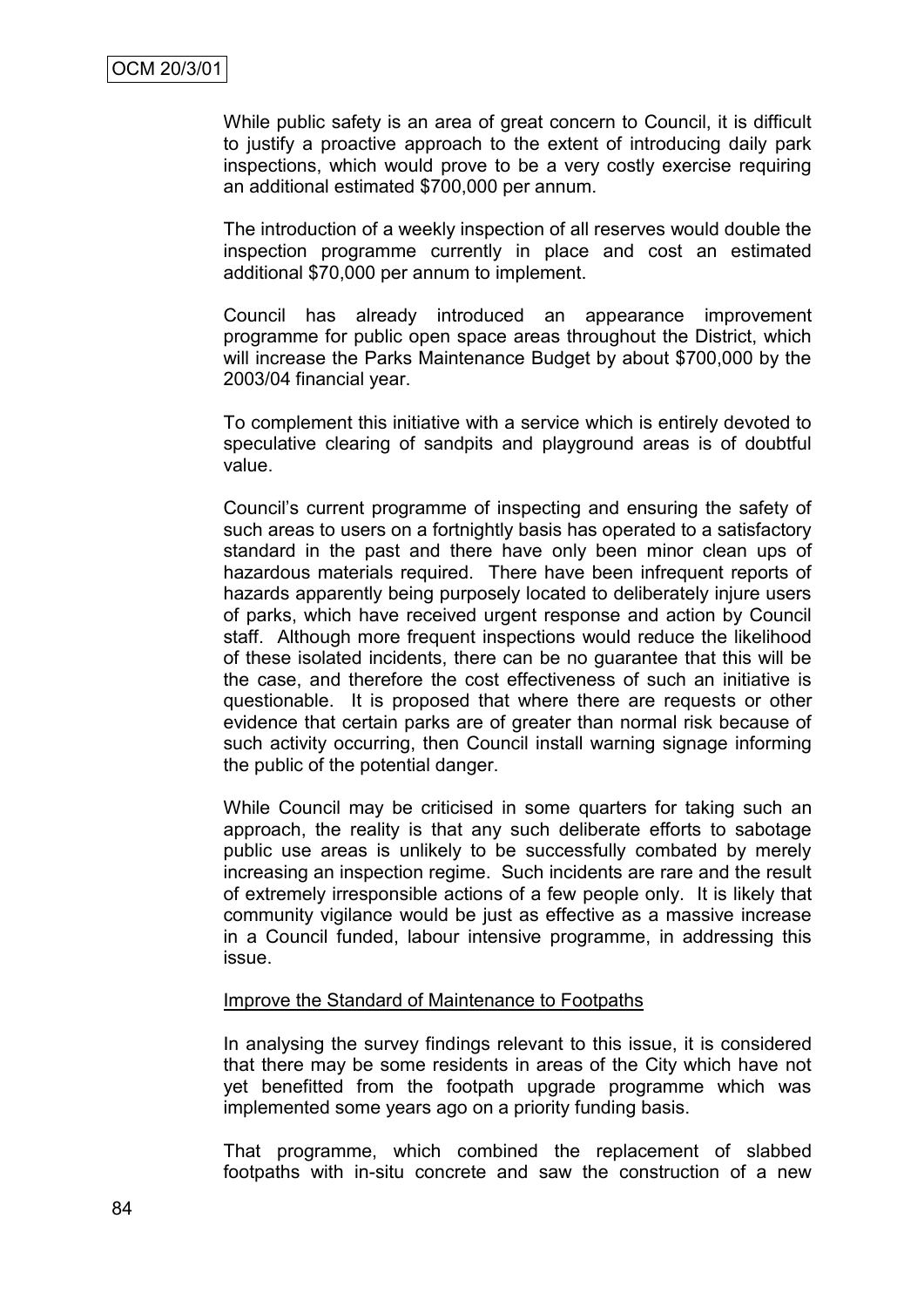cycleway network commence, now constitutes a total of nearly \$900,000 spent annually on the footpath construction and maintenance programme.

To increase the capacity of routine maintenance to provide a more constant repair programme would increase this amount to around \$1 million. It is considered that this additional maintenance need will diminish in future as slab footpaths are superseded and maintenance requirements for in-situ footpaths are vastly reduced. The current program of replacement of footpaths will be completed by June 2005. Therefore, it is not considered necessary to increase Council"s footpath maintenance commitment at this stage, until the slab replacement programme has had time to have an effect throughout the District. If, as expected, there is widespread community acceptance of the upgraded footpath and cycleway network, it is anticipated that Council"s strategy in this regard will be seen as successful and that Council"s rating in future surveys will increase.

#### Improvements in the Appearance of Local Parks

As previously mentioned, Council has provided additional resources in its Principal Activities Plan to upgrade the aesthetic appearance of its local parks. This additional commitment was made as a result of the 1997 survey, which raised the issue as one of the priority areas for Council to address.

This has resulted in a planned increase in expenditure to upgrade parks of over \$1 million over a four year period, ending 2003/04. Hopefully, this extra expenditure will translate to noticeable improvements in the appearance of the parks and increase the community acceptance.

The previous analysis demonstrates that it is possible to address or respond to the service priorities, without any major alteration to Council"s expenditure commitments in other areas. The exception is likely to be the manner in which Council responds to community expectations relative to graffiti and vandalism issues. However, it is expected that this can be addressed through the normal budgeting process.

This now raises those services provided by Council, which the survey indicated respondents would be willing to "trade off" to fund those priority functions previously identified. Again, it is necessary to analyse these issues in the context of their impact on the overall delivery of Council services.

#### No More Traffic Management Devices

Currently, Council allows \$443,000 (2000/01 Budget) to address traffic management concerns.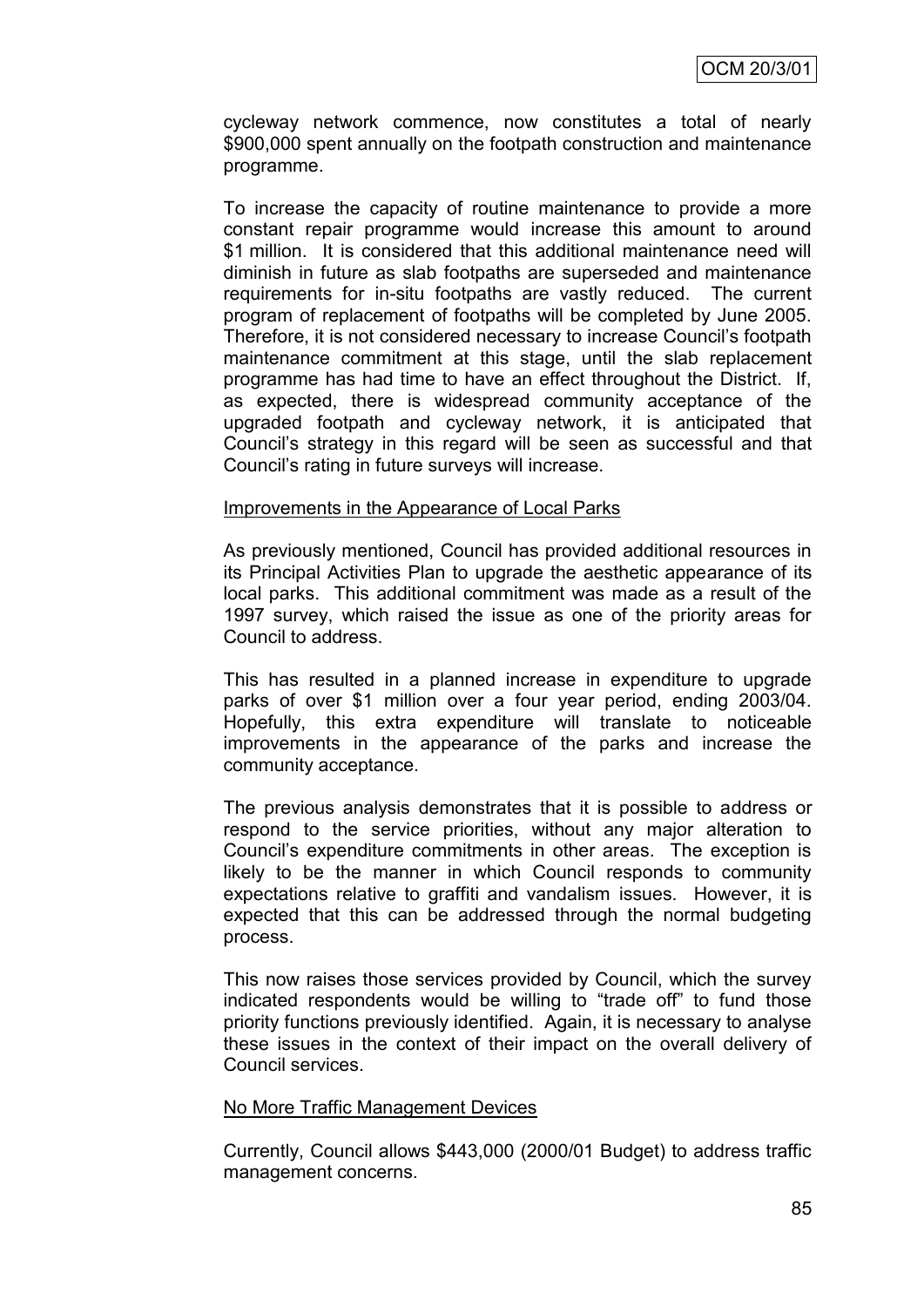In addressing such matters, the process begins with the receipt of requests for traffic control measures to be introduced in local areas where concerns are raised.

Council staff then assess the area in question and commence an ongoing programme of designing and, if appropriate, installation of a suitable device.

This process continues until available funds for each year are exhausted.

If Council were to eliminate or dramatically reduce its expenditure to this function, it could have an impact on staff requirements as well. This would most likely be in the form of having to terminate design engineering staff who are specifically employed to deal with traffic control measures.

It is most unlikely that there will never be a need for this service and it is considered that, on recent experience, it will always be of some concern in some areas of the City, and therefore Council"s commitment should be retained.

#### Reduction in Recreational Programmes

It is considered that Council has produced excellent results for the community with its commitment to various recreational programmes and activities in recent years.

While it is clearly possible to reduce expenditure in this area, it can only be done by having a direct impact on the amount of programmes and activities made available to the public.

Again, this could impact on the need for staff, resources currently employed to participate in the organisation and implementation of these functions.

More localised feedback indicates that those involved in Council funded recreation programmes are positive in their attitudes and acceptance of them as being beneficial in the community.

Only programmes which are proven to be well attended and embraced by the community are continued and any speculative programmes or activities which fail to attract reasonable community interest are not persisted with.

#### Reduction in Bulk/Green Waste Collections and Tip Passes

The survey findings indicated that respondents would be prepared to accept less than the current level of service provided in these areas,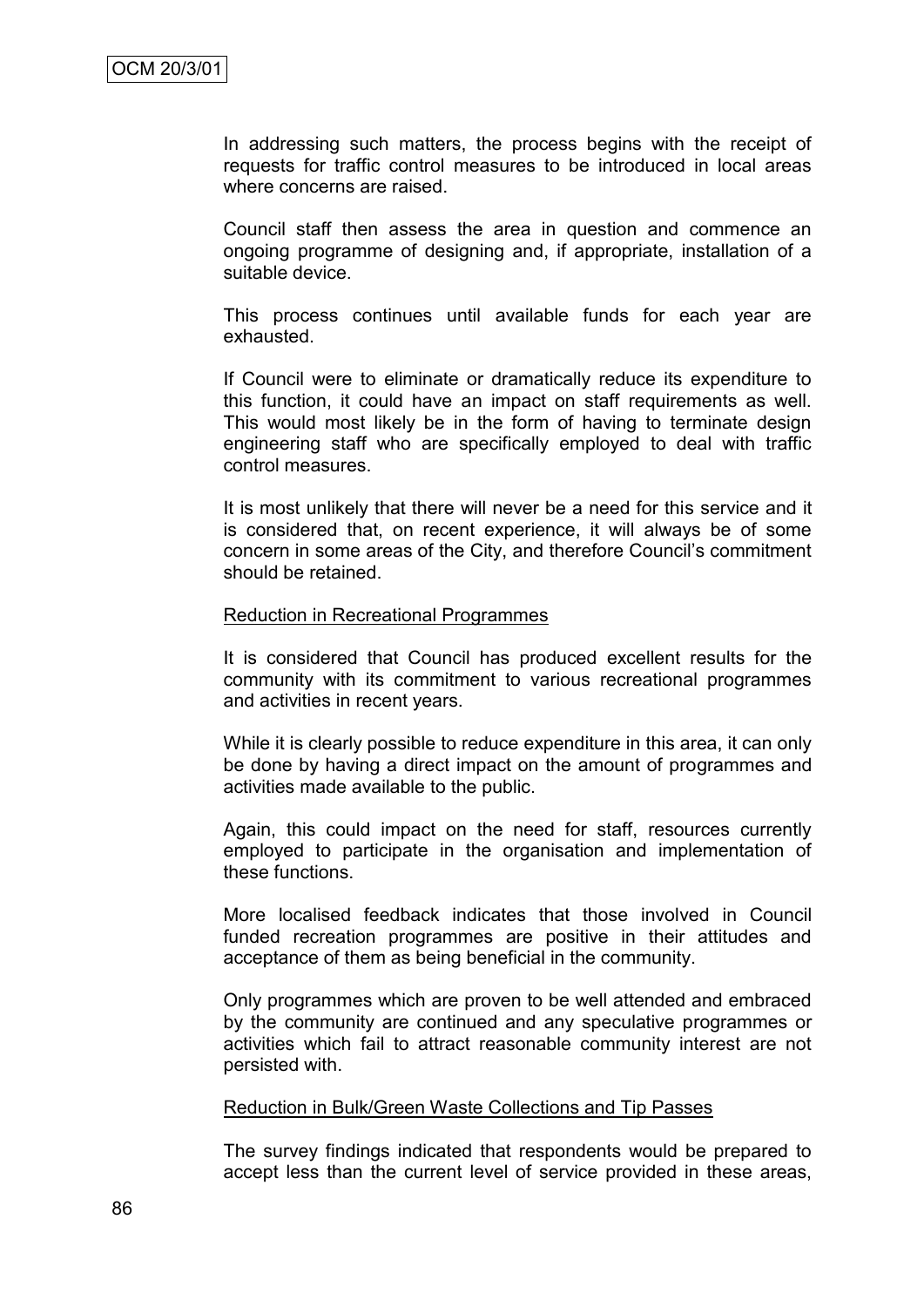resulting in a cost saving of around \$500,000 per annum, if implemented.

However, as Council is a member of the Regional (Waste Management) Council, it is considered that any decision which would have such an effect, be given an opportunity to be considered in line with the waste management strategies to be introduced over time by the Regional Council.

#### Summary and Conclusions

The survey identified a number of matters which will be of great benefit to Council in the future. In identifying prominent issues of concern in the community, the survey findings provide an ideal opportunity for Council to reassess its strategic objectives and funding priorities on behalf of the community on a regular basis.

The quality and integrity of the survey is of a high standard and is considered to accurately reflect community opinion.

However, under scrutiny, it is suggested that Council"s current strategic obligations are being enhanced, although in some areas, results are slow to flow into the community and in some instances, the effects are yet to be experienced.

With this in mind, it is suggested that Council should continue with its planned activities and objectives and closely monitor the effects of its strategies prior to the next survey being undertaken in 2003.

It is concluded that there is no need for Council to reprioritise its expenditure programmes at this time, however, a report on how Council could address the community concerns held in relation to graffiti and vandalism issues will be provided to Council during the Budget process.

## **Strategic Plan/Policy Implications**

Key Result Area "Facilitating the Needs of Your Community" refers.

Policy C2.1 "Strategic Consultation with Community Stakeholders" refers.

## **Budget/Financial Implications**

As per Principal Activities Plan.

Possible increase in Public Facilities Maintenance expenditure of approximately \$75,000 per annum, to address community concerns relative to graffiti/vandalism.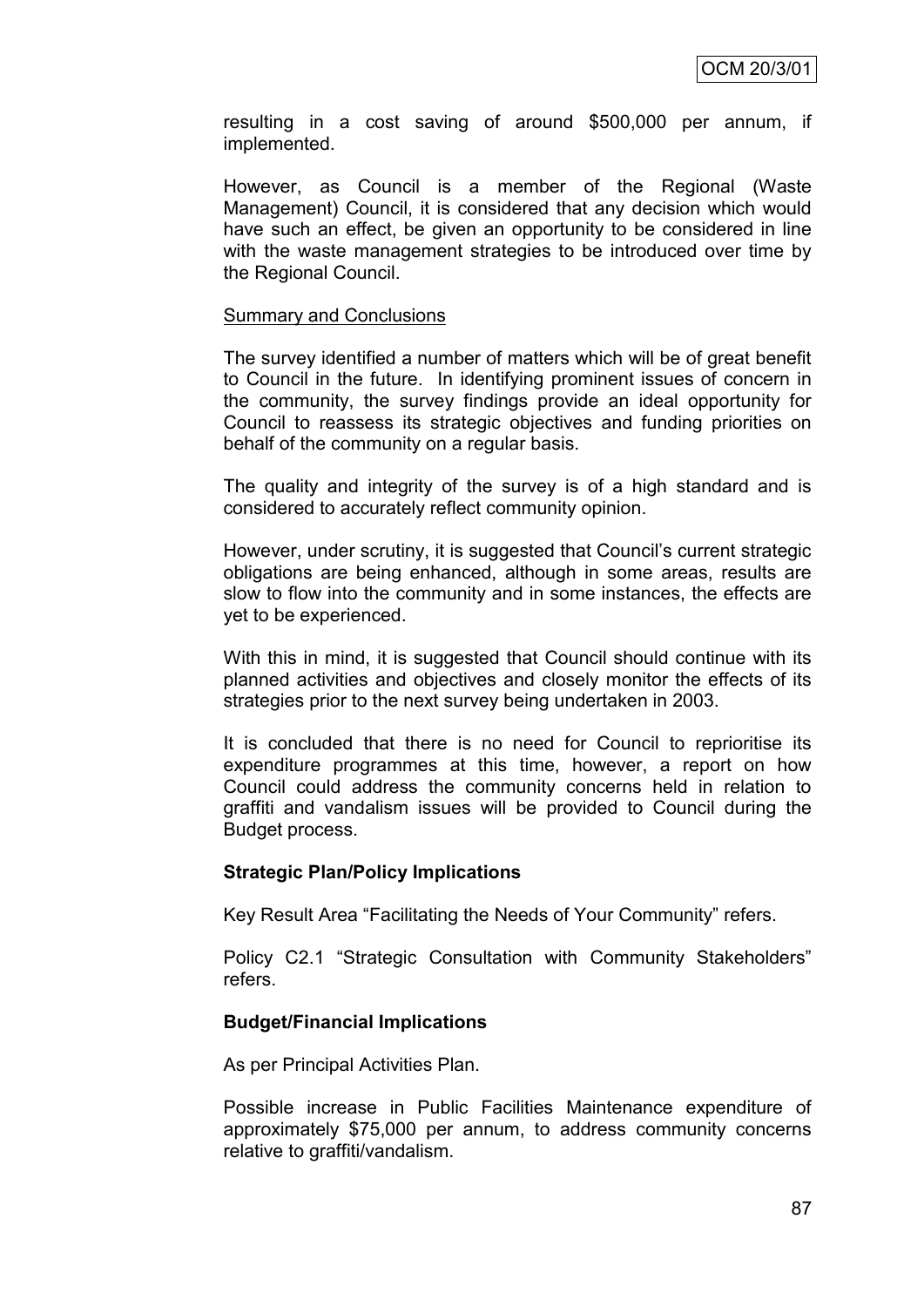## **Implications of Section 3.18(3) Local Government Act, 1995**

Nil

## **18. EXECUTIVE DIVISION ISSUES**

Nil

## **19. MOTIONS OF WHICH PREVIOUS NOTICE HAS BEEN GIVEN**

## **19.1 (OCM1\_3\_2001) - THE ROE HIGHWAY - COUNCIL POSITION (9701) (SMH) (ATTACH)**

## **MOTION**

That Council write to the Minister for Transport expressing opposition to the construction of Stage 8 of the proposed Roe Highway, given that it would impact adversely upon environmentally sensitive wetland areas between North Lake and Bibra Lake.*"*

# **RECOMMENDATION**

That Council:

- (1) defer consideration of the future of Roe Highway until such time as:-
	- 1. a decision has been made on the future of the Fremantle Eastern Bypass;
	- 2. all options including the *"No Roe Highway options"* and alternative alignments have been fully assessed;
- (2) advise Main Roads WA that the current alignment of Roe highway through Roe Swamp located at the corner of Bibra Drive and Hope Road is not environmentally acceptable and that alternative alignments need to be prepared and assessed.

**COUNCIL DECISION**

**Background**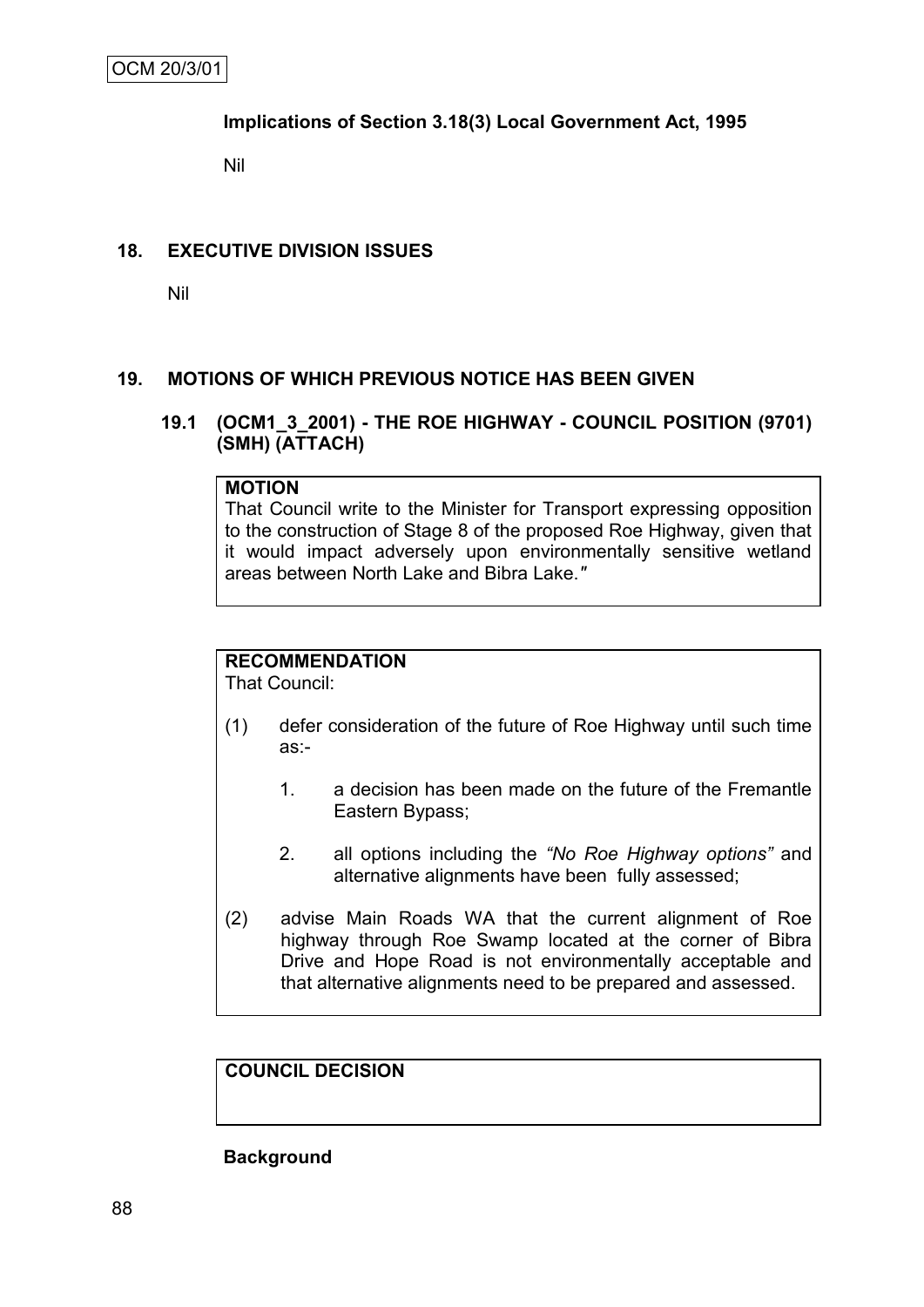At the Council Meeting held on 20 February 2001, the Deputy Mayor gave notice of the following motion to be considered at the Council meeting to be held on 20 March 2001:-

## "*MOTION*

*That Council write to the Minister for Transport expressing opposition to the construction of Stage 8 of the proposed Roe Highway, given that it would impact adversely upon environmentally sensitive wetland areas between North Lake and Bibra Lake."*

Council at its meeting held on 1 March 1994 resolved as follows:-

"*3698 CLAUSE 11: REQUEST TO RECONSIDER SUPPORT OF ROE HIGHWAY EXTENSION - M JENKINS (1713) (9701) (BKG)*

*Resolved to recommend that Mrs Jenkins be advised that the City of Cockburn supports the extension of Roe Highway from Kwinana Freeway to the Eastern Bypass road but does realise the current alignment will have to be modified to minimise the effects on the environment.*

#### *CARRIED*

*At the Electors' Meeting Mrs Jenkins of 1b Ross Court, Spearwood, requested that the Council reconsider the construction of Roe Highway between Kwinana Freeway to Stock Road to the Eastern Bypass Road."*

This is the Council's current position in respect to the Roe Highway.

The Roe Highway has formed part of the planned regional network since it was included as a "Controlled Access Highway" in the Metropolitan Region Scheme in 1963. Since that time the road has been progressively constructed in accordance with the plan as part of the Metropolitan ring road system.

## **Submission**

*EXPLANATION*

Notice of Motion adopted by the Council at its meeting on 20 February 2001.

## **Report**

Refer to the attached report.

## **Strategic Plan/Policy Implications**

The Corporate Strategic Plan Key Result Areas which apply to this item are:-

2. Planning Your City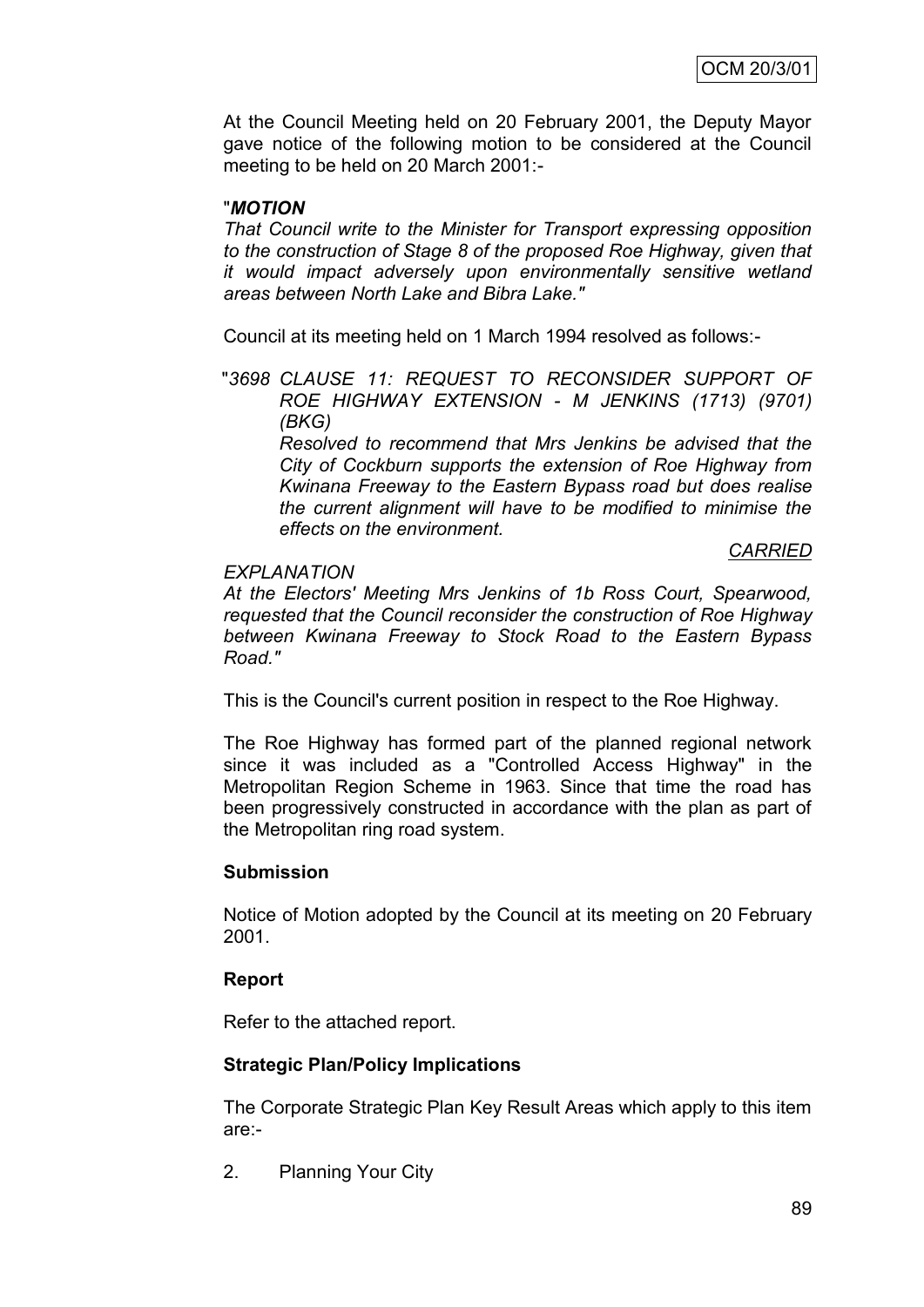- *"To ensure that the planning of the City is based on an approach which has the potential to achieve high levels of convenience for its citizens."*
- *"To ensure that the development will enhance the levels of amenity currently enjoyed by the community."*
- 3. Conserving and Improving Your Environment
	- *"To conserve the quality, extent and uniqueness of the natural environment that exists within the district."*
	- *"To ensure that the development of the district is undertaken in such a way that the balance between the natural and human environment is maintained."*

# **Budget/Financial Implications**

N/A

# **Implications of Section 3.18(3) Local Government Act, 1995**

The Roe Highway is a Reserve under the Metropolitan Region Scheme. Regional Reserves are automatically included into the Council's local planning scheme.

The local scheme is required to be consistent with the MRS.

# **19.2 (OCM1\_3\_2001) - CLR RENNIE - LOT 14 PROGRESS DRIVE, BIBRA LAKE (1100231) (RWB)**

# **MOTION**

That Council:

- (1) instruct the Chief Executive Officer not to proceed with settlement of the transfer of land of Lot 14 Progress Drive to the West Australian Croatian Association (WACA), until Council has the opportunity to fully consider community concerns raised in respect of the on-going environmental commitments associated with the project; and
- (2) as settlement is due within 120 days of the issue of title, a report be presented to a future Council meeting addressing such issues as:
	- **Proponancy**
	- Financial implications
	- Environmental impact
	- **Legal implications placed on Council.**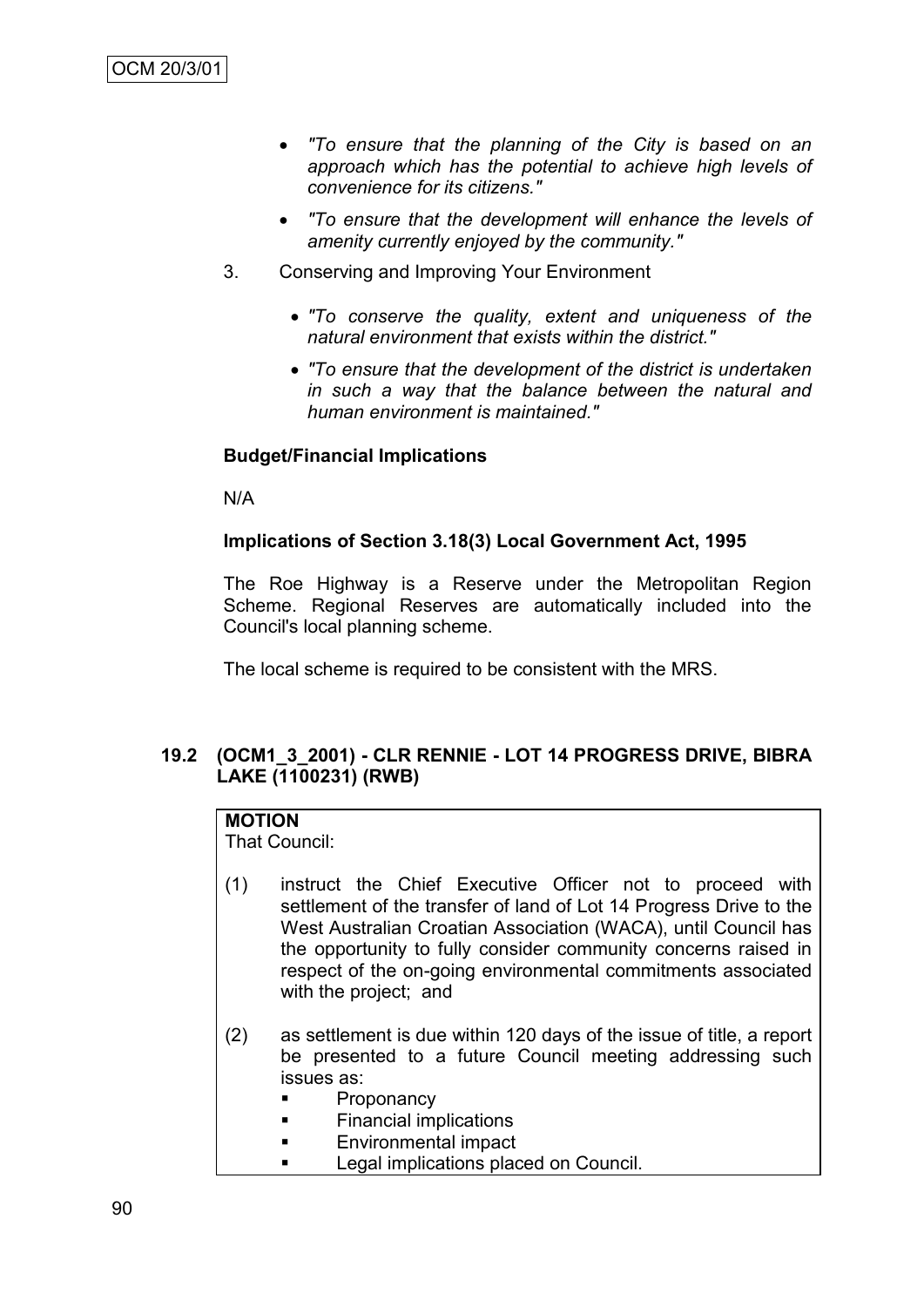# **RECOMMENDATION**

That Council:

- (1) instruct the Chief Executive Officer not to proceed with settlement of the transfer of land of Lot 14 Progress Drive to the West Australian Croatian Association (WACA), until Council has the opportunity to fully consider community concerns raised in respect of the on-going environmental commitments associated with the project; and
- (2) as settlement is due within 120 days of the issue of title, a report based on findings of the independent consultant's report, be presented as soon as possible to a future Council meeting addressing such issues as:
	- **Proponency**
	- **Financial implications**
	- Environmental impact
	- Legal implications placed on Council.

# **COUNCIL DECISION**

## **Background**

Council is under contract of sale to sell Lot 21 Progress Drive (formally part of Lot 14) to the Western Australian Croatian Association (WACA). The dealing also entails the lease of Lot 22 Progress Drive and some environmental work on the balance of Lot 14.

The land has been subdivided and under the contract of sale, is to be settled within 120 days of the issue of title.

The titles were received by Council's Solicitors on 7 March 2001.

A number of letters have been received from the North Lake Residents Association expressing the opinion that the cost of the project including compliance with environmental conditions, will be high and therefore Council should reconsider its position with regard to the dealing.

The dealing has progressed in accordance with an adopted business plan.

## **Submission**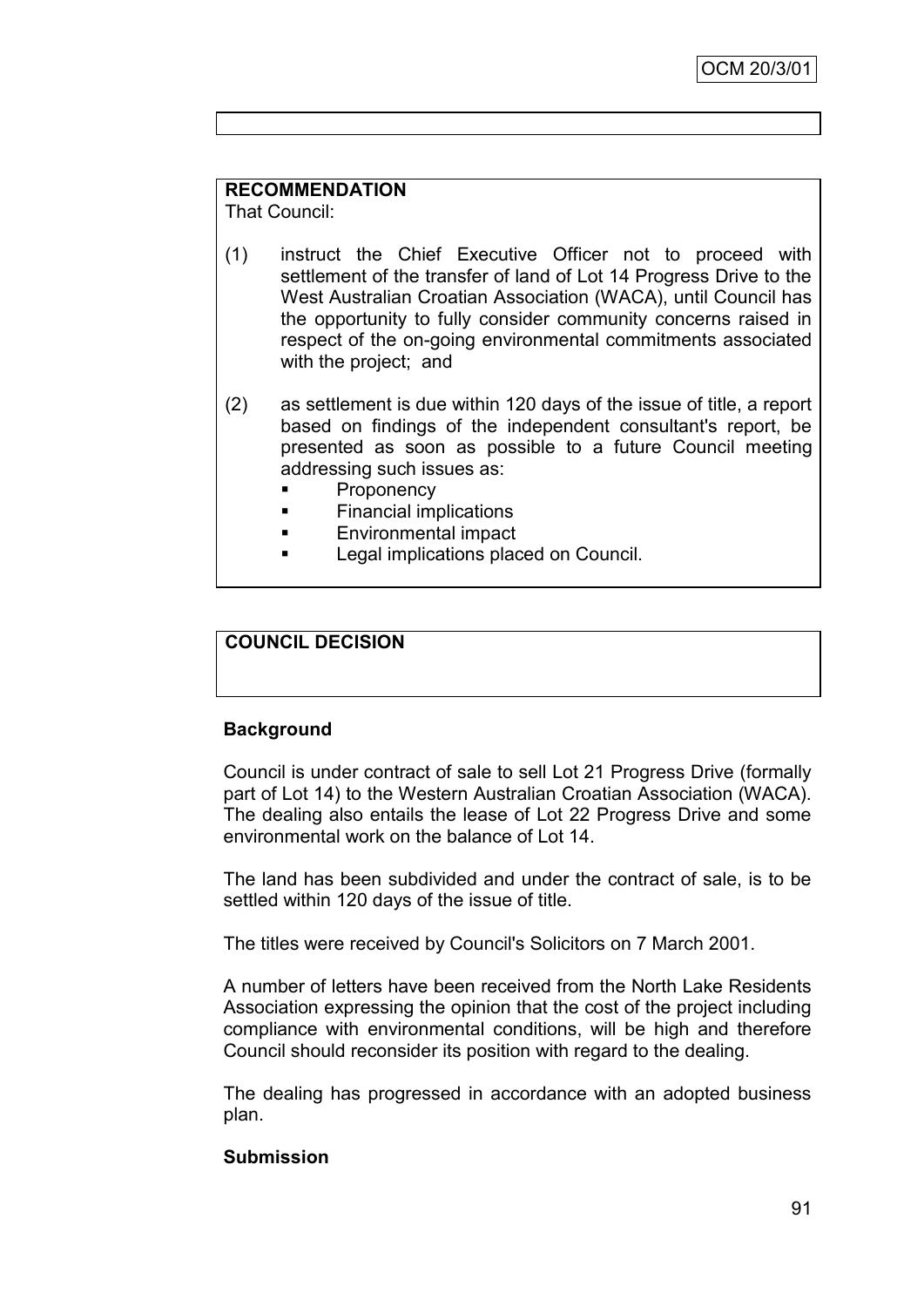By letter received by Council on 1 March 2001, Clr Rennie has given written notice to seek a stay in the settlement of the sale of part Lot 14 Progress Drive (now Lot 21) to the Western Australian Croatian Association, until such time as Council has considered a report which is to address issues such as proponancy, financial implications, environmental impact and legal implications placed on Council.

#### **Report**

The development and land transactions relating to Lot 14 Progress Drive, have been the subject of considerable Council and community discussion.

All approvals which were required to facilitate the subdivision of Lot 14 to Lot 21, Lot 22 and Lot 14, have been completed.

Council has been verbally advised that the WACA is prepared to settle upon the issue of the titles.

Council has a contract to sell Lot 21 to WACA. Not to proceed to settlement within the 120 days of issue of title, would be a breach of that contract and the WACA would be entitled to seek damages from Council.

Council has received a number of letters from the North Lake Residents Association raising questions, particularly in regard to the cost of environmental compliance. Responses forwarded by Council's administration have not satisfied the concerns raised.

The development of the land has been subject to detailed investigation by the Department of Environmental Protection. Approval was granted subject to conditions.

The newly elected members of Council are conscious of the community concerns and have sought to be fully appraised of the dealing and Council's responsibilities.

Prior to receiving the notice from Clr Rennie, the CEO had determined that an independent report should be sought, detailing Council's and the WACA's obligations.

The report will cover the issues raised by Clr Rennie, thus establishing an independent view of Council's responsibilities. The report will also be used as the basis for the completion of the project following the sale of Lot 21.

Clr Rennie's motion, subject to minor amendment, is supported on the basis that it is appropriate for Council to be fully informed on the project and the independent report will provide relevant information. Any concerns should be addressed prior to settlement.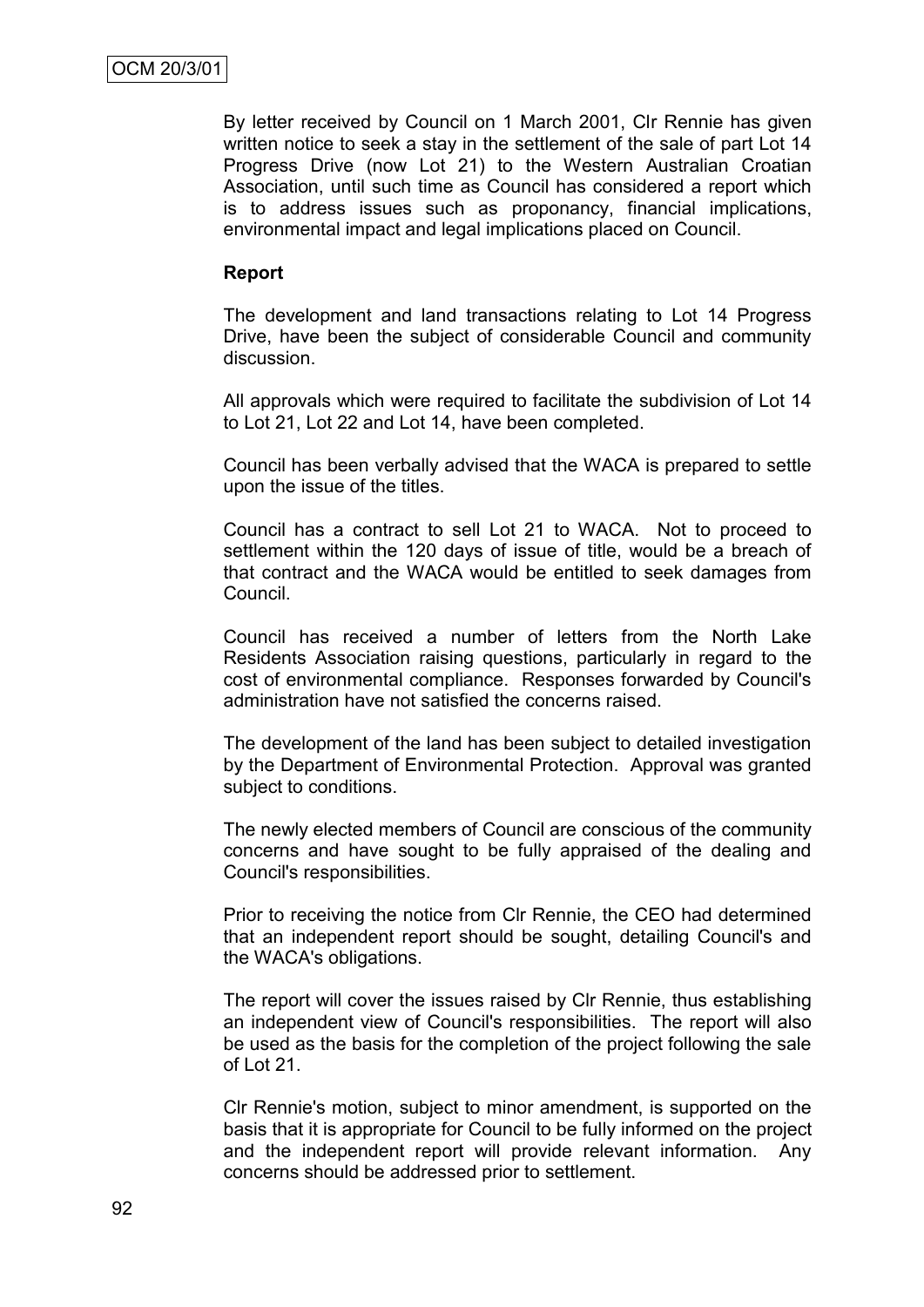### **Strategic Plan/Policy Implications**

Key Result Area "Facilitating a range of services responsive to Your Community" refers.

#### **Budget/Financial Implications**

Funds for the consultancy report will be drawn from the Chief Executive Officer's Consultancy Account.

#### **Implications of Section 3.18(3) Local Government Act, 1995**

Nil

## **20. NOTICES OF MOTION GIVEN AT THE MEETING FOR CONSIDERATION AT NEXT MEETING**

Nil

## **21. NEW BUSINESS OF AN URGENT NATURE INTRODUCED BY DECISION OF MEETING BY COUNCILLORS OR OFFICERS**

Nil

## **22. MATTERS TO BE NOTED FOR INVESTIGATION, WITHOUT DEBATE**

Nil

#### **23. CONFIDENTIAL BUSINESS**

Nil

- **24. RESOLUTION OF COMPLIANCE (Section 3.18(3), Local Government Act 1995)**
	- **24.1 (OCM1\_3\_2001) - RESOLUTION OF COMPLIANCE (Section 3.18(3), Local Government Act 1995)**